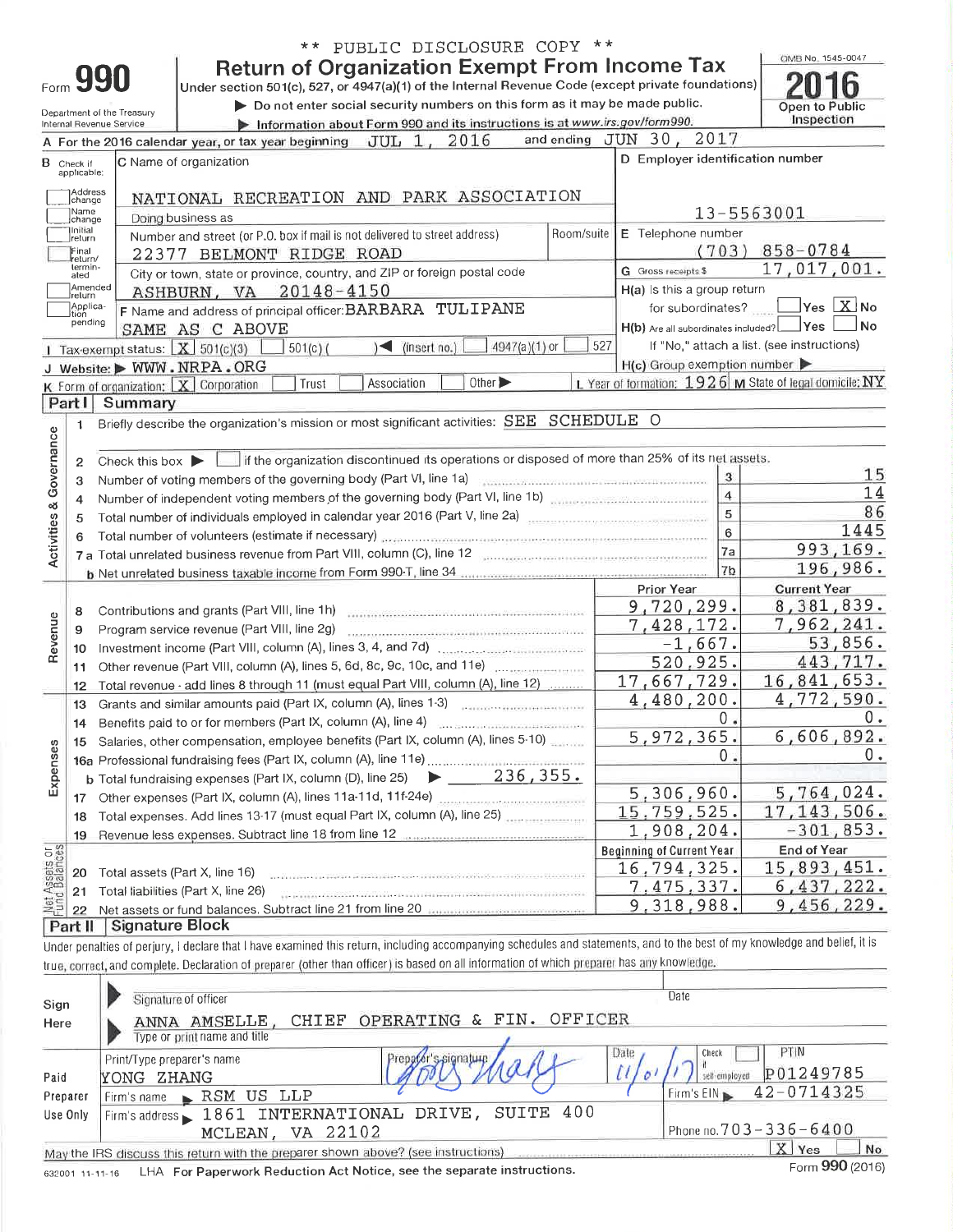|                | 13-5563001<br>NATIONAL RECREATION AND PARK ASSOCIATION<br>Page 2<br>Form 990 (2016)                                                                             |
|----------------|-----------------------------------------------------------------------------------------------------------------------------------------------------------------|
|                | Part III   Statement of Program Service Accomplishments                                                                                                         |
|                | $\overline{\mathbf{x}}$<br>Check if Schedule O contains a response or note to any line in this Part III                                                         |
| $\mathbf{1}$   | Briefly describe the organization's mission:<br>TO ADVANCE PARKS, RECREATION, AND ENVIRONMENTAL CONSERVATION EFFORTS                                            |
|                | THAT ENHANCE THE QUALITY OF LIFE FOR ALL PEOPLE.<br><b>BECAUSE EVERYONE</b>                                                                                     |
|                | DESERVES A GREAT PARK.                                                                                                                                          |
|                |                                                                                                                                                                 |
| $\overline{2}$ | Did the organization undertake any significant program services during the year which were not listed on the                                                    |
|                | $\sqrt{\mathsf{Yes}\ \mathbb{X}}$ No<br>prior Form 990 or 990-EZ?                                                                                               |
|                | If "Yes," describe these new services on Schedule O.<br>$\exists$ Yes $\boxed{\text{X}}$ No                                                                     |
| 3              | Did the organization cease conducting, or make significant changes in how it conducts, any program services?<br>If "Yes," describe these changes on Schedule O. |
| 4              | Describe the organization's program service accomplishments for each of its three largest program services, as measured by expenses.                            |
|                | Section 501(c)(3) and 501(c)(4) organizations are required to report the amount of grants and allocations to others, the total expenses, and                    |
|                | revenue, if any, for each program service reported.                                                                                                             |
| 4a             | $\overline{4,764,790}$ (Revenue \$<br>$6,707,364$ .<br>including grants of \$<br>(Expenses \$<br>(Code:                                                         |
|                | NPRA LEVERAGES ITS RELATIONSHIPS WITH SEVERAL<br>NATIONAL PARTNERSHIPS.                                                                                         |
|                | DIFFERENT KEY CORPORATIONS, FOUNDATIONS, AND NONPROFIT ORGANIZATIONS TO<br>BRING GREATER RESOURCES TO LOCAL PARK AND RECREATION AGENCIES.                       |
|                | FOCUSING ON THE THREE PILLARS OF HEALTH AND WELLNESS, CONSERVATION,<br>AND                                                                                      |
|                | SOCIAL EQUITY, NRPA WORKS WITH WALMART, DISNEY, ESPN, AMERICAN WATER,                                                                                           |
|                | ALLIANCE FOR A HEALTHIER GENERATION, COCA-COLA, SOUTHWEST AIRLINES,<br>THE                                                                                      |
|                | JPB FOUNDATION, AND MANY OTHERS.<br>THE ORGANIZATION IMPACTED MORE THAN                                                                                         |
|                | 1.4 MILLION PEOPLE THROUGH THESE PROGRAMS INCLUDING OVER 1 MILLION                                                                                              |
|                | PEOPLE OF COLOR AND 660,000 LOW INCOME INDIVIDUALS.<br>NRPA PROVIDED MORE                                                                                       |
|                | THAN 17.4 MILLION HEALTHY MEALS AND SNACKS SERVED TO CHILDREN.<br>THE                                                                                           |
|                | ORGANIZATION PROVIDED INCREASED ACCESS TO PHYSICAL ACTIVITY FOR 462,000<br>OVER 1.1 MILLION IMPROVED THEIR NUTRITION AND 59,000 WERE<br>PEOPLE.                 |
| 4b             | 3, 180, 828. including grants of \$<br>$7,800.$ (Revenue \$<br>6,894,839.<br>) (Expenses \$                                                                     |
|                | (Code:<br>KNOWLEDGE, LEARNING, AND CONFERENCES.<br>NRPA IS DEDICATED TO PROVIDING                                                                               |
|                | LEARNING OPPORTUNITIES TO ADVANCE THE DEVELOPMENT OF BEST PRACTICES AND                                                                                         |
|                | RESOURCES THAT MAKE PARK AND RECREATION INDISPENSABLE ELEMENTS OF                                                                                               |
|                | NRPA HOSTS THE LARGEST ANNUAL CONFERENCE OF PARK AND<br>COMMUNITIES.                                                                                            |
|                | RECREATION PROFESSIONALS WITH 8,000 ATTENDEES.<br><b>NRPA HAS 21,000</b>                                                                                        |
|                | CERTIFIED INDIVIDUALS IN THE AREAS OF AQUATIC FACILITIES, PLAYGROUND<br>SAFETY, AND PARK AND RECREATION PROFESSIONALS IN GENERAL.                               |
|                |                                                                                                                                                                 |
|                |                                                                                                                                                                 |
|                |                                                                                                                                                                 |
|                |                                                                                                                                                                 |
|                |                                                                                                                                                                 |
| 4с             | $\overline{2,369}$ , 957. including grants of \$<br>(Code:<br>) (Revenue \$<br>(Expenses \$                                                                     |
|                | NRPA HAS 61,000 MEMBERS<br>MEMBERSHIP, MARKETING AND COMMUNICATIONS.<br>INCLUDING PARK AND RECREATION PROFESSIONALS, STUDENTS, ADVOCATES, AND                   |
|                | THE ORGANIZATION PROVIDES THE PROFESSION WITH GRANT<br>ACADEMICS.                                                                                               |
|                | OPPORTUNITIES, PROFESSIONAL DEVELOPMENT, NETWORKING, ADVOCACY AND MANY                                                                                          |
|                | OTHER RESOURCES TO SUPPORT THEIR LOCAL COMMUNITIES.                                                                                                             |
|                |                                                                                                                                                                 |
|                |                                                                                                                                                                 |
|                |                                                                                                                                                                 |
|                |                                                                                                                                                                 |
|                |                                                                                                                                                                 |
|                |                                                                                                                                                                 |
|                | 4d Other program services (Describe in Schedule O.)                                                                                                             |
|                | 740, 906.<br>1, 274, 227. including grants of \$<br>(Expenses \$<br>(Revenue \$                                                                                 |
|                | 13,532,376.<br>4e Total program service expenses                                                                                                                |
|                | Form 990 (2016)                                                                                                                                                 |
|                | SEE SCHEDULE O FOR CONTINUATION(S)<br>632002 11-11-16<br>2                                                                                                      |
|                |                                                                                                                                                                 |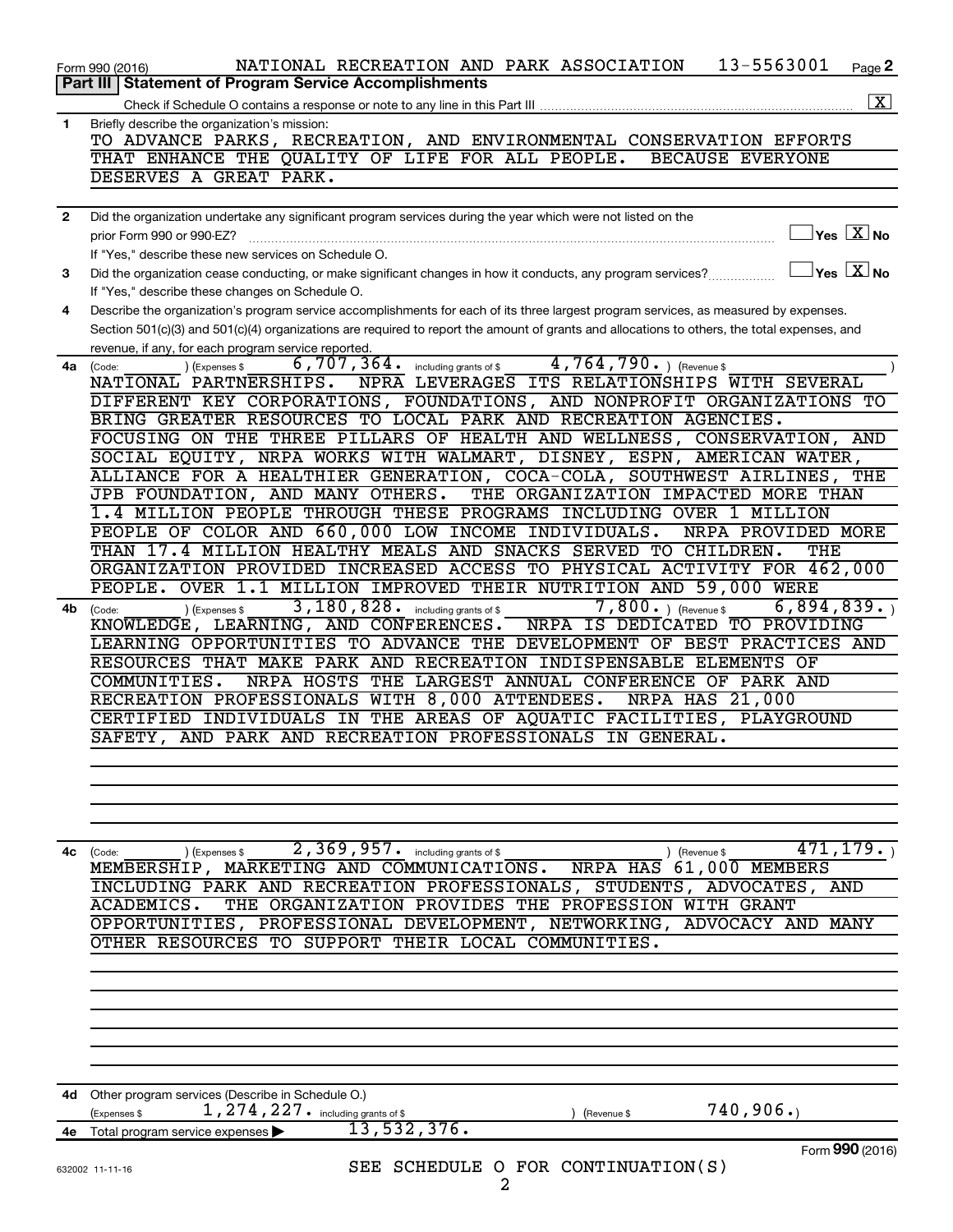|  | Form 990 (2016) |  |
|--|-----------------|--|

#### Form 990 (2016) NATIONAL RECREATION AND PARK ASSOCIATION  $\,$  13-5563001  $\,$  Page **3**

|     | <b>Part IV   Checklist of Required Schedules</b>                                                                                                                                                                                    |                |                         |                         |
|-----|-------------------------------------------------------------------------------------------------------------------------------------------------------------------------------------------------------------------------------------|----------------|-------------------------|-------------------------|
|     |                                                                                                                                                                                                                                     |                | Yes                     | No.                     |
| 1   | Is the organization described in section $501(c)(3)$ or $4947(a)(1)$ (other than a private foundation)?                                                                                                                             |                |                         |                         |
|     |                                                                                                                                                                                                                                     | 1              | х                       |                         |
| 2   |                                                                                                                                                                                                                                     | $\mathbf{2}$   | $\overline{\texttt{x}}$ |                         |
| 3   | Did the organization engage in direct or indirect political campaign activities on behalf of or in opposition to candidates for                                                                                                     |                |                         |                         |
|     |                                                                                                                                                                                                                                     | 3              |                         | x                       |
| 4   | Section 501(c)(3) organizations. Did the organization engage in lobbying activities, or have a section 501(h) election in effect                                                                                                    |                |                         |                         |
|     |                                                                                                                                                                                                                                     | 4              | х                       |                         |
| 5   | Is the organization a section 501(c)(4), 501(c)(5), or 501(c)(6) organization that receives membership dues, assessments, or                                                                                                        |                |                         |                         |
|     |                                                                                                                                                                                                                                     | 5              |                         | x                       |
| 6   | Did the organization maintain any donor advised funds or any similar funds or accounts for which donors have the right to                                                                                                           |                |                         |                         |
|     | provide advice on the distribution or investment of amounts in such funds or accounts? If "Yes," complete Schedule D, Part I                                                                                                        | 6              |                         | x                       |
| 7   | Did the organization receive or hold a conservation easement, including easements to preserve open space,                                                                                                                           |                |                         |                         |
|     |                                                                                                                                                                                                                                     | $\overline{7}$ |                         | x                       |
| 8   | Did the organization maintain collections of works of art, historical treasures, or other similar assets? If "Yes," complete                                                                                                        |                |                         |                         |
|     |                                                                                                                                                                                                                                     | 8              |                         | x                       |
|     | Schedule D, Part III <b>Marting Construction Construction</b> Construction Construction Construction Construction Construction Construction Construction Construction Construction Construction Construction Construction Construct |                |                         |                         |
| 9   | Did the organization report an amount in Part X, line 21, for escrow or custodial account liability, serve as a custodian for                                                                                                       |                |                         |                         |
|     | amounts not listed in Part X; or provide credit counseling, debt management, credit repair, or debt negotiation services?                                                                                                           |                |                         | х                       |
|     |                                                                                                                                                                                                                                     | 9              |                         |                         |
| 10  | Did the organization, directly or through a related organization, hold assets in temporarily restricted endowments, permanent                                                                                                       |                | х                       |                         |
|     |                                                                                                                                                                                                                                     | 10             |                         |                         |
| 11  | If the organization's answer to any of the following questions is "Yes," then complete Schedule D, Parts VI, VII, VIII, IX, or X                                                                                                    |                |                         |                         |
|     | as applicable.                                                                                                                                                                                                                      |                |                         |                         |
|     | a Did the organization report an amount for land, buildings, and equipment in Part X, line 10? If "Yes," complete Schedule D,                                                                                                       |                |                         |                         |
|     | Part VI                                                                                                                                                                                                                             | 11a            | х                       |                         |
|     | <b>b</b> Did the organization report an amount for investments - other securities in Part X, line 12 that is 5% or more of its total                                                                                                |                |                         |                         |
|     |                                                                                                                                                                                                                                     | 11b            |                         | x                       |
|     | c Did the organization report an amount for investments - program related in Part X, line 13 that is 5% or more of its total                                                                                                        |                |                         |                         |
|     |                                                                                                                                                                                                                                     | 11c            |                         | x                       |
|     | d Did the organization report an amount for other assets in Part X, line 15 that is 5% or more of its total assets reported in                                                                                                      |                |                         |                         |
|     |                                                                                                                                                                                                                                     | 11d            |                         | x                       |
|     |                                                                                                                                                                                                                                     | 11e            | $\overline{\mathbf{X}}$ |                         |
| f   | Did the organization's separate or consolidated financial statements for the tax year include a footnote that addresses                                                                                                             |                |                         |                         |
|     | the organization's liability for uncertain tax positions under FIN 48 (ASC 740)? If "Yes," complete Schedule D, Part X                                                                                                              | 11f            | х                       |                         |
|     | 12a Did the organization obtain separate, independent audited financial statements for the tax year? If "Yes," complete                                                                                                             |                |                         |                         |
|     | Schedule D, Parts XI and XII                                                                                                                                                                                                        | 12a            | x                       |                         |
|     | <b>b</b> Was the organization included in consolidated, independent audited financial statements for the tax year?                                                                                                                  |                |                         |                         |
|     | If "Yes," and if the organization answered "No" to line 12a, then completing Schedule D, Parts XI and XII is optional                                                                                                               | 12b            |                         | x                       |
| 13  |                                                                                                                                                                                                                                     | 13             |                         | $\overline{\texttt{x}}$ |
| 14a |                                                                                                                                                                                                                                     | 14a            |                         | X                       |
| b   | Did the organization have aggregate revenues or expenses of more than \$10,000 from grantmaking, fundraising, business,                                                                                                             |                |                         |                         |
|     | investment, and program service activities outside the United States, or aggregate foreign investments valued at \$100,000                                                                                                          |                |                         |                         |
|     |                                                                                                                                                                                                                                     | 14b            |                         | x                       |
| 15  | Did the organization report on Part IX, column (A), line 3, more than \$5,000 of grants or other assistance to or for any                                                                                                           |                |                         |                         |
|     |                                                                                                                                                                                                                                     | 15             |                         | x.                      |
| 16  | Did the organization report on Part IX, column (A), line 3, more than \$5,000 of aggregate grants or other assistance to                                                                                                            |                |                         |                         |
|     |                                                                                                                                                                                                                                     | 16             |                         | х                       |
| 17  | Did the organization report a total of more than \$15,000 of expenses for professional fundraising services on Part IX,                                                                                                             |                |                         |                         |
|     |                                                                                                                                                                                                                                     | 17             |                         | х                       |
| 18  | Did the organization report more than \$15,000 total of fundraising event gross income and contributions on Part VIII, lines                                                                                                        |                |                         |                         |
|     |                                                                                                                                                                                                                                     | 18             |                         | x                       |
| 19  | Did the organization report more than \$15,000 of gross income from gaming activities on Part VIII, line 9a? If "Yes,"                                                                                                              |                |                         |                         |
|     |                                                                                                                                                                                                                                     | 19             |                         | x                       |

Form (2016) **990**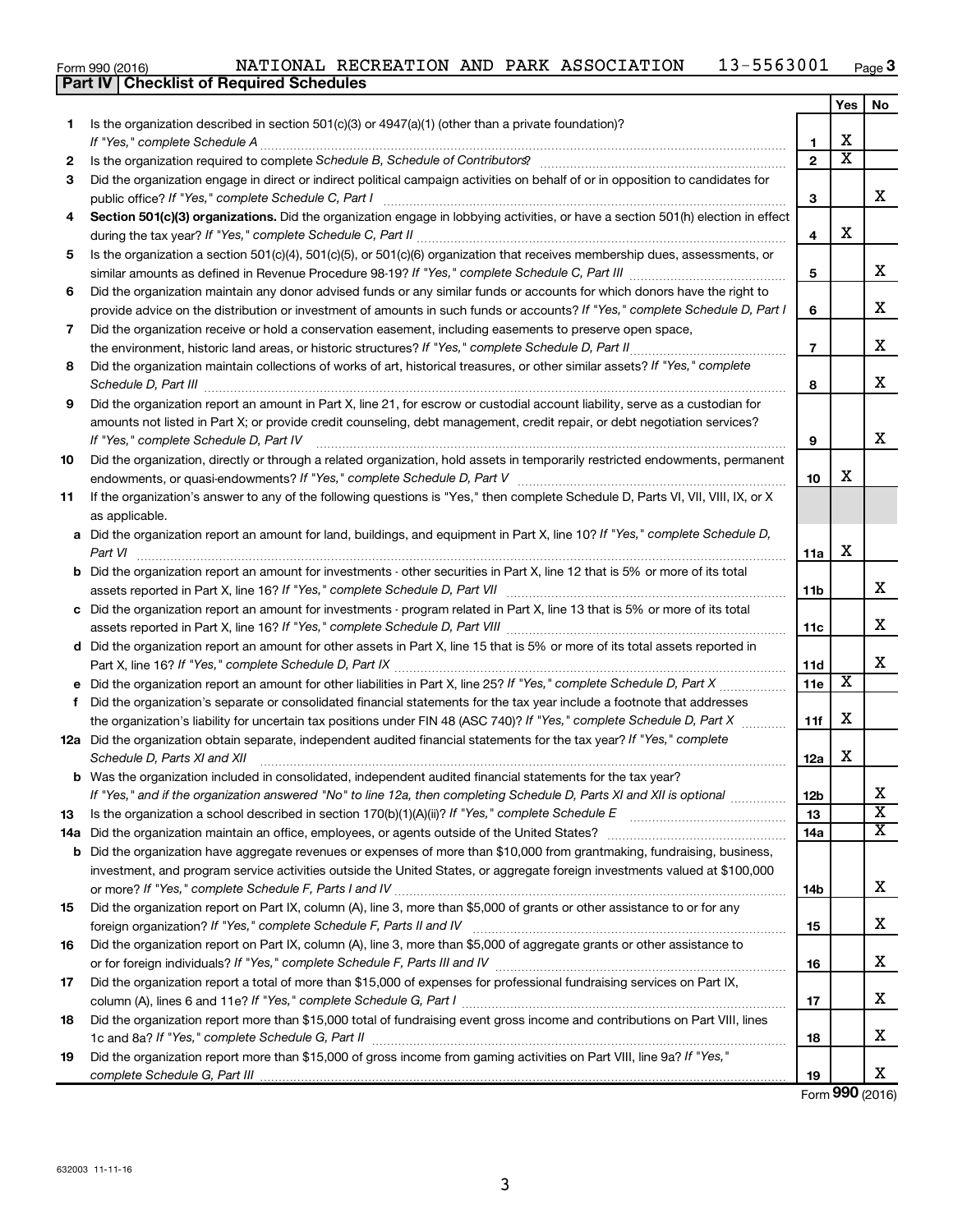| Form 990 (2016) |  |  |  |  | NATIONAL RECREATION AND PARK ASSOCIATION | 13-5563001 | $P$ age $4$ |
|-----------------|--|--|--|--|------------------------------------------|------------|-------------|
|-----------------|--|--|--|--|------------------------------------------|------------|-------------|

| Yes<br>No<br>x<br>20a Did the organization operate one or more hospital facilities? If "Yes," complete Schedule H<br><b>20a</b><br>20 <sub>b</sub><br>If "Yes" to line 20a, did the organization attach a copy of its audited financial statements to this return?<br>b<br>Did the organization report more than \$5,000 of grants or other assistance to any domestic organization or<br>21<br>X<br>21<br>Did the organization report more than \$5,000 of grants or other assistance to or for domestic individuals on<br>22<br>x<br>22<br>Did the organization answer "Yes" to Part VII, Section A, line 3, 4, or 5 about compensation of the organization's current<br>23<br>and former officers, directors, trustees, key employees, and highest compensated employees? If "Yes," complete<br>X<br>23<br>Schedule J <b>Martin Communication Communication</b> Contract of the Contract of Technical Communication Communication<br>24a Did the organization have a tax-exempt bond issue with an outstanding principal amount of more than \$100,000 as of the<br>last day of the year, that was issued after December 31, 2002? If "Yes," answer lines 24b through 24d and complete<br>x<br>Schedule K. If "No", go to line 25a<br>24a<br>24 <sub>b</sub><br>b<br>Did the organization maintain an escrow account other than a refunding escrow at any time during the year to defease<br>c<br>24c<br>24d<br>25a Section 501(c)(3), 501(c)(4), and 501(c)(29) organizations. Did the organization engage in an excess benefit<br>x<br>25a<br><b>b</b> Is the organization aware that it engaged in an excess benefit transaction with a disqualified person in a prior year, and<br>that the transaction has not been reported on any of the organization's prior Forms 990 or 990-EZ? If "Yes," complete<br>х<br>Schedule L, Part I<br>25b<br>Did the organization report any amount on Part X, line 5, 6, or 22 for receivables from or payables to any current or<br>26<br>former officers, directors, trustees, key employees, highest compensated employees, or disqualified persons? If "Yes,"<br>х<br>complete Schedule L, Part II<br>26<br>Did the organization provide a grant or other assistance to an officer, director, trustee, key employee, substantial<br>27<br>contributor or employee thereof, a grant selection committee member, or to a 35% controlled entity or family member<br>X<br>27<br>Was the organization a party to a business transaction with one of the following parties (see Schedule L, Part IV<br>28<br>instructions for applicable filing thresholds, conditions, and exceptions):<br>х<br>A current or former officer, director, trustee, or key employee? If "Yes," complete Schedule L, Part IV<br>28a<br>а<br>$\overline{\mathbf{X}}$<br>28 <sub>b</sub><br>A family member of a current or former officer, director, trustee, or key employee? If "Yes," complete Schedule L, Part IV<br>b<br>c An entity of which a current or former officer, director, trustee, or key employee (or a family member thereof) was an officer,<br>X<br>director, trustee, or direct or indirect owner? If "Yes," complete Schedule L, Part IV<br>28c<br>$\overline{\textbf{x}}$<br>29<br>29<br>Did the organization receive contributions of art, historical treasures, or other similar assets, or qualified conservation<br>30<br>30<br>▵<br>Did the organization liquidate, terminate, or dissolve and cease operations?<br>31<br>x<br>31<br>Did the organization sell, exchange, dispose of, or transfer more than 25% of its net assets? If "Yes," complete<br>32<br>х<br>32<br>Did the organization own 100% of an entity disregarded as separate from the organization under Regulations<br>33<br>x<br>33<br>Was the organization related to any tax-exempt or taxable entity? If "Yes," complete Schedule R, Part II, III, or IV, and<br>34<br>х<br>34<br>Part V, line 1<br>X<br>35a<br>35а<br>If "Yes" to line 35a, did the organization receive any payment from or engage in any transaction with a controlled entity<br>b<br>х<br>35 <sub>b</sub><br>Section 501(c)(3) organizations. Did the organization make any transfers to an exempt non-charitable related organization?<br>36<br>x<br>36<br>Did the organization conduct more than 5% of its activities through an entity that is not a related organization<br>37<br>х<br>37<br>Did the organization complete Schedule O and provide explanations in Schedule O for Part VI, lines 11b and 19?<br>38<br>Χ<br>38 | <b>Part IV   Checklist of Required Schedules (continued)</b> |  |  |
|-------------------------------------------------------------------------------------------------------------------------------------------------------------------------------------------------------------------------------------------------------------------------------------------------------------------------------------------------------------------------------------------------------------------------------------------------------------------------------------------------------------------------------------------------------------------------------------------------------------------------------------------------------------------------------------------------------------------------------------------------------------------------------------------------------------------------------------------------------------------------------------------------------------------------------------------------------------------------------------------------------------------------------------------------------------------------------------------------------------------------------------------------------------------------------------------------------------------------------------------------------------------------------------------------------------------------------------------------------------------------------------------------------------------------------------------------------------------------------------------------------------------------------------------------------------------------------------------------------------------------------------------------------------------------------------------------------------------------------------------------------------------------------------------------------------------------------------------------------------------------------------------------------------------------------------------------------------------------------------------------------------------------------------------------------------------------------------------------------------------------------------------------------------------------------------------------------------------------------------------------------------------------------------------------------------------------------------------------------------------------------------------------------------------------------------------------------------------------------------------------------------------------------------------------------------------------------------------------------------------------------------------------------------------------------------------------------------------------------------------------------------------------------------------------------------------------------------------------------------------------------------------------------------------------------------------------------------------------------------------------------------------------------------------------------------------------------------------------------------------------------------------------------------------------------------------------------------------------------------------------------------------------------------------------------------------------------------------------------------------------------------------------------------------------------------------------------------------------------------------------------------------------------------------------------------------------------------------------------------------------------------------------------------------------------------------------------------------------------------------------------------------------------------------------------------------------------------------------------------------------------------------------------------------------------------------------------------------------------------------------------------------------------------------------------------------------------------------------------------------------------------------------------------------------------------------------------------------------------------------------------------------------------------------------------------------------------------------------------------------------------------------------------------------------------------------------------------------------------------------------------------------------|--------------------------------------------------------------|--|--|
|                                                                                                                                                                                                                                                                                                                                                                                                                                                                                                                                                                                                                                                                                                                                                                                                                                                                                                                                                                                                                                                                                                                                                                                                                                                                                                                                                                                                                                                                                                                                                                                                                                                                                                                                                                                                                                                                                                                                                                                                                                                                                                                                                                                                                                                                                                                                                                                                                                                                                                                                                                                                                                                                                                                                                                                                                                                                                                                                                                                                                                                                                                                                                                                                                                                                                                                                                                                                                                                                                                                                                                                                                                                                                                                                                                                                                                                                                                                                                                                                                                                                                                                                                                                                                                                                                                                                                                                                                                                                                                                         |                                                              |  |  |
|                                                                                                                                                                                                                                                                                                                                                                                                                                                                                                                                                                                                                                                                                                                                                                                                                                                                                                                                                                                                                                                                                                                                                                                                                                                                                                                                                                                                                                                                                                                                                                                                                                                                                                                                                                                                                                                                                                                                                                                                                                                                                                                                                                                                                                                                                                                                                                                                                                                                                                                                                                                                                                                                                                                                                                                                                                                                                                                                                                                                                                                                                                                                                                                                                                                                                                                                                                                                                                                                                                                                                                                                                                                                                                                                                                                                                                                                                                                                                                                                                                                                                                                                                                                                                                                                                                                                                                                                                                                                                                                         |                                                              |  |  |
|                                                                                                                                                                                                                                                                                                                                                                                                                                                                                                                                                                                                                                                                                                                                                                                                                                                                                                                                                                                                                                                                                                                                                                                                                                                                                                                                                                                                                                                                                                                                                                                                                                                                                                                                                                                                                                                                                                                                                                                                                                                                                                                                                                                                                                                                                                                                                                                                                                                                                                                                                                                                                                                                                                                                                                                                                                                                                                                                                                                                                                                                                                                                                                                                                                                                                                                                                                                                                                                                                                                                                                                                                                                                                                                                                                                                                                                                                                                                                                                                                                                                                                                                                                                                                                                                                                                                                                                                                                                                                                                         |                                                              |  |  |
|                                                                                                                                                                                                                                                                                                                                                                                                                                                                                                                                                                                                                                                                                                                                                                                                                                                                                                                                                                                                                                                                                                                                                                                                                                                                                                                                                                                                                                                                                                                                                                                                                                                                                                                                                                                                                                                                                                                                                                                                                                                                                                                                                                                                                                                                                                                                                                                                                                                                                                                                                                                                                                                                                                                                                                                                                                                                                                                                                                                                                                                                                                                                                                                                                                                                                                                                                                                                                                                                                                                                                                                                                                                                                                                                                                                                                                                                                                                                                                                                                                                                                                                                                                                                                                                                                                                                                                                                                                                                                                                         |                                                              |  |  |
|                                                                                                                                                                                                                                                                                                                                                                                                                                                                                                                                                                                                                                                                                                                                                                                                                                                                                                                                                                                                                                                                                                                                                                                                                                                                                                                                                                                                                                                                                                                                                                                                                                                                                                                                                                                                                                                                                                                                                                                                                                                                                                                                                                                                                                                                                                                                                                                                                                                                                                                                                                                                                                                                                                                                                                                                                                                                                                                                                                                                                                                                                                                                                                                                                                                                                                                                                                                                                                                                                                                                                                                                                                                                                                                                                                                                                                                                                                                                                                                                                                                                                                                                                                                                                                                                                                                                                                                                                                                                                                                         |                                                              |  |  |
|                                                                                                                                                                                                                                                                                                                                                                                                                                                                                                                                                                                                                                                                                                                                                                                                                                                                                                                                                                                                                                                                                                                                                                                                                                                                                                                                                                                                                                                                                                                                                                                                                                                                                                                                                                                                                                                                                                                                                                                                                                                                                                                                                                                                                                                                                                                                                                                                                                                                                                                                                                                                                                                                                                                                                                                                                                                                                                                                                                                                                                                                                                                                                                                                                                                                                                                                                                                                                                                                                                                                                                                                                                                                                                                                                                                                                                                                                                                                                                                                                                                                                                                                                                                                                                                                                                                                                                                                                                                                                                                         |                                                              |  |  |
|                                                                                                                                                                                                                                                                                                                                                                                                                                                                                                                                                                                                                                                                                                                                                                                                                                                                                                                                                                                                                                                                                                                                                                                                                                                                                                                                                                                                                                                                                                                                                                                                                                                                                                                                                                                                                                                                                                                                                                                                                                                                                                                                                                                                                                                                                                                                                                                                                                                                                                                                                                                                                                                                                                                                                                                                                                                                                                                                                                                                                                                                                                                                                                                                                                                                                                                                                                                                                                                                                                                                                                                                                                                                                                                                                                                                                                                                                                                                                                                                                                                                                                                                                                                                                                                                                                                                                                                                                                                                                                                         |                                                              |  |  |
|                                                                                                                                                                                                                                                                                                                                                                                                                                                                                                                                                                                                                                                                                                                                                                                                                                                                                                                                                                                                                                                                                                                                                                                                                                                                                                                                                                                                                                                                                                                                                                                                                                                                                                                                                                                                                                                                                                                                                                                                                                                                                                                                                                                                                                                                                                                                                                                                                                                                                                                                                                                                                                                                                                                                                                                                                                                                                                                                                                                                                                                                                                                                                                                                                                                                                                                                                                                                                                                                                                                                                                                                                                                                                                                                                                                                                                                                                                                                                                                                                                                                                                                                                                                                                                                                                                                                                                                                                                                                                                                         |                                                              |  |  |
|                                                                                                                                                                                                                                                                                                                                                                                                                                                                                                                                                                                                                                                                                                                                                                                                                                                                                                                                                                                                                                                                                                                                                                                                                                                                                                                                                                                                                                                                                                                                                                                                                                                                                                                                                                                                                                                                                                                                                                                                                                                                                                                                                                                                                                                                                                                                                                                                                                                                                                                                                                                                                                                                                                                                                                                                                                                                                                                                                                                                                                                                                                                                                                                                                                                                                                                                                                                                                                                                                                                                                                                                                                                                                                                                                                                                                                                                                                                                                                                                                                                                                                                                                                                                                                                                                                                                                                                                                                                                                                                         |                                                              |  |  |
|                                                                                                                                                                                                                                                                                                                                                                                                                                                                                                                                                                                                                                                                                                                                                                                                                                                                                                                                                                                                                                                                                                                                                                                                                                                                                                                                                                                                                                                                                                                                                                                                                                                                                                                                                                                                                                                                                                                                                                                                                                                                                                                                                                                                                                                                                                                                                                                                                                                                                                                                                                                                                                                                                                                                                                                                                                                                                                                                                                                                                                                                                                                                                                                                                                                                                                                                                                                                                                                                                                                                                                                                                                                                                                                                                                                                                                                                                                                                                                                                                                                                                                                                                                                                                                                                                                                                                                                                                                                                                                                         |                                                              |  |  |
|                                                                                                                                                                                                                                                                                                                                                                                                                                                                                                                                                                                                                                                                                                                                                                                                                                                                                                                                                                                                                                                                                                                                                                                                                                                                                                                                                                                                                                                                                                                                                                                                                                                                                                                                                                                                                                                                                                                                                                                                                                                                                                                                                                                                                                                                                                                                                                                                                                                                                                                                                                                                                                                                                                                                                                                                                                                                                                                                                                                                                                                                                                                                                                                                                                                                                                                                                                                                                                                                                                                                                                                                                                                                                                                                                                                                                                                                                                                                                                                                                                                                                                                                                                                                                                                                                                                                                                                                                                                                                                                         |                                                              |  |  |
|                                                                                                                                                                                                                                                                                                                                                                                                                                                                                                                                                                                                                                                                                                                                                                                                                                                                                                                                                                                                                                                                                                                                                                                                                                                                                                                                                                                                                                                                                                                                                                                                                                                                                                                                                                                                                                                                                                                                                                                                                                                                                                                                                                                                                                                                                                                                                                                                                                                                                                                                                                                                                                                                                                                                                                                                                                                                                                                                                                                                                                                                                                                                                                                                                                                                                                                                                                                                                                                                                                                                                                                                                                                                                                                                                                                                                                                                                                                                                                                                                                                                                                                                                                                                                                                                                                                                                                                                                                                                                                                         |                                                              |  |  |
|                                                                                                                                                                                                                                                                                                                                                                                                                                                                                                                                                                                                                                                                                                                                                                                                                                                                                                                                                                                                                                                                                                                                                                                                                                                                                                                                                                                                                                                                                                                                                                                                                                                                                                                                                                                                                                                                                                                                                                                                                                                                                                                                                                                                                                                                                                                                                                                                                                                                                                                                                                                                                                                                                                                                                                                                                                                                                                                                                                                                                                                                                                                                                                                                                                                                                                                                                                                                                                                                                                                                                                                                                                                                                                                                                                                                                                                                                                                                                                                                                                                                                                                                                                                                                                                                                                                                                                                                                                                                                                                         |                                                              |  |  |
|                                                                                                                                                                                                                                                                                                                                                                                                                                                                                                                                                                                                                                                                                                                                                                                                                                                                                                                                                                                                                                                                                                                                                                                                                                                                                                                                                                                                                                                                                                                                                                                                                                                                                                                                                                                                                                                                                                                                                                                                                                                                                                                                                                                                                                                                                                                                                                                                                                                                                                                                                                                                                                                                                                                                                                                                                                                                                                                                                                                                                                                                                                                                                                                                                                                                                                                                                                                                                                                                                                                                                                                                                                                                                                                                                                                                                                                                                                                                                                                                                                                                                                                                                                                                                                                                                                                                                                                                                                                                                                                         |                                                              |  |  |
|                                                                                                                                                                                                                                                                                                                                                                                                                                                                                                                                                                                                                                                                                                                                                                                                                                                                                                                                                                                                                                                                                                                                                                                                                                                                                                                                                                                                                                                                                                                                                                                                                                                                                                                                                                                                                                                                                                                                                                                                                                                                                                                                                                                                                                                                                                                                                                                                                                                                                                                                                                                                                                                                                                                                                                                                                                                                                                                                                                                                                                                                                                                                                                                                                                                                                                                                                                                                                                                                                                                                                                                                                                                                                                                                                                                                                                                                                                                                                                                                                                                                                                                                                                                                                                                                                                                                                                                                                                                                                                                         |                                                              |  |  |
|                                                                                                                                                                                                                                                                                                                                                                                                                                                                                                                                                                                                                                                                                                                                                                                                                                                                                                                                                                                                                                                                                                                                                                                                                                                                                                                                                                                                                                                                                                                                                                                                                                                                                                                                                                                                                                                                                                                                                                                                                                                                                                                                                                                                                                                                                                                                                                                                                                                                                                                                                                                                                                                                                                                                                                                                                                                                                                                                                                                                                                                                                                                                                                                                                                                                                                                                                                                                                                                                                                                                                                                                                                                                                                                                                                                                                                                                                                                                                                                                                                                                                                                                                                                                                                                                                                                                                                                                                                                                                                                         |                                                              |  |  |
|                                                                                                                                                                                                                                                                                                                                                                                                                                                                                                                                                                                                                                                                                                                                                                                                                                                                                                                                                                                                                                                                                                                                                                                                                                                                                                                                                                                                                                                                                                                                                                                                                                                                                                                                                                                                                                                                                                                                                                                                                                                                                                                                                                                                                                                                                                                                                                                                                                                                                                                                                                                                                                                                                                                                                                                                                                                                                                                                                                                                                                                                                                                                                                                                                                                                                                                                                                                                                                                                                                                                                                                                                                                                                                                                                                                                                                                                                                                                                                                                                                                                                                                                                                                                                                                                                                                                                                                                                                                                                                                         |                                                              |  |  |
|                                                                                                                                                                                                                                                                                                                                                                                                                                                                                                                                                                                                                                                                                                                                                                                                                                                                                                                                                                                                                                                                                                                                                                                                                                                                                                                                                                                                                                                                                                                                                                                                                                                                                                                                                                                                                                                                                                                                                                                                                                                                                                                                                                                                                                                                                                                                                                                                                                                                                                                                                                                                                                                                                                                                                                                                                                                                                                                                                                                                                                                                                                                                                                                                                                                                                                                                                                                                                                                                                                                                                                                                                                                                                                                                                                                                                                                                                                                                                                                                                                                                                                                                                                                                                                                                                                                                                                                                                                                                                                                         |                                                              |  |  |
|                                                                                                                                                                                                                                                                                                                                                                                                                                                                                                                                                                                                                                                                                                                                                                                                                                                                                                                                                                                                                                                                                                                                                                                                                                                                                                                                                                                                                                                                                                                                                                                                                                                                                                                                                                                                                                                                                                                                                                                                                                                                                                                                                                                                                                                                                                                                                                                                                                                                                                                                                                                                                                                                                                                                                                                                                                                                                                                                                                                                                                                                                                                                                                                                                                                                                                                                                                                                                                                                                                                                                                                                                                                                                                                                                                                                                                                                                                                                                                                                                                                                                                                                                                                                                                                                                                                                                                                                                                                                                                                         |                                                              |  |  |
|                                                                                                                                                                                                                                                                                                                                                                                                                                                                                                                                                                                                                                                                                                                                                                                                                                                                                                                                                                                                                                                                                                                                                                                                                                                                                                                                                                                                                                                                                                                                                                                                                                                                                                                                                                                                                                                                                                                                                                                                                                                                                                                                                                                                                                                                                                                                                                                                                                                                                                                                                                                                                                                                                                                                                                                                                                                                                                                                                                                                                                                                                                                                                                                                                                                                                                                                                                                                                                                                                                                                                                                                                                                                                                                                                                                                                                                                                                                                                                                                                                                                                                                                                                                                                                                                                                                                                                                                                                                                                                                         |                                                              |  |  |
|                                                                                                                                                                                                                                                                                                                                                                                                                                                                                                                                                                                                                                                                                                                                                                                                                                                                                                                                                                                                                                                                                                                                                                                                                                                                                                                                                                                                                                                                                                                                                                                                                                                                                                                                                                                                                                                                                                                                                                                                                                                                                                                                                                                                                                                                                                                                                                                                                                                                                                                                                                                                                                                                                                                                                                                                                                                                                                                                                                                                                                                                                                                                                                                                                                                                                                                                                                                                                                                                                                                                                                                                                                                                                                                                                                                                                                                                                                                                                                                                                                                                                                                                                                                                                                                                                                                                                                                                                                                                                                                         |                                                              |  |  |
|                                                                                                                                                                                                                                                                                                                                                                                                                                                                                                                                                                                                                                                                                                                                                                                                                                                                                                                                                                                                                                                                                                                                                                                                                                                                                                                                                                                                                                                                                                                                                                                                                                                                                                                                                                                                                                                                                                                                                                                                                                                                                                                                                                                                                                                                                                                                                                                                                                                                                                                                                                                                                                                                                                                                                                                                                                                                                                                                                                                                                                                                                                                                                                                                                                                                                                                                                                                                                                                                                                                                                                                                                                                                                                                                                                                                                                                                                                                                                                                                                                                                                                                                                                                                                                                                                                                                                                                                                                                                                                                         |                                                              |  |  |
|                                                                                                                                                                                                                                                                                                                                                                                                                                                                                                                                                                                                                                                                                                                                                                                                                                                                                                                                                                                                                                                                                                                                                                                                                                                                                                                                                                                                                                                                                                                                                                                                                                                                                                                                                                                                                                                                                                                                                                                                                                                                                                                                                                                                                                                                                                                                                                                                                                                                                                                                                                                                                                                                                                                                                                                                                                                                                                                                                                                                                                                                                                                                                                                                                                                                                                                                                                                                                                                                                                                                                                                                                                                                                                                                                                                                                                                                                                                                                                                                                                                                                                                                                                                                                                                                                                                                                                                                                                                                                                                         |                                                              |  |  |
|                                                                                                                                                                                                                                                                                                                                                                                                                                                                                                                                                                                                                                                                                                                                                                                                                                                                                                                                                                                                                                                                                                                                                                                                                                                                                                                                                                                                                                                                                                                                                                                                                                                                                                                                                                                                                                                                                                                                                                                                                                                                                                                                                                                                                                                                                                                                                                                                                                                                                                                                                                                                                                                                                                                                                                                                                                                                                                                                                                                                                                                                                                                                                                                                                                                                                                                                                                                                                                                                                                                                                                                                                                                                                                                                                                                                                                                                                                                                                                                                                                                                                                                                                                                                                                                                                                                                                                                                                                                                                                                         |                                                              |  |  |
|                                                                                                                                                                                                                                                                                                                                                                                                                                                                                                                                                                                                                                                                                                                                                                                                                                                                                                                                                                                                                                                                                                                                                                                                                                                                                                                                                                                                                                                                                                                                                                                                                                                                                                                                                                                                                                                                                                                                                                                                                                                                                                                                                                                                                                                                                                                                                                                                                                                                                                                                                                                                                                                                                                                                                                                                                                                                                                                                                                                                                                                                                                                                                                                                                                                                                                                                                                                                                                                                                                                                                                                                                                                                                                                                                                                                                                                                                                                                                                                                                                                                                                                                                                                                                                                                                                                                                                                                                                                                                                                         |                                                              |  |  |
|                                                                                                                                                                                                                                                                                                                                                                                                                                                                                                                                                                                                                                                                                                                                                                                                                                                                                                                                                                                                                                                                                                                                                                                                                                                                                                                                                                                                                                                                                                                                                                                                                                                                                                                                                                                                                                                                                                                                                                                                                                                                                                                                                                                                                                                                                                                                                                                                                                                                                                                                                                                                                                                                                                                                                                                                                                                                                                                                                                                                                                                                                                                                                                                                                                                                                                                                                                                                                                                                                                                                                                                                                                                                                                                                                                                                                                                                                                                                                                                                                                                                                                                                                                                                                                                                                                                                                                                                                                                                                                                         |                                                              |  |  |
|                                                                                                                                                                                                                                                                                                                                                                                                                                                                                                                                                                                                                                                                                                                                                                                                                                                                                                                                                                                                                                                                                                                                                                                                                                                                                                                                                                                                                                                                                                                                                                                                                                                                                                                                                                                                                                                                                                                                                                                                                                                                                                                                                                                                                                                                                                                                                                                                                                                                                                                                                                                                                                                                                                                                                                                                                                                                                                                                                                                                                                                                                                                                                                                                                                                                                                                                                                                                                                                                                                                                                                                                                                                                                                                                                                                                                                                                                                                                                                                                                                                                                                                                                                                                                                                                                                                                                                                                                                                                                                                         |                                                              |  |  |
|                                                                                                                                                                                                                                                                                                                                                                                                                                                                                                                                                                                                                                                                                                                                                                                                                                                                                                                                                                                                                                                                                                                                                                                                                                                                                                                                                                                                                                                                                                                                                                                                                                                                                                                                                                                                                                                                                                                                                                                                                                                                                                                                                                                                                                                                                                                                                                                                                                                                                                                                                                                                                                                                                                                                                                                                                                                                                                                                                                                                                                                                                                                                                                                                                                                                                                                                                                                                                                                                                                                                                                                                                                                                                                                                                                                                                                                                                                                                                                                                                                                                                                                                                                                                                                                                                                                                                                                                                                                                                                                         |                                                              |  |  |
|                                                                                                                                                                                                                                                                                                                                                                                                                                                                                                                                                                                                                                                                                                                                                                                                                                                                                                                                                                                                                                                                                                                                                                                                                                                                                                                                                                                                                                                                                                                                                                                                                                                                                                                                                                                                                                                                                                                                                                                                                                                                                                                                                                                                                                                                                                                                                                                                                                                                                                                                                                                                                                                                                                                                                                                                                                                                                                                                                                                                                                                                                                                                                                                                                                                                                                                                                                                                                                                                                                                                                                                                                                                                                                                                                                                                                                                                                                                                                                                                                                                                                                                                                                                                                                                                                                                                                                                                                                                                                                                         |                                                              |  |  |
|                                                                                                                                                                                                                                                                                                                                                                                                                                                                                                                                                                                                                                                                                                                                                                                                                                                                                                                                                                                                                                                                                                                                                                                                                                                                                                                                                                                                                                                                                                                                                                                                                                                                                                                                                                                                                                                                                                                                                                                                                                                                                                                                                                                                                                                                                                                                                                                                                                                                                                                                                                                                                                                                                                                                                                                                                                                                                                                                                                                                                                                                                                                                                                                                                                                                                                                                                                                                                                                                                                                                                                                                                                                                                                                                                                                                                                                                                                                                                                                                                                                                                                                                                                                                                                                                                                                                                                                                                                                                                                                         |                                                              |  |  |
|                                                                                                                                                                                                                                                                                                                                                                                                                                                                                                                                                                                                                                                                                                                                                                                                                                                                                                                                                                                                                                                                                                                                                                                                                                                                                                                                                                                                                                                                                                                                                                                                                                                                                                                                                                                                                                                                                                                                                                                                                                                                                                                                                                                                                                                                                                                                                                                                                                                                                                                                                                                                                                                                                                                                                                                                                                                                                                                                                                                                                                                                                                                                                                                                                                                                                                                                                                                                                                                                                                                                                                                                                                                                                                                                                                                                                                                                                                                                                                                                                                                                                                                                                                                                                                                                                                                                                                                                                                                                                                                         |                                                              |  |  |
|                                                                                                                                                                                                                                                                                                                                                                                                                                                                                                                                                                                                                                                                                                                                                                                                                                                                                                                                                                                                                                                                                                                                                                                                                                                                                                                                                                                                                                                                                                                                                                                                                                                                                                                                                                                                                                                                                                                                                                                                                                                                                                                                                                                                                                                                                                                                                                                                                                                                                                                                                                                                                                                                                                                                                                                                                                                                                                                                                                                                                                                                                                                                                                                                                                                                                                                                                                                                                                                                                                                                                                                                                                                                                                                                                                                                                                                                                                                                                                                                                                                                                                                                                                                                                                                                                                                                                                                                                                                                                                                         |                                                              |  |  |
|                                                                                                                                                                                                                                                                                                                                                                                                                                                                                                                                                                                                                                                                                                                                                                                                                                                                                                                                                                                                                                                                                                                                                                                                                                                                                                                                                                                                                                                                                                                                                                                                                                                                                                                                                                                                                                                                                                                                                                                                                                                                                                                                                                                                                                                                                                                                                                                                                                                                                                                                                                                                                                                                                                                                                                                                                                                                                                                                                                                                                                                                                                                                                                                                                                                                                                                                                                                                                                                                                                                                                                                                                                                                                                                                                                                                                                                                                                                                                                                                                                                                                                                                                                                                                                                                                                                                                                                                                                                                                                                         |                                                              |  |  |
|                                                                                                                                                                                                                                                                                                                                                                                                                                                                                                                                                                                                                                                                                                                                                                                                                                                                                                                                                                                                                                                                                                                                                                                                                                                                                                                                                                                                                                                                                                                                                                                                                                                                                                                                                                                                                                                                                                                                                                                                                                                                                                                                                                                                                                                                                                                                                                                                                                                                                                                                                                                                                                                                                                                                                                                                                                                                                                                                                                                                                                                                                                                                                                                                                                                                                                                                                                                                                                                                                                                                                                                                                                                                                                                                                                                                                                                                                                                                                                                                                                                                                                                                                                                                                                                                                                                                                                                                                                                                                                                         |                                                              |  |  |
|                                                                                                                                                                                                                                                                                                                                                                                                                                                                                                                                                                                                                                                                                                                                                                                                                                                                                                                                                                                                                                                                                                                                                                                                                                                                                                                                                                                                                                                                                                                                                                                                                                                                                                                                                                                                                                                                                                                                                                                                                                                                                                                                                                                                                                                                                                                                                                                                                                                                                                                                                                                                                                                                                                                                                                                                                                                                                                                                                                                                                                                                                                                                                                                                                                                                                                                                                                                                                                                                                                                                                                                                                                                                                                                                                                                                                                                                                                                                                                                                                                                                                                                                                                                                                                                                                                                                                                                                                                                                                                                         |                                                              |  |  |
|                                                                                                                                                                                                                                                                                                                                                                                                                                                                                                                                                                                                                                                                                                                                                                                                                                                                                                                                                                                                                                                                                                                                                                                                                                                                                                                                                                                                                                                                                                                                                                                                                                                                                                                                                                                                                                                                                                                                                                                                                                                                                                                                                                                                                                                                                                                                                                                                                                                                                                                                                                                                                                                                                                                                                                                                                                                                                                                                                                                                                                                                                                                                                                                                                                                                                                                                                                                                                                                                                                                                                                                                                                                                                                                                                                                                                                                                                                                                                                                                                                                                                                                                                                                                                                                                                                                                                                                                                                                                                                                         |                                                              |  |  |
|                                                                                                                                                                                                                                                                                                                                                                                                                                                                                                                                                                                                                                                                                                                                                                                                                                                                                                                                                                                                                                                                                                                                                                                                                                                                                                                                                                                                                                                                                                                                                                                                                                                                                                                                                                                                                                                                                                                                                                                                                                                                                                                                                                                                                                                                                                                                                                                                                                                                                                                                                                                                                                                                                                                                                                                                                                                                                                                                                                                                                                                                                                                                                                                                                                                                                                                                                                                                                                                                                                                                                                                                                                                                                                                                                                                                                                                                                                                                                                                                                                                                                                                                                                                                                                                                                                                                                                                                                                                                                                                         |                                                              |  |  |
|                                                                                                                                                                                                                                                                                                                                                                                                                                                                                                                                                                                                                                                                                                                                                                                                                                                                                                                                                                                                                                                                                                                                                                                                                                                                                                                                                                                                                                                                                                                                                                                                                                                                                                                                                                                                                                                                                                                                                                                                                                                                                                                                                                                                                                                                                                                                                                                                                                                                                                                                                                                                                                                                                                                                                                                                                                                                                                                                                                                                                                                                                                                                                                                                                                                                                                                                                                                                                                                                                                                                                                                                                                                                                                                                                                                                                                                                                                                                                                                                                                                                                                                                                                                                                                                                                                                                                                                                                                                                                                                         |                                                              |  |  |
|                                                                                                                                                                                                                                                                                                                                                                                                                                                                                                                                                                                                                                                                                                                                                                                                                                                                                                                                                                                                                                                                                                                                                                                                                                                                                                                                                                                                                                                                                                                                                                                                                                                                                                                                                                                                                                                                                                                                                                                                                                                                                                                                                                                                                                                                                                                                                                                                                                                                                                                                                                                                                                                                                                                                                                                                                                                                                                                                                                                                                                                                                                                                                                                                                                                                                                                                                                                                                                                                                                                                                                                                                                                                                                                                                                                                                                                                                                                                                                                                                                                                                                                                                                                                                                                                                                                                                                                                                                                                                                                         |                                                              |  |  |
|                                                                                                                                                                                                                                                                                                                                                                                                                                                                                                                                                                                                                                                                                                                                                                                                                                                                                                                                                                                                                                                                                                                                                                                                                                                                                                                                                                                                                                                                                                                                                                                                                                                                                                                                                                                                                                                                                                                                                                                                                                                                                                                                                                                                                                                                                                                                                                                                                                                                                                                                                                                                                                                                                                                                                                                                                                                                                                                                                                                                                                                                                                                                                                                                                                                                                                                                                                                                                                                                                                                                                                                                                                                                                                                                                                                                                                                                                                                                                                                                                                                                                                                                                                                                                                                                                                                                                                                                                                                                                                                         |                                                              |  |  |
|                                                                                                                                                                                                                                                                                                                                                                                                                                                                                                                                                                                                                                                                                                                                                                                                                                                                                                                                                                                                                                                                                                                                                                                                                                                                                                                                                                                                                                                                                                                                                                                                                                                                                                                                                                                                                                                                                                                                                                                                                                                                                                                                                                                                                                                                                                                                                                                                                                                                                                                                                                                                                                                                                                                                                                                                                                                                                                                                                                                                                                                                                                                                                                                                                                                                                                                                                                                                                                                                                                                                                                                                                                                                                                                                                                                                                                                                                                                                                                                                                                                                                                                                                                                                                                                                                                                                                                                                                                                                                                                         |                                                              |  |  |
|                                                                                                                                                                                                                                                                                                                                                                                                                                                                                                                                                                                                                                                                                                                                                                                                                                                                                                                                                                                                                                                                                                                                                                                                                                                                                                                                                                                                                                                                                                                                                                                                                                                                                                                                                                                                                                                                                                                                                                                                                                                                                                                                                                                                                                                                                                                                                                                                                                                                                                                                                                                                                                                                                                                                                                                                                                                                                                                                                                                                                                                                                                                                                                                                                                                                                                                                                                                                                                                                                                                                                                                                                                                                                                                                                                                                                                                                                                                                                                                                                                                                                                                                                                                                                                                                                                                                                                                                                                                                                                                         |                                                              |  |  |
|                                                                                                                                                                                                                                                                                                                                                                                                                                                                                                                                                                                                                                                                                                                                                                                                                                                                                                                                                                                                                                                                                                                                                                                                                                                                                                                                                                                                                                                                                                                                                                                                                                                                                                                                                                                                                                                                                                                                                                                                                                                                                                                                                                                                                                                                                                                                                                                                                                                                                                                                                                                                                                                                                                                                                                                                                                                                                                                                                                                                                                                                                                                                                                                                                                                                                                                                                                                                                                                                                                                                                                                                                                                                                                                                                                                                                                                                                                                                                                                                                                                                                                                                                                                                                                                                                                                                                                                                                                                                                                                         |                                                              |  |  |
|                                                                                                                                                                                                                                                                                                                                                                                                                                                                                                                                                                                                                                                                                                                                                                                                                                                                                                                                                                                                                                                                                                                                                                                                                                                                                                                                                                                                                                                                                                                                                                                                                                                                                                                                                                                                                                                                                                                                                                                                                                                                                                                                                                                                                                                                                                                                                                                                                                                                                                                                                                                                                                                                                                                                                                                                                                                                                                                                                                                                                                                                                                                                                                                                                                                                                                                                                                                                                                                                                                                                                                                                                                                                                                                                                                                                                                                                                                                                                                                                                                                                                                                                                                                                                                                                                                                                                                                                                                                                                                                         |                                                              |  |  |
|                                                                                                                                                                                                                                                                                                                                                                                                                                                                                                                                                                                                                                                                                                                                                                                                                                                                                                                                                                                                                                                                                                                                                                                                                                                                                                                                                                                                                                                                                                                                                                                                                                                                                                                                                                                                                                                                                                                                                                                                                                                                                                                                                                                                                                                                                                                                                                                                                                                                                                                                                                                                                                                                                                                                                                                                                                                                                                                                                                                                                                                                                                                                                                                                                                                                                                                                                                                                                                                                                                                                                                                                                                                                                                                                                                                                                                                                                                                                                                                                                                                                                                                                                                                                                                                                                                                                                                                                                                                                                                                         |                                                              |  |  |
|                                                                                                                                                                                                                                                                                                                                                                                                                                                                                                                                                                                                                                                                                                                                                                                                                                                                                                                                                                                                                                                                                                                                                                                                                                                                                                                                                                                                                                                                                                                                                                                                                                                                                                                                                                                                                                                                                                                                                                                                                                                                                                                                                                                                                                                                                                                                                                                                                                                                                                                                                                                                                                                                                                                                                                                                                                                                                                                                                                                                                                                                                                                                                                                                                                                                                                                                                                                                                                                                                                                                                                                                                                                                                                                                                                                                                                                                                                                                                                                                                                                                                                                                                                                                                                                                                                                                                                                                                                                                                                                         |                                                              |  |  |
|                                                                                                                                                                                                                                                                                                                                                                                                                                                                                                                                                                                                                                                                                                                                                                                                                                                                                                                                                                                                                                                                                                                                                                                                                                                                                                                                                                                                                                                                                                                                                                                                                                                                                                                                                                                                                                                                                                                                                                                                                                                                                                                                                                                                                                                                                                                                                                                                                                                                                                                                                                                                                                                                                                                                                                                                                                                                                                                                                                                                                                                                                                                                                                                                                                                                                                                                                                                                                                                                                                                                                                                                                                                                                                                                                                                                                                                                                                                                                                                                                                                                                                                                                                                                                                                                                                                                                                                                                                                                                                                         |                                                              |  |  |
|                                                                                                                                                                                                                                                                                                                                                                                                                                                                                                                                                                                                                                                                                                                                                                                                                                                                                                                                                                                                                                                                                                                                                                                                                                                                                                                                                                                                                                                                                                                                                                                                                                                                                                                                                                                                                                                                                                                                                                                                                                                                                                                                                                                                                                                                                                                                                                                                                                                                                                                                                                                                                                                                                                                                                                                                                                                                                                                                                                                                                                                                                                                                                                                                                                                                                                                                                                                                                                                                                                                                                                                                                                                                                                                                                                                                                                                                                                                                                                                                                                                                                                                                                                                                                                                                                                                                                                                                                                                                                                                         |                                                              |  |  |
|                                                                                                                                                                                                                                                                                                                                                                                                                                                                                                                                                                                                                                                                                                                                                                                                                                                                                                                                                                                                                                                                                                                                                                                                                                                                                                                                                                                                                                                                                                                                                                                                                                                                                                                                                                                                                                                                                                                                                                                                                                                                                                                                                                                                                                                                                                                                                                                                                                                                                                                                                                                                                                                                                                                                                                                                                                                                                                                                                                                                                                                                                                                                                                                                                                                                                                                                                                                                                                                                                                                                                                                                                                                                                                                                                                                                                                                                                                                                                                                                                                                                                                                                                                                                                                                                                                                                                                                                                                                                                                                         |                                                              |  |  |
|                                                                                                                                                                                                                                                                                                                                                                                                                                                                                                                                                                                                                                                                                                                                                                                                                                                                                                                                                                                                                                                                                                                                                                                                                                                                                                                                                                                                                                                                                                                                                                                                                                                                                                                                                                                                                                                                                                                                                                                                                                                                                                                                                                                                                                                                                                                                                                                                                                                                                                                                                                                                                                                                                                                                                                                                                                                                                                                                                                                                                                                                                                                                                                                                                                                                                                                                                                                                                                                                                                                                                                                                                                                                                                                                                                                                                                                                                                                                                                                                                                                                                                                                                                                                                                                                                                                                                                                                                                                                                                                         |                                                              |  |  |
|                                                                                                                                                                                                                                                                                                                                                                                                                                                                                                                                                                                                                                                                                                                                                                                                                                                                                                                                                                                                                                                                                                                                                                                                                                                                                                                                                                                                                                                                                                                                                                                                                                                                                                                                                                                                                                                                                                                                                                                                                                                                                                                                                                                                                                                                                                                                                                                                                                                                                                                                                                                                                                                                                                                                                                                                                                                                                                                                                                                                                                                                                                                                                                                                                                                                                                                                                                                                                                                                                                                                                                                                                                                                                                                                                                                                                                                                                                                                                                                                                                                                                                                                                                                                                                                                                                                                                                                                                                                                                                                         |                                                              |  |  |
|                                                                                                                                                                                                                                                                                                                                                                                                                                                                                                                                                                                                                                                                                                                                                                                                                                                                                                                                                                                                                                                                                                                                                                                                                                                                                                                                                                                                                                                                                                                                                                                                                                                                                                                                                                                                                                                                                                                                                                                                                                                                                                                                                                                                                                                                                                                                                                                                                                                                                                                                                                                                                                                                                                                                                                                                                                                                                                                                                                                                                                                                                                                                                                                                                                                                                                                                                                                                                                                                                                                                                                                                                                                                                                                                                                                                                                                                                                                                                                                                                                                                                                                                                                                                                                                                                                                                                                                                                                                                                                                         |                                                              |  |  |

Form (2016) **990**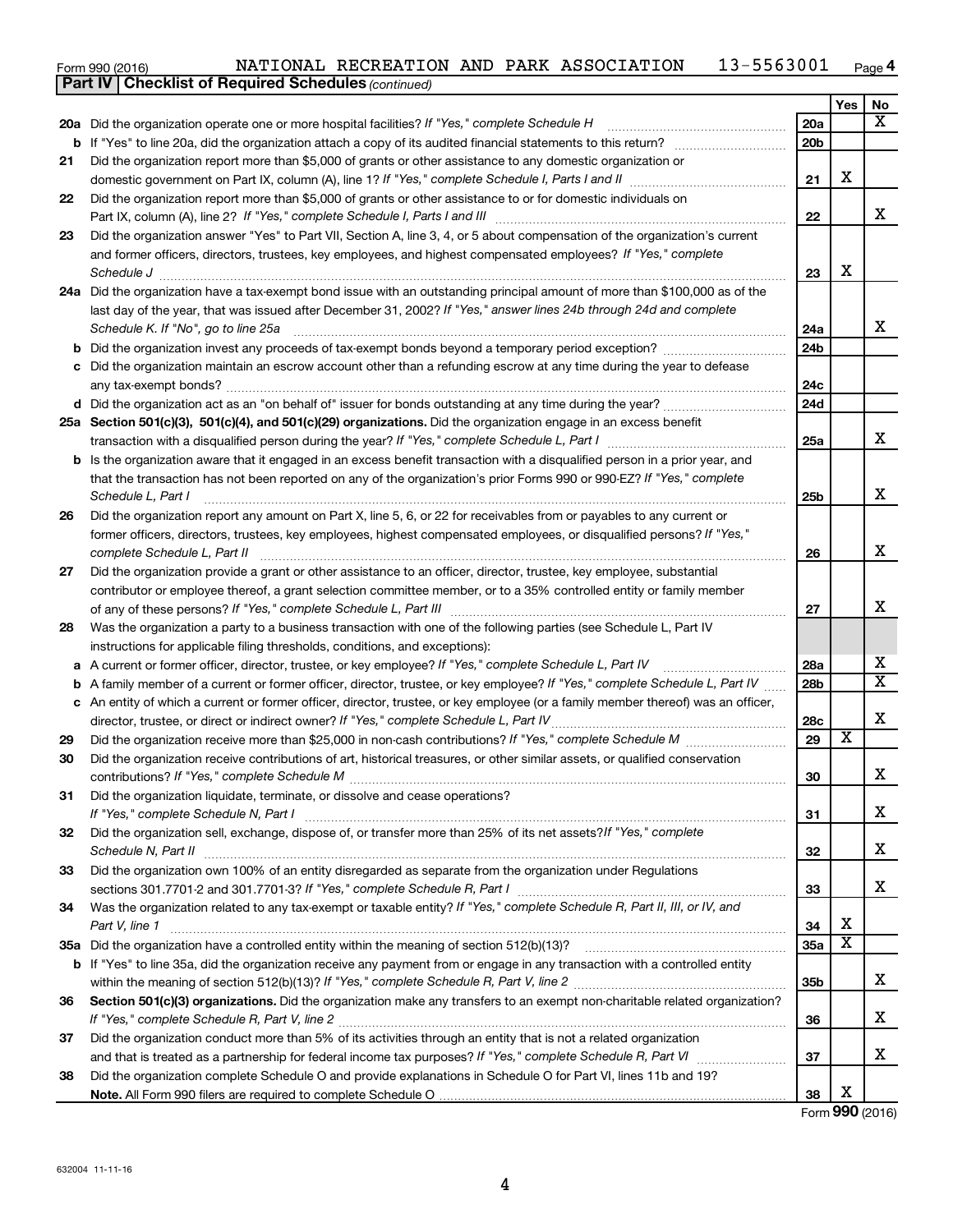|     | NATIONAL RECREATION AND PARK ASSOCIATION<br>Form 990 (2016)<br><b>Statements Regarding Other IRS Filings and Tax Compliance</b><br>Part V       |                 | 13-5563001 |                 |     | Page 5                  |  |
|-----|-------------------------------------------------------------------------------------------------------------------------------------------------|-----------------|------------|-----------------|-----|-------------------------|--|
|     | Check if Schedule O contains a response or note to any line in this Part V                                                                      |                 |            |                 |     |                         |  |
|     |                                                                                                                                                 |                 |            |                 | Yes | No                      |  |
|     |                                                                                                                                                 | 1a              | 64         |                 |     |                         |  |
| b   | Enter the number of Forms W-2G included in line 1a. Enter -0- if not applicable                                                                 | 1b              | 0          |                 |     |                         |  |
| с   | Did the organization comply with backup withholding rules for reportable payments to vendors and reportable gaming                              |                 |            |                 |     |                         |  |
|     |                                                                                                                                                 |                 |            | 1c              | х   |                         |  |
|     | 2a Enter the number of employees reported on Form W-3, Transmittal of Wage and Tax Statements,                                                  |                 |            |                 |     |                         |  |
|     | filed for the calendar year ending with or within the year covered by this return                                                               | 2a              | 86         |                 |     |                         |  |
| b   | If at least one is reported on line 2a, did the organization file all required federal employment tax returns?                                  |                 |            | 2 <sub>b</sub>  | х   |                         |  |
|     |                                                                                                                                                 |                 |            |                 |     |                         |  |
|     | 3a Did the organization have unrelated business gross income of \$1,000 or more during the year?                                                |                 |            | 3a              | х   |                         |  |
|     | <b>b</b> If "Yes," has it filed a Form 990-T for this year? If "No," to line 3b, provide an explanation in Schedule O                           |                 |            | 3 <sub>b</sub>  | x   |                         |  |
|     | 4a At any time during the calendar year, did the organization have an interest in, or a signature or other authority over, a                    |                 |            |                 |     |                         |  |
|     | financial account in a foreign country (such as a bank account, securities account, or other financial account)?                                |                 |            | 4a              |     | х                       |  |
|     | <b>b</b> If "Yes," enter the name of the foreign country: $\blacktriangleright$                                                                 |                 |            |                 |     |                         |  |
|     | See instructions for filing requirements for FinCEN Form 114, Report of Foreign Bank and Financial Accounts (FBAR).                             |                 |            |                 |     |                         |  |
|     |                                                                                                                                                 |                 |            | 5a              |     | х                       |  |
| b   | Did any taxable party notify the organization that it was or is a party to a prohibited tax shelter transaction?                                |                 |            | 5 <sub>b</sub>  |     | $\overline{\text{X}}$   |  |
| c   |                                                                                                                                                 |                 |            | 5c              |     |                         |  |
|     | 6a Does the organization have annual gross receipts that are normally greater than \$100,000, and did the organization solicit                  |                 |            |                 |     |                         |  |
|     | any contributions that were not tax deductible as charitable contributions?                                                                     |                 |            | 6a              |     | x                       |  |
|     | <b>b</b> If "Yes," did the organization include with every solicitation an express statement that such contributions or gifts                   |                 |            |                 |     |                         |  |
|     | were not tax deductible?                                                                                                                        |                 |            | 6b              |     |                         |  |
| 7   | Organizations that may receive deductible contributions under section 170(c).                                                                   |                 |            |                 |     |                         |  |
| а   | Did the organization receive a payment in excess of \$75 made partly as a contribution and partly for goods and services provided to the payor? |                 |            | 7a              |     | х                       |  |
| b   |                                                                                                                                                 |                 |            | 7b              |     |                         |  |
|     | c Did the organization sell, exchange, or otherwise dispose of tangible personal property for which it was required                             |                 |            |                 |     |                         |  |
|     | to file Form 8282?                                                                                                                              |                 |            |                 |     |                         |  |
|     | 7d                                                                                                                                              |                 |            |                 |     |                         |  |
| е   | Did the organization receive any funds, directly or indirectly, to pay premiums on a personal benefit contract?                                 |                 |            | 7e              |     | х                       |  |
| Ť.  | Did the organization, during the year, pay premiums, directly or indirectly, on a personal benefit contract?                                    |                 |            | 7f              |     | $\overline{\mathbf{X}}$ |  |
| g   | If the organization received a contribution of qualified intellectual property, did the organization file Form 8899 as required?                |                 |            | 7g              |     |                         |  |
| h   | If the organization received a contribution of cars, boats, airplanes, or other vehicles, did the organization file a Form 1098-C?              |                 |            | 7h              |     |                         |  |
| 8   | Sponsoring organizations maintaining donor advised funds. Did a donor advised fund maintained by the                                            |                 |            |                 |     |                         |  |
|     | sponsoring organization have excess business holdings at any time during the year?                                                              |                 |            | 8               |     |                         |  |
| 9   | Sponsoring organizations maintaining donor advised funds.                                                                                       |                 |            |                 |     |                         |  |
| а   | Did the sponsoring organization make any taxable distributions under section 4966?                                                              |                 |            | 9а              |     |                         |  |
| b   |                                                                                                                                                 |                 |            | 9b              |     |                         |  |
| 10  | Section 501(c)(7) organizations. Enter:                                                                                                         |                 |            |                 |     |                         |  |
| а   |                                                                                                                                                 | 10a             |            |                 |     |                         |  |
| b   | Gross receipts, included on Form 990, Part VIII, line 12, for public use of club facilities                                                     | 10 <sub>b</sub> |            |                 |     |                         |  |
| 11  | Section 501(c)(12) organizations. Enter:                                                                                                        |                 |            |                 |     |                         |  |
| а   |                                                                                                                                                 | 11a             |            |                 |     |                         |  |
| b   | Gross income from other sources (Do not net amounts due or paid to other sources against                                                        |                 |            |                 |     |                         |  |
|     |                                                                                                                                                 | 11b             |            |                 |     |                         |  |
|     | 12a Section 4947(a)(1) non-exempt charitable trusts. Is the organization filing Form 990 in lieu of Form 1041?                                  |                 |            | 12a             |     |                         |  |
| b   | If "Yes," enter the amount of tax-exempt interest received or accrued during the year                                                           | 12 <sub>b</sub> |            |                 |     |                         |  |
| 13  | Section 501(c)(29) qualified nonprofit health insurance issuers.                                                                                |                 |            |                 |     |                         |  |
| а   |                                                                                                                                                 |                 |            | 13a             |     |                         |  |
|     | Note. See the instructions for additional information the organization must report on Schedule O.                                               |                 |            |                 |     |                         |  |
|     | <b>b</b> Enter the amount of reserves the organization is required to maintain by the states in which the                                       |                 |            |                 |     |                         |  |
|     |                                                                                                                                                 | 13b             |            |                 |     |                         |  |
|     |                                                                                                                                                 | 13c             |            |                 |     |                         |  |
| 14a | Did the organization receive any payments for indoor tanning services during the tax year?                                                      |                 |            | 14a             |     | х                       |  |
|     |                                                                                                                                                 |                 |            | 14 <sub>b</sub> |     |                         |  |

| Form 990 (2016) |  |
|-----------------|--|
|-----------------|--|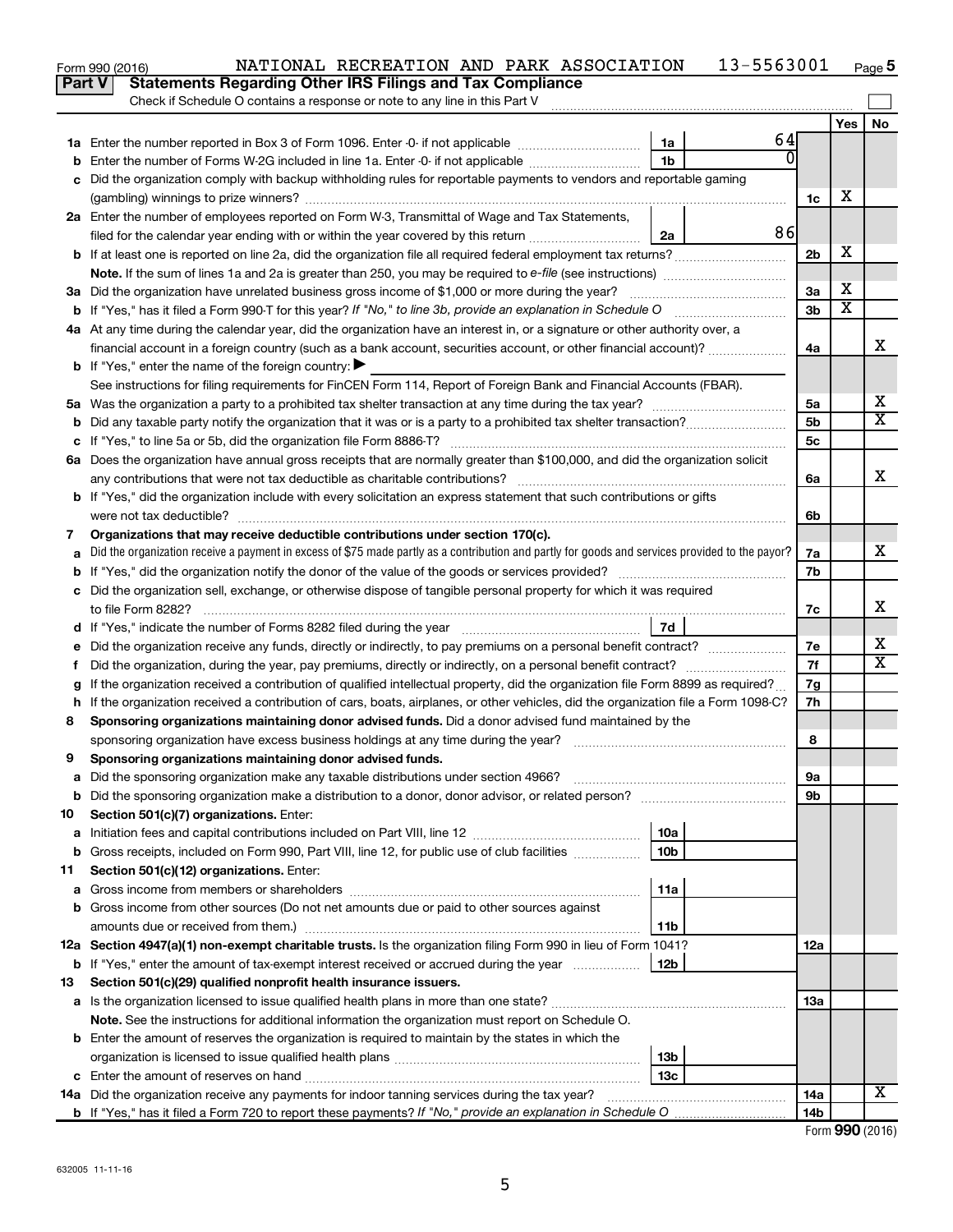| Form 990 (2016) |  |
|-----------------|--|
|-----------------|--|

#### Form 990 (2016) NATIONAL RECREATION AND PARK ASSOCIATION  $\,$  13-5563001  $\,$  Page **6**

**Part VI** Governance, Management, and Disclosure For each "Yes" response to lines 2 through 7b below, and for a "No" response *to line 8a, 8b, or 10b below, describe the circumstances, processes, or changes in Schedule O. See instructions.*

|                                                                                                                                                 |                                                                                                                                                                                                                                |    |  |                         |  |                         | $\mathbf{X}$            |  |  |  |
|-------------------------------------------------------------------------------------------------------------------------------------------------|--------------------------------------------------------------------------------------------------------------------------------------------------------------------------------------------------------------------------------|----|--|-------------------------|--|-------------------------|-------------------------|--|--|--|
|                                                                                                                                                 | <b>Section A. Governing Body and Management</b>                                                                                                                                                                                |    |  |                         |  |                         |                         |  |  |  |
|                                                                                                                                                 |                                                                                                                                                                                                                                |    |  |                         |  | Yes                     | No                      |  |  |  |
|                                                                                                                                                 | <b>1a</b> Enter the number of voting members of the governing body at the end of the tax year                                                                                                                                  | 1a |  | 15                      |  |                         |                         |  |  |  |
|                                                                                                                                                 | If there are material differences in voting rights among members of the governing body, or if the governing                                                                                                                    |    |  |                         |  |                         |                         |  |  |  |
|                                                                                                                                                 | body delegated broad authority to an executive committee or similar committee, explain in Schedule O.                                                                                                                          |    |  |                         |  |                         |                         |  |  |  |
| b                                                                                                                                               | Enter the number of voting members included in line 1a, above, who are independent                                                                                                                                             | 1b |  | 14                      |  |                         |                         |  |  |  |
| 2                                                                                                                                               | Did any officer, director, trustee, or key employee have a family relationship or a business relationship with any other                                                                                                       |    |  |                         |  |                         |                         |  |  |  |
|                                                                                                                                                 | officer, director, trustee, or key employee?                                                                                                                                                                                   |    |  | 2                       |  |                         | х                       |  |  |  |
| 3                                                                                                                                               | Did the organization delegate control over management duties customarily performed by or under the direct supervision                                                                                                          |    |  |                         |  |                         |                         |  |  |  |
|                                                                                                                                                 |                                                                                                                                                                                                                                |    |  |                         |  |                         |                         |  |  |  |
| 4                                                                                                                                               | Did the organization make any significant changes to its governing documents since the prior Form 990 was filed?                                                                                                               |    |  | $\overline{\mathbf{4}}$ |  | $\overline{\mathbf{x}}$ |                         |  |  |  |
| 5                                                                                                                                               |                                                                                                                                                                                                                                |    |  | 5                       |  |                         | $\overline{\mathbf{X}}$ |  |  |  |
| 6                                                                                                                                               |                                                                                                                                                                                                                                |    |  | 6                       |  | $\overline{\mathbf{x}}$ |                         |  |  |  |
| 7a                                                                                                                                              | Did the organization have members, stockholders, or other persons who had the power to elect or appoint one or                                                                                                                 |    |  |                         |  |                         |                         |  |  |  |
|                                                                                                                                                 |                                                                                                                                                                                                                                |    |  | 7a                      |  |                         | х                       |  |  |  |
|                                                                                                                                                 | <b>b</b> Are any governance decisions of the organization reserved to (or subject to approval by) members, stockholders, or                                                                                                    |    |  |                         |  |                         |                         |  |  |  |
|                                                                                                                                                 |                                                                                                                                                                                                                                |    |  | 7b                      |  |                         | x.                      |  |  |  |
| 8                                                                                                                                               | Did the organization contemporaneously document the meetings held or written actions undertaken during the year by the following:                                                                                              |    |  |                         |  |                         |                         |  |  |  |
| a                                                                                                                                               |                                                                                                                                                                                                                                |    |  | 8а                      |  | х                       |                         |  |  |  |
| b                                                                                                                                               |                                                                                                                                                                                                                                |    |  | 8b                      |  | $\overline{\textbf{x}}$ |                         |  |  |  |
| 9                                                                                                                                               | Is there any officer, director, trustee, or key employee listed in Part VII, Section A, who cannot be reached at the                                                                                                           |    |  |                         |  |                         |                         |  |  |  |
|                                                                                                                                                 |                                                                                                                                                                                                                                |    |  | 9                       |  |                         | x                       |  |  |  |
|                                                                                                                                                 | <b>Section B. Policies</b> (This Section B requests information about policies not required by the Internal Revenue Code.)                                                                                                     |    |  |                         |  |                         |                         |  |  |  |
|                                                                                                                                                 |                                                                                                                                                                                                                                |    |  |                         |  | Yes                     | No                      |  |  |  |
|                                                                                                                                                 |                                                                                                                                                                                                                                |    |  | 10a                     |  |                         | х                       |  |  |  |
|                                                                                                                                                 | <b>b</b> If "Yes," did the organization have written policies and procedures governing the activities of such chapters, affiliates,                                                                                            |    |  |                         |  |                         |                         |  |  |  |
|                                                                                                                                                 |                                                                                                                                                                                                                                |    |  | 10b                     |  | X                       |                         |  |  |  |
|                                                                                                                                                 | 11a Has the organization provided a complete copy of this Form 990 to all members of its governing body before filing the form?                                                                                                |    |  |                         |  |                         |                         |  |  |  |
|                                                                                                                                                 | Describe in Schedule O the process, if any, used by the organization to review this Form 990.<br>b                                                                                                                             |    |  |                         |  |                         |                         |  |  |  |
| 12a                                                                                                                                             | Did the organization have a written conflict of interest policy? If "No," go to line 13                                                                                                                                        |    |  |                         |  |                         |                         |  |  |  |
| b                                                                                                                                               | Were officers, directors, or trustees, and key employees required to disclose annually interests that could give rise to conflicts?                                                                                            |    |  | 12 <sub>b</sub>         |  | $\overline{\textbf{x}}$ |                         |  |  |  |
| с                                                                                                                                               | Did the organization regularly and consistently monitor and enforce compliance with the policy? If "Yes," describe                                                                                                             |    |  |                         |  |                         |                         |  |  |  |
|                                                                                                                                                 | in Schedule O how this was done                                                                                                                                                                                                |    |  | 12c                     |  | X                       |                         |  |  |  |
| 13                                                                                                                                              | Did the organization have a written whistleblower policy?                                                                                                                                                                      |    |  | 13                      |  | х                       |                         |  |  |  |
| 14                                                                                                                                              |                                                                                                                                                                                                                                |    |  | 14                      |  | $\overline{\textbf{x}}$ |                         |  |  |  |
| 15                                                                                                                                              | Did the process for determining compensation of the following persons include a review and approval by independent                                                                                                             |    |  |                         |  |                         |                         |  |  |  |
|                                                                                                                                                 | persons, comparability data, and contemporaneous substantiation of the deliberation and decision?                                                                                                                              |    |  |                         |  |                         |                         |  |  |  |
| a                                                                                                                                               | The organization's CEO, Executive Director, or top management official manufactured content of the organization's CEO, Executive Director, or top management official manufactured content of the organization's CEO, Executiv |    |  | <b>15a</b>              |  | х                       |                         |  |  |  |
|                                                                                                                                                 |                                                                                                                                                                                                                                |    |  | 15b                     |  |                         | x                       |  |  |  |
|                                                                                                                                                 | If "Yes" to line 15a or 15b, describe the process in Schedule O (see instructions).                                                                                                                                            |    |  |                         |  |                         |                         |  |  |  |
|                                                                                                                                                 | 16a Did the organization invest in, contribute assets to, or participate in a joint venture or similar arrangement with a                                                                                                      |    |  |                         |  |                         |                         |  |  |  |
|                                                                                                                                                 | taxable entity during the year?                                                                                                                                                                                                |    |  | 16a                     |  |                         | х                       |  |  |  |
|                                                                                                                                                 | b If "Yes," did the organization follow a written policy or procedure requiring the organization to evaluate its participation                                                                                                 |    |  |                         |  |                         |                         |  |  |  |
|                                                                                                                                                 | in joint venture arrangements under applicable federal tax law, and take steps to safeguard the organization's                                                                                                                 |    |  |                         |  |                         |                         |  |  |  |
|                                                                                                                                                 | exempt status with respect to such arrangements?                                                                                                                                                                               |    |  | 16b                     |  |                         |                         |  |  |  |
|                                                                                                                                                 | <b>Section C. Disclosure</b>                                                                                                                                                                                                   |    |  |                         |  |                         |                         |  |  |  |
| 17                                                                                                                                              | List the states with which a copy of this Form 990 is required to be filed <b>&gt;AK, AZ, FL, IL, ME, MN, MS, NH, OK, OR, RI, UT</b>                                                                                           |    |  |                         |  |                         |                         |  |  |  |
| 18                                                                                                                                              | Section 6104 requires an organization to make its Forms 1023 (or 1024 if applicable), 990, and 990-T (Section 501(c)(3)s only) available                                                                                       |    |  |                         |  |                         |                         |  |  |  |
|                                                                                                                                                 | for public inspection. Indicate how you made these available. Check all that apply.                                                                                                                                            |    |  |                         |  |                         |                         |  |  |  |
|                                                                                                                                                 | $\lfloor x \rfloor$ Upon request<br>Another's website<br>Other (explain in Schedule O)<br>Own website                                                                                                                          |    |  |                         |  |                         |                         |  |  |  |
| Describe in Schedule O whether (and if so, how) the organization made its governing documents, conflict of interest policy, and financial<br>19 |                                                                                                                                                                                                                                |    |  |                         |  |                         |                         |  |  |  |
| statements available to the public during the tax year.                                                                                         |                                                                                                                                                                                                                                |    |  |                         |  |                         |                         |  |  |  |
| 20                                                                                                                                              | State the name, address, and telephone number of the person who possesses the organization's books and records:                                                                                                                |    |  |                         |  |                         |                         |  |  |  |
|                                                                                                                                                 | ANNA AMSELLE, CPA, MBA, CAE - (703) 858-0784                                                                                                                                                                                   |    |  |                         |  |                         |                         |  |  |  |
|                                                                                                                                                 | 22377 BELMONT RIDGE ROAD, ASHBURN, VA<br>20148-4150                                                                                                                                                                            |    |  |                         |  |                         |                         |  |  |  |
|                                                                                                                                                 | SEE SCHEDULE O FOR FULL LIST OF STATES<br>632006 11-11-16                                                                                                                                                                      |    |  |                         |  |                         | Form 990 (2016)         |  |  |  |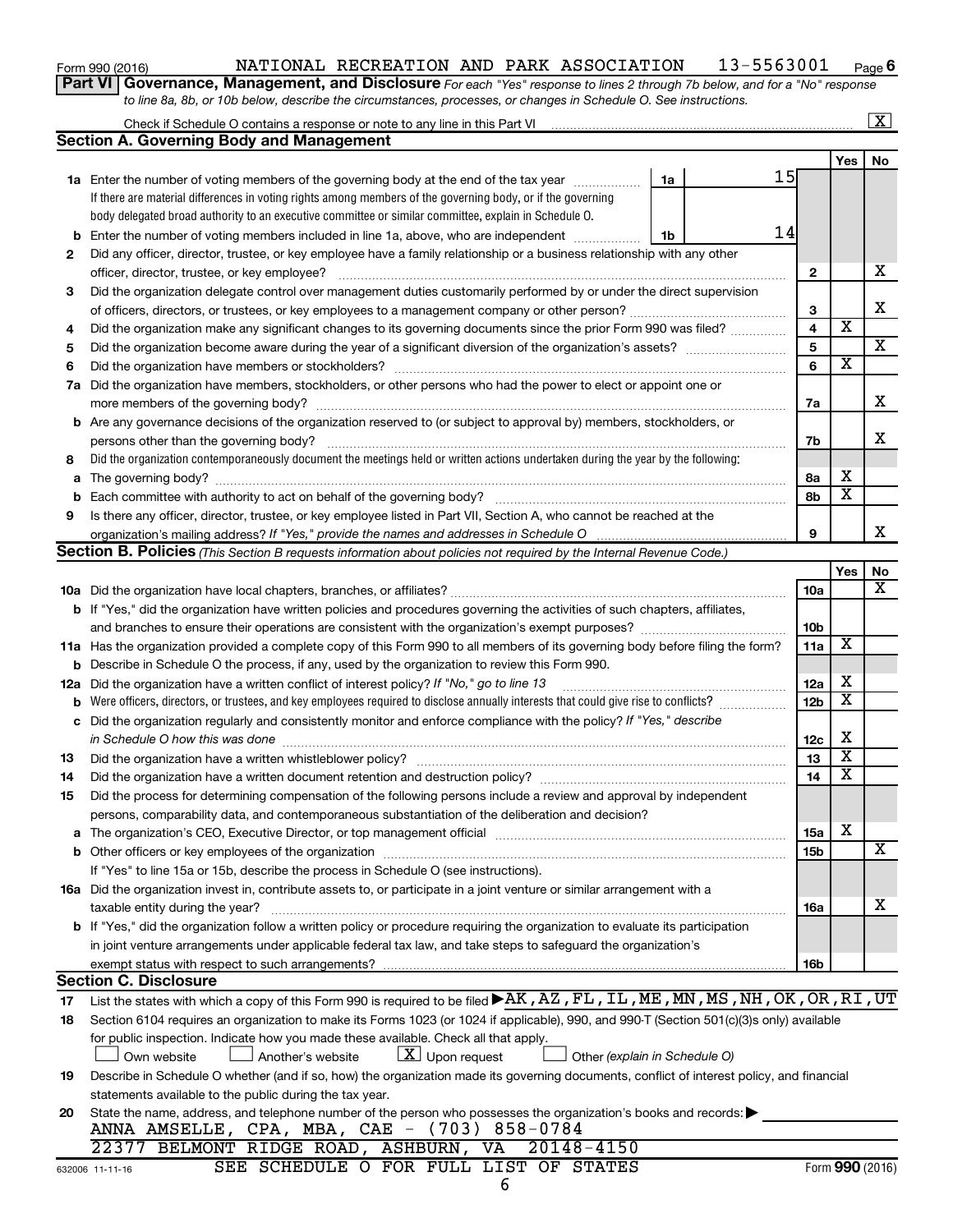**Part VII Compensation of Officers, Directors, Trustees, Key Employees, Highest Compensated Employees, and Independent Contractors**

Check if Schedule O contains a response or note to any line in this Part VII

 $\boxed{\text{X}}$ 

**7**

**Section A. Officers, Directors, Trustees, Key Employees, and Highest Compensated Employees**

**1a**  Complete this table for all persons required to be listed. Report compensation for the calendar year ending with or within the organization's tax year. **•** List all of the organization's current officers, directors, trustees (whether individuals or organizations), regardless of amount of compensation.

Enter -0- in columns  $(D)$ ,  $(E)$ , and  $(F)$  if no compensation was paid.

**•** List all of the organization's **current** key employees, if any. See instructions for definition of "key employee."

**•** List the organization's five current highest compensated employees (other than an officer, director, trustee, or key employee) who received reportable compensation (Box 5 of Form W-2 and/or Box 7 of Form 1099-MISC) of more than \$100,000 from the organization and any related organizations.

**•** List all of the organization's former officers, key employees, and highest compensated employees who received more than \$100,000 of reportable compensation from the organization and any related organizations.

**•** List all of the organization's former directors or trustees that received, in the capacity as a former director or trustee of the organization, more than \$10,000 of reportable compensation from the organization and any related organizations.

List persons in the following order: individual trustees or directors; institutional trustees; officers; key employees; highest compensated employees; and former such persons.

Check this box if neither the organization nor any related organization compensated any current officer, director, or trustee. †

| (A)                         | (B)                                                |                               |                                                                  | (C)     |              |                                 |        | (D)             | (E)              | (F)                          |
|-----------------------------|----------------------------------------------------|-------------------------------|------------------------------------------------------------------|---------|--------------|---------------------------------|--------|-----------------|------------------|------------------------------|
| Name and Title              | Position<br>Average<br>(do not check more than one |                               |                                                                  |         |              |                                 |        | Reportable      | Reportable       | Estimated                    |
|                             | hours per                                          |                               | box, unless person is both an<br>officer and a director/trustee) |         |              |                                 |        | compensation    | compensation     | amount of                    |
|                             | week                                               |                               |                                                                  |         |              |                                 |        | from            | from related     | other                        |
|                             | (list any                                          |                               |                                                                  |         |              |                                 |        | the             | organizations    | compensation                 |
|                             | hours for                                          |                               |                                                                  |         |              |                                 |        | organization    | (W-2/1099-MISC)  | from the                     |
|                             | related<br>organizations                           |                               |                                                                  |         |              |                                 |        | (W-2/1099-MISC) |                  | organization                 |
|                             | below                                              |                               |                                                                  |         |              |                                 |        |                 |                  | and related<br>organizations |
|                             | line)                                              | ndividual trustee or director | Institutional trustee                                            | Officer | Key employee | Highest compensated<br>employee | Former |                 |                  |                              |
| STEPHEN ECKELBERRY<br>(1)   | 4.00                                               |                               |                                                                  |         |              |                                 |        |                 |                  |                              |
| CHAIR                       | 1.00                                               | X                             |                                                                  | X       |              |                                 |        | $\mathbf 0$ .   | $\mathbf 0$      | $\mathbf 0$ .                |
| (2)<br>LEON T. ANDREWS      | 2.00                                               |                               |                                                                  |         |              |                                 |        |                 |                  |                              |
| CHAIR-ELECT                 | 1.00                                               | X                             |                                                                  | X       |              |                                 |        | $\mathbf 0$ .   | $\mathbf 0$      | $0$ .                        |
| SUSAN TRAUTMAN<br>(3)       | 2.00                                               |                               |                                                                  |         |              |                                 |        |                 |                  |                              |
| PAST CHAIR                  |                                                    | X                             |                                                                  | X       |              |                                 |        | $\mathbf 0$ .   | $\mathbf 0$      | $\mathbf 0$ .                |
| MICHAEL KELLY<br>(4)        | 2.00                                               |                               |                                                                  |         |              |                                 |        |                 |                  |                              |
| <b>TREASURER</b>            |                                                    | X                             |                                                                  | X       |              |                                 |        | $\mathbf 0$ .   | 0                | $\mathbf 0$ .                |
| <b>JACK KARDYS</b><br>(5)   | 2.00                                               |                               |                                                                  |         |              |                                 |        |                 |                  |                              |
| SECRETARY                   |                                                    | X                             |                                                                  | X       |              |                                 |        | $\mathbf 0$ .   | 0                | $\mathbf 0$ .                |
| <b>JESUS AGUIRRE</b><br>(6) | 1.00                                               |                               |                                                                  |         |              |                                 |        |                 |                  |                              |
| <b>DIRECTOR</b>             |                                                    | X                             |                                                                  |         |              |                                 |        | $\mathbf 0$ .   | 0                | $0$ .                        |
| NEELAY BHATT<br>(7)         | 1.00                                               |                               |                                                                  |         |              |                                 |        |                 |                  |                              |
| <b>DIRECTOR</b>             |                                                    | X                             |                                                                  |         |              |                                 |        | $\mathbf 0$ .   | $\mathbf 0$      | $\mathbf 0$ .                |
| KEVIN COYLE<br>(8)          | 1.00                                               |                               |                                                                  |         |              |                                 |        |                 |                  |                              |
| <b>DIRECTOR</b>             |                                                    | X                             |                                                                  |         |              |                                 |        | 0.              | $\boldsymbol{0}$ | $\mathbf 0$ .                |
| ROBERT GARCIA<br>(9)        | 1.00                                               |                               |                                                                  |         |              |                                 |        |                 |                  |                              |
| <b>DIRECTOR</b>             |                                                    | $\mathbf X$                   |                                                                  |         |              |                                 |        | 0.              | 0                | $\mathbf 0$ .                |
| (10) RICHARD GULLEY         | 1.00                                               |                               |                                                                  |         |              |                                 |        |                 |                  |                              |
| <b>DIRECTOR</b>             |                                                    | X                             |                                                                  |         |              |                                 |        | 0.              | 0                | $\mathbf 0$ .                |
| (11) ROSYLN JOHNSON         | 1.00                                               |                               |                                                                  |         |              |                                 |        |                 |                  |                              |
| <b>DIRECTOR</b>             |                                                    | X                             |                                                                  |         |              |                                 |        | $\mathbf 0$ .   | $\mathbf 0$      | $\mathbf 0$ .                |
| (12) KAREN BATES KRESS      | 1.00                                               |                               |                                                                  |         |              |                                 |        |                 |                  |                              |
| <b>DIRECTOR</b>             |                                                    | X                             |                                                                  |         |              |                                 |        | 0.              | $\mathbf 0$      | $\mathbf 0$ .                |
| (13) HERMAN PARKER          | 1.00                                               |                               |                                                                  |         |              |                                 |        |                 |                  |                              |
| <b>DIRECTOR</b>             |                                                    | X                             |                                                                  |         |              |                                 |        | $\mathbf 0$ .   | $\mathbf 0$      | $\mathbf 0$ .                |
| (14) MOLLY STEVENS          | 1.00                                               |                               |                                                                  |         |              |                                 |        |                 |                  |                              |
| <b>DIRECTOR</b>             |                                                    | X                             |                                                                  |         |              |                                 |        | 0.              | $\mathbf 0$      | $\mathbf 0$ .                |
| (15) WILLIAM TURNER         | 1.00                                               |                               |                                                                  |         |              |                                 |        |                 |                  |                              |
| <b>DIRECTOR</b>             |                                                    | X                             |                                                                  |         |              |                                 |        | 0.              | $\mathbf 0$      | $0$ .                        |
| (16) DR. HOWELL WECHSLER    | 1.00                                               |                               |                                                                  |         |              |                                 |        |                 |                  |                              |
| <b>DIRECTOR</b>             |                                                    | X                             |                                                                  |         |              |                                 |        | 0.              | $\mathbf 0$      | $\mathbf 0$ .                |
| (17) REBECCA BENNA          | 1.00                                               |                               |                                                                  |         |              |                                 |        |                 |                  |                              |
| <b>DIRECTOR</b>             |                                                    | X                             |                                                                  |         |              |                                 |        | 0.              | $\mathbf 0$ .    | $\mathbf 0$ .                |

632007 11-11-16

Form (2016) **990**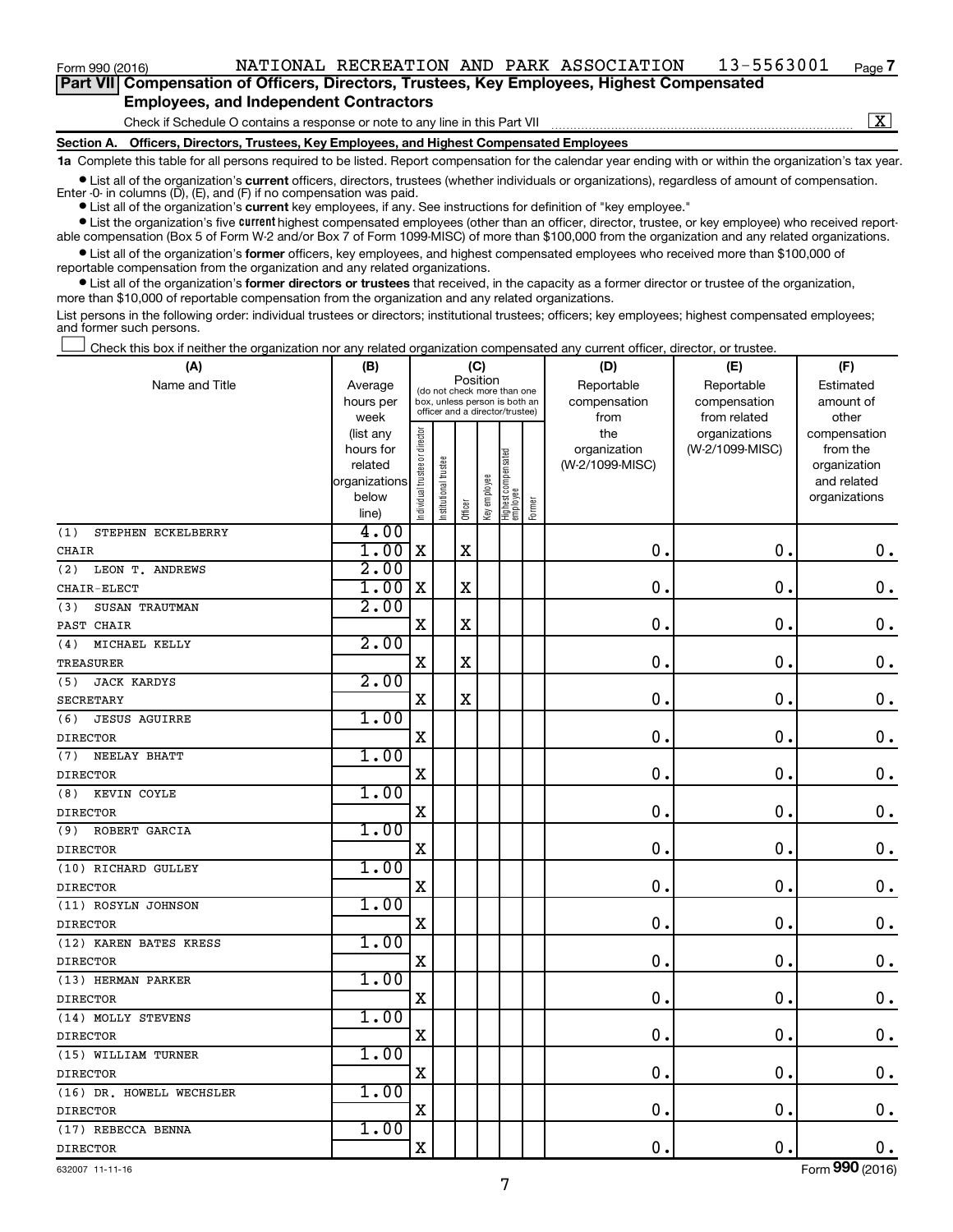| Form 990 (2016)                                                                                                                                                                                                                                  |                                                                              |                                                                                                 |                       |         |                  |                                  |            | NATIONAL RECREATION AND PARK ASSOCIATION  | 13-5563001                                        |                        |                     |                                                                          | Page 8                        |
|--------------------------------------------------------------------------------------------------------------------------------------------------------------------------------------------------------------------------------------------------|------------------------------------------------------------------------------|-------------------------------------------------------------------------------------------------|-----------------------|---------|------------------|----------------------------------|------------|-------------------------------------------|---------------------------------------------------|------------------------|---------------------|--------------------------------------------------------------------------|-------------------------------|
| <b>Part VII</b><br>Section A. Officers, Directors, Trustees, Key Employees, and Highest Compensated Employees (continued)                                                                                                                        |                                                                              |                                                                                                 |                       |         |                  |                                  |            |                                           |                                                   |                        |                     |                                                                          |                               |
| (A)<br>Name and title                                                                                                                                                                                                                            | (B)<br>Average<br>hours per<br>week                                          | (do not check more than one<br>box, unless person is both an<br>officer and a director/trustee) |                       |         | (C)<br>Position  |                                  |            | (D)<br>Reportable<br>compensation<br>from | (E)<br>Reportable<br>compensation<br>from related |                        |                     | (F)<br>Estimated<br>amount of<br>other                                   |                               |
|                                                                                                                                                                                                                                                  | (list any<br>hours for<br>related<br>organizations<br>below<br>line)         | Individual trustee or director                                                                  | Institutional trustee | Officer | Key employee     | Highest compensated<br> employee | Former     | the<br>organization<br>(W-2/1099-MISC)    | organizations<br>(W-2/1099-MISC)                  |                        |                     | compensation<br>from the<br>organization<br>and related<br>organizations |                               |
| (18) JENNIFER HARNISH<br><b>DIRECTOR</b>                                                                                                                                                                                                         | 1.00                                                                         | X                                                                                               |                       |         |                  |                                  |            | 0.                                        |                                                   | 0.                     |                     |                                                                          | $\mathbf 0$ .                 |
| (19) DETRICK STANFORD                                                                                                                                                                                                                            | 1.00                                                                         |                                                                                                 |                       |         |                  |                                  |            |                                           |                                                   |                        |                     |                                                                          |                               |
| <b>DIRECTOR</b>                                                                                                                                                                                                                                  |                                                                              | X                                                                                               |                       |         |                  |                                  |            | 0.                                        |                                                   | 0.                     |                     |                                                                          | $\mathbf 0$ .                 |
| (20) BARBARA TULIPANE                                                                                                                                                                                                                            | 40.00                                                                        |                                                                                                 |                       |         |                  |                                  |            |                                           |                                                   |                        |                     |                                                                          |                               |
| PRESIDENT AND CEO                                                                                                                                                                                                                                |                                                                              | X                                                                                               |                       | X       |                  |                                  |            | 406,451.                                  |                                                   | 0.                     |                     |                                                                          | 34,384.                       |
| (21) ANNA AMSELLE<br>COO/CFO                                                                                                                                                                                                                     | 40.00                                                                        |                                                                                                 |                       | X       |                  |                                  |            | 187,001.                                  |                                                   | 0.                     |                     |                                                                          | 33,776.                       |
| (22) REBECCA LEE WICKLINE                                                                                                                                                                                                                        | 40.00                                                                        |                                                                                                 |                       |         |                  |                                  |            |                                           |                                                   |                        |                     |                                                                          |                               |
| SR.VP OF BUSINESS DEVELOPMENT                                                                                                                                                                                                                    | 40.00                                                                        |                                                                                                 |                       |         |                  | X                                |            | 147,350.                                  |                                                   | 0.                     |                     |                                                                          | 33,308.                       |
| (23) GINA MULLINS-COHEN<br>VP OF MARKETING, COMMUNICATION                                                                                                                                                                                        |                                                                              |                                                                                                 |                       |         |                  | X                                |            | 137,672.                                  |                                                   | 0.                     |                     |                                                                          | 18,427.                       |
| (24) KEVIN ROTH                                                                                                                                                                                                                                  | 40.00                                                                        |                                                                                                 |                       |         |                  |                                  |            |                                           |                                                   |                        |                     |                                                                          |                               |
| VP, RESEARCH                                                                                                                                                                                                                                     |                                                                              |                                                                                                 |                       |         |                  | X                                |            | 135,565.                                  |                                                   | 0.                     |                     |                                                                          | 34,324.                       |
| (25) THEODORE MATTINGLYRA                                                                                                                                                                                                                        | 40.00                                                                        |                                                                                                 |                       |         |                  |                                  |            |                                           |                                                   |                        |                     |                                                                          |                               |
| DIR. OF FACILITIES AND ADMIN. SERVIC                                                                                                                                                                                                             |                                                                              |                                                                                                 |                       |         |                  | X                                |            | 118,722.                                  |                                                   | 0.                     |                     |                                                                          | 31,309.                       |
| (26) KEVIN O'HARA                                                                                                                                                                                                                                | 40.00                                                                        |                                                                                                 |                       |         |                  |                                  |            |                                           |                                                   |                        |                     |                                                                          |                               |
| VP OF URBAN AND GOVERNMENT AFFAIRS                                                                                                                                                                                                               |                                                                              |                                                                                                 |                       |         |                  | $\mathbf X$                      |            | 118,550.                                  |                                                   | 0.                     |                     |                                                                          | 37,628.                       |
| 1b Sub-total                                                                                                                                                                                                                                     |                                                                              |                                                                                                 |                       |         |                  |                                  |            | 1,251,311.<br>0.                          |                                                   | σ.<br>$\overline{0}$ . |                     |                                                                          | 223, 156.<br>$\overline{0}$ . |
| c Total from continuation sheets to Part VII, Section A [11, 11, 2010]                                                                                                                                                                           |                                                                              |                                                                                                 |                       |         |                  |                                  | 1,251,311. |                                           | $\overline{0}$ .                                  |                        |                     | 223, 156.                                                                |                               |
| Total number of individuals (including but not limited to those listed above) who received more than \$100,000 of reportable<br>$\mathbf{2}$                                                                                                     |                                                                              |                                                                                                 |                       |         |                  |                                  |            |                                           |                                                   |                        |                     |                                                                          |                               |
| compensation from the organization $\blacktriangleright$                                                                                                                                                                                         |                                                                              |                                                                                                 |                       |         |                  |                                  |            |                                           |                                                   |                        |                     |                                                                          |                               |
|                                                                                                                                                                                                                                                  |                                                                              |                                                                                                 |                       |         |                  |                                  |            |                                           |                                                   |                        |                     | Yes                                                                      | No                            |
| 3<br>Did the organization list any former officer, director, or trustee, key employee, or highest compensated employee on                                                                                                                        |                                                                              |                                                                                                 |                       |         |                  |                                  |            |                                           |                                                   |                        | 3                   |                                                                          | x                             |
| line 1a? If "Yes," complete Schedule J for such individual [11] manufacture manufacture in the set of the set o<br>For any individual listed on line 1a, is the sum of reportable compensation and other compensation from the organization<br>4 |                                                                              |                                                                                                 |                       |         |                  |                                  |            |                                           |                                                   |                        |                     |                                                                          |                               |
| and related organizations greater than \$150,000? If "Yes," complete Schedule J for such individual                                                                                                                                              |                                                                              |                                                                                                 |                       |         |                  |                                  |            |                                           |                                                   |                        | 4                   | х                                                                        |                               |
| Did any person listed on line 1a receive or accrue compensation from any unrelated organization or individual for services<br>5                                                                                                                  |                                                                              |                                                                                                 |                       |         |                  |                                  |            |                                           |                                                   |                        |                     |                                                                          |                               |
| rendered to the organization? If "Yes," complete Schedule J for such person                                                                                                                                                                      |                                                                              |                                                                                                 |                       |         |                  |                                  |            |                                           |                                                   |                        | 5                   |                                                                          | X                             |
| <b>Section B. Independent Contractors</b>                                                                                                                                                                                                        |                                                                              |                                                                                                 |                       |         |                  |                                  |            |                                           |                                                   |                        |                     |                                                                          |                               |
| Complete this table for your five highest compensated independent contractors that received more than \$100,000 of compensation from<br>1                                                                                                        |                                                                              |                                                                                                 |                       |         |                  |                                  |            |                                           |                                                   |                        |                     |                                                                          |                               |
| the organization. Report compensation for the calendar year ending with or within the organization's tax year.                                                                                                                                   |                                                                              |                                                                                                 |                       |         |                  |                                  |            |                                           |                                                   |                        |                     |                                                                          |                               |
| (A)<br>Name and business address                                                                                                                                                                                                                 |                                                                              |                                                                                                 |                       |         |                  |                                  |            | (B)<br>Description of services            |                                                   |                        | (C)<br>Compensation |                                                                          |                               |
| CCR SOLUTIONS, 100A BELFIELD ROAD,                                                                                                                                                                                                               |                                                                              |                                                                                                 |                       |         |                  |                                  |            |                                           |                                                   |                        |                     |                                                                          |                               |
| TORONTO, CANADA ON M9W 1G1                                                                                                                                                                                                                       |                                                                              |                                                                                                 |                       |         | MEETING SERVICES |                                  |            |                                           |                                                   | 367,607.               |                     |                                                                          |                               |
| APPLIED MEASUREMENT PROFESSIONALS, INC                                                                                                                                                                                                           |                                                                              |                                                                                                 |                       |         |                  |                                  |            | PROFESSIONAL<br>SERVICES                  |                                                   |                        |                     |                                                                          |                               |
|                                                                                                                                                                                                                                                  | 18000 W 105TH STREET, OLATHE, KS 66061<br>AMERICAN TECHNOLOGY SERVICES, 2751 |                                                                                                 |                       |         |                  |                                  |            | IT MANAGEMENT                             |                                                   |                        | 243,871.            |                                                                          |                               |
| PROSPERITY AVE., 6TH FLOOR, FAIRFAX, VA                                                                                                                                                                                                          |                                                                              |                                                                                                 |                       |         |                  |                                  |            | SERVICES                                  |                                                   |                        |                     | 233,999.                                                                 |                               |
| DARTMOUTH PRINTING COMPANY                                                                                                                                                                                                                       |                                                                              |                                                                                                 |                       |         |                  |                                  |            |                                           |                                                   |                        |                     |                                                                          |                               |
| 69 LYME RD, HANOVER, NH 03755                                                                                                                                                                                                                    |                                                                              |                                                                                                 |                       |         |                  |                                  |            | PUBLICATION PRINTING                      |                                                   |                        |                     | 132,786.                                                                 |                               |
| HEALTHY NETWORKS DESIGN & RESEARCH, 19                                                                                                                                                                                                           |                                                                              |                                                                                                 |                       |         |                  |                                  |            |                                           |                                                   |                        |                     |                                                                          |                               |
| HACKBERRY CIRCLE, SHEPHERDSTOWN, WV 25443                                                                                                                                                                                                        |                                                                              |                                                                                                 |                       |         |                  |                                  |            | CONSULTING SERVICE                        |                                                   |                        |                     |                                                                          | 104,640.                      |

**2** Total number of independent contractors (including but not limited to those listed above) who received more than \$100,000 of compensation from the organization | 11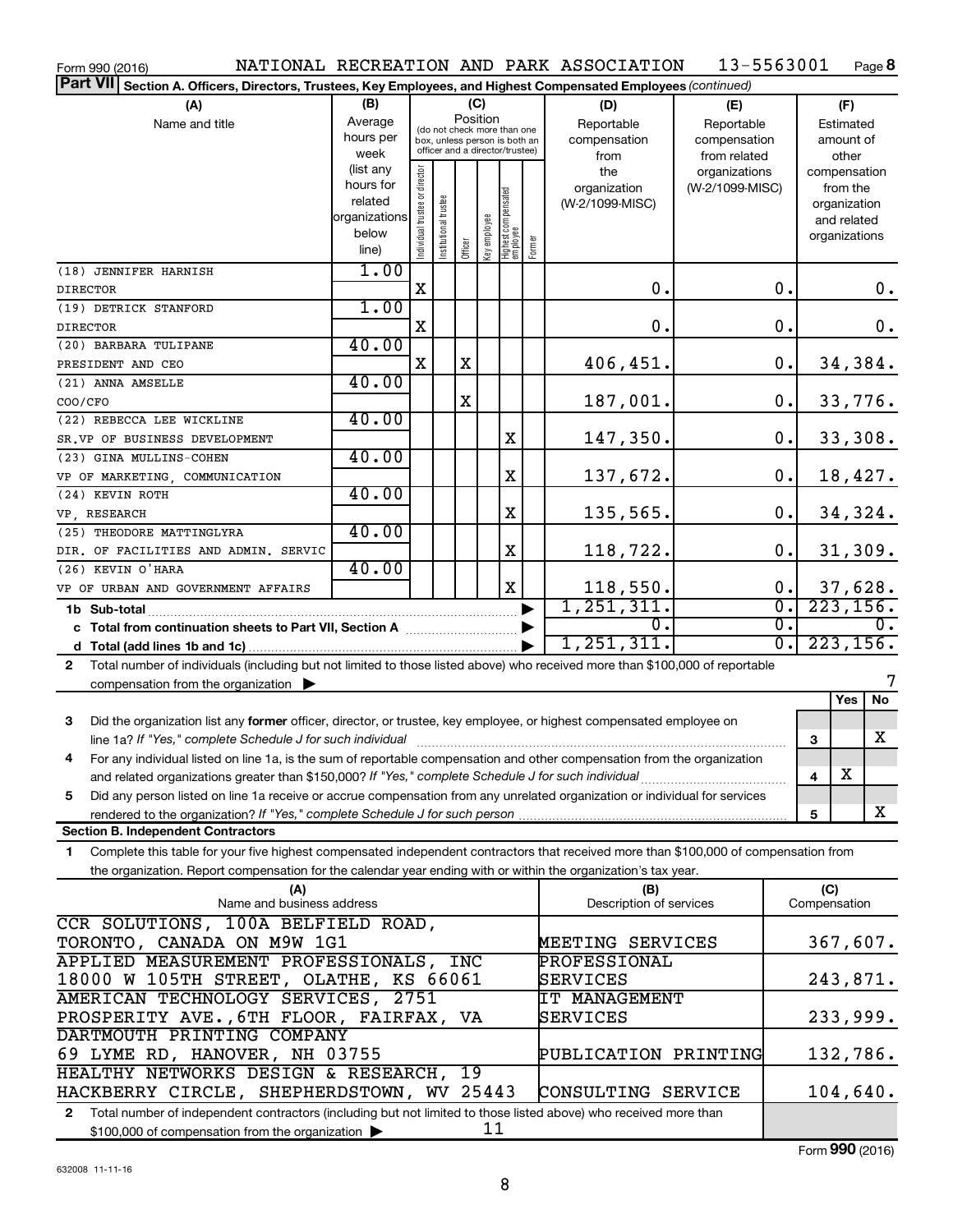|                                                           |                  |   | Form 990 (2016)                                         |                |                      | NATIONAL RECREATION AND PARK ASSOCIATION |                                                 | 13-5563001                              | Page 9                                                      |
|-----------------------------------------------------------|------------------|---|---------------------------------------------------------|----------------|----------------------|------------------------------------------|-------------------------------------------------|-----------------------------------------|-------------------------------------------------------------|
|                                                           | <b>Part VIII</b> |   | <b>Statement of Revenue</b>                             |                |                      |                                          |                                                 |                                         |                                                             |
|                                                           |                  |   |                                                         |                |                      |                                          |                                                 |                                         |                                                             |
|                                                           |                  |   |                                                         |                |                      | (A)<br>Total revenue                     | (B)<br>Related or<br>exempt function<br>revenue | (C)<br>Unrelated<br>business<br>revenue | Revenue excluded<br>from tax under<br>sections<br>512 - 514 |
|                                                           |                  |   | 1 a Federated campaigns                                 | 1a             |                      |                                          |                                                 |                                         |                                                             |
| Contributions, Gifts, Grants<br>and Other Similar Amounts |                  |   | <b>b</b> Membership dues                                | 1 <sub>b</sub> | 1,927,596.           |                                          |                                                 |                                         |                                                             |
|                                                           |                  |   | c Fundraising events                                    | 1 <sub>c</sub> |                      |                                          |                                                 |                                         |                                                             |
|                                                           |                  |   | d Related organizations                                 | 1 <sub>d</sub> |                      |                                          |                                                 |                                         |                                                             |
|                                                           |                  |   | e Government grants (contributions)                     | 1e             | 458,110.             |                                          |                                                 |                                         |                                                             |
|                                                           |                  |   | f All other contributions, gifts, grants, and           |                |                      |                                          |                                                 |                                         |                                                             |
|                                                           |                  |   | similar amounts not included above                      | 1f             | 5,996,133.           |                                          |                                                 |                                         |                                                             |
|                                                           |                  |   |                                                         |                | 50,000.              |                                          |                                                 |                                         |                                                             |
|                                                           |                  |   | g Noncash contributions included in lines 1a-1f: \$     |                |                      |                                          |                                                 |                                         |                                                             |
|                                                           |                  |   |                                                         |                |                      | 8, 381, 839.                             |                                                 |                                         |                                                             |
|                                                           |                  |   |                                                         |                | <b>Business Code</b> |                                          |                                                 |                                         |                                                             |
|                                                           | 2 a              |   | CONVENTION AND FEES                                     |                | 900099               | 5,849,576.                               | 3, 172, 451.                                    |                                         | 2,677,125.                                                  |
|                                                           |                  | b | ACCREDITATION AND CERTIFICATION F                       |                | 900099               | 1,084,668.                               | 1,084,668.                                      |                                         |                                                             |
|                                                           |                  |   | PUBLICATIONS                                            |                | 541800               | 1,027,997.                               | 34,828.                                         | 993,169.                                |                                                             |
| Program Service<br>Revenue                                |                  | d |                                                         |                |                      |                                          |                                                 |                                         |                                                             |
|                                                           |                  | е |                                                         |                |                      |                                          |                                                 |                                         |                                                             |
|                                                           |                  | f | All other program service revenue                       |                |                      |                                          |                                                 |                                         |                                                             |
|                                                           |                  | a |                                                         |                |                      | 7,962,241.                               |                                                 |                                         |                                                             |
|                                                           | 3                |   | Investment income (including dividends, interest, and   |                |                      |                                          |                                                 |                                         |                                                             |
|                                                           |                  |   |                                                         |                |                      | 112,026.                                 |                                                 |                                         | 112,026.                                                    |
|                                                           | 4                |   | Income from investment of tax-exempt bond proceeds      |                |                      |                                          |                                                 |                                         |                                                             |
|                                                           | 5                |   |                                                         |                |                      | 232,307.                                 |                                                 |                                         | 232,307.                                                    |
|                                                           |                  |   |                                                         | (i) Real       | (ii) Personal        |                                          |                                                 |                                         |                                                             |
|                                                           |                  |   | 6 a Gross rents                                         | 82,123.        |                      |                                          |                                                 |                                         |                                                             |
|                                                           |                  |   | <b>b</b> Less: rental expenses                          | 0.             |                      |                                          |                                                 |                                         |                                                             |
|                                                           |                  |   | c Rental income or (loss)                               | 82,123.        |                      |                                          |                                                 |                                         |                                                             |
|                                                           |                  |   |                                                         |                | ▶                    | 82,123.                                  |                                                 |                                         | 82,123.                                                     |
|                                                           |                  |   | 7 a Gross amount from sales of                          | (i) Securities | (ii) Other           |                                          |                                                 |                                         |                                                             |
|                                                           |                  |   | assets other than inventory                             | 45,794.        |                      |                                          |                                                 |                                         |                                                             |
|                                                           |                  |   | <b>b</b> Less: cost or other basis                      |                |                      |                                          |                                                 |                                         |                                                             |
|                                                           |                  |   | and sales expenses                                      | 103,964.       |                      |                                          |                                                 |                                         |                                                             |
|                                                           |                  |   | c Gain or (loss)                                        | $-58,170.$     |                      |                                          |                                                 |                                         |                                                             |
|                                                           |                  |   |                                                         |                |                      | $-58, 170.$                              |                                                 |                                         | 58,170.                                                     |
|                                                           |                  |   | 8 a Gross income from fundraising events (not           |                |                      |                                          |                                                 |                                         |                                                             |
|                                                           |                  |   | including \$                                            |                |                      |                                          |                                                 |                                         |                                                             |
|                                                           |                  |   | <u>of</u> of<br>contributions reported on line 1c). See |                |                      |                                          |                                                 |                                         |                                                             |
|                                                           |                  |   |                                                         |                |                      |                                          |                                                 |                                         |                                                             |
| <b>Other Revenue</b>                                      |                  |   |                                                         | b              |                      |                                          |                                                 |                                         |                                                             |
|                                                           |                  |   |                                                         |                |                      |                                          |                                                 |                                         |                                                             |
|                                                           |                  |   | c Net income or (loss) from fundraising events          |                |                      |                                          |                                                 |                                         |                                                             |
|                                                           |                  |   | 9 a Gross income from gaming activities. See            |                |                      |                                          |                                                 |                                         |                                                             |
|                                                           |                  |   |                                                         |                |                      |                                          |                                                 |                                         |                                                             |
|                                                           |                  |   |                                                         | b              |                      |                                          |                                                 |                                         |                                                             |
|                                                           |                  |   | c Net income or (loss) from gaming activities           |                |                      |                                          |                                                 |                                         |                                                             |
|                                                           |                  |   | 10 a Gross sales of inventory, less returns             |                |                      |                                          |                                                 |                                         |                                                             |
|                                                           |                  |   |                                                         |                | 144,683.             |                                          |                                                 |                                         |                                                             |
|                                                           |                  |   |                                                         |                | 71,384.              |                                          |                                                 |                                         |                                                             |
|                                                           |                  |   |                                                         |                |                      | 73,299.                                  | 73,299.                                         |                                         |                                                             |
|                                                           |                  |   | Miscellaneous Revenue                                   |                | <b>Business Code</b> |                                          |                                                 |                                         |                                                             |
|                                                           |                  |   | 11 a SALE OF MAILING LABELS                             |                | 900099               | 47,965.                                  |                                                 |                                         | 47,965.                                                     |
|                                                           |                  |   | <b>b</b> OTHER INCOME                                   |                | 900099               | 8,023.                                   |                                                 |                                         | 8,023.                                                      |
|                                                           |                  | c |                                                         |                |                      |                                          |                                                 |                                         |                                                             |
|                                                           |                  |   |                                                         |                |                      |                                          |                                                 |                                         |                                                             |
|                                                           |                  |   |                                                         |                |                      | 55,988.                                  |                                                 |                                         |                                                             |
|                                                           | 12               |   |                                                         |                |                      | 16,841,653.                              | 4, 365, 246.                                    | 993,169.                                | 3,101,399.                                                  |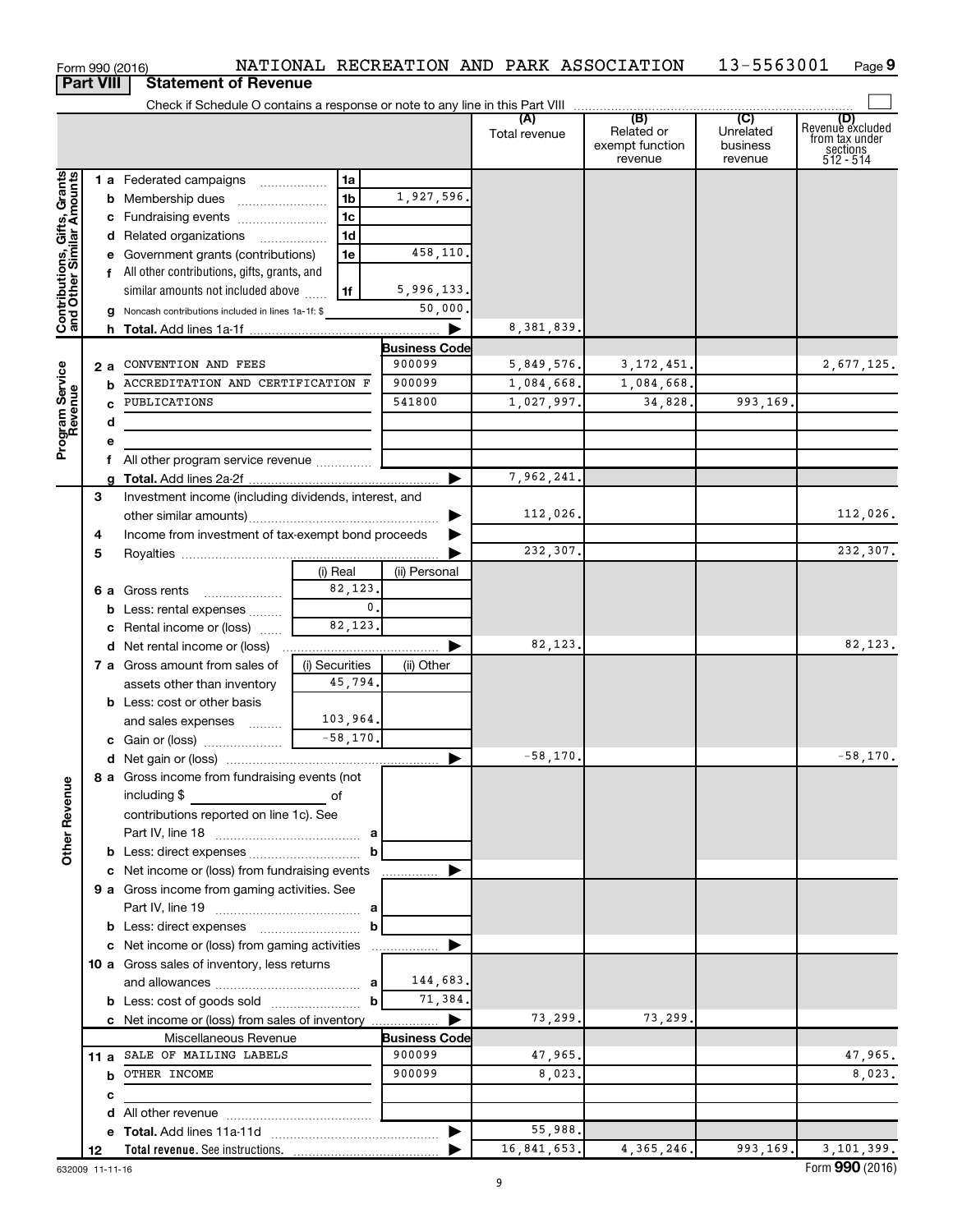#### Form 990 (2016) NATIONAL RECREATION AND PARK ASSOCIATION 13-5563001 Page 13-5563001 <sub>Page</sub> 10 **Part IX Statement of Functional Expenses**

Check here if following SOP 98-2 (ASC 958-720) **Total functional expenses.**  Add lines 1 through 24e **Joint costs.** Complete this line only if the organization **(A) (B) (C) (D)** Management and general expenses **1 2 3** Grants and other assistance to foreign **4 5 6 7 8 9 10 11 a** Management ~~~~~~~~~~~~~~~~ **b c d e f g 12 13 14 15 16 17 18 19 20 21 22 23 24 a b c d e** All other expenses **25 26** *Section 501(c)(3) and 501(c)(4) organizations must complete all columns. All other organizations must complete column (A).* Grants and other assistance to domestic organizations and domestic governments. See Part IV, line 21 Compensation not included above, to disqualified persons (as defined under section 4958(f)(1)) and persons described in section  $4958(c)(3)(B)$   $\ldots$ Pension plan accruals and contributions (include section 401(k) and 403(b) employer contributions) Professional fundraising services. See Part IV, line 17 Other. (If line 11g amount exceeds 10% of line 25, column (A) amount, list line 11g expenses on Sch O.) Other expenses. Itemize expenses not covered above. (List miscellaneous expenses in line 24e. If line 24e amount exceeds 10% of line 25, column (A) amount, list line 24e expenses on Schedule O.) reported in column (B) joint costs from a combined educational campaign and fundraising solicitation. Check if Schedule O contains a response or note to any line in this Part IX Total expenses Program service expenses **(D)**<br>Fundraising expenses .<br>... Grants and other assistance to domestic individuals. See Part IV, line 22 ~~~~~~~ organizations, foreign governments, and foreign individuals. See Part IV, lines 15 and 16  $\ldots$ Benefits paid to or for members .................... Compensation of current officers, directors, trustees, and key employees ........................ Other salaries and wages ~~~~~~~~~~ Other employee benefits ~~~~~~~~~~ Payroll taxes ~~~~~~~~~~~~~~~~ Fees for services (non-employees): Legal ~~~~~~~~~~~~~~~~~~~~ Accounting ~~~~~~~~~~~~~~~~~ Lobbying ~~~~~~~~~~~~~~~~~~ Investment management fees ....................... Advertising and promotion .......................... Office expenses ~~~~~~~~~~~~~~~ Information technology ~~~~~~~~~~~ Royalties ~~~~~~~~~~~~~~~~~~ Occupancy ~~~~~~~~~~~~~~~~~ Travel ………………………………………………………… Payments of travel or entertainment expenses for any federal, state, or local public officials Conferences, conventions, and meetings Interest ~~~~~~~~~~~~~~~~~~ Payments to affiliates ~~~~~~~~~~~~ Depreciation, depletion, and amortization ...... Insurance ~~~~~~~~~~~~~~~~~ *Do not include amounts reported on lines 6b, 7b, 8b, 9b, and 10b of Part VIII.*  $\boxed{\text{X}}$ 4,772,590. 4,772,590. 474,611. 329,275. 132,409. 12,927. 4,758,965. 3,302,114. 1,326,610. 130,241. 242,348. 167,968. 67,729. 6,651. 756,465. 524,446. 212,402. 19,617. 374,503. 259,553. 104,461. 10,489. 52,460. 52,460. 62,901. 22,786. 40,115. 45,794. 45,794. 1,765,540. 1,496,427. 249,714. 19,399.  $39,557.$  39,204. 353. 622,400. 453,805. 168,060. 535. 167,234. 6,530. 160,704. 207,310. 38,357. 168,953. 566,906. 499,888. 44,925. 22,093. 1,444,886. 1,397,718. 46,821. 347. 244,016. 17,587. 226,429. 69,765. 4,647. 65,118. CHARGE CARD FEES 167,672. UBIT TAX 79,500. 79,500. DUES AND PROF. RESOURCE | 62,025. 36,259. 24,560. 1,206. TRANING AND DEVELOPMENT | 48,886. 12,561. 36,325. 117,172. 71,161. 33,161. 12,850. 17,143,506. 13,532,376. 3,374,775. 236,355.

632010 11-11-16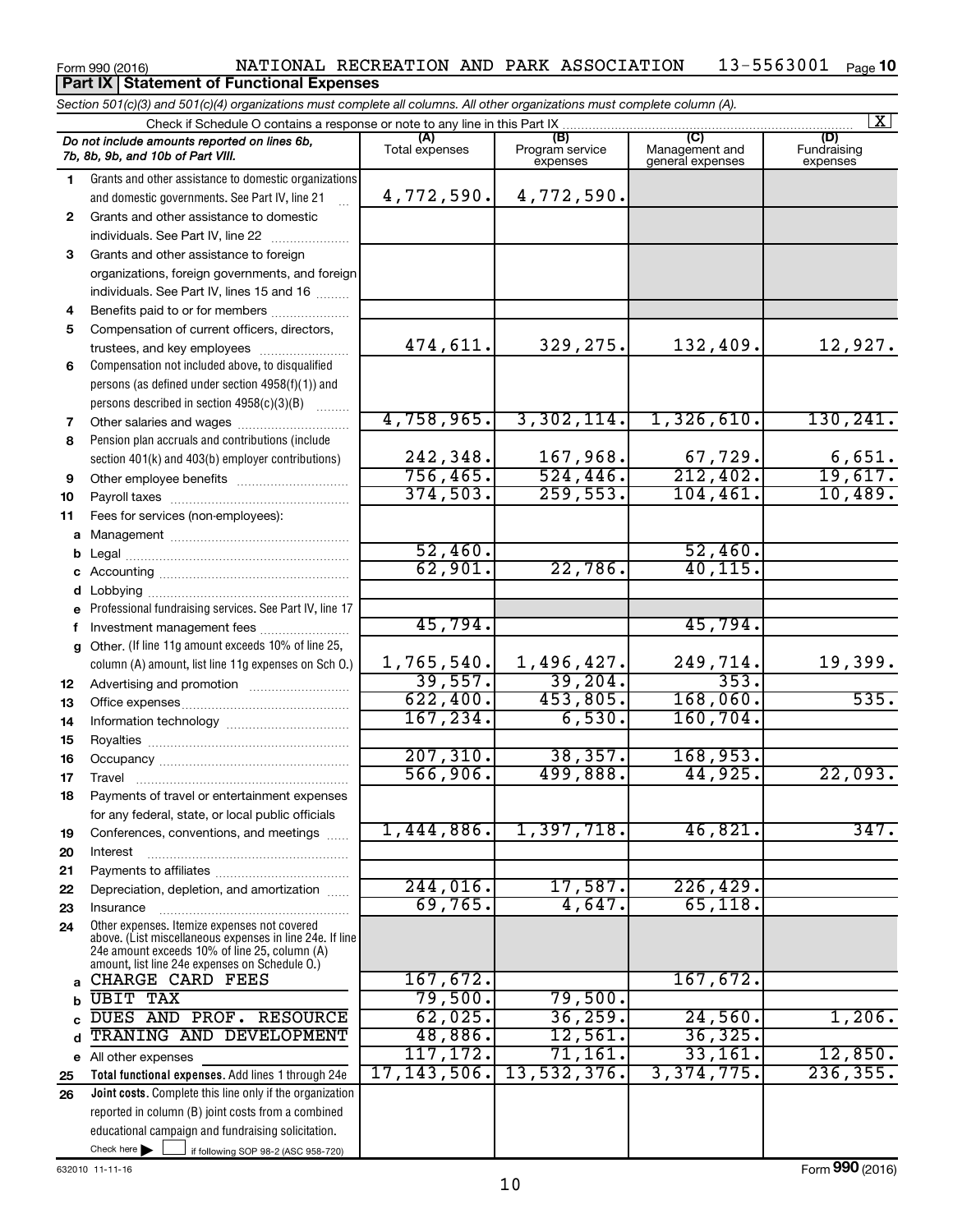| Form 990 (2016) | NATIONAL |  | RECREATION AND PARK ASSOCIATION | 5563001 | Page |
|-----------------|----------|--|---------------------------------|---------|------|
|                 |          |  |                                 |         |      |

**Part X** | Balance Sheet

|                             |    |                                                                                                                         |            | (A)<br>Beginning of year |                         | (B)<br>End of year           |
|-----------------------------|----|-------------------------------------------------------------------------------------------------------------------------|------------|--------------------------|-------------------------|------------------------------|
|                             | 1  |                                                                                                                         |            | 375,996.                 | $\mathbf{1}$            | 250, 775.                    |
|                             | 2  |                                                                                                                         |            | 6, 131, 297.             | $\overline{\mathbf{2}}$ | 4,654,067.                   |
|                             | 3  |                                                                                                                         |            | 66,076.                  | $\mathbf{3}$            | 152,881.                     |
|                             | 4  |                                                                                                                         |            | 163,830.                 | $\overline{\mathbf{4}}$ | 192,780.                     |
|                             | 5  | Loans and other receivables from current and former officers, directors,                                                |            |                          |                         |                              |
|                             |    | trustees, key employees, and highest compensated employees. Complete                                                    |            |                          |                         |                              |
|                             |    | Part II of Schedule L                                                                                                   |            |                          | 5                       |                              |
|                             | 6  | Loans and other receivables from other disqualified persons (as defined under                                           |            |                          |                         |                              |
|                             |    | section 4958(f)(1)), persons described in section 4958(c)(3)(B), and contributing                                       |            |                          |                         |                              |
|                             |    | employers and sponsoring organizations of section 501(c)(9) voluntary                                                   |            |                          |                         |                              |
|                             |    | employees' beneficiary organizations (see instr). Complete Part II of Sch L                                             |            |                          | 6                       |                              |
| Assets                      | 7  |                                                                                                                         |            |                          | $\overline{7}$          |                              |
|                             | 8  |                                                                                                                         |            | 31,447.                  | 8                       | 23,607.                      |
|                             | 9  | Prepaid expenses and deferred charges                                                                                   |            | 313,553.                 | $\mathbf{9}$            | 345,999.                     |
|                             |    | <b>10a</b> Land, buildings, and equipment: cost or other                                                                |            |                          |                         |                              |
|                             |    | basis. Complete Part VI of Schedule D  10a                                                                              | 5,788,325. |                          |                         |                              |
|                             |    |                                                                                                                         | 2,969,793. | 2,849,973.               | 10 <sub>c</sub>         | 2,818,532.                   |
|                             | 11 |                                                                                                                         |            | 6,842,808.               | 11                      | 7,454,810.                   |
|                             | 12 |                                                                                                                         |            | 19,345.                  | 12                      |                              |
|                             | 13 |                                                                                                                         |            |                          | 13                      |                              |
|                             | 14 |                                                                                                                         |            |                          | 14                      |                              |
|                             | 15 |                                                                                                                         |            |                          | 15                      |                              |
|                             | 16 |                                                                                                                         |            | 16,794,325.              | 16                      | $\frac{15,893,451}{763,816}$ |
|                             | 17 |                                                                                                                         |            | 690, 651.                | 17                      |                              |
|                             | 18 |                                                                                                                         |            | 4,006,629.               | 18                      | 4,208,091.                   |
|                             | 19 |                                                                                                                         |            |                          | 19                      |                              |
|                             | 20 |                                                                                                                         |            |                          | 20                      |                              |
|                             | 21 | Escrow or custodial account liability. Complete Part IV of Schedule D                                                   |            |                          | 21                      |                              |
| Liabilities                 | 22 | Loans and other payables to current and former officers, directors, trustees,                                           |            |                          |                         |                              |
|                             |    | key employees, highest compensated employees, and disqualified persons.                                                 |            |                          | 22                      |                              |
|                             | 23 | Secured mortgages and notes payable to unrelated third parties                                                          |            |                          | 23                      |                              |
|                             | 24 | Unsecured notes and loans payable to unrelated third parties                                                            |            |                          | 24                      |                              |
|                             | 25 | Other liabilities (including federal income tax, payables to related third                                              |            |                          |                         |                              |
|                             |    | parties, and other liabilities not included on lines 17-24). Complete Part X of                                         |            |                          |                         |                              |
|                             |    | Schedule D                                                                                                              |            | 2,778,057.               | 25                      | 1,465,315.                   |
|                             | 26 |                                                                                                                         |            | 7,475,337.               | 26                      | 6,437,222.                   |
|                             |    | Organizations that follow SFAS 117 (ASC 958), check here $\blacktriangleright \begin{array}{c} \perp X \end{array}$ and |            |                          |                         |                              |
|                             |    | complete lines 27 through 29, and lines 33 and 34.                                                                      |            |                          |                         |                              |
|                             | 27 |                                                                                                                         |            | 3,952,858.               | 27                      | 4,350,290.                   |
|                             | 28 |                                                                                                                         |            | 4,801,238.               | 28                      | 4,541,047.                   |
|                             | 29 | Permanently restricted net assets                                                                                       |            | 564,892.                 | 29                      | 564,892.                     |
|                             |    | Organizations that do not follow SFAS 117 (ASC 958), check here                                                         |            |                          |                         |                              |
|                             |    | and complete lines 30 through 34.                                                                                       |            |                          |                         |                              |
|                             | 30 |                                                                                                                         |            |                          | 30                      |                              |
|                             | 31 | Paid-in or capital surplus, or land, building, or equipment fund                                                        |            |                          | 31                      |                              |
| Net Assets or Fund Balances | 32 | Retained earnings, endowment, accumulated income, or other funds                                                        |            |                          | 32                      |                              |
|                             | 33 |                                                                                                                         |            | 9,318,988.               | 33                      | 9,456,229.                   |
|                             | 34 |                                                                                                                         |            | 16,794,325.              | 34                      | 15,893,451.                  |
|                             |    |                                                                                                                         |            |                          |                         | Form 990 (2016)              |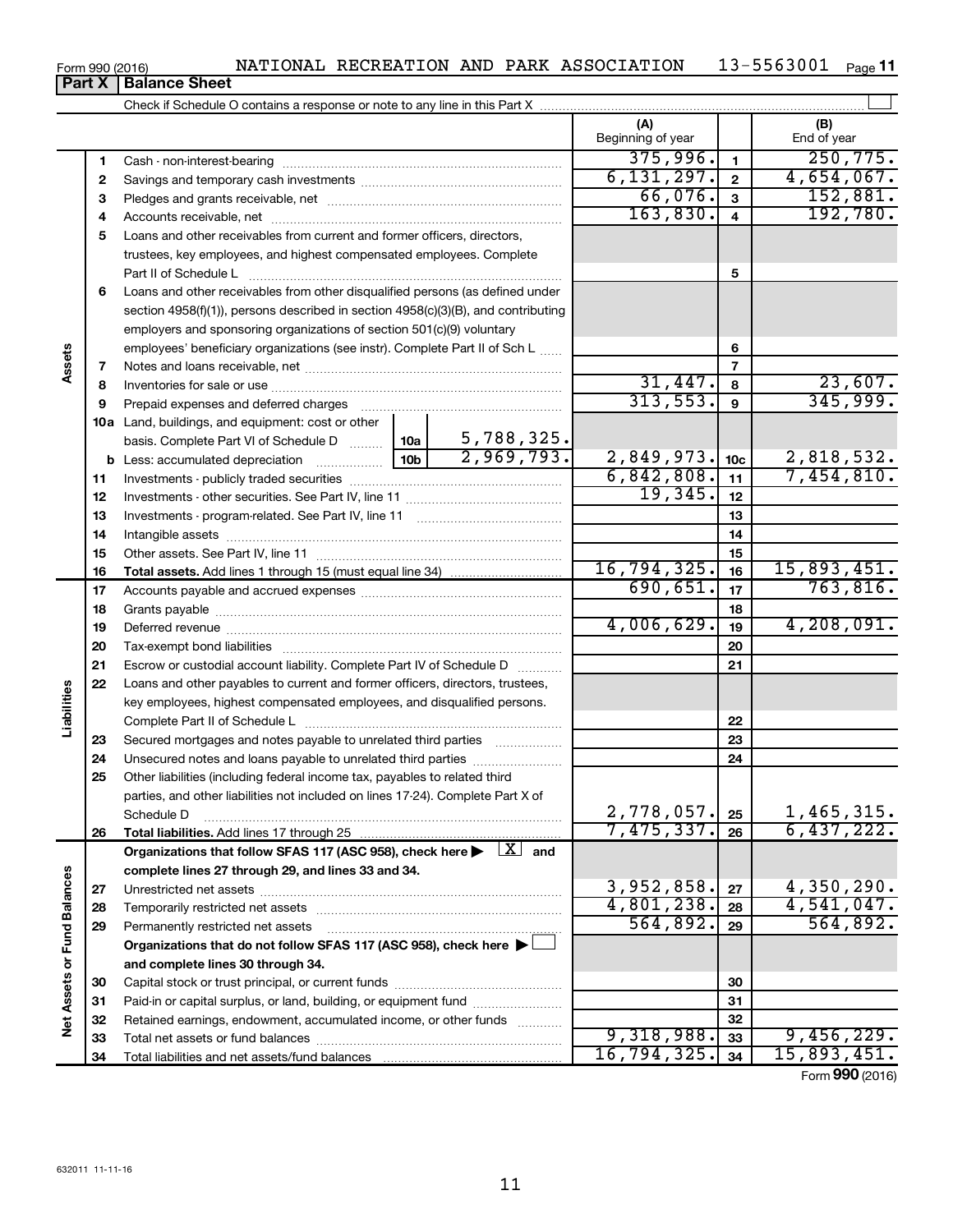|    | NATIONAL RECREATION AND PARK ASSOCIATION<br>Form 990 (2016)                                                                     |                         | 13-5563001     |          | Page 12                 |
|----|---------------------------------------------------------------------------------------------------------------------------------|-------------------------|----------------|----------|-------------------------|
|    | Part XI<br><b>Reconciliation of Net Assets</b>                                                                                  |                         |                |          |                         |
|    |                                                                                                                                 |                         |                |          | $\overline{\mathbf{X}}$ |
|    |                                                                                                                                 |                         |                |          |                         |
| 1  |                                                                                                                                 | $\mathbf{1}$            | 16,841,653.    |          |                         |
| 2  |                                                                                                                                 | $\overline{2}$          | 17, 143, 506.  |          |                         |
| З  | Revenue less expenses. Subtract line 2 from line 1                                                                              | 3                       | $-301, 853.$   |          |                         |
| 4  |                                                                                                                                 | $\overline{\mathbf{4}}$ | 9,318,988.     |          |                         |
| 5  |                                                                                                                                 | 5                       |                | 439,755. |                         |
| 6  | Donated services and use of facilities                                                                                          | 6                       |                |          |                         |
| 7  | Investment expenses                                                                                                             | $\overline{7}$          |                |          |                         |
| 8  | Prior period adjustments www.communication.communication.communication.com/news-managements                                     | 8                       |                |          |                         |
| 9  |                                                                                                                                 | 9                       |                |          | $-661.$                 |
| 10 | Net assets or fund balances at end of year. Combine lines 3 through 9 (must equal Part X, line 33,                              |                         |                |          |                         |
|    | column (B))                                                                                                                     | 10                      | 9,456,229.     |          |                         |
|    | Part XII Financial Statements and Reporting                                                                                     |                         |                |          |                         |
|    |                                                                                                                                 |                         |                |          | $\lfloor x \rfloor$     |
|    |                                                                                                                                 |                         |                | Yes      | No                      |
| 1  | Accounting method used to prepare the Form 990: $\Box$ Cash $\Box X$ Accrual<br>$\Box$ Other                                    |                         |                |          |                         |
|    | If the organization changed its method of accounting from a prior year or checked "Other," explain in Schedule O.               |                         |                |          |                         |
|    | 2a Were the organization's financial statements compiled or reviewed by an independent accountant?                              |                         | 2a             |          | х                       |
|    | If "Yes," check a box below to indicate whether the financial statements for the year were compiled or reviewed on a            |                         |                |          |                         |
|    | separate basis, consolidated basis, or both:                                                                                    |                         |                |          |                         |
|    | Both consolidated and separate basis<br>Separate basis<br>Consolidated basis                                                    |                         |                |          |                         |
|    |                                                                                                                                 |                         | 2 <sub>b</sub> | X        |                         |
|    | If "Yes," check a box below to indicate whether the financial statements for the year were audited on a separate basis,         |                         |                |          |                         |
|    | consolidated basis, or both:                                                                                                    |                         |                |          |                         |
|    | $\lfloor \underline{X} \rfloor$ Separate basis<br><b>Consolidated basis</b><br>Both consolidated and separate basis             |                         |                |          |                         |
|    | c If "Yes" to line 2a or 2b, does the organization have a committee that assumes responsibility for oversight of the audit,     |                         |                |          |                         |
|    | review, or compilation of its financial statements and selection of an independent accountant?                                  |                         | 2 <sub>c</sub> | х        |                         |
|    | If the organization changed either its oversight process or selection process during the tax year, explain in Schedule O.       |                         |                |          |                         |
|    | 3a As a result of a federal award, was the organization required to undergo an audit or audits as set forth in the Single Audit |                         |                |          |                         |
|    |                                                                                                                                 |                         | За             |          | x                       |
|    | b If "Yes," did the organization undergo the required audit or audits? If the organization did not undergo the required audit   |                         |                |          |                         |
|    | or audits, explain why in Schedule O and describe any steps taken to undergo such audits matures and the matur                  |                         | 3b             |          |                         |

Form (2016) **990**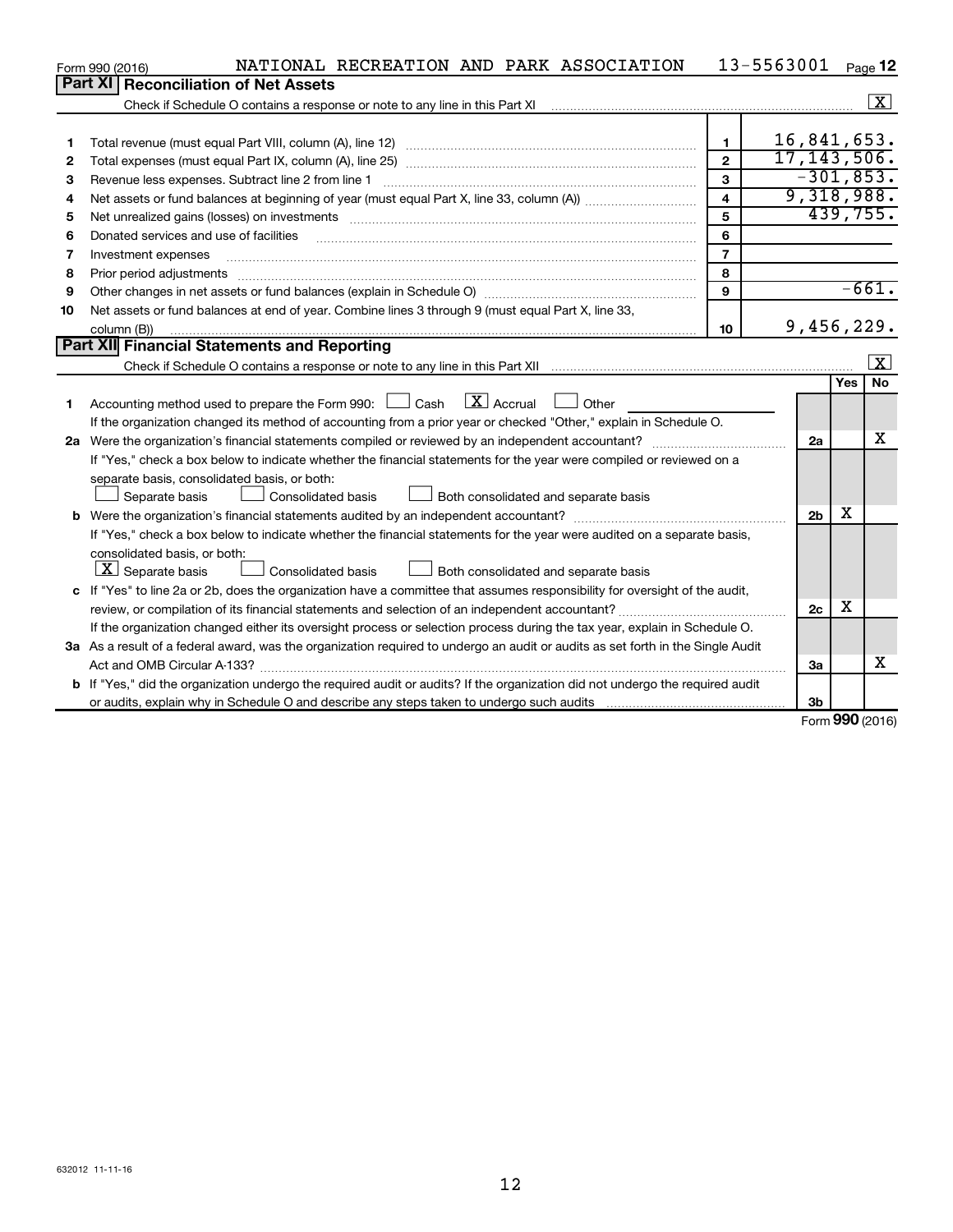| (Form 990 or 990-EZ |  |  |  |  |
|---------------------|--|--|--|--|
|---------------------|--|--|--|--|

## Form 990 or 990-EZ)<br>
Complete if the organization is a section 501(c)(3) organization or a section<br> **2016**

**4947(a)(1) nonexempt charitable trust.**

**| Attach to Form 990 or Form 990-EZ.** 

| . .                                        |
|--------------------------------------------|
| <b>Open to Public</b><br><b>Inspection</b> |

OMB No. 1545-0047

| Department of the Treasury |
|----------------------------|
| Internal Revenue Service   |

Information about Schedule A (Form 990 or 990-EZ) and its instructions is at WWW.irs.gov/form990.

|                             | Name of the organization                                                                                                                                                                                                                                  |          |                                                        |     |                                                                |                            |  | <b>Employer identification number</b><br>13-5563001 |  |  |
|-----------------------------|-----------------------------------------------------------------------------------------------------------------------------------------------------------------------------------------------------------------------------------------------------------|----------|--------------------------------------------------------|-----|----------------------------------------------------------------|----------------------------|--|-----------------------------------------------------|--|--|
| Part I                      | Reason for Public Charity Status (All organizations must complete this part.) See instructions.                                                                                                                                                           |          | NATIONAL RECREATION AND PARK ASSOCIATION               |     |                                                                |                            |  |                                                     |  |  |
|                             | The organization is not a private foundation because it is: (For lines 1 through 12, check only one box.)                                                                                                                                                 |          |                                                        |     |                                                                |                            |  |                                                     |  |  |
| 1.                          | A church, convention of churches, or association of churches described in section 170(b)(1)(A)(i).                                                                                                                                                        |          |                                                        |     |                                                                |                            |  |                                                     |  |  |
| 2                           |                                                                                                                                                                                                                                                           |          |                                                        |     |                                                                |                            |  |                                                     |  |  |
| з                           | A school described in section 170(b)(1)(A)(ii). (Attach Schedule E (Form 990 or 990-EZ).)<br>A hospital or a cooperative hospital service organization described in section 170(b)(1)(A)(iii).                                                            |          |                                                        |     |                                                                |                            |  |                                                     |  |  |
| 4                           | A medical research organization operated in conjunction with a hospital described in section 170(b)(1)(A)(iii). Enter the hospital's name,                                                                                                                |          |                                                        |     |                                                                |                            |  |                                                     |  |  |
|                             | city, and state:                                                                                                                                                                                                                                          |          |                                                        |     |                                                                |                            |  |                                                     |  |  |
| 5.                          | An organization operated for the benefit of a college or university owned or operated by a governmental unit described in                                                                                                                                 |          |                                                        |     |                                                                |                            |  |                                                     |  |  |
|                             | section 170(b)(1)(A)(iv). (Complete Part II.)                                                                                                                                                                                                             |          |                                                        |     |                                                                |                            |  |                                                     |  |  |
| 6                           | A federal, state, or local government or governmental unit described in section 170(b)(1)(A)(v).                                                                                                                                                          |          |                                                        |     |                                                                |                            |  |                                                     |  |  |
| 7                           | An organization that normally receives a substantial part of its support from a governmental unit or from the general public described in                                                                                                                 |          |                                                        |     |                                                                |                            |  |                                                     |  |  |
|                             | section 170(b)(1)(A)(vi). (Complete Part II.)                                                                                                                                                                                                             |          |                                                        |     |                                                                |                            |  |                                                     |  |  |
| 8                           | A community trust described in section 170(b)(1)(A)(vi). (Complete Part II.)                                                                                                                                                                              |          |                                                        |     |                                                                |                            |  |                                                     |  |  |
| 9                           | An agricultural research organization described in section 170(b)(1)(A)(ix) operated in conjunction with a land-grant college                                                                                                                             |          |                                                        |     |                                                                |                            |  |                                                     |  |  |
|                             | or university or a non-land-grant college of agriculture (see instructions). Enter the name, city, and state of the college or                                                                                                                            |          |                                                        |     |                                                                |                            |  |                                                     |  |  |
|                             | university:                                                                                                                                                                                                                                               |          |                                                        |     |                                                                |                            |  |                                                     |  |  |
| $10 \quad \boxed{\text{X}}$ | An organization that normally receives: (1) more than 33 1/3% of its support from contributions, membership fees, and gross receipts from                                                                                                                 |          |                                                        |     |                                                                |                            |  |                                                     |  |  |
|                             | activities related to its exempt functions - subject to certain exceptions, and (2) no more than 33 1/3% of its support from gross investment                                                                                                             |          |                                                        |     |                                                                |                            |  |                                                     |  |  |
|                             | income and unrelated business taxable income (less section 511 tax) from businesses acquired by the organization after June 30, 1975.                                                                                                                     |          |                                                        |     |                                                                |                            |  |                                                     |  |  |
|                             | See section 509(a)(2). (Complete Part III.)                                                                                                                                                                                                               |          |                                                        |     |                                                                |                            |  |                                                     |  |  |
| 11                          | An organization organized and operated exclusively to test for public safety. See section 509(a)(4).                                                                                                                                                      |          |                                                        |     |                                                                |                            |  |                                                     |  |  |
| 12                          | An organization organized and operated exclusively for the benefit of, to perform the functions of, or to carry out the purposes of one or                                                                                                                |          |                                                        |     |                                                                |                            |  |                                                     |  |  |
|                             | more publicly supported organizations described in section 509(a)(1) or section 509(a)(2). See section 509(a)(3). Check the box in                                                                                                                        |          |                                                        |     |                                                                |                            |  |                                                     |  |  |
|                             | lines 12a through 12d that describes the type of supporting organization and complete lines 12e, 12f, and 12g.                                                                                                                                            |          |                                                        |     |                                                                |                            |  |                                                     |  |  |
| а                           | Type I. A supporting organization operated, supervised, or controlled by its supported organization(s), typically by giving                                                                                                                               |          |                                                        |     |                                                                |                            |  |                                                     |  |  |
|                             | the supported organization(s) the power to regularly appoint or elect a majority of the directors or trustees of the supporting                                                                                                                           |          |                                                        |     |                                                                |                            |  |                                                     |  |  |
|                             | organization. You must complete Part IV, Sections A and B.                                                                                                                                                                                                |          |                                                        |     |                                                                |                            |  |                                                     |  |  |
| b                           | Type II. A supporting organization supervised or controlled in connection with its supported organization(s), by having                                                                                                                                   |          |                                                        |     |                                                                |                            |  |                                                     |  |  |
|                             | control or management of the supporting organization vested in the same persons that control or manage the supported                                                                                                                                      |          |                                                        |     |                                                                |                            |  |                                                     |  |  |
|                             | organization(s). You must complete Part IV, Sections A and C.                                                                                                                                                                                             |          |                                                        |     |                                                                |                            |  |                                                     |  |  |
| с                           | Type III functionally integrated. A supporting organization operated in connection with, and functionally integrated with,                                                                                                                                |          |                                                        |     |                                                                |                            |  |                                                     |  |  |
|                             | its supported organization(s) (see instructions). You must complete Part IV, Sections A, D, and E.                                                                                                                                                        |          |                                                        |     |                                                                |                            |  |                                                     |  |  |
| d                           | Type III non-functionally integrated. A supporting organization operated in connection with its supported organization(s)<br>that is not functionally integrated. The organization generally must satisfy a distribution requirement and an attentiveness |          |                                                        |     |                                                                |                            |  |                                                     |  |  |
|                             | requirement (see instructions). You must complete Part IV, Sections A and D, and Part V.                                                                                                                                                                  |          |                                                        |     |                                                                |                            |  |                                                     |  |  |
|                             | Check this box if the organization received a written determination from the IRS that it is a Type I, Type II, Type III                                                                                                                                   |          |                                                        |     |                                                                |                            |  |                                                     |  |  |
|                             | functionally integrated, or Type III non-functionally integrated supporting organization.                                                                                                                                                                 |          |                                                        |     |                                                                |                            |  |                                                     |  |  |
|                             | f Enter the number of supported organizations                                                                                                                                                                                                             |          |                                                        |     |                                                                |                            |  |                                                     |  |  |
|                             | g Provide the following information about the supported organization(s).                                                                                                                                                                                  |          |                                                        |     |                                                                |                            |  |                                                     |  |  |
|                             | (i) Name of supported                                                                                                                                                                                                                                     | (ii) EIN | (iii) Type of organization<br>(described on lines 1-10 |     | (iv) Is the organization listed<br>in your governing document? | (v) Amount of monetary     |  | (vi) Amount of other                                |  |  |
|                             | organization                                                                                                                                                                                                                                              |          | above (see instructions))                              | Yes | No                                                             | support (see instructions) |  | support (see instructions)                          |  |  |
|                             |                                                                                                                                                                                                                                                           |          |                                                        |     |                                                                |                            |  |                                                     |  |  |
|                             |                                                                                                                                                                                                                                                           |          |                                                        |     |                                                                |                            |  |                                                     |  |  |
|                             |                                                                                                                                                                                                                                                           |          |                                                        |     |                                                                |                            |  |                                                     |  |  |
|                             |                                                                                                                                                                                                                                                           |          |                                                        |     |                                                                |                            |  |                                                     |  |  |
|                             |                                                                                                                                                                                                                                                           |          |                                                        |     |                                                                |                            |  |                                                     |  |  |
|                             |                                                                                                                                                                                                                                                           |          |                                                        |     |                                                                |                            |  |                                                     |  |  |
|                             |                                                                                                                                                                                                                                                           |          |                                                        |     |                                                                |                            |  |                                                     |  |  |
|                             |                                                                                                                                                                                                                                                           |          |                                                        |     |                                                                |                            |  |                                                     |  |  |

LHA For Paperwork Reduction Act Notice, see the Instructions for Form 990 or 990-EZ. 632021 09-21-16 Schedule A (Form 990 or 990-EZ) 2016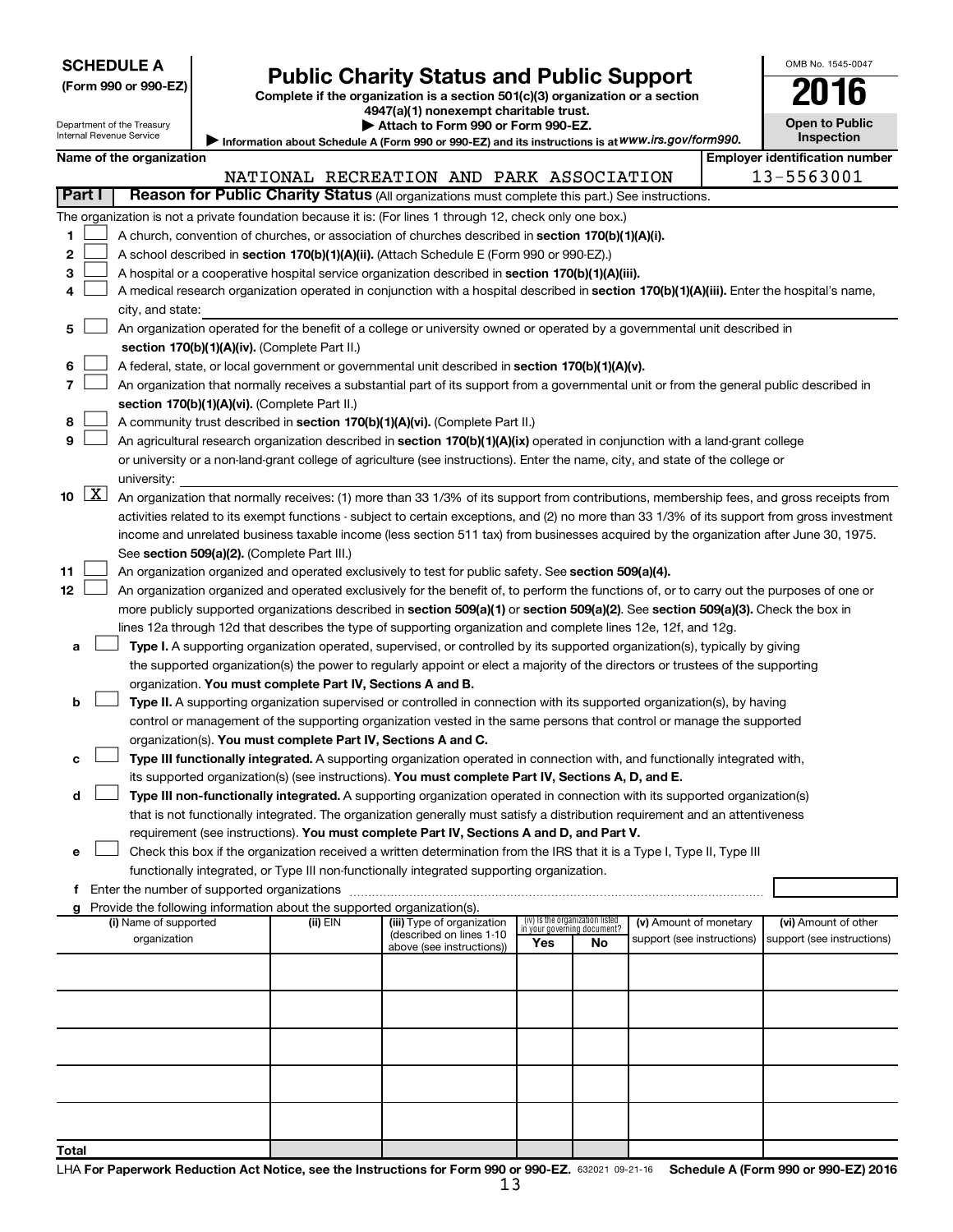## Schedule A (Form 990 or 990-EZ) 2016 NATIONAL RECREATION AND PARK ASSOCIATION13-5563001 <sub>Page 2</sub>

(Complete only if you checked the box on line 5, 7, or 8 of Part I or if the organization failed to qualify under Part III. If the organization fails to qualify under the tests listed below, please complete Part III.) **Part II Support Schedule for Organizations Described in Sections 170(b)(1)(A)(iv) and 170(b)(1)(A)(vi)**

|   | <b>Section A. Public Support</b>                                                                                                                                                                                              |          |          |            |            |          |           |
|---|-------------------------------------------------------------------------------------------------------------------------------------------------------------------------------------------------------------------------------|----------|----------|------------|------------|----------|-----------|
|   | Calendar year (or fiscal year beginning in)                                                                                                                                                                                   | (a) 2012 | (b) 2013 | $(c)$ 2014 | $(d)$ 2015 | (e) 2016 | (f) Total |
|   | 1 Gifts, grants, contributions, and                                                                                                                                                                                           |          |          |            |            |          |           |
|   | membership fees received. (Do not                                                                                                                                                                                             |          |          |            |            |          |           |
|   | include any "unusual grants.")                                                                                                                                                                                                |          |          |            |            |          |           |
|   | 2 Tax revenues levied for the organ-                                                                                                                                                                                          |          |          |            |            |          |           |
|   | ization's benefit and either paid to                                                                                                                                                                                          |          |          |            |            |          |           |
|   | or expended on its behalf                                                                                                                                                                                                     |          |          |            |            |          |           |
|   | 3 The value of services or facilities                                                                                                                                                                                         |          |          |            |            |          |           |
|   | furnished by a governmental unit to                                                                                                                                                                                           |          |          |            |            |          |           |
|   | the organization without charge                                                                                                                                                                                               |          |          |            |            |          |           |
|   | 4 Total. Add lines 1 through 3                                                                                                                                                                                                |          |          |            |            |          |           |
|   | 5 The portion of total contributions                                                                                                                                                                                          |          |          |            |            |          |           |
|   | by each person (other than a                                                                                                                                                                                                  |          |          |            |            |          |           |
|   | governmental unit or publicly                                                                                                                                                                                                 |          |          |            |            |          |           |
|   | supported organization) included                                                                                                                                                                                              |          |          |            |            |          |           |
|   | on line 1 that exceeds 2% of the                                                                                                                                                                                              |          |          |            |            |          |           |
|   | amount shown on line 11,                                                                                                                                                                                                      |          |          |            |            |          |           |
|   | column (f)                                                                                                                                                                                                                    |          |          |            |            |          |           |
|   | 6 Public support. Subtract line 5 from line 4.                                                                                                                                                                                |          |          |            |            |          |           |
|   | <b>Section B. Total Support</b>                                                                                                                                                                                               |          |          |            |            |          |           |
|   | Calendar year (or fiscal year beginning in)                                                                                                                                                                                   | (a) 2012 | (b) 2013 | $(c)$ 2014 | $(d)$ 2015 | (e) 2016 | (f) Total |
|   | 7 Amounts from line 4                                                                                                                                                                                                         |          |          |            |            |          |           |
| 8 | Gross income from interest,                                                                                                                                                                                                   |          |          |            |            |          |           |
|   | dividends, payments received on                                                                                                                                                                                               |          |          |            |            |          |           |
|   | securities loans, rents, royalties                                                                                                                                                                                            |          |          |            |            |          |           |
|   | and income from similar sources                                                                                                                                                                                               |          |          |            |            |          |           |
| 9 | Net income from unrelated business                                                                                                                                                                                            |          |          |            |            |          |           |
|   | activities, whether or not the                                                                                                                                                                                                |          |          |            |            |          |           |
|   | business is regularly carried on                                                                                                                                                                                              |          |          |            |            |          |           |
|   | 10 Other income. Do not include gain                                                                                                                                                                                          |          |          |            |            |          |           |
|   | or loss from the sale of capital                                                                                                                                                                                              |          |          |            |            |          |           |
|   | assets (Explain in Part VI.)                                                                                                                                                                                                  |          |          |            |            |          |           |
|   | 11 Total support. Add lines 7 through 10                                                                                                                                                                                      |          |          |            |            |          |           |
|   | <b>12</b> Gross receipts from related activities, etc. (see instructions)                                                                                                                                                     |          |          |            |            | 12       |           |
|   | 13 First five years. If the Form 990 is for the organization's first, second, third, fourth, or fifth tax year as a section 501(c)(3)                                                                                         |          |          |            |            |          |           |
|   | organization, check this box and stop here                                                                                                                                                                                    |          |          |            |            |          |           |
|   | <b>Section C. Computation of Public Support Percentage</b>                                                                                                                                                                    |          |          |            |            |          |           |
|   |                                                                                                                                                                                                                               |          |          |            |            | 14       | %         |
|   |                                                                                                                                                                                                                               |          |          |            |            | 15       | %         |
|   | 16a 33 1/3% support test - 2016. If the organization did not check the box on line 13, and line 14 is 33 1/3% or more, check this box and                                                                                     |          |          |            |            |          |           |
|   | stop here. The organization qualifies as a publicly supported organization manufaction manufacture or the organization manufacture or the state of the state of the state of the state of the state of the state of the state |          |          |            |            |          |           |
|   | b 33 1/3% support test - 2015. If the organization did not check a box on line 13 or 16a, and line 15 is 33 1/3% or more, check this box                                                                                      |          |          |            |            |          |           |
|   |                                                                                                                                                                                                                               |          |          |            |            |          |           |
|   | 17a 10% -facts-and-circumstances test - 2016. If the organization did not check a box on line 13, 16a, or 16b, and line 14 is 10% or more,                                                                                    |          |          |            |            |          |           |
|   | and if the organization meets the "facts-and-circumstances" test, check this box and stop here. Explain in Part VI how the organization                                                                                       |          |          |            |            |          |           |
|   |                                                                                                                                                                                                                               |          |          |            |            |          |           |
|   | <b>b 10%</b> -facts-and-circumstances test - 2015. If the organization did not check a box on line 13, 16a, 16b, or 17a, and line 15 is 10% or                                                                                |          |          |            |            |          |           |
|   | more, and if the organization meets the "facts-and-circumstances" test, check this box and stop here. Explain in Part VI how the                                                                                              |          |          |            |            |          |           |
|   | organization meets the "facts-and-circumstances" test. The organization qualifies as a publicly supported organization                                                                                                        |          |          |            |            |          |           |
|   | 18 Private foundation. If the organization did not check a box on line 13, 16a, 16b, 17a, or 17b, check this box and see instructions                                                                                         |          |          |            |            |          |           |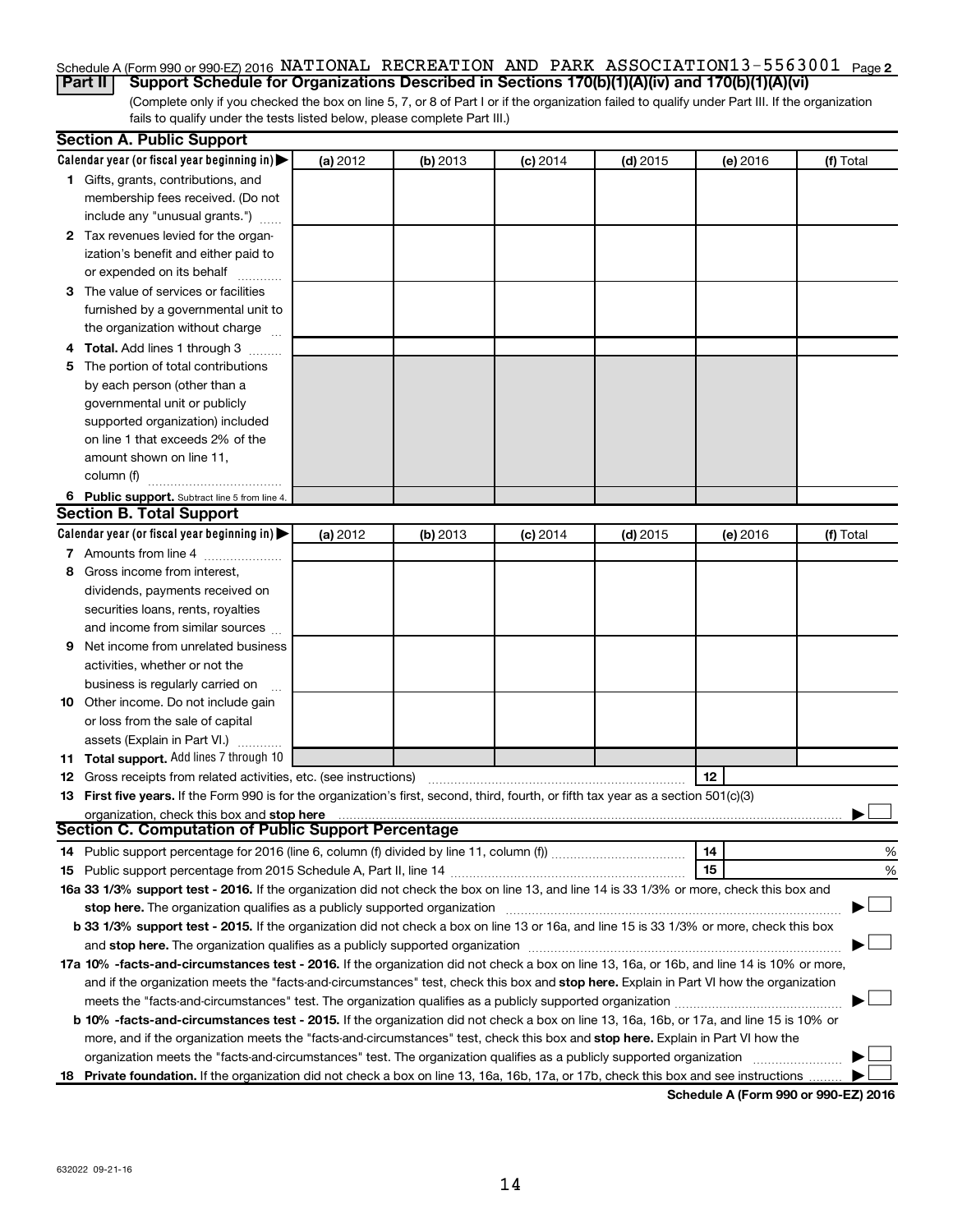## Schedule A (Form 990 or 990-EZ) 2016 NATIONAL RECREATION AND PARK ASSOCIATION13-5563001 <sub>Page 3</sub> **Part III Support Schedule for Organizations Described in Section 509(a)(2)**

(Complete only if you checked the box on line 10 of Part I or if the organization failed to qualify under Part II. If the organization fails to qualify under the tests listed below, please complete Part II.)

| <b>Section A. Public Support</b>                                                                                                                    |              |               |              |               |               |                                          |
|-----------------------------------------------------------------------------------------------------------------------------------------------------|--------------|---------------|--------------|---------------|---------------|------------------------------------------|
| Calendar year (or fiscal year beginning in)                                                                                                         | (a) 2012     | (b) 2013      | $(c)$ 2014   | $(d)$ 2015    | (e) 2016      | (f) Total                                |
| 1 Gifts, grants, contributions, and                                                                                                                 |              |               |              |               |               |                                          |
| membership fees received. (Do not                                                                                                                   |              |               |              |               |               |                                          |
| include any "unusual grants.")                                                                                                                      | 4, 354, 015. | 6, 112, 961.  | 9,623,272.   | 9,720,299.    | 8, 381, 839.  | 38, 192, 386.                            |
| 2 Gross receipts from admissions,                                                                                                                   |              |               |              |               |               |                                          |
| merchandise sold or services per-                                                                                                                   |              |               |              |               |               |                                          |
| formed, or facilities furnished in<br>any activity that is related to the                                                                           |              |               |              |               |               |                                          |
| organization's tax-exempt purpose                                                                                                                   | 6, 105, 574. | 5,565,018.    | 6, 247, 033. | 6,617,407.    | 7, 113, 755.  | 31,648,787.                              |
| 3 Gross receipts from activities that                                                                                                               |              |               |              |               |               |                                          |
| are not an unrelated trade or bus-                                                                                                                  |              |               |              |               |               |                                          |
| iness under section 513                                                                                                                             |              |               |              |               |               |                                          |
| 4 Tax revenues levied for the organ-                                                                                                                |              |               |              |               |               |                                          |
| ization's benefit and either paid to                                                                                                                |              |               |              |               |               |                                          |
| or expended on its behalf                                                                                                                           |              |               |              |               |               |                                          |
| 5 The value of services or facilities                                                                                                               |              |               |              |               |               |                                          |
| furnished by a governmental unit to                                                                                                                 |              |               |              |               |               |                                          |
| the organization without charge                                                                                                                     |              |               |              |               |               |                                          |
| 6 Total. Add lines 1 through 5                                                                                                                      | 10,459,589.  | 11,677,979.   | 15,870,305.  | 16, 337, 706. | 15, 495, 594. | 69,841,173.                              |
| 7a Amounts included on lines 1, 2, and                                                                                                              |              |               |              |               |               |                                          |
| 3 received from disqualified persons                                                                                                                | 225, 250.    | 337, 200.     | 325, 360.    | 276,000.      | 291,050.      | 1,454,860.                               |
| <b>b</b> Amounts included on lines 2 and 3 received                                                                                                 |              |               |              |               |               |                                          |
| from other than disqualified persons that                                                                                                           |              |               |              |               |               |                                          |
| exceed the greater of \$5,000 or 1% of the<br>amount on line 13 for the year                                                                        |              |               |              |               |               | 0.                                       |
| c Add lines 7a and 7b                                                                                                                               | 225, 250.    | 337, 200.     | 325, 360.    | 276,000.      | 291,050.      | 1,454,860.                               |
| 8 Public support. (Subtract line 7c from line 6.)                                                                                                   |              |               |              |               |               | 68, 386, 313.                            |
| <b>Section B. Total Support</b>                                                                                                                     |              |               |              |               |               |                                          |
| Calendar year (or fiscal year beginning in)                                                                                                         | (a) 2012     | (b) 2013      | $(c)$ 2014   | $(d)$ 2015    | (e) 2016      | (f) Total                                |
| 9 Amounts from line 6                                                                                                                               | 10,459,589.  | 11,677,979    | 15,870,305   | 16, 337, 706  | 15,495,594    | 69,841,173.                              |
| <b>10a</b> Gross income from interest,                                                                                                              |              |               |              |               |               |                                          |
| dividends, payments received on                                                                                                                     |              |               |              |               |               |                                          |
| securities loans, rents, royalties<br>and income from similar sources                                                                               | 514, 447.    | 529, 426.     | 469, 226.    | 457,179.      | 426,456.      | 2,396,734.                               |
| <b>b</b> Unrelated business taxable income                                                                                                          |              |               |              |               |               |                                          |
| (less section 511 taxes) from businesses                                                                                                            |              |               |              |               |               |                                          |
| acquired after June 30, 1975                                                                                                                        |              |               |              |               |               |                                          |
| c Add lines 10a and 10b                                                                                                                             | 514, 447.    | 529,426.      | 469, 226.    | 457,179.      | 426, 456.     | 2,396,734.                               |
| <b>11</b> Net income from unrelated business                                                                                                        |              |               |              |               |               |                                          |
| activities not included in line 10b,                                                                                                                |              |               |              |               |               |                                          |
| whether or not the business is                                                                                                                      |              |               | 215,683.     | 257,811.      | 196,986.      | 670,480.                                 |
| regularly carried on<br><b>12</b> Other income. Do not include gain                                                                                 |              |               |              |               |               |                                          |
| or loss from the sale of capital                                                                                                                    | 113,084.     | 104,541.      | 44,614.      | 44,380.       | 55,988.       | 362,607.                                 |
| assets (Explain in Part VI.)                                                                                                                        | 11,087,120.  | 12, 311, 946. | 16,599,828.  | 17,097,076.   | 16, 175, 024. | 73, 270, 994.                            |
| 13 Total support. (Add lines 9, 10c, 11, and 12.)                                                                                                   |              |               |              |               |               |                                          |
| 14 First five years. If the Form 990 is for the organization's first, second, third, fourth, or fifth tax year as a section 501(c)(3) organization, |              |               |              |               |               |                                          |
| check this box and stop here<br><b>Section C. Computation of Public Support Percentage</b>                                                          |              |               |              |               |               |                                          |
|                                                                                                                                                     |              |               |              |               |               | 93.33                                    |
| 15 Public support percentage for 2016 (line 8, column (f) divided by line 13, column (f)                                                            |              |               |              |               | 15            | %<br>93.33                               |
| 16 Public support percentage from 2015 Schedule A, Part III, line 15<br>Section D. Computation of Investment Income Percentage                      |              |               |              |               | 16            | $\%$                                     |
|                                                                                                                                                     |              |               |              |               | 17            | 3.27                                     |
| 17 Investment income percentage for 2016 (line 10c, column (f) divided by line 13, column (f))                                                      |              |               |              |               |               | $\%$<br>3.65                             |
| 18 Investment income percentage from 2015 Schedule A, Part III, line 17                                                                             |              |               |              |               | 18            | %                                        |
| 19a 33 1/3% support tests - 2016. If the organization did not check the box on line 14, and line 15 is more than 33 1/3%, and line 17 is not        |              |               |              |               |               |                                          |
| more than 33 1/3%, check this box and stop here. The organization qualifies as a publicly supported organization                                    |              |               |              |               |               | $\blacktriangleright$ $\boxed{\text{X}}$ |
| b 33 1/3% support tests - 2015. If the organization did not check a box on line 14 or line 19a, and line 16 is more than 33 1/3%, and               |              |               |              |               |               |                                          |
| line 18 is not more than 33 1/3%, check this box and stop here. The organization qualifies as a publicly supported organization                     |              |               |              |               |               |                                          |
|                                                                                                                                                     |              |               |              |               |               |                                          |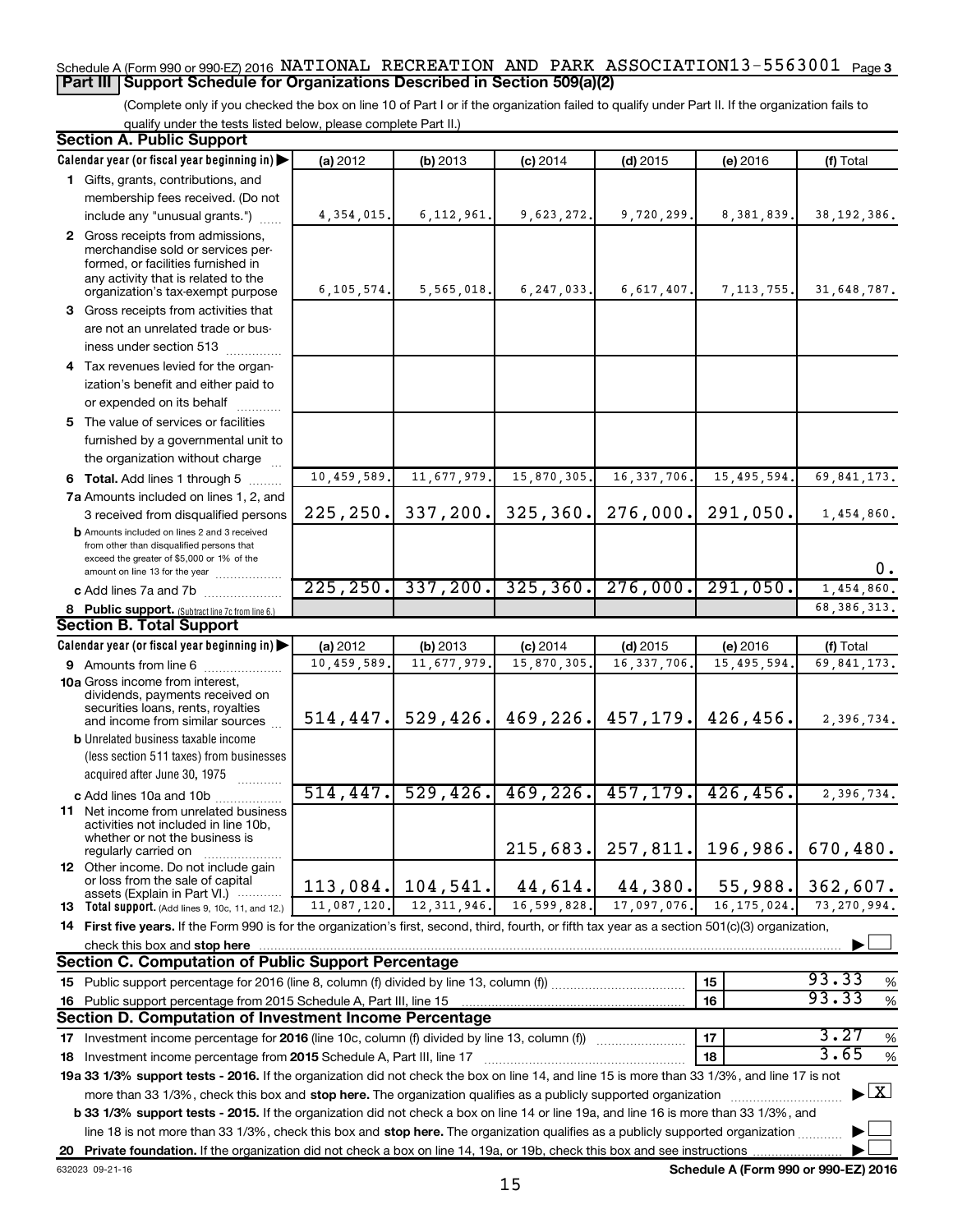## Schedule A (Form 990 or 990-EZ) 2016 NATIONAL RECREATION AND PARK ASSOCIATION13-5563001 <sub>Page 4</sub>

## **Part IV Supporting Organizations**

(Complete only if you checked a box in line 12 on Part I. If you checked 12a of Part I, complete Sections A and B. If you checked 12b of Part I, complete Sections A and C. If you checked 12c of Part I, complete Sections A, D, and E. If you checked 12d of Part I, complete Sections A and D, and complete Part V.)

### **Section A. All Supporting Organizations**

- **1** Are all of the organization's supported organizations listed by name in the organization's governing documents? If "No," describe in Part VI how the supported organizations are designated. If designated by *class or purpose, describe the designation. If historic and continuing relationship, explain.*
- **2** Did the organization have any supported organization that does not have an IRS determination of status under section 509(a)(1) or (2)? If "Yes," explain in Part VI how the organization determined that the supported *organization was described in section 509(a)(1) or (2).*
- **3a** Did the organization have a supported organization described in section 501(c)(4), (5), or (6)? If "Yes," answer *(b) and (c) below.*
- **b** Did the organization confirm that each supported organization qualified under section 501(c)(4), (5), or (6) and satisfied the public support tests under section 509(a)(2)? If "Yes," describe in Part VI when and how the *organization made the determination.*
- **c** Did the organization ensure that all support to such organizations was used exclusively for section 170(c)(2)(B) purposes? If "Yes," explain in Part VI what controls the organization put in place to ensure such use.
- **4 a** *If* Was any supported organization not organized in the United States ("foreign supported organization")? *"Yes," and if you checked 12a or 12b in Part I, answer (b) and (c) below.*
- **b** Did the organization have ultimate control and discretion in deciding whether to make grants to the foreign supported organization? If "Yes," describe in Part VI how the organization had such control and discretion *despite being controlled or supervised by or in connection with its supported organizations.*
- **c** Did the organization support any foreign supported organization that does not have an IRS determination under sections 501(c)(3) and 509(a)(1) or (2)? If "Yes," explain in Part VI what controls the organization used *to ensure that all support to the foreign supported organization was used exclusively for section 170(c)(2)(B) purposes.*
- **5a** Did the organization add, substitute, or remove any supported organizations during the tax year? If "Yes," answer (b) and (c) below (if applicable). Also, provide detail in Part VI, including (i) the names and EIN *numbers of the supported organizations added, substituted, or removed; (ii) the reasons for each such action; (iii) the authority under the organization's organizing document authorizing such action; and (iv) how the action was accomplished (such as by amendment to the organizing document).*
- **b** Type I or Type II only. Was any added or substituted supported organization part of a class already designated in the organization's organizing document?
- **c Substitutions only.**  Was the substitution the result of an event beyond the organization's control?
- **6** Did the organization provide support (whether in the form of grants or the provision of services or facilities) to support or benefit one or more of the filing organization's supported organizations? If "Yes," provide detail in anyone other than (i) its supported organizations, (ii) individuals that are part of the charitable class benefited by one or more of its supported organizations, or (iii) other supporting organizations that also *Part VI.*
- **7** Did the organization provide a grant, loan, compensation, or other similar payment to a substantial contributor regard to a substantial contributor? If "Yes," complete Part I of Schedule L (Form 990 or 990-EZ). (defined in section 4958(c)(3)(C)), a family member of a substantial contributor, or a 35% controlled entity with
- **8** Did the organization make a loan to a disqualified person (as defined in section 4958) not described in line 7? *If "Yes," complete Part I of Schedule L (Form 990 or 990-EZ).*
- **9 a** Was the organization controlled directly or indirectly at any time during the tax year by one or more in section 509(a)(1) or (2))? If "Yes," provide detail in Part VI. disqualified persons as defined in section 4946 (other than foundation managers and organizations described
- **b** Did one or more disqualified persons (as defined in line 9a) hold a controlling interest in any entity in which the supporting organization had an interest? If "Yes," provide detail in Part VI.
- **c** Did a disqualified person (as defined in line 9a) have an ownership interest in, or derive any personal benefit from, assets in which the supporting organization also had an interest? If "Yes," provide detail in Part VI.
- **10 a** Was the organization subject to the excess business holdings rules of section 4943 because of section supporting organizations)? If "Yes," answer 10b below. 4943(f) (regarding certain Type II supporting organizations, and all Type III non-functionally integrated
	- **b** Did the organization have any excess business holdings in the tax year? (Use Schedule C, Form 4720, to *determine whether the organization had excess business holdings.)*

**1 2 3a 3b 3c 4a 4b 4c 5a 5b 5c 6 7 8 9a 9b 9c 10a**

**Yes No**

632024 09-21-16

16

**10b**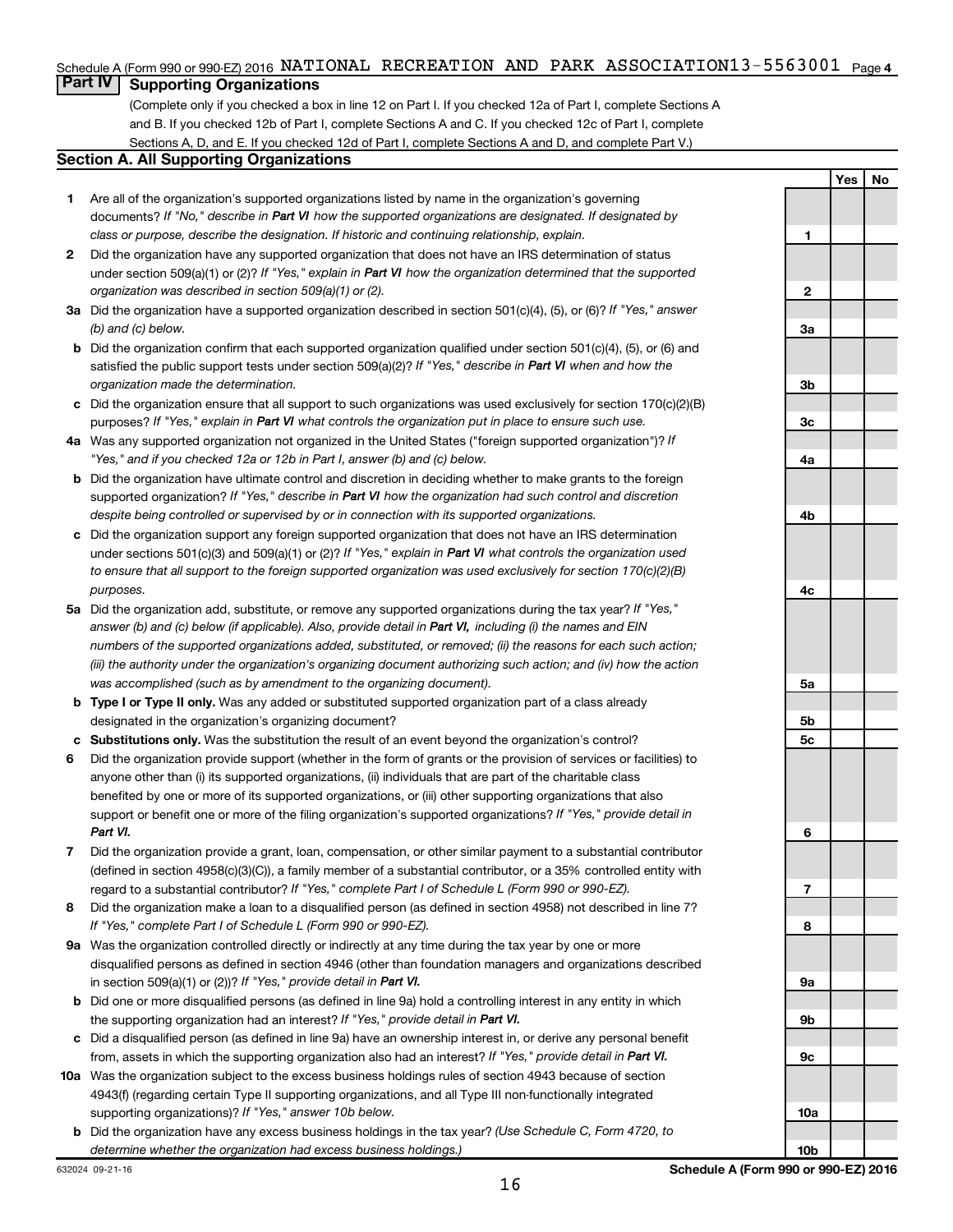## Schedule A (Form 990 or 990-EZ) 2016 NATIONAL RECREATION AND PARK ASSOCIATION13-5563001 <sub>Page 5</sub> **Part IV Supporting Organizations** *(continued)*

|              |                                                                                                                                 |                 | Yes | No |
|--------------|---------------------------------------------------------------------------------------------------------------------------------|-----------------|-----|----|
| 11           | Has the organization accepted a gift or contribution from any of the following persons?                                         |                 |     |    |
|              | <b>a</b> A person who directly or indirectly controls, either alone or together with persons described in (b) and (c)           |                 |     |    |
|              | below, the governing body of a supported organization?                                                                          | 11a             |     |    |
|              | <b>b</b> A family member of a person described in (a) above?                                                                    | 11 <sub>b</sub> |     |    |
|              | c A 35% controlled entity of a person described in (a) or (b) above? If "Yes" to a, b, or c, provide detail in Part VI.         | 11c             |     |    |
|              | <b>Section B. Type I Supporting Organizations</b>                                                                               |                 |     |    |
|              |                                                                                                                                 |                 | Yes | No |
| 1            | Did the directors, trustees, or membership of one or more supported organizations have the power to                             |                 |     |    |
|              | regularly appoint or elect at least a majority of the organization's directors or trustees at all times during the              |                 |     |    |
|              | tax year? If "No," describe in Part VI how the supported organization(s) effectively operated, supervised, or                   |                 |     |    |
|              | controlled the organization's activities. If the organization had more than one supported organization,                         |                 |     |    |
|              | describe how the powers to appoint and/or remove directors or trustees were allocated among the supported                       |                 |     |    |
|              | organizations and what conditions or restrictions, if any, applied to such powers during the tax year.                          | 1               |     |    |
| $\mathbf{2}$ | Did the organization operate for the benefit of any supported organization other than the supported                             |                 |     |    |
|              | organization(s) that operated, supervised, or controlled the supporting organization? If "Yes," explain in                      |                 |     |    |
|              | Part VI how providing such benefit carried out the purposes of the supported organization(s) that operated,                     |                 |     |    |
|              | supervised, or controlled the supporting organization.                                                                          | $\mathbf{2}$    |     |    |
|              | <b>Section C. Type II Supporting Organizations</b>                                                                              |                 |     |    |
|              |                                                                                                                                 |                 | Yes | No |
| 1.           | Were a majority of the organization's directors or trustees during the tax year also a majority of the directors                |                 |     |    |
|              | or trustees of each of the organization's supported organization(s)? If "No," describe in Part VI how control                   |                 |     |    |
|              | or management of the supporting organization was vested in the same persons that controlled or managed                          |                 |     |    |
|              | the supported organization(s).                                                                                                  | 1               |     |    |
|              | <b>Section D. All Type III Supporting Organizations</b>                                                                         |                 |     |    |
|              |                                                                                                                                 |                 | Yes | No |
| 1            | Did the organization provide to each of its supported organizations, by the last day of the fifth month of the                  |                 |     |    |
|              | organization's tax year, (i) a written notice describing the type and amount of support provided during the prior tax           |                 |     |    |
|              | year, (ii) a copy of the Form 990 that was most recently filed as of the date of notification, and (iii) copies of the          |                 |     |    |
|              | organization's governing documents in effect on the date of notification, to the extent not previously provided?                | 1               |     |    |
| 2            | Were any of the organization's officers, directors, or trustees either (i) appointed or elected by the supported                |                 |     |    |
|              | organization(s) or (ii) serving on the governing body of a supported organization? If "No," explain in Part VI how              |                 |     |    |
|              | the organization maintained a close and continuous working relationship with the supported organization(s).                     | 2               |     |    |
| 3            | By reason of the relationship described in (2), did the organization's supported organizations have a                           |                 |     |    |
|              | significant voice in the organization's investment policies and in directing the use of the organization's                      |                 |     |    |
|              | income or assets at all times during the tax year? If "Yes," describe in Part VI the role the organization's                    |                 |     |    |
|              | supported organizations played in this regard.                                                                                  | з               |     |    |
|              | Section E. Type III Functionally Integrated Supporting Organizations                                                            |                 |     |    |
| 1            | Check the box next to the method that the organization used to satisfy the Integral Part Test during the yealsee instructions). |                 |     |    |
| а            | The organization satisfied the Activities Test. Complete line 2 below.                                                          |                 |     |    |
| b            | The organization is the parent of each of its supported organizations. Complete line 3 below.                                   |                 |     |    |
| с            | The organization supported a governmental entity. Describe in Part VI how you supported a government entity (see instructions). |                 |     |    |
| 2            | Activities Test. Answer (a) and (b) below.                                                                                      |                 | Yes | No |
| а            | Did substantially all of the organization's activities during the tax year directly further the exempt purposes of              |                 |     |    |
|              | the supported organization(s) to which the organization was responsive? If "Yes," then in Part VI identify                      |                 |     |    |
|              | those supported organizations and explain<br>how these activities directly furthered their exempt purposes,                     |                 |     |    |
|              | how the organization was responsive to those supported organizations, and how the organization determined                       |                 |     |    |
|              | that these activities constituted substantially all of its activities.                                                          | 2a              |     |    |
| b            | Did the activities described in (a) constitute activities that, but for the organization's involvement, one or more             |                 |     |    |
|              | of the organization's supported organization(s) would have been engaged in? If "Yes," explain in Part VI the                    |                 |     |    |
|              | reasons for the organization's position that its supported organization(s) would have engaged in these                          |                 |     |    |
|              | activities but for the organization's involvement.                                                                              | 2b              |     |    |
| 3            | Parent of Supported Organizations. Answer (a) and (b) below.                                                                    |                 |     |    |
| а            | Did the organization have the power to regularly appoint or elect a majority of the officers, directors, or                     |                 |     |    |
|              | trustees of each of the supported organizations? Provide details in Part VI.                                                    | За              |     |    |
|              | b Did the organization exercise a substantial degree of direction over the policies, programs, and activities of each           |                 |     |    |
|              | of its supported organizations? If "Yes," describe in Part VI the role played by the organization in this regard.               | 3b              |     |    |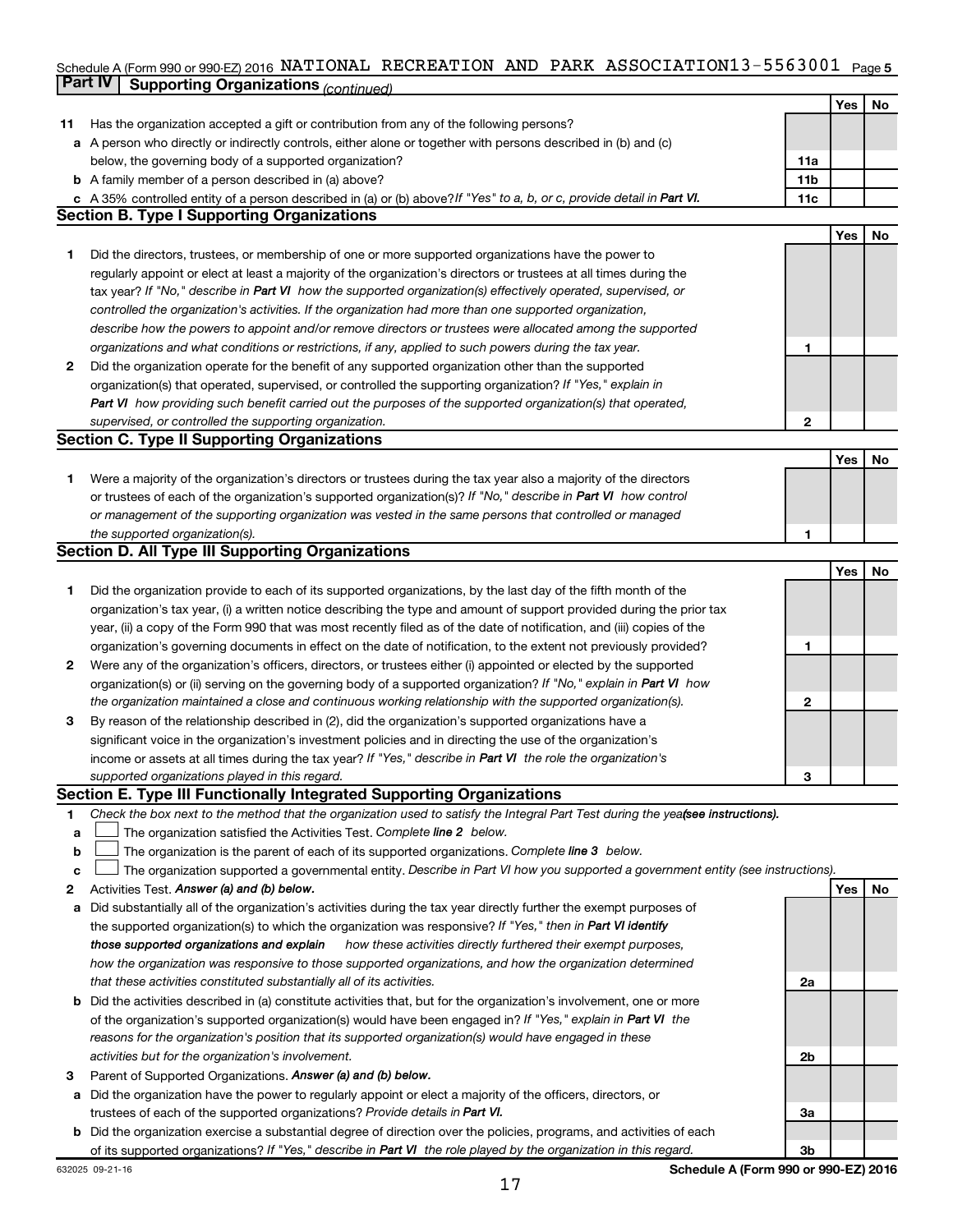|               | Schedule A (Form 990 or 990-EZ) 2016 NATIONAL RECREATION AND PARK ASSOCIATION13-5563001 $_{\text{Page }6}$                                         |                |                |                                |
|---------------|----------------------------------------------------------------------------------------------------------------------------------------------------|----------------|----------------|--------------------------------|
| <b>Part V</b> | Type III Non-Functionally Integrated 509(a)(3) Supporting Organizations                                                                            |                |                |                                |
| 1             | Check here if the organization satisfied the Integral Part Test as a qualifying trust on Nov. 20, 1970 (explain in Part VI.) See instructions. All |                |                |                                |
|               | other Type III non-functionally integrated supporting organizations must complete Sections A through E.                                            |                |                |                                |
|               | Section A - Adjusted Net Income                                                                                                                    |                | (A) Prior Year | (B) Current Year<br>(optional) |
| 1             | Net short-term capital gain                                                                                                                        | 1              |                |                                |
| $\mathbf{2}$  | Recoveries of prior-year distributions                                                                                                             | $\mathbf{2}$   |                |                                |
| З             | Other gross income (see instructions)                                                                                                              | 3              |                |                                |
| 4             | Add lines 1 through 3                                                                                                                              | 4              |                |                                |
| 5             | Depreciation and depletion                                                                                                                         | 5              |                |                                |
| 6             | Portion of operating expenses paid or incurred for production or                                                                                   |                |                |                                |
|               | collection of gross income or for management, conservation, or                                                                                     |                |                |                                |
|               | maintenance of property held for production of income (see instructions)                                                                           | 6              |                |                                |
| 7             | Other expenses (see instructions)                                                                                                                  | $\overline{7}$ |                |                                |
| 8             | <b>Adjusted Net Income</b> (subtract lines 5, 6, and 7 from line 4)                                                                                | 8              |                |                                |
|               | <b>Section B - Minimum Asset Amount</b>                                                                                                            |                | (A) Prior Year | (B) Current Year<br>(optional) |
| 1             | Aggregate fair market value of all non-exempt-use assets (see                                                                                      |                |                |                                |
|               | instructions for short tax year or assets held for part of year):                                                                                  |                |                |                                |
|               | a Average monthly value of securities                                                                                                              | 1a             |                |                                |
|               | <b>b</b> Average monthly cash balances                                                                                                             | 1 <sub>b</sub> |                |                                |
|               | c Fair market value of other non-exempt-use assets                                                                                                 | 1c             |                |                                |
|               | <b>d</b> Total (add lines 1a, 1b, and 1c)                                                                                                          | 1d             |                |                                |
|               | e Discount claimed for blockage or other                                                                                                           |                |                |                                |
|               | factors (explain in detail in Part VI):                                                                                                            |                |                |                                |
| 2             | Acquisition indebtedness applicable to non-exempt-use assets                                                                                       | $\mathbf{2}$   |                |                                |
| 3             | Subtract line 2 from line 1d                                                                                                                       | 3              |                |                                |
| 4             | Cash deemed held for exempt use. Enter 1-1/2% of line 3 (for greater amount,                                                                       |                |                |                                |
|               | see instructions)                                                                                                                                  | 4              |                |                                |
| 5             | Net value of non-exempt-use assets (subtract line 4 from line 3)                                                                                   | 5              |                |                                |
| 6             | Multiply line 5 by .035                                                                                                                            | 6              |                |                                |
| 7             | Recoveries of prior-year distributions                                                                                                             | $\overline{7}$ |                |                                |
| 8             | <b>Minimum Asset Amount (add line 7 to line 6)</b>                                                                                                 | 8              |                |                                |
|               | <b>Section C - Distributable Amount</b>                                                                                                            |                |                | <b>Current Year</b>            |
| 1             | Adjusted net income for prior year (from Section A, line 8, Column A)                                                                              | 1              |                |                                |
| 2             | Enter 85% of line 1                                                                                                                                | $\mathbf{2}$   |                |                                |
| з             | Minimum asset amount for prior year (from Section B, line 8, Column A)                                                                             | 3              |                |                                |
| 4             | Enter greater of line 2 or line 3                                                                                                                  | 4              |                |                                |
| 5             | Income tax imposed in prior year                                                                                                                   | 5              |                |                                |
| 6             | <b>Distributable Amount.</b> Subtract line 5 from line 4, unless subject to                                                                        |                |                |                                |
|               | emergency temporary reduction (see instructions)                                                                                                   | 6              |                |                                |

**7** Let Check here if the current year is the organization's first as a non-functionally integrated Type III supporting organization (see instructions).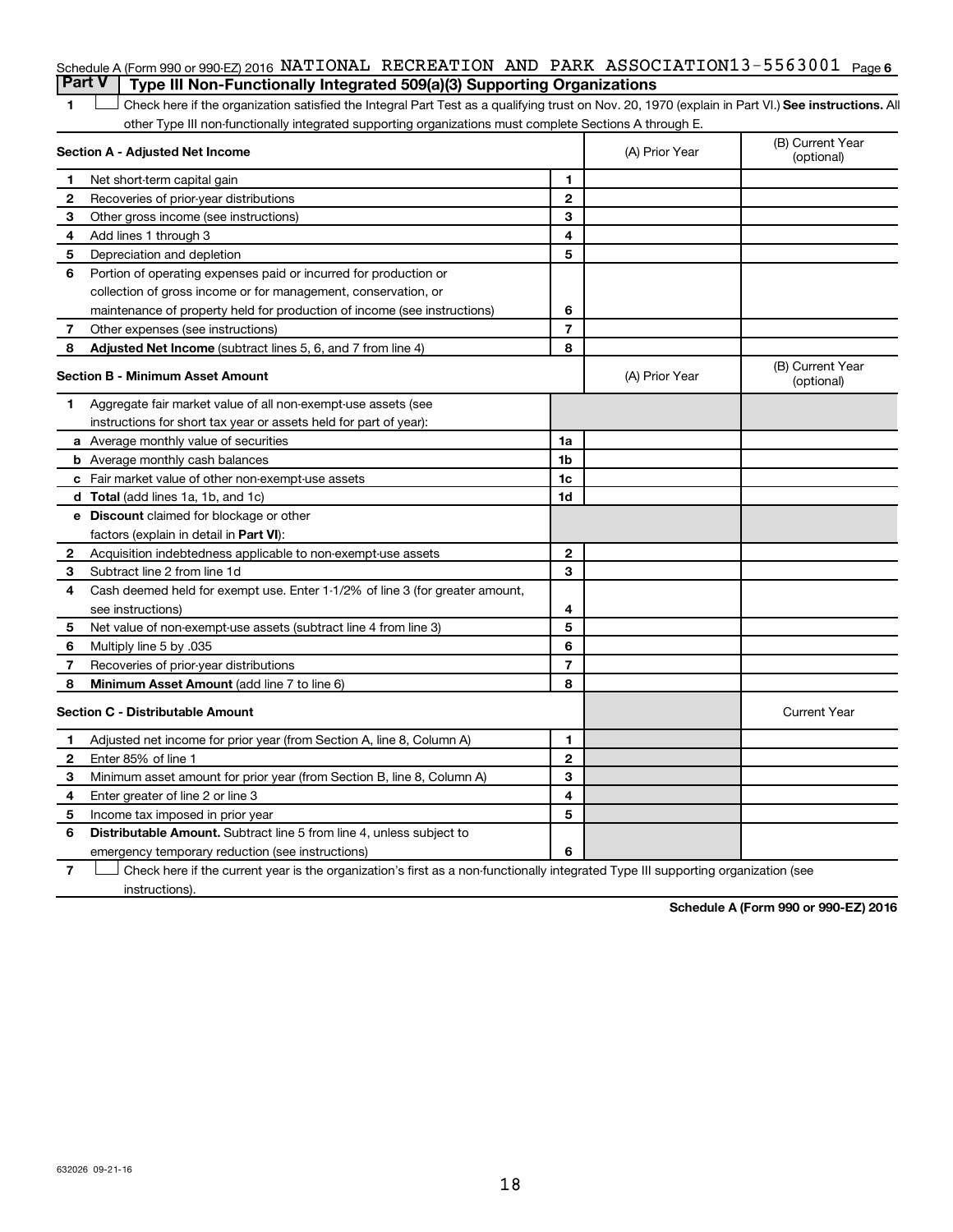#### Schedule A (Form 990 or 990-EZ) 2016 NATIONAL RECREATION AND PARK ASSOCIATION I3-556300I Page 7 NATIONAL RECREATION AND PARK ASSOCIATION13-5563001

| <b>Part V</b><br>Type III Non-Functionally Integrated 509(a)(3) Supporting Organizations (continued) |                                                                                            |                             |                                       |                                         |  |  |
|------------------------------------------------------------------------------------------------------|--------------------------------------------------------------------------------------------|-----------------------------|---------------------------------------|-----------------------------------------|--|--|
|                                                                                                      | <b>Section D - Distributions</b>                                                           |                             |                                       | <b>Current Year</b>                     |  |  |
| 1                                                                                                    | Amounts paid to supported organizations to accomplish exempt purposes                      |                             |                                       |                                         |  |  |
| $\mathbf{2}$                                                                                         | Amounts paid to perform activity that directly furthers exempt purposes of supported       |                             |                                       |                                         |  |  |
|                                                                                                      | organizations, in excess of income from activity                                           |                             |                                       |                                         |  |  |
| 3                                                                                                    | Administrative expenses paid to accomplish exempt purposes of supported organizations      |                             |                                       |                                         |  |  |
| 4                                                                                                    | Amounts paid to acquire exempt-use assets                                                  |                             |                                       |                                         |  |  |
| 5                                                                                                    | Qualified set-aside amounts (prior IRS approval required)                                  |                             |                                       |                                         |  |  |
| 6                                                                                                    | Other distributions (describe in Part VI). See instructions                                |                             |                                       |                                         |  |  |
| 7                                                                                                    | Total annual distributions. Add lines 1 through 6                                          |                             |                                       |                                         |  |  |
| 8                                                                                                    | Distributions to attentive supported organizations to which the organization is responsive |                             |                                       |                                         |  |  |
|                                                                                                      | (provide details in Part VI). See instructions                                             |                             |                                       |                                         |  |  |
| 9                                                                                                    | Distributable amount for 2016 from Section C, line 6                                       |                             |                                       |                                         |  |  |
| 10                                                                                                   | Line 8 amount divided by Line 9 amount                                                     |                             |                                       |                                         |  |  |
|                                                                                                      |                                                                                            | (i)                         | (ii)                                  | (iii)                                   |  |  |
|                                                                                                      | Section E - Distribution Allocations (see instructions)                                    | <b>Excess Distributions</b> | <b>Underdistributions</b><br>Pre-2016 | <b>Distributable</b><br>Amount for 2016 |  |  |
|                                                                                                      |                                                                                            |                             |                                       |                                         |  |  |
| 1                                                                                                    | Distributable amount for 2016 from Section C, line 6                                       |                             |                                       |                                         |  |  |
| $\mathbf{2}$                                                                                         | Underdistributions, if any, for years prior to 2016 (reason-                               |                             |                                       |                                         |  |  |
|                                                                                                      | able cause required- explain in Part VI). See instructions                                 |                             |                                       |                                         |  |  |
| 3                                                                                                    | Excess distributions carryover, if any, to 2016:                                           |                             |                                       |                                         |  |  |
| а                                                                                                    |                                                                                            |                             |                                       |                                         |  |  |
| b                                                                                                    |                                                                                            |                             |                                       |                                         |  |  |
|                                                                                                      | c From 2013                                                                                |                             |                                       |                                         |  |  |
|                                                                                                      | <b>d</b> From 2014                                                                         |                             |                                       |                                         |  |  |
|                                                                                                      | e From 2015                                                                                |                             |                                       |                                         |  |  |
|                                                                                                      | f Total of lines 3a through e                                                              |                             |                                       |                                         |  |  |
|                                                                                                      | <b>g</b> Applied to underdistributions of prior years                                      |                             |                                       |                                         |  |  |
|                                                                                                      | <b>h</b> Applied to 2016 distributable amount                                              |                             |                                       |                                         |  |  |
| Ť.                                                                                                   | Carryover from 2011 not applied (see instructions)                                         |                             |                                       |                                         |  |  |
|                                                                                                      | Remainder. Subtract lines 3g, 3h, and 3i from 3f.                                          |                             |                                       |                                         |  |  |
| 4                                                                                                    | Distributions for 2016 from Section D,                                                     |                             |                                       |                                         |  |  |
|                                                                                                      | line $7:$                                                                                  |                             |                                       |                                         |  |  |
|                                                                                                      | a Applied to underdistributions of prior years                                             |                             |                                       |                                         |  |  |
|                                                                                                      | <b>b</b> Applied to 2016 distributable amount                                              |                             |                                       |                                         |  |  |
| с                                                                                                    | Remainder. Subtract lines 4a and 4b from 4                                                 |                             |                                       |                                         |  |  |
| 5                                                                                                    | Remaining underdistributions for years prior to 2016, if                                   |                             |                                       |                                         |  |  |
|                                                                                                      | any. Subtract lines 3g and 4a from line 2. For result greater                              |                             |                                       |                                         |  |  |
|                                                                                                      | than zero, explain in Part VI. See instructions                                            |                             |                                       |                                         |  |  |
| 6                                                                                                    | Remaining underdistributions for 2016. Subtract lines 3h                                   |                             |                                       |                                         |  |  |
|                                                                                                      | and 4b from line 1. For result greater than zero, explain in                               |                             |                                       |                                         |  |  |
|                                                                                                      | Part VI. See instructions                                                                  |                             |                                       |                                         |  |  |
| $\overline{7}$                                                                                       | Excess distributions carryover to 2017. Add lines 3j                                       |                             |                                       |                                         |  |  |
|                                                                                                      | and 4c                                                                                     |                             |                                       |                                         |  |  |
| 8                                                                                                    | Breakdown of line 7:                                                                       |                             |                                       |                                         |  |  |
| а                                                                                                    | <b>b</b> Excess from 2013                                                                  |                             |                                       |                                         |  |  |
|                                                                                                      | c Excess from 2014                                                                         |                             |                                       |                                         |  |  |
|                                                                                                      | d Excess from 2015                                                                         |                             |                                       |                                         |  |  |
|                                                                                                      | e Excess from 2016                                                                         |                             |                                       |                                         |  |  |
|                                                                                                      |                                                                                            |                             |                                       |                                         |  |  |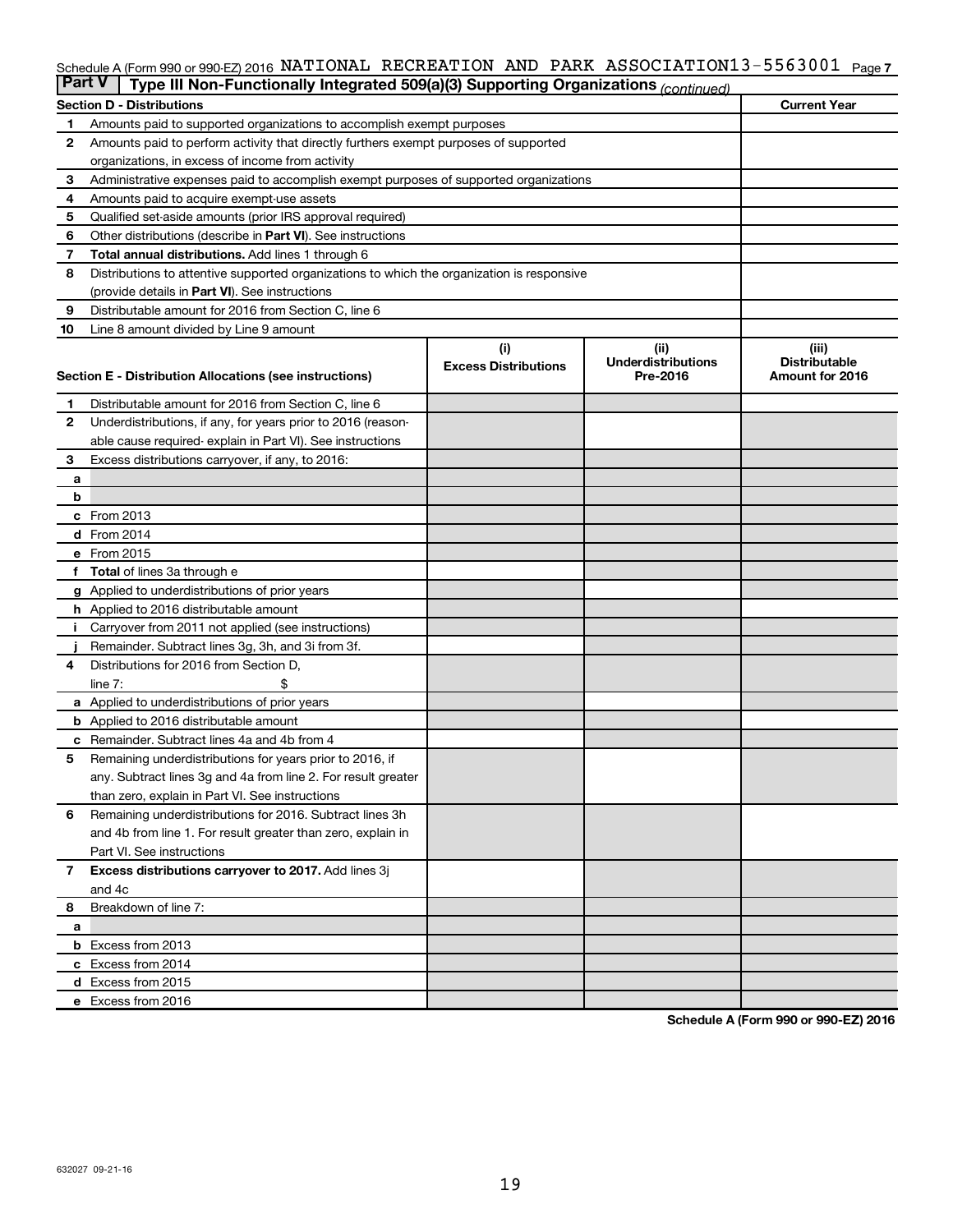Schedule A (Form 990 or 990-EZ) 2016 NATIONAL RECREATION AND PARK ASSOCIATION13-5563001 <sub>Page 8</sub> Part VI | Supplemental Information. Provide the explanations required by Part II, line 10; Part II, line 17a or 17b; Part III, line 12; Part IV, Section A, lines 1, 2, 3b, 3c, 4b, 4c, 5a, 6, 9a, 9b, 9c, 11a, 11b, and 11c; Part IV, Section B, lines 1 and 2; Part IV, Section C, line 1; Part IV, Section D, lines 2 and 3; Part IV, Section E, lines 1c, 2a, 2b, 3a, and 3b; Part V, line 1; Part V, Section B, line 1e; Part V, Section D, lines 5, 6, and 8; and Part V, Section E, lines 2, 5, and 6. Also complete this part for any additional information. (See instructions.)

SCHEDULE A, PART III, LINE 12, EXPLANATION FOR OTHER INCOME:

| OTHER INCOME    |          |
|-----------------|----------|
| 2012 AMOUNT: \$ | 113,084. |
| 2013 AMOUNT: \$ | 104,541. |
| 2014 AMOUNT: \$ | 44,614.  |
| 2015 AMOUNT: \$ | 44,380.  |
| 2016 AMOUNT: \$ | 55,988.  |
|                 |          |
|                 |          |
|                 |          |
|                 |          |
|                 |          |
|                 |          |
|                 |          |
|                 |          |
|                 |          |
|                 |          |
|                 |          |
|                 |          |
|                 |          |
|                 |          |
|                 |          |
|                 |          |
|                 |          |
|                 |          |
|                 |          |
|                 |          |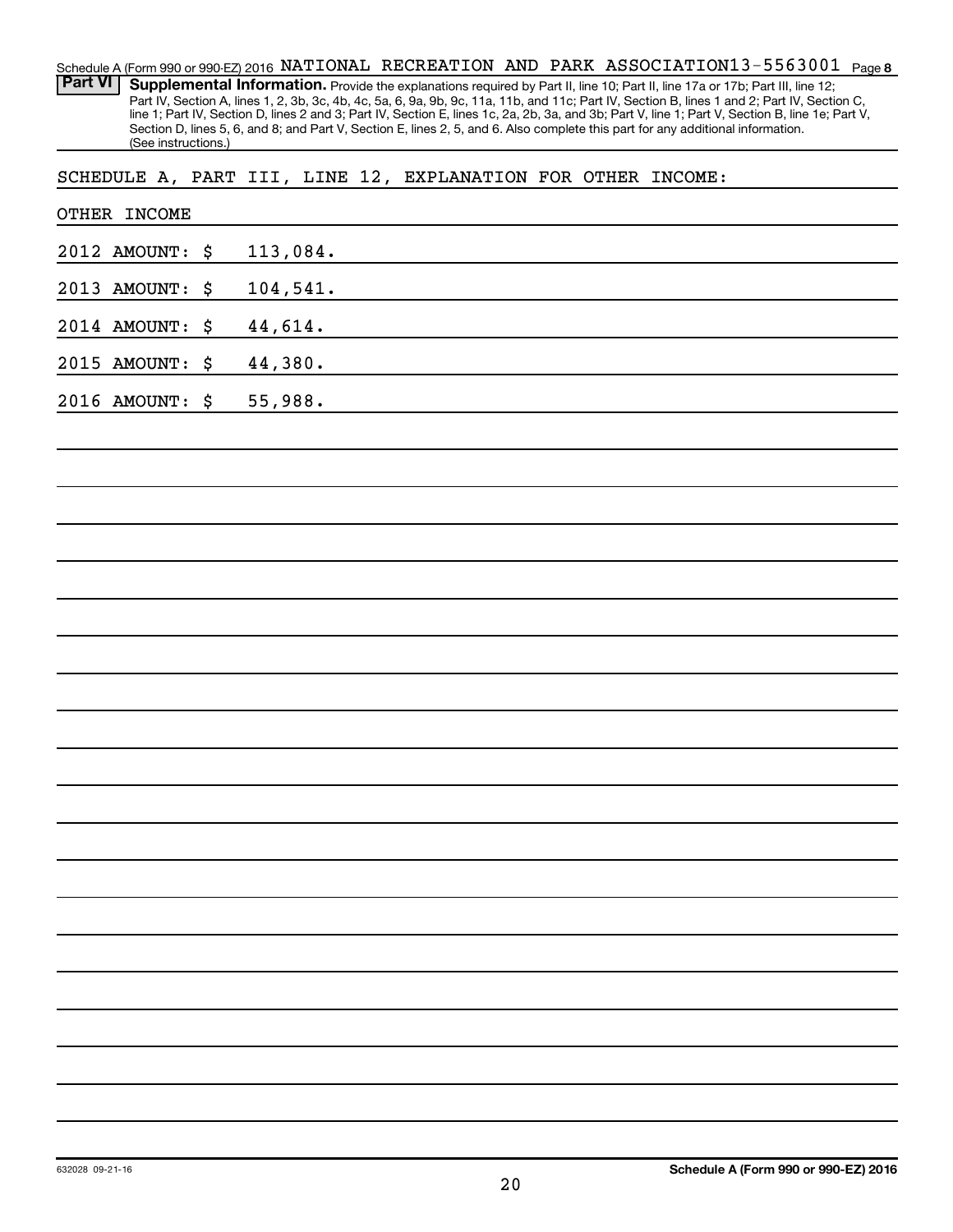Department of the Treasury Internal Revenue Service **(Form 990, 990-EZ,**

|  |  | ** PUBLIC DISCLOSURE COPY ** |  |  |
|--|--|------------------------------|--|--|
|--|--|------------------------------|--|--|

## **Schedule B Schedule of Contributors**

**or 990-PF) | Attach to Form 990, Form 990-EZ, or Form 990-PF. | Information about Schedule B (Form 990, 990-EZ, or 990-PF) and** its instructions is at www.irs.gov/form990.

OMB No. 1545-0047

**2016**

**Name of the organization Employer identification number**

| 13-5563001<br>NATIONAL RECREATION AND PARK ASSOCIATION |
|--------------------------------------------------------|
|--------------------------------------------------------|

| <b>Organization type (check one):</b>                                     |  |  |  |  |
|---------------------------------------------------------------------------|--|--|--|--|
| Section:                                                                  |  |  |  |  |
| $\boxed{\textbf{X}}$ 501(c)( 3) (enter number) organization               |  |  |  |  |
| 4947(a)(1) nonexempt charitable trust not treated as a private foundation |  |  |  |  |
| 527 political organization                                                |  |  |  |  |
| 501(c)(3) exempt private foundation                                       |  |  |  |  |
| 4947(a)(1) nonexempt charitable trust treated as a private foundation     |  |  |  |  |
| 501(c)(3) taxable private foundation                                      |  |  |  |  |
|                                                                           |  |  |  |  |

Check if your organization is covered by the General Rule or a Special Rule.

**Note:**  Only a section 501(c)(7), (8), or (10) organization can check boxes for both the General Rule and a Special Rule. See instructions.

#### **General Rule**

**K** For an organization filing Form 990, 990-EZ, or 990-PF that received, during the year, contributions totaling \$5,000 or more (in money or property) from any one contributor. Complete Parts I and II. See instructions for determining a contributor's total contributions.

#### **Special Rules**

 $\Box$ 

any one contributor, during the year, total contributions of the greater of **(1)** \$5,000 or **(2)** 2% of the amount on (i) Form 990, Part VIII, line 1h, For an organization described in section 501(c)(3) filing Form 990 or 990-EZ that met the 33 1/3% support test of the regulations under sections 509(a)(1) and 170(b)(1)(A)(vi), that checked Schedule A (Form 990 or 990-EZ), Part II, line 13, 16a, or 16b, and that received from or (ii) Form 990-EZ, line 1. Complete Parts I and II.  $\Box$ 

year, total contributions of more than \$1,000 *exclusively* for religious, charitable, scientific, literary, or educational purposes, or for For an organization described in section 501(c)(7), (8), or (10) filing Form 990 or 990-EZ that received from any one contributor, during the the prevention of cruelty to children or animals. Complete Parts I, II, and III.  $\Box$ 

purpose. Don't complete any of the parts unless the General Rule applies to this organization because it received nonexclusively year, contributions exclusively for religious, charitable, etc., purposes, but no such contributions totaled more than \$1,000. If this box is checked, enter here the total contributions that were received during the year for an exclusively religious, charitable, etc., For an organization described in section 501(c)(7), (8), or (10) filing Form 990 or 990-EZ that received from any one contributor, during the religious, charitable, etc., contributions totaling \$5,000 or more during the year  $\ldots$  $\ldots$  $\ldots$  $\ldots$  $\ldots$  $\ldots$ 

**Caution:**  An organization that isn't covered by the General Rule and/or the Special Rules doesn't file Schedule B (Form 990, 990-EZ, or 990-PF),  **must** but it answer "No" on Part IV, line 2, of its Form 990; or check the box on line H of its Form 990-EZ or on its Form 990-PF, Part I, line 2, to certify that it doesn't meet the filing requirements of Schedule B (Form 990, 990-EZ, or 990-PF).

LHA For Paperwork Reduction Act Notice, see the Instructions for Form 990, 990-EZ, or 990-PF. Schedule B (Form 990, 990-EZ, or 990-PF) (2016)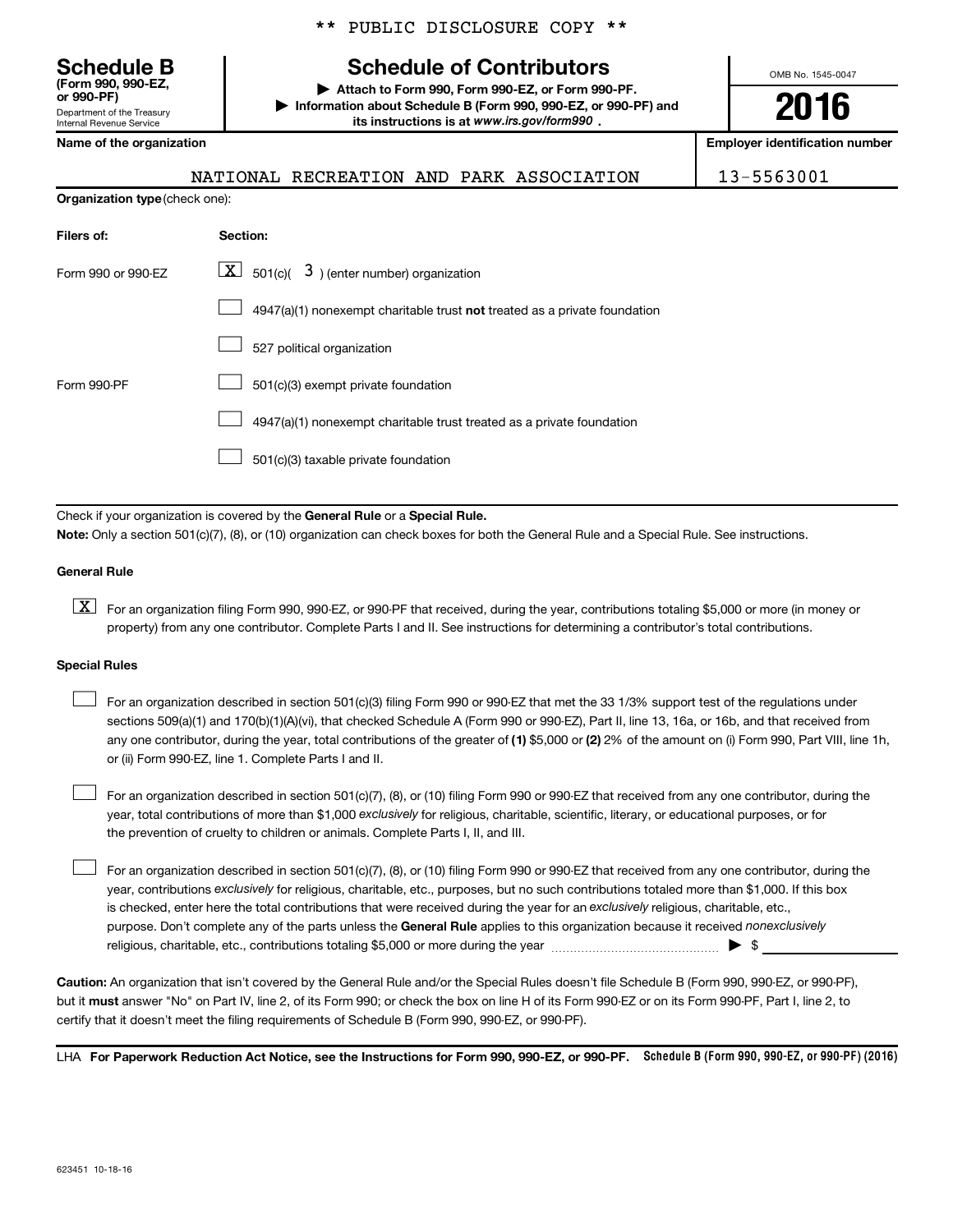**Name of organization Employer identification number**

## NATIONAL RECREATION AND PARK ASSOCIATION 13-5563001

**Part I** Contributors (See instructions). Use duplicate copies of Part I if additional space is needed.

| (a)<br>No. | (b)<br>Name, address, and ZIP + 4 | (c)<br><b>Total contributions</b> | (d)<br>Type of contribution                                                                              |
|------------|-----------------------------------|-----------------------------------|----------------------------------------------------------------------------------------------------------|
| 1          |                                   | 98,273.<br>\$                     | $\boxed{\textbf{X}}$<br>Person<br>Payroll<br>Noncash<br>(Complete Part II for<br>noncash contributions.) |
| (a)<br>No. | (b)<br>Name, address, and ZIP + 4 | (c)<br><b>Total contributions</b> | (d)<br>Type of contribution                                                                              |
| 2          |                                   | 414,700.<br>$\$$                  | $\boxed{\textbf{X}}$<br>Person<br>Payroll<br>Noncash<br>(Complete Part II for<br>noncash contributions.) |
| (a)<br>No. | (b)<br>Name, address, and ZIP + 4 | (c)<br><b>Total contributions</b> | (d)<br>Type of contribution                                                                              |
| 3          |                                   | 48,260.<br>\$                     | $\boxed{\textbf{X}}$<br>Person<br>Payroll<br>Noncash<br>(Complete Part II for<br>noncash contributions.) |
| (a)<br>No. | (b)<br>Name, address, and ZIP + 4 | (c)<br><b>Total contributions</b> | (d)<br>Type of contribution                                                                              |
| 4          |                                   | 5,000.<br>\$                      | $\boxed{\textbf{X}}$<br>Person<br>Payroll<br>Noncash<br>(Complete Part II for<br>noncash contributions.) |
| (a)<br>No. | (b)<br>Name, address, and ZIP + 4 | (c)<br><b>Total contributions</b> | (d)<br>Type of contribution                                                                              |
| 5          |                                   | 120,000.<br>$\$$                  | $\boxed{\text{X}}$<br>Person<br>Payroll<br>Noncash<br>(Complete Part II for<br>noncash contributions.)   |
| (a)<br>No. | (b)<br>Name, address, and ZIP + 4 | (c)<br><b>Total contributions</b> | (d)<br>Type of contribution                                                                              |
| 6          |                                   | 1,522,500.<br>$\,$                | $\boxed{\text{X}}$<br>Person<br>Payroll<br>Noncash<br>(Complete Part II for<br>noncash contributions.)   |

**Schedule B (Form 990, 990-EZ, or 990-PF) (2016)**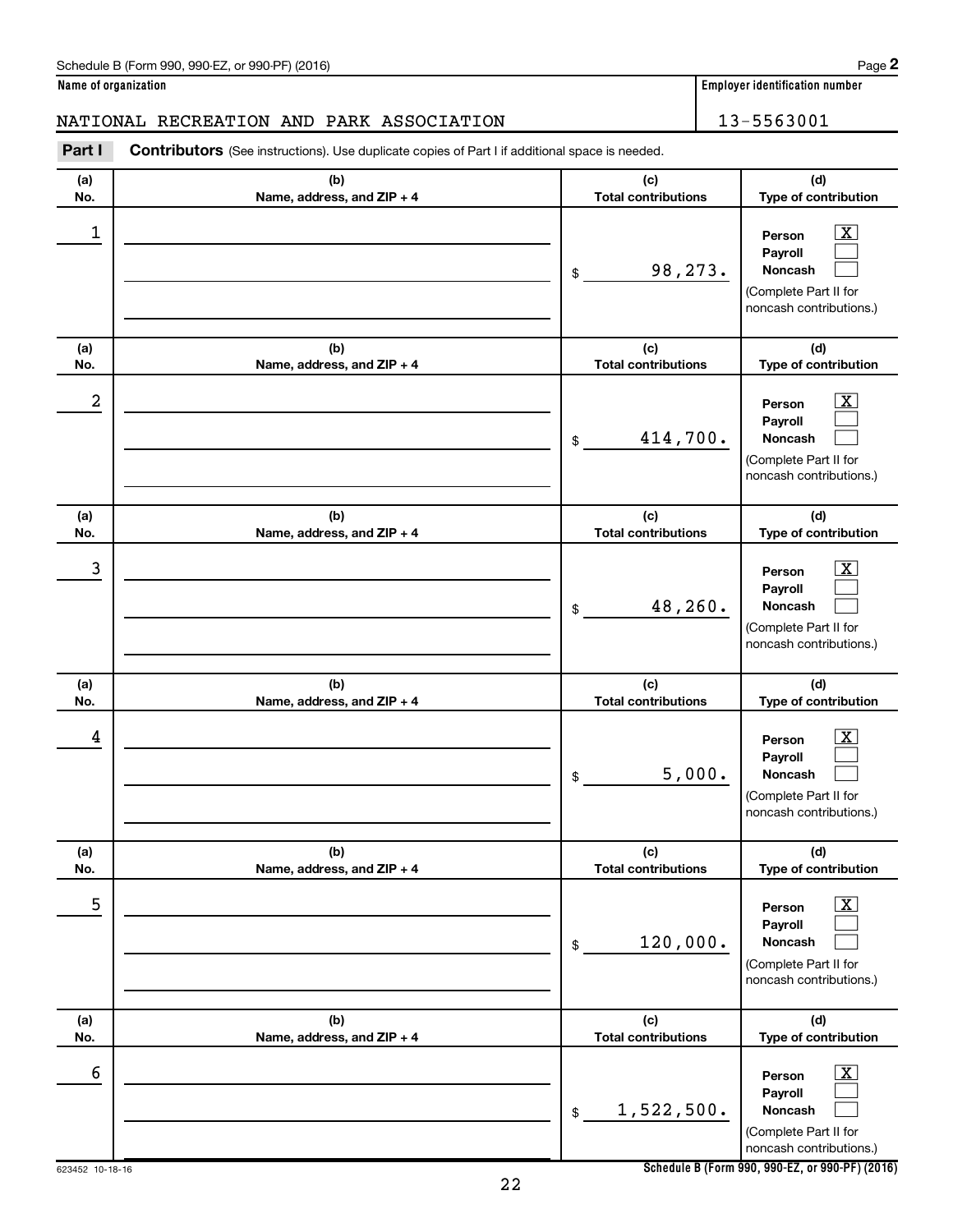| Schedule B (Form 990, 990-EZ, or 990-PF) (2016)<br>$\sqrt{2}$ , $\sqrt{2}$ , $\sqrt{2}$ , $\sqrt{2}$ , $\sqrt{2}$ | Page |
|-------------------------------------------------------------------------------------------------------------------|------|
|-------------------------------------------------------------------------------------------------------------------|------|

**Name of organization Employer identification number**

## NATIONAL RECREATION AND PARK ASSOCIATION 13-5563001

**Part I** Contributors (See instructions). Use duplicate copies of Part I if additional space is needed.

| (a)<br>No. | (b)<br>Name, address, and ZIP + 4 | (c)<br><b>Total contributions</b> | (d)<br>Type of contribution                                                                                        |
|------------|-----------------------------------|-----------------------------------|--------------------------------------------------------------------------------------------------------------------|
| 7          |                                   | 21,500.<br>\$                     | $\overline{\mathbf{X}}$<br>Person<br>Payroll<br><b>Noncash</b><br>(Complete Part II for<br>noncash contributions.) |
| (a)<br>No. | (b)<br>Name, address, and ZIP + 4 | (c)<br><b>Total contributions</b> | (d)<br>Type of contribution                                                                                        |
| 8          |                                   | 144,602.<br>\$                    | $\overline{\text{X}}$<br>Person<br>Payroll<br>Noncash<br>(Complete Part II for<br>noncash contributions.)          |
| (a)<br>No. | (b)<br>Name, address, and ZIP + 4 | (c)<br><b>Total contributions</b> | (d)<br>Type of contribution                                                                                        |
| 9          |                                   | 50,000.<br>\$                     | $\overline{\text{X}}$<br>Person<br>Payroll<br>Noncash<br>(Complete Part II for<br>noncash contributions.)          |
| (a)<br>No. | (b)<br>Name, address, and ZIP + 4 | (c)<br><b>Total contributions</b> | (d)<br>Type of contribution                                                                                        |
| 10         |                                   | 443,700.<br>\$                    | $\overline{\text{X}}$<br>Person<br>Payroll<br>Noncash<br>(Complete Part II for<br>noncash contributions.)          |
| (a)<br>No. | (b)<br>Name, address, and ZIP + 4 | (c)<br><b>Total contributions</b> | (d)<br>Type of contribution                                                                                        |
| 11         |                                   | 1,145,000.<br>$\frac{1}{2}$       | $\boxed{\text{X}}$<br>Person<br>Payroll<br>Noncash<br>(Complete Part II for<br>noncash contributions.)             |
| (a)<br>No. | (b)<br>Name, address, and ZIP + 4 | (c)<br><b>Total contributions</b> | (d)<br>Type of contribution                                                                                        |
| 12         |                                   | 354,000.<br>$\$$                  | $\boxed{\text{X}}$<br>Person<br>Payroll<br>Noncash<br>(Complete Part II for<br>noncash contributions.)             |

**Schedule B (Form 990, 990-EZ, or 990-PF) (2016)**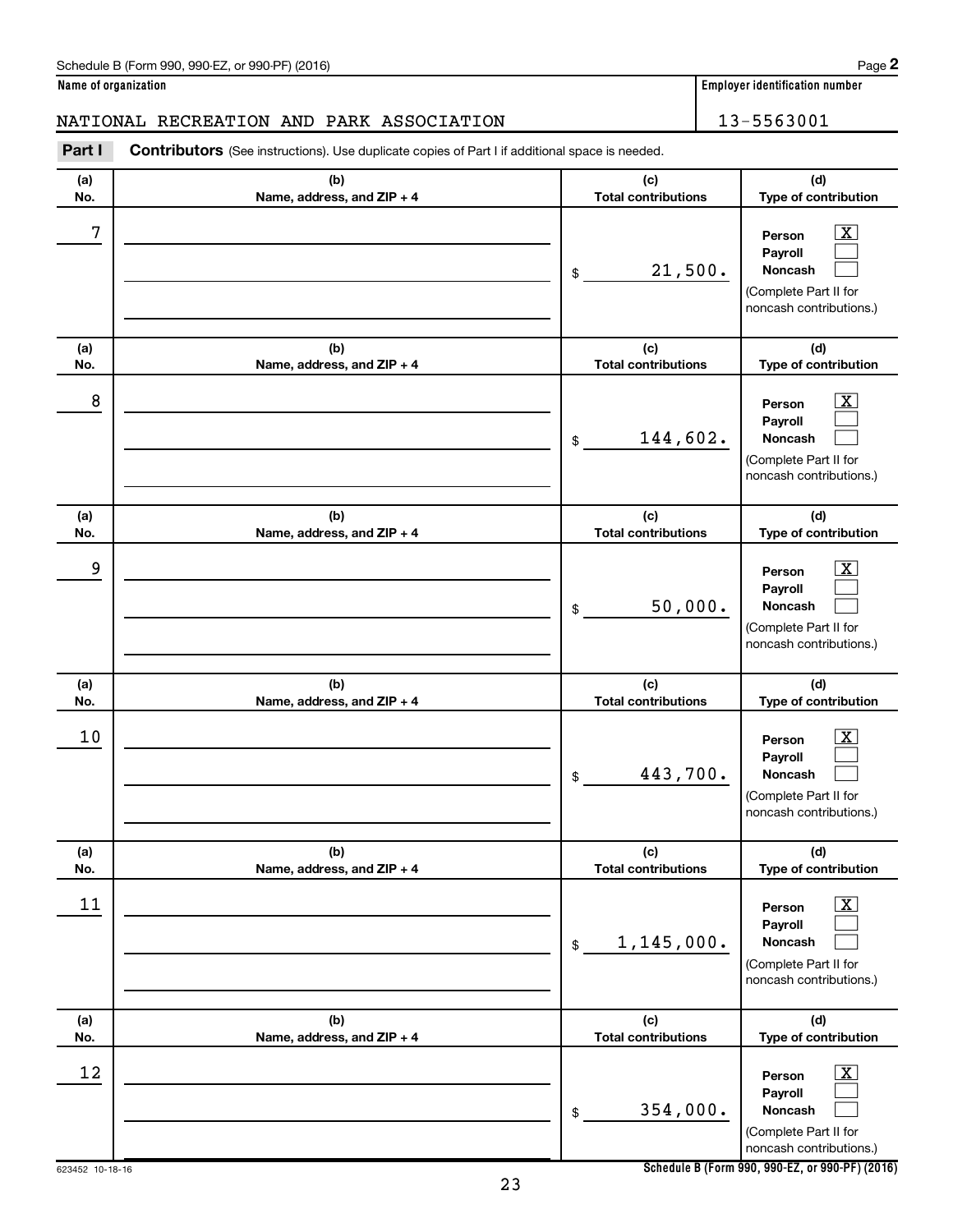**Name of organization Employer identification number**

## NATIONAL RECREATION AND PARK ASSOCIATION 13-5563001

| Part I     | <b>Contributors</b> (See instructions). Use duplicate copies of Part I if additional space is needed. |                                   |                                                                                                                 |
|------------|-------------------------------------------------------------------------------------------------------|-----------------------------------|-----------------------------------------------------------------------------------------------------------------|
| (a)<br>No. | (b)<br>Name, address, and ZIP + 4                                                                     | (c)<br><b>Total contributions</b> | (d)<br>Type of contribution                                                                                     |
| 13         |                                                                                                       | 1,500,000.<br>\$                  | $\overline{\mathbf{X}}$<br>Person<br>Payroll<br>Noncash<br>(Complete Part II for<br>noncash contributions.)     |
| (a)<br>No. | (b)<br>Name, address, and ZIP + 4                                                                     | (c)<br><b>Total contributions</b> | (d)<br>Type of contribution                                                                                     |
|            |                                                                                                       | \$                                | Person<br>Payroll<br>Noncash<br>(Complete Part II for<br>noncash contributions.)                                |
| (a)<br>No. | (b)<br>Name, address, and ZIP + 4                                                                     | (c)<br><b>Total contributions</b> | (d)<br>Type of contribution                                                                                     |
|            |                                                                                                       | \$                                | Person<br>Payroll<br>Noncash<br>(Complete Part II for<br>noncash contributions.)                                |
| (a)        | (b)                                                                                                   | (c)                               | (d)                                                                                                             |
| No.        | Name, address, and ZIP + 4                                                                            | <b>Total contributions</b><br>\$  | Type of contribution<br>Person<br>Payroll<br><b>Noncash</b><br>(Complete Part II for<br>noncash contributions.) |
| (a)<br>No. | (b)<br>Name, address, and ZIP + 4                                                                     | (c)<br><b>Total contributions</b> | (d)<br>Type of contribution                                                                                     |
|            |                                                                                                       | \$                                | Person<br>Payroll<br>Noncash<br>(Complete Part II for<br>noncash contributions.)                                |
| (a)<br>No. | (b)<br>Name, address, and ZIP + 4                                                                     | (c)<br><b>Total contributions</b> | (d)<br>Type of contribution                                                                                     |
|            |                                                                                                       | \$                                | Person<br>Payroll<br>Noncash<br>(Complete Part II for<br>noncash contributions.)                                |

**Schedule B (Form 990, 990-EZ, or 990-PF) (2016)**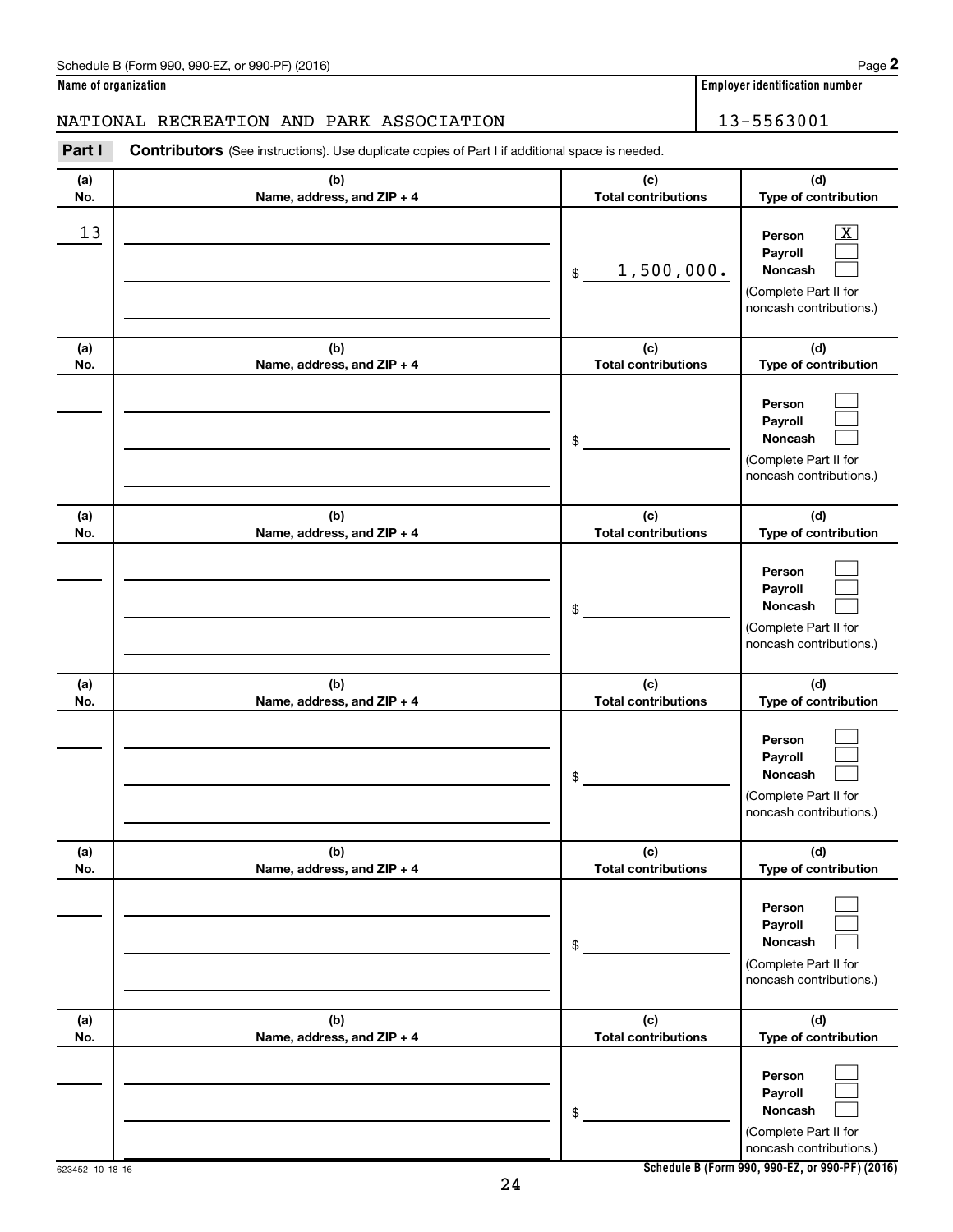## NATIONAL RECREATION AND PARK ASSOCIATION 13-5563001

Part II Noncash Property (See instructions). Use duplicate copies of Part II if additional space is needed.

| (a)<br>No.<br>from<br>Part I | (b)<br>Description of noncash property given | (c)<br>FMV (or estimate)<br>(See instructions) | (d)<br>Date received |
|------------------------------|----------------------------------------------|------------------------------------------------|----------------------|
|                              |                                              |                                                |                      |
|                              |                                              | \$                                             |                      |
| (a)<br>No.<br>from<br>Part I | (b)<br>Description of noncash property given | (c)<br>FMV (or estimate)<br>(See instructions) | (d)<br>Date received |
|                              |                                              | $\$$                                           |                      |
| (a)<br>No.<br>from<br>Part I | (b)<br>Description of noncash property given | (c)<br>FMV (or estimate)<br>(See instructions) | (d)<br>Date received |
|                              |                                              | $\$$                                           |                      |
|                              |                                              |                                                |                      |
| (a)<br>No.<br>from<br>Part I | (b)<br>Description of noncash property given | (c)<br>FMV (or estimate)<br>(See instructions) | (d)<br>Date received |
|                              |                                              |                                                |                      |
|                              |                                              | \$                                             |                      |
| (a)<br>No.<br>from<br>Part I | (b)<br>Description of noncash property given | (c)<br>FMV (or estimate)<br>(See instructions) | (d)<br>Date received |
|                              |                                              |                                                |                      |
|                              |                                              |                                                |                      |
|                              |                                              | $\$$                                           |                      |
| (a)<br>No.<br>from<br>Part I | (b)<br>Description of noncash property given | (c)<br>FMV (or estimate)<br>(See instructions) | (d)<br>Date received |
|                              |                                              |                                                |                      |
|                              |                                              | \$                                             |                      |
|                              |                                              |                                                |                      |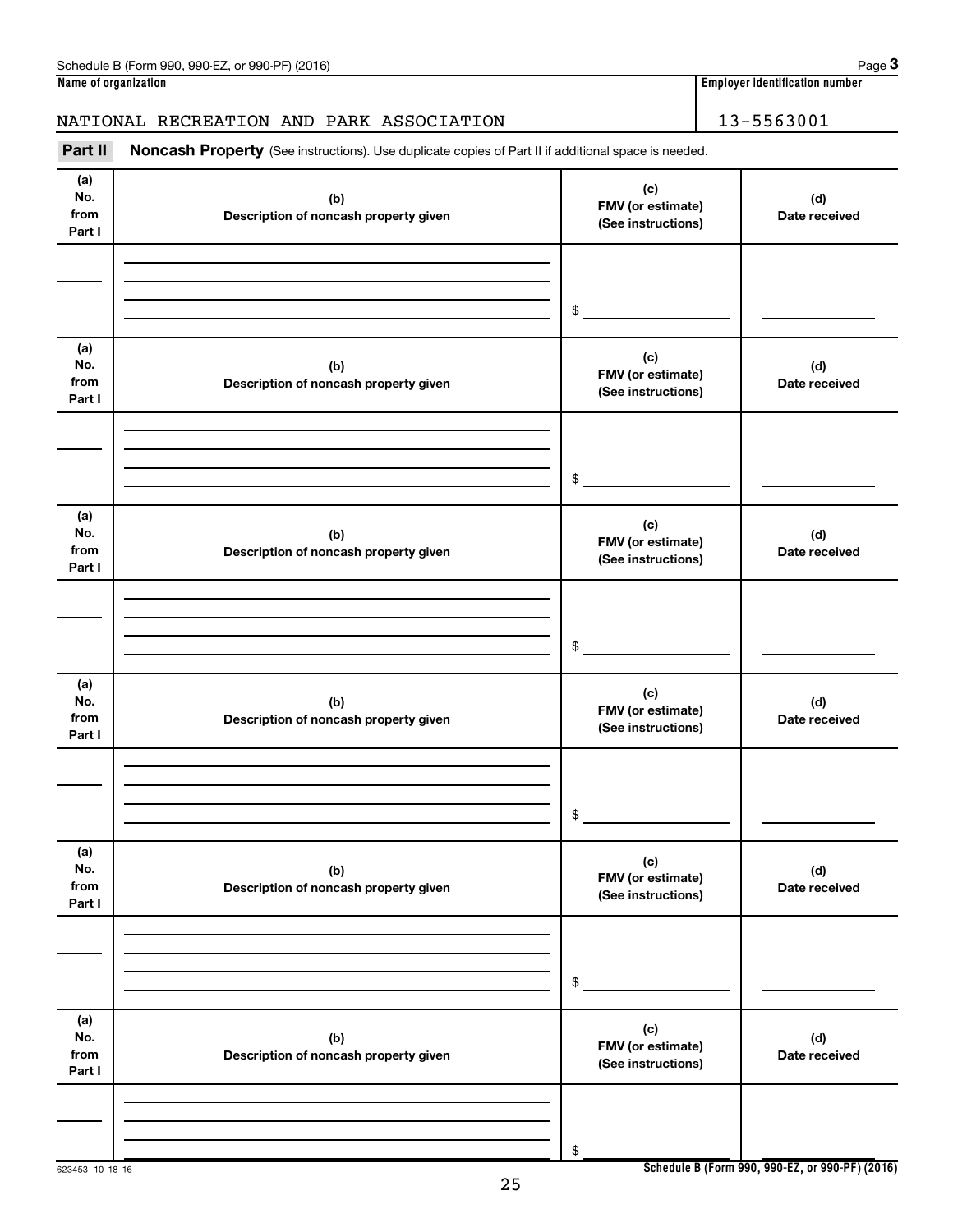|                           | Schedule B (Form 990, 990-EZ, or 990-PF) (2016)                                                                                                                                                                                                                                 |                      | Page 4                                                                                                                                                   |  |  |  |
|---------------------------|---------------------------------------------------------------------------------------------------------------------------------------------------------------------------------------------------------------------------------------------------------------------------------|----------------------|----------------------------------------------------------------------------------------------------------------------------------------------------------|--|--|--|
| Name of organization      |                                                                                                                                                                                                                                                                                 |                      | <b>Employer identification number</b>                                                                                                                    |  |  |  |
|                           | NATIONAL RECREATION AND PARK ASSOCIATION                                                                                                                                                                                                                                        |                      | 13-5563001                                                                                                                                               |  |  |  |
| Part III                  | the year from any one contributor. Complete columns (a) through (e) and the following line entry. For organizations<br>completing Part III, enter the total of exclusively religious, charitable, etc., contributions of \$1,000 or less for the year. (Enter this info. once.) |                      | Exclusively religious, charitable, etc., contributions to organizations described in section $501(c)(7)$ , (8), or (10) that total more than \$1,000 for |  |  |  |
| (a) No.                   | Use duplicate copies of Part III if additional space is needed.                                                                                                                                                                                                                 |                      |                                                                                                                                                          |  |  |  |
| from<br>Part I            | (b) Purpose of gift                                                                                                                                                                                                                                                             | (c) Use of gift      | (d) Description of how gift is held                                                                                                                      |  |  |  |
|                           |                                                                                                                                                                                                                                                                                 |                      |                                                                                                                                                          |  |  |  |
|                           |                                                                                                                                                                                                                                                                                 |                      |                                                                                                                                                          |  |  |  |
|                           |                                                                                                                                                                                                                                                                                 | (e) Transfer of gift |                                                                                                                                                          |  |  |  |
|                           | Transferee's name, address, and ZIP + 4                                                                                                                                                                                                                                         |                      | Relationship of transferor to transferee                                                                                                                 |  |  |  |
|                           |                                                                                                                                                                                                                                                                                 |                      |                                                                                                                                                          |  |  |  |
|                           |                                                                                                                                                                                                                                                                                 |                      |                                                                                                                                                          |  |  |  |
| (a) No.<br>from<br>Part I | (b) Purpose of gift                                                                                                                                                                                                                                                             | (c) Use of gift      | (d) Description of how gift is held                                                                                                                      |  |  |  |
|                           |                                                                                                                                                                                                                                                                                 |                      |                                                                                                                                                          |  |  |  |
|                           |                                                                                                                                                                                                                                                                                 |                      |                                                                                                                                                          |  |  |  |
|                           |                                                                                                                                                                                                                                                                                 | (e) Transfer of gift |                                                                                                                                                          |  |  |  |
|                           | Transferee's name, address, and ZIP + 4                                                                                                                                                                                                                                         |                      | Relationship of transferor to transferee                                                                                                                 |  |  |  |
|                           |                                                                                                                                                                                                                                                                                 |                      |                                                                                                                                                          |  |  |  |
|                           |                                                                                                                                                                                                                                                                                 |                      |                                                                                                                                                          |  |  |  |
| (a) No.<br>from<br>Part I | (b) Purpose of gift                                                                                                                                                                                                                                                             | (c) Use of gift      | (d) Description of how gift is held                                                                                                                      |  |  |  |
|                           |                                                                                                                                                                                                                                                                                 |                      |                                                                                                                                                          |  |  |  |
|                           |                                                                                                                                                                                                                                                                                 |                      |                                                                                                                                                          |  |  |  |
|                           |                                                                                                                                                                                                                                                                                 | (e) Transfer of gift |                                                                                                                                                          |  |  |  |
|                           | Transferee's name, address, and ZIP + 4                                                                                                                                                                                                                                         |                      | Relationship of transferor to transferee                                                                                                                 |  |  |  |
|                           |                                                                                                                                                                                                                                                                                 |                      |                                                                                                                                                          |  |  |  |
|                           |                                                                                                                                                                                                                                                                                 |                      |                                                                                                                                                          |  |  |  |
| (a) No.<br>from<br>Part I | (b) Purpose of gift                                                                                                                                                                                                                                                             | (c) Use of gift      | (d) Description of how gift is held                                                                                                                      |  |  |  |
|                           |                                                                                                                                                                                                                                                                                 |                      |                                                                                                                                                          |  |  |  |
|                           |                                                                                                                                                                                                                                                                                 |                      |                                                                                                                                                          |  |  |  |
|                           |                                                                                                                                                                                                                                                                                 | (e) Transfer of gift |                                                                                                                                                          |  |  |  |
|                           | Transferee's name, address, and ZIP + 4                                                                                                                                                                                                                                         |                      | Relationship of transferor to transferee                                                                                                                 |  |  |  |
|                           |                                                                                                                                                                                                                                                                                 |                      |                                                                                                                                                          |  |  |  |
|                           |                                                                                                                                                                                                                                                                                 |                      |                                                                                                                                                          |  |  |  |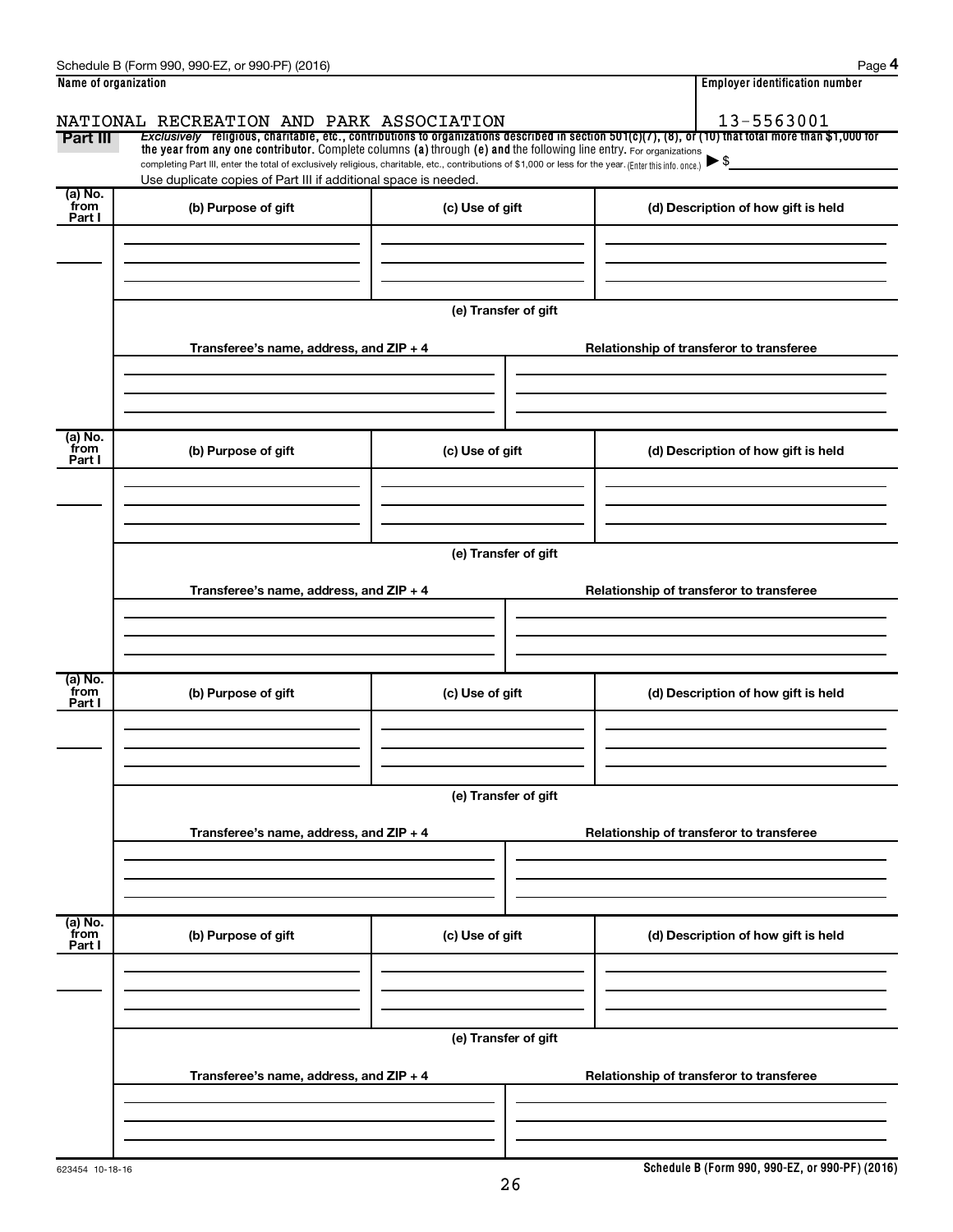## **SCHEDULE C**

Department of the Treasury Internal Revenue Service

# **Political Campaign and Lobbying Activities**<br> **Drganizations Exempt From Income Tax Under section 501(c) and section 527**

**Information about Schedule C (Form 990 or 990-EZ) and its instructions is at |**  *www.irs.gov/form990.* **(Form 990 or 990-EZ) For Organizations Exempt From Income Tax Under section 501(c) and section 527** Complete if the organization is described below. > Attach to Form 990 or Form 990-EZ.

OMB No. 1545-0047

**Open to Public Inspection**

**Employer identification number**

## **If the organization answered "Yes," on Form 990, Part IV, line 3, or Form 990-EZ, Part V, line 46 (Political Campaign Activities), then**

- Section 501(c)(3) organizations: Complete Parts I-A and B. Do not complete Part I-C.
- Section 501(c) (other than section 501(c)(3)) organizations: Complete Parts I-A and C below. Do not complete Part I-B.
- Section 527 organizations: Complete Part I-A only.

#### **If the organization answered "Yes," on Form 990, Part IV, line 4, or Form 990-EZ, Part VI, line 47 (Lobbying Activities), then**

- Section 501(c)(3) organizations that have filed Form 5768 (election under section 501(h)): Complete Part II-A. Do not complete Part II-B.
- Section 501(c)(3) organizations that have NOT filed Form 5768 (election under section 501(h)): Complete Part II-B. Do not complete Part II-A.

#### **If the organization answered "Yes," on Form 990, Part IV, line 5 (Proxy Tax) (see separate instructions) or Form 990-EZ, Part V, line 35c (Proxy Tax) (see separate instructions), then**

|                      | ● Section 501(c)(4), (5), or (6) organizations: Complete Part III. |
|----------------------|--------------------------------------------------------------------|
| Name of organization |                                                                    |

|    | 13-5563001<br>NATIONAL RECREATION AND PARK ASSOCIATION                                                                                                                                                                                                                                                                                                                                                                                                                                                                                               |                                                               |                                                                                                                                                                                                                             |           |                                                                             |                          |                                                                                                                                      |           |  |
|----|------------------------------------------------------------------------------------------------------------------------------------------------------------------------------------------------------------------------------------------------------------------------------------------------------------------------------------------------------------------------------------------------------------------------------------------------------------------------------------------------------------------------------------------------------|---------------------------------------------------------------|-----------------------------------------------------------------------------------------------------------------------------------------------------------------------------------------------------------------------------|-----------|-----------------------------------------------------------------------------|--------------------------|--------------------------------------------------------------------------------------------------------------------------------------|-----------|--|
|    | Part I-A                                                                                                                                                                                                                                                                                                                                                                                                                                                                                                                                             |                                                               | Complete if the organization is exempt under section 501(c) or is a section 527 organization.                                                                                                                               |           |                                                                             |                          |                                                                                                                                      |           |  |
| з  |                                                                                                                                                                                                                                                                                                                                                                                                                                                                                                                                                      | Political campaign activity expenditures                      | Provide a description of the organization's direct and indirect political campaign activities in Part IV.<br>Volunteer hours for political campaign activities [11] www.communically.communically.communically.communically |           |                                                                             | $\blacktriangleright$ \$ |                                                                                                                                      |           |  |
|    | Part I-B                                                                                                                                                                                                                                                                                                                                                                                                                                                                                                                                             |                                                               | Complete if the organization is exempt under section 501(c)(3).                                                                                                                                                             |           |                                                                             |                          |                                                                                                                                      |           |  |
|    |                                                                                                                                                                                                                                                                                                                                                                                                                                                                                                                                                      |                                                               |                                                                                                                                                                                                                             |           |                                                                             |                          |                                                                                                                                      |           |  |
|    |                                                                                                                                                                                                                                                                                                                                                                                                                                                                                                                                                      |                                                               |                                                                                                                                                                                                                             |           |                                                                             |                          |                                                                                                                                      |           |  |
| з  |                                                                                                                                                                                                                                                                                                                                                                                                                                                                                                                                                      |                                                               |                                                                                                                                                                                                                             |           |                                                                             |                          | Yes                                                                                                                                  | <b>No</b> |  |
|    |                                                                                                                                                                                                                                                                                                                                                                                                                                                                                                                                                      |                                                               |                                                                                                                                                                                                                             |           |                                                                             |                          | Yes                                                                                                                                  | <b>No</b> |  |
|    |                                                                                                                                                                                                                                                                                                                                                                                                                                                                                                                                                      | <b>b</b> If "Yes." describe in Part IV.                       |                                                                                                                                                                                                                             |           |                                                                             |                          |                                                                                                                                      |           |  |
|    | Part I-CI                                                                                                                                                                                                                                                                                                                                                                                                                                                                                                                                            |                                                               | Complete if the organization is exempt under section 501(c), except section 501(c)(3).                                                                                                                                      |           |                                                                             |                          |                                                                                                                                      |           |  |
|    |                                                                                                                                                                                                                                                                                                                                                                                                                                                                                                                                                      |                                                               | Enter the amount directly expended by the filing organization for section 527 exempt function activities                                                                                                                    |           |                                                                             | $\blacktriangleright$ \$ |                                                                                                                                      |           |  |
| 2. |                                                                                                                                                                                                                                                                                                                                                                                                                                                                                                                                                      |                                                               | Enter the amount of the filing organization's funds contributed to other organizations for section 527                                                                                                                      |           |                                                                             |                          |                                                                                                                                      |           |  |
|    |                                                                                                                                                                                                                                                                                                                                                                                                                                                                                                                                                      | exempt function activities                                    |                                                                                                                                                                                                                             |           |                                                                             | $\blacktriangleright$ s  |                                                                                                                                      |           |  |
| 3  |                                                                                                                                                                                                                                                                                                                                                                                                                                                                                                                                                      |                                                               | Total exempt function expenditures. Add lines 1 and 2. Enter here and on Form 1120-POL,                                                                                                                                     |           |                                                                             |                          |                                                                                                                                      |           |  |
|    |                                                                                                                                                                                                                                                                                                                                                                                                                                                                                                                                                      |                                                               |                                                                                                                                                                                                                             |           |                                                                             | $\blacktriangleright$ \$ |                                                                                                                                      |           |  |
|    |                                                                                                                                                                                                                                                                                                                                                                                                                                                                                                                                                      | Did the filing organization file Form 1120-POL for this year? |                                                                                                                                                                                                                             |           |                                                                             |                          | Yes                                                                                                                                  | <b>No</b> |  |
| 5  | Enter the names, addresses and employer identification number (EIN) of all section 527 political organizations to which the filing organization<br>made payments. For each organization listed, enter the amount paid from the filing organization's funds. Also enter the amount of political<br>contributions received that were promptly and directly delivered to a separate political organization, such as a separate segregated fund or a<br>political action committee (PAC). If additional space is needed, provide information in Part IV. |                                                               |                                                                                                                                                                                                                             |           |                                                                             |                          |                                                                                                                                      |           |  |
|    |                                                                                                                                                                                                                                                                                                                                                                                                                                                                                                                                                      | (a) Name                                                      | (b) Address                                                                                                                                                                                                                 | $(c)$ EIN | (d) Amount paid from<br>filing organization's<br>funds. If none, enter -0-. |                          | (e) Amount of political<br>contributions received and<br>promptly and directly<br>delivered to a separate<br>political organization. |           |  |

|  |  | political organization.<br>If none, enter -0-. |
|--|--|------------------------------------------------|
|  |  |                                                |
|  |  |                                                |
|  |  |                                                |
|  |  |                                                |
|  |  |                                                |
|  |  |                                                |
|  |  |                                                |

632041 11-10-16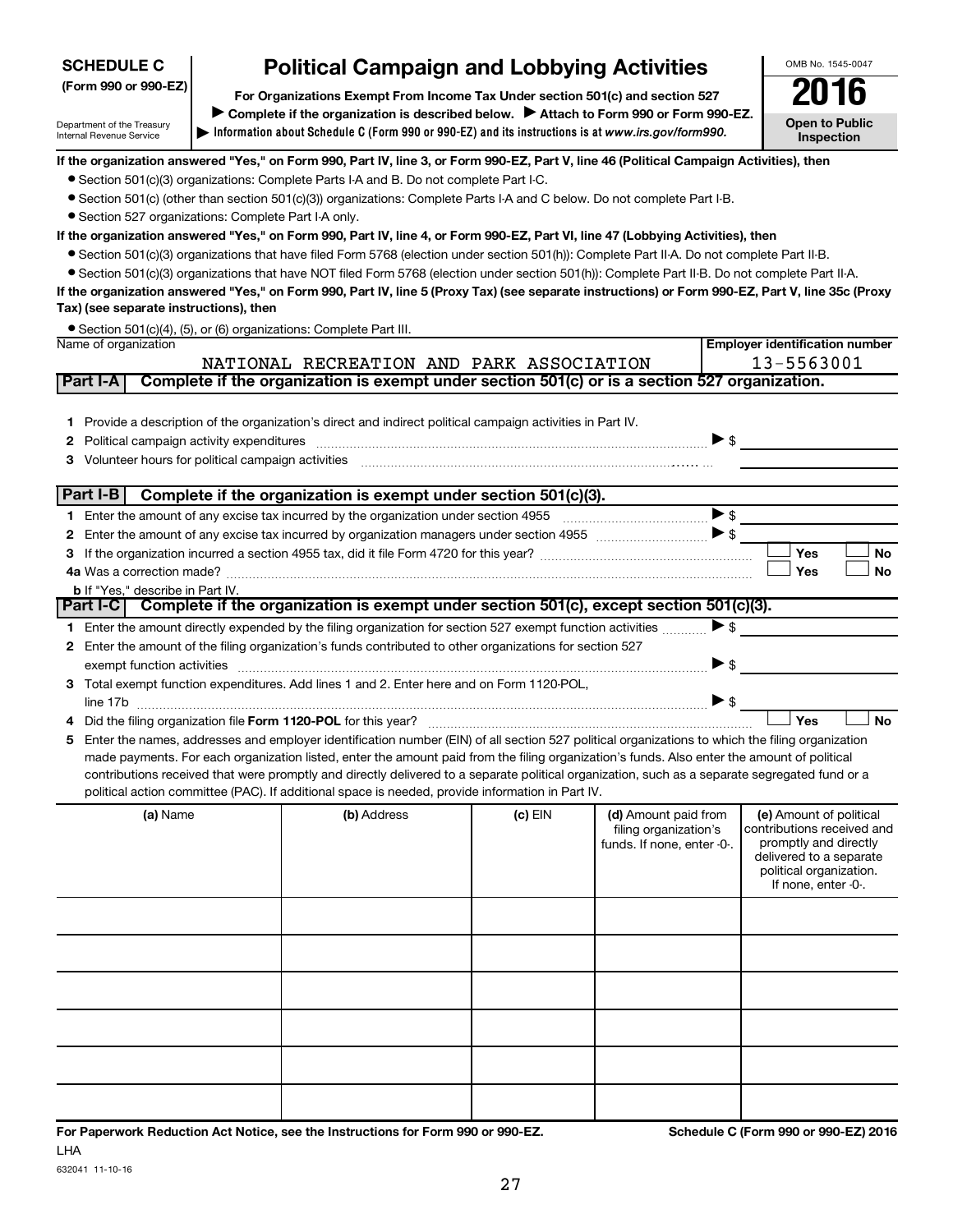| Schedule C (Form 990 or 990-EZ) 2016 NATIONAL RECREATION AND PARK ASSOCIATIO 13-5563001 Page 2<br>Complete if the organization is exempt under section 501(c)(3) and filed Form 5768 (election under<br>Part II-A<br>section 501(h)). |                                        |                                                                                                         |                                                                                                                                   |                                        |                                |
|---------------------------------------------------------------------------------------------------------------------------------------------------------------------------------------------------------------------------------------|----------------------------------------|---------------------------------------------------------------------------------------------------------|-----------------------------------------------------------------------------------------------------------------------------------|----------------------------------------|--------------------------------|
| A Check $\blacktriangleright$                                                                                                                                                                                                         |                                        |                                                                                                         | if the filing organization belongs to an affiliated group (and list in Part IV each affiliated group member's name, address, EIN, |                                        |                                |
| expenses, and share of excess lobbying expenditures).                                                                                                                                                                                 |                                        |                                                                                                         |                                                                                                                                   |                                        |                                |
| B Check $\blacktriangleright$                                                                                                                                                                                                         |                                        | if the filing organization checked box A and "limited control" provisions apply.                        |                                                                                                                                   |                                        |                                |
|                                                                                                                                                                                                                                       | <b>Limits on Lobbying Expenditures</b> | (The term "expenditures" means amounts paid or incurred.)                                               |                                                                                                                                   | (a) Filing<br>organization's<br>totals | (b) Affiliated group<br>totals |
| 1a Total lobbying expenditures to influence public opinion (grass roots lobbying)                                                                                                                                                     |                                        |                                                                                                         |                                                                                                                                   | 0.                                     |                                |
| <b>b</b> Total lobbying expenditures to influence a legislative body (direct lobbying)                                                                                                                                                |                                        |                                                                                                         |                                                                                                                                   | 52, 545.                               |                                |
|                                                                                                                                                                                                                                       |                                        |                                                                                                         |                                                                                                                                   | 52, 545.                               |                                |
| d Other exempt purpose expenditures                                                                                                                                                                                                   |                                        |                                                                                                         |                                                                                                                                   | 17,162,345.                            |                                |
|                                                                                                                                                                                                                                       |                                        |                                                                                                         |                                                                                                                                   | 17,214,890.                            |                                |
| f Lobbying nontaxable amount. Enter the amount from the following table in both columns.                                                                                                                                              |                                        |                                                                                                         |                                                                                                                                   | 1,000,000.                             |                                |
|                                                                                                                                                                                                                                       |                                        |                                                                                                         |                                                                                                                                   |                                        |                                |
| If the amount on line 1e, column $(a)$ or $(b)$ is:                                                                                                                                                                                   |                                        | The lobbying nontaxable amount is:<br>20% of the amount on line 1e.                                     |                                                                                                                                   |                                        |                                |
| Not over \$500,000                                                                                                                                                                                                                    |                                        |                                                                                                         |                                                                                                                                   |                                        |                                |
| Over \$500,000 but not over \$1,000,000                                                                                                                                                                                               |                                        | \$100,000 plus 15% of the excess over \$500,000.                                                        |                                                                                                                                   |                                        |                                |
| Over \$1,000,000 but not over \$1,500,000                                                                                                                                                                                             |                                        | \$175,000 plus 10% of the excess over \$1,000,000.                                                      |                                                                                                                                   |                                        |                                |
| Over \$1,500,000 but not over \$17,000,000                                                                                                                                                                                            |                                        | \$225,000 plus 5% of the excess over \$1,500,000.                                                       |                                                                                                                                   |                                        |                                |
| Over \$17,000,000                                                                                                                                                                                                                     | \$1,000,000.                           |                                                                                                         |                                                                                                                                   |                                        |                                |
| g Grassroots nontaxable amount (enter 25% of line 1f)                                                                                                                                                                                 |                                        |                                                                                                         |                                                                                                                                   | 250,000.                               |                                |
| h Subtract line 1q from line 1a. If zero or less, enter -0-                                                                                                                                                                           |                                        |                                                                                                         |                                                                                                                                   | $\overline{\mathfrak{0}}$ .            |                                |
| i Subtract line 1f from line 1c. If zero or less, enter -0-                                                                                                                                                                           |                                        |                                                                                                         |                                                                                                                                   | σ.                                     |                                |
| If there is an amount other than zero on either line 1h or line 1i, did the organization file Form 4720                                                                                                                               |                                        |                                                                                                         |                                                                                                                                   |                                        |                                |
| reporting section 4911 tax for this year?                                                                                                                                                                                             |                                        |                                                                                                         |                                                                                                                                   |                                        | Yes<br>No                      |
| (Some organizations that made a section 501(h) election do not have to complete all of the five columns below.                                                                                                                        |                                        | 4-Year Averaging Period Under section 501(h)<br>See the separate instructions for lines 2a through 2f.) |                                                                                                                                   |                                        |                                |
|                                                                                                                                                                                                                                       |                                        | Lobbying Expenditures During 4-Year Averaging Period                                                    |                                                                                                                                   |                                        |                                |
| Calendar year<br>(or fiscal year beginning in)                                                                                                                                                                                        | (a) 2013                               | $(b)$ 2014                                                                                              | $(c)$ 2015                                                                                                                        | $(d)$ 2016                             | (e) Total                      |
| 2a Lobbying nontaxable amount                                                                                                                                                                                                         | 799,229.                               | 719,641.                                                                                                |                                                                                                                                   | $719, 183.$ 1,000,000. 3,238,053.      |                                |
| <b>b</b> Lobbying ceiling amount<br>$(150\% \text{ of line } 2a, \text{column}(e))$                                                                                                                                                   |                                        |                                                                                                         |                                                                                                                                   |                                        | 4,857,080.                     |
| c Total lobbying expenditures                                                                                                                                                                                                         | 120,634.                               | 68,584.                                                                                                 | 59,428.                                                                                                                           | 52,545.                                | 301,191.                       |
| d Grassroots nontaxable amount                                                                                                                                                                                                        | 199,807.                               | 179,910.                                                                                                | 179,796.                                                                                                                          | 250,000.                               | 809,513.                       |
| e Grassroots ceiling amount<br>(150% of line 2d, column (e))                                                                                                                                                                          |                                        |                                                                                                         |                                                                                                                                   |                                        | 1, 214, 270.                   |

**Schedule C (Form 990 or 990-EZ) 2016**

**f** Grassroots lobbying expenditures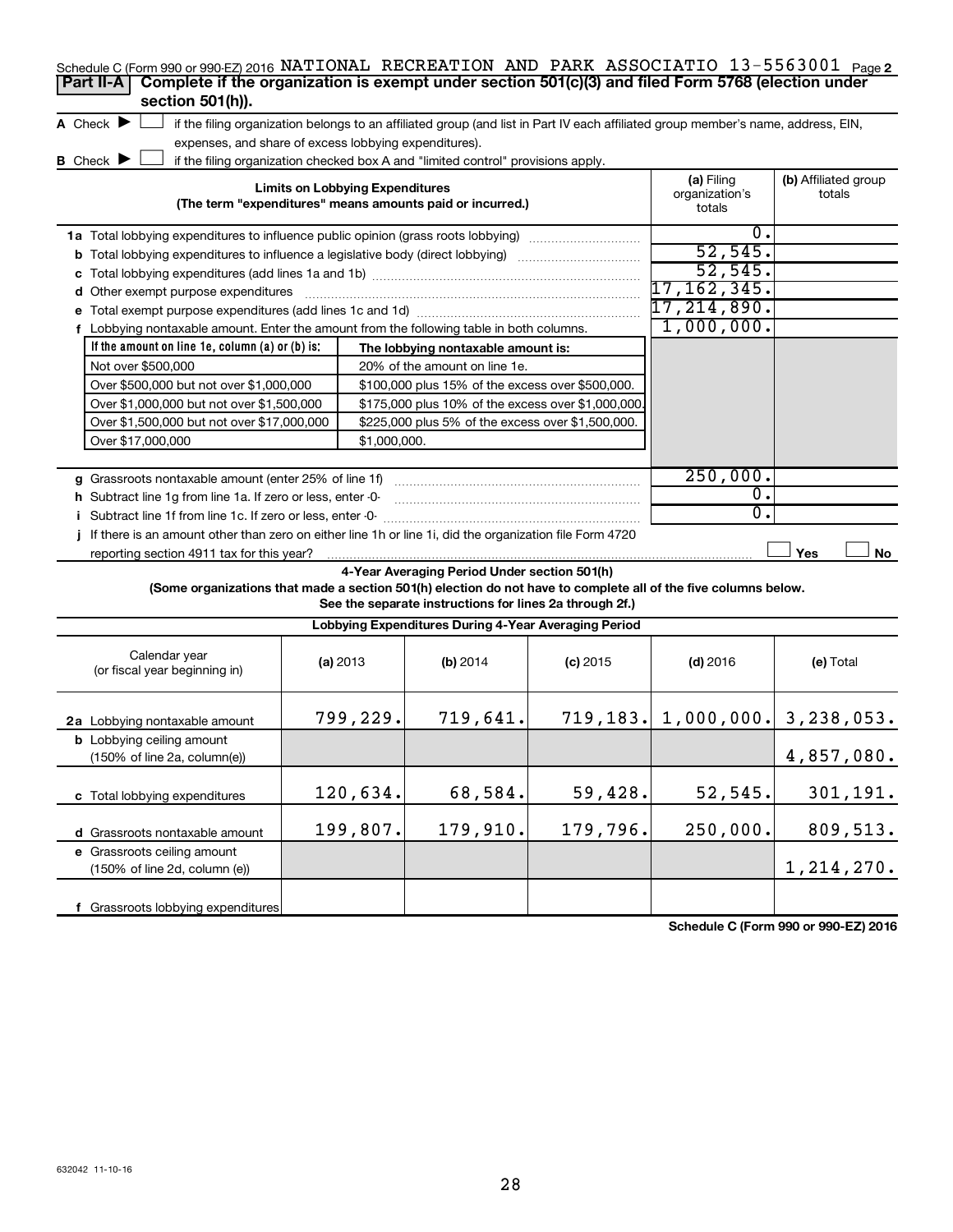## Schedule C (Form 990 or 990-EZ) 2016 NATIONAL RECREATION AND PARK ASSOCIATIO 13-5563001 <sub>Page 3</sub> **Part II-B Complete if the organization is exempt under section 501(c)(3) and has NOT filed Form 5768 (election under section 501(h)).**

| For each "Yes," response on lines 1a through 1i below, provide in Part IV a detailed description |                                                                                                                                                                                                                                     | (a) |                | (b)    |    |
|--------------------------------------------------------------------------------------------------|-------------------------------------------------------------------------------------------------------------------------------------------------------------------------------------------------------------------------------------|-----|----------------|--------|----|
|                                                                                                  | of the lobbying activity.                                                                                                                                                                                                           | Yes | No             | Amount |    |
| 1                                                                                                | During the year, did the filing organization attempt to influence foreign, national, state or<br>local legislation, including any attempt to influence public opinion on a legislative matter<br>or referendum, through the use of: |     |                |        |    |
|                                                                                                  | <b>b</b> Paid staff or management (include compensation in expenses reported on lines 1c through 1i)?                                                                                                                               |     |                |        |    |
|                                                                                                  |                                                                                                                                                                                                                                     |     |                |        |    |
|                                                                                                  | e Publications, or published or broadcast statements?                                                                                                                                                                               |     |                |        |    |
|                                                                                                  |                                                                                                                                                                                                                                     |     |                |        |    |
|                                                                                                  | g Direct contact with legislators, their staffs, government officials, or a legislative body?                                                                                                                                       |     |                |        |    |
|                                                                                                  | h Rallies, demonstrations, seminars, conventions, speeches, lectures, or any similar means?                                                                                                                                         |     |                |        |    |
|                                                                                                  | <i>i</i> Other activities?                                                                                                                                                                                                          |     |                |        |    |
|                                                                                                  |                                                                                                                                                                                                                                     |     |                |        |    |
|                                                                                                  | 2a Did the activities in line 1 cause the organization to be not described in section 501(c)(3)?                                                                                                                                    |     |                |        |    |
|                                                                                                  |                                                                                                                                                                                                                                     |     |                |        |    |
|                                                                                                  | c If "Yes," enter the amount of any tax incurred by organization managers under section 4912                                                                                                                                        |     |                |        |    |
|                                                                                                  | d If the filing organization incurred a section 4912 tax, did it file Form 4720 for this year?                                                                                                                                      |     |                |        |    |
|                                                                                                  | Part III-A Complete if the organization is exempt under section 501(c)(4), section 501(c)(5), or section                                                                                                                            |     |                |        |    |
|                                                                                                  | $501(c)(6)$ .                                                                                                                                                                                                                       |     |                |        |    |
|                                                                                                  |                                                                                                                                                                                                                                     |     |                | Yes    | No |
| 1                                                                                                |                                                                                                                                                                                                                                     |     | $\mathbf{1}$   |        |    |
| $\mathbf{2}$                                                                                     |                                                                                                                                                                                                                                     |     | $\mathbf{2}$   |        |    |
| 3                                                                                                | Did the organization agree to carry over lobbying and political campaign activity expenditures from the prior year?                                                                                                                 |     | 3              |        |    |
|                                                                                                  | Complete if the organization is exempt under section 501(c)(4), section 501(c)(5), or section<br>Part III-B<br>501(c)(6) and if either (a) BOTH Part III-A, lines 1 and 2, are answered "No," OR (b) Part III-A, line 3, is         |     |                |        |    |
|                                                                                                  | answered "Yes."                                                                                                                                                                                                                     |     |                |        |    |
| 1                                                                                                | Dues, assessments and similar amounts from members [111] [12] matter and state and similar amounts from members [11] [12] matter and similar amounts from members [11] matter and state and state and state and state and stat      |     | 1              |        |    |
| 2                                                                                                | Section 162(e) nondeductible lobbying and political expenditures (do not include amounts of political                                                                                                                               |     |                |        |    |
|                                                                                                  | expenses for which the section 527(f) tax was paid).                                                                                                                                                                                |     |                |        |    |
|                                                                                                  |                                                                                                                                                                                                                                     |     | 2a             |        |    |
|                                                                                                  | b Carryover from last year manufactured and content to content the content of the content of the content of the content of the content of the content of the content of the content of the content of the content of the conte      |     | 2 <sub>b</sub> |        |    |
|                                                                                                  |                                                                                                                                                                                                                                     |     | 2c             |        |    |
| 3                                                                                                |                                                                                                                                                                                                                                     |     | 3              |        |    |
| 4                                                                                                | If notices were sent and the amount on line 2c exceeds the amount on line 3, what portion of the excess                                                                                                                             |     |                |        |    |
|                                                                                                  | does the organization agree to carryover to the reasonable estimate of nondeductible lobbying and political                                                                                                                         |     |                |        |    |
|                                                                                                  |                                                                                                                                                                                                                                     |     | 4              |        |    |
| $5 -$                                                                                            |                                                                                                                                                                                                                                     |     | 5              |        |    |
|                                                                                                  | Part IV  <br><b>Supplemental Information</b>                                                                                                                                                                                        |     |                |        |    |
|                                                                                                  | Provide the descriptions required for Part I-A, line 1; Part I-B, line 4; Part I-C, line 5; Part II-A (affiliated group list); Part II-A, lines 1 and 2 (see                                                                        |     |                |        |    |

instructions); and Part II-B, line 1. Also, complete this part for any additional information.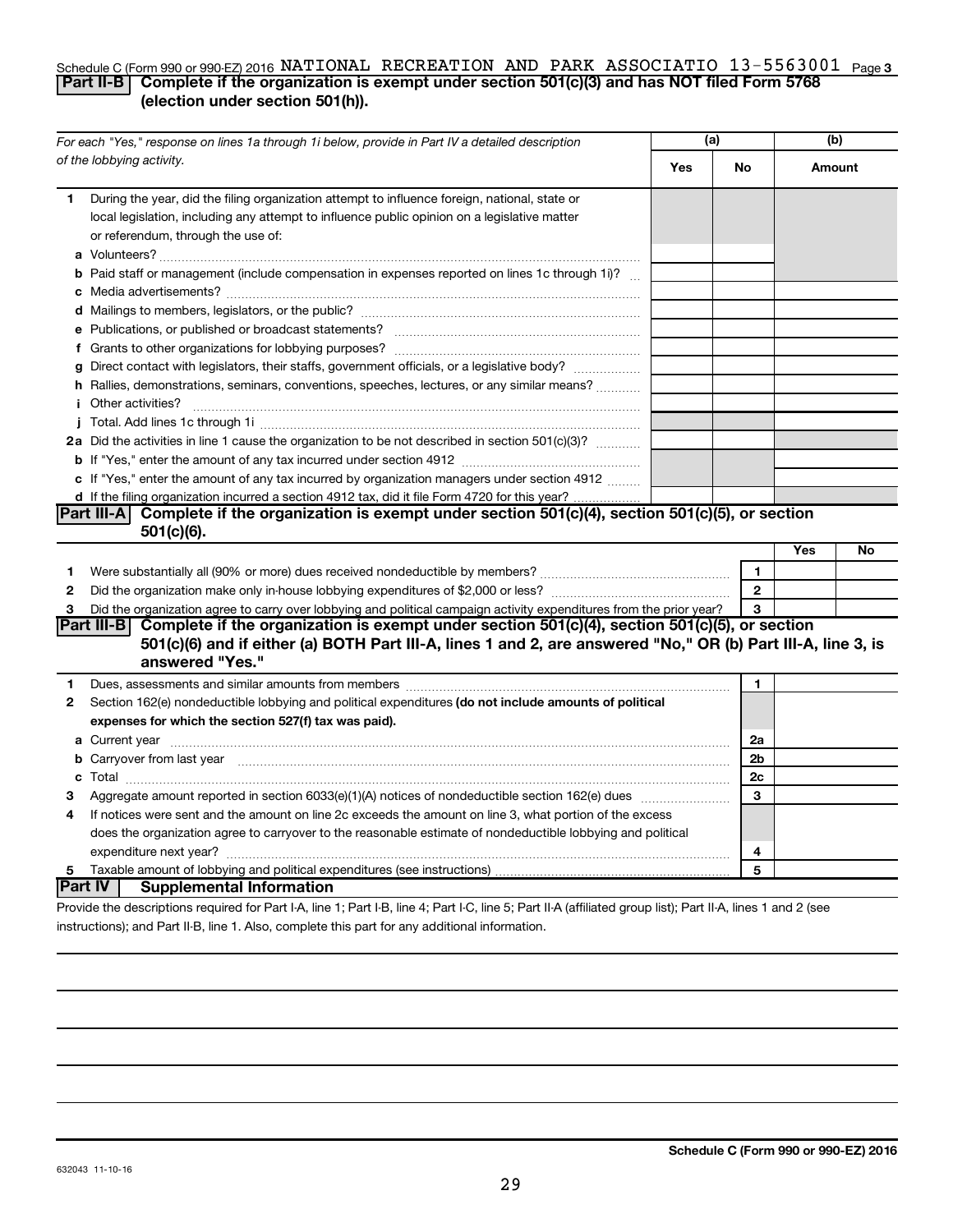| <b>SCHEDULE D</b>                |                                                                                                                                                                                                                                | <b>Supplemental Financial Statements</b>                                                                                             |                | OMB No. 1545-0047                                   |
|----------------------------------|--------------------------------------------------------------------------------------------------------------------------------------------------------------------------------------------------------------------------------|--------------------------------------------------------------------------------------------------------------------------------------|----------------|-----------------------------------------------------|
| (Form 990)                       |                                                                                                                                                                                                                                | Complete if the organization answered "Yes" on Form 990,<br>Part IV, line 6, 7, 8, 9, 10, 11a, 11b, 11c, 11d, 11e, 11f, 12a, or 12b. |                |                                                     |
| Department of the Treasury       |                                                                                                                                                                                                                                | Attach to Form 990.                                                                                                                  |                | Open to Public                                      |
| Internal Revenue Service         |                                                                                                                                                                                                                                | Information about Schedule D (Form 990) and its instructions is at www.irs.gov/form990.                                              |                | Inspection                                          |
| Name of the organization         |                                                                                                                                                                                                                                | NATIONAL RECREATION AND PARK ASSOCIATION                                                                                             |                | <b>Employer identification number</b><br>13-5563001 |
| Part I                           | Organizations Maintaining Donor Advised Funds or Other Similar Funds or Accounts. Complete if the                                                                                                                              |                                                                                                                                      |                |                                                     |
|                                  | organization answered "Yes" on Form 990, Part IV, line 6.                                                                                                                                                                      |                                                                                                                                      |                |                                                     |
|                                  |                                                                                                                                                                                                                                | (a) Donor advised funds                                                                                                              |                | (b) Funds and other accounts                        |
| 1                                |                                                                                                                                                                                                                                |                                                                                                                                      |                |                                                     |
| 2                                | Aggregate value of contributions to (during year)                                                                                                                                                                              |                                                                                                                                      |                |                                                     |
| 3                                |                                                                                                                                                                                                                                |                                                                                                                                      |                |                                                     |
| 4                                |                                                                                                                                                                                                                                |                                                                                                                                      |                |                                                     |
| 5                                | Did the organization inform all donors and donor advisors in writing that the assets held in donor advised funds                                                                                                               |                                                                                                                                      |                |                                                     |
|                                  |                                                                                                                                                                                                                                |                                                                                                                                      |                | <b>No</b><br>Yes                                    |
| 6                                | Did the organization inform all grantees, donors, and donor advisors in writing that grant funds can be used only                                                                                                              |                                                                                                                                      |                |                                                     |
|                                  | for charitable purposes and not for the benefit of the donor or donor advisor, or for any other purpose conferring                                                                                                             |                                                                                                                                      |                |                                                     |
| impermissible private benefit?   |                                                                                                                                                                                                                                |                                                                                                                                      |                | Yes<br><b>No</b>                                    |
| Part II                          | Conservation Easements. Complete if the organization answered "Yes" on Form 990, Part IV, line 7.                                                                                                                              |                                                                                                                                      |                |                                                     |
| 1.                               | Purpose(s) of conservation easements held by the organization (check all that apply).                                                                                                                                          |                                                                                                                                      |                |                                                     |
|                                  | Preservation of land for public use (e.g., recreation or education)                                                                                                                                                            | Preservation of a historically important land area                                                                                   |                |                                                     |
|                                  | Protection of natural habitat                                                                                                                                                                                                  | Preservation of a certified historic structure                                                                                       |                |                                                     |
|                                  | Preservation of open space                                                                                                                                                                                                     |                                                                                                                                      |                |                                                     |
| 2                                | Complete lines 2a through 2d if the organization held a qualified conservation contribution in the form of a conservation easement on the last                                                                                 |                                                                                                                                      |                |                                                     |
| day of the tax year.             |                                                                                                                                                                                                                                |                                                                                                                                      |                |                                                     |
|                                  |                                                                                                                                                                                                                                |                                                                                                                                      |                | Held at the End of the Tax Year                     |
|                                  |                                                                                                                                                                                                                                |                                                                                                                                      | 2a             |                                                     |
| b                                |                                                                                                                                                                                                                                |                                                                                                                                      | 2 <sub>b</sub> |                                                     |
|                                  | Total acreage restricted by conservation easements [111] [12] matter conservation acreage restricted by conservation easements [11] matter conservation and acreage restricted by conservation easements [11] matter conservat |                                                                                                                                      | 2c             |                                                     |
|                                  | d Number of conservation easements included in (c) acquired after 8/17/06, and not on a historic structure                                                                                                                     |                                                                                                                                      |                |                                                     |
|                                  |                                                                                                                                                                                                                                |                                                                                                                                      | 2d             |                                                     |
| 3                                | Number of conservation easements modified, transferred, released, extinguished, or terminated by the organization during the tax                                                                                               |                                                                                                                                      |                |                                                     |
| $\vee$ ear $\blacktriangleright$ |                                                                                                                                                                                                                                |                                                                                                                                      |                |                                                     |
| 4                                | Number of states where property subject to conservation easement is located $\blacktriangleright$                                                                                                                              |                                                                                                                                      |                |                                                     |
| 5                                | Does the organization have a written policy regarding the periodic monitoring, inspection, handling of                                                                                                                         |                                                                                                                                      |                |                                                     |
|                                  |                                                                                                                                                                                                                                |                                                                                                                                      |                | Yes<br><b>No</b>                                    |
| 6                                | Staff and volunteer hours devoted to monitoring, inspecting, handling of violations, and enforcing conservation easements during the year                                                                                      |                                                                                                                                      |                |                                                     |
| ▶                                |                                                                                                                                                                                                                                |                                                                                                                                      |                |                                                     |
| 7                                | Amount of expenses incurred in monitoring, inspecting, handling of violations, and enforcing conservation easements during the year                                                                                            |                                                                                                                                      |                |                                                     |
| $\blacktriangleright$ \$         |                                                                                                                                                                                                                                |                                                                                                                                      |                |                                                     |

**9** In Part XIII, describe how the organization reports conservation easements in its revenue and expense statement, and balance sheet, and include, if applicable, the text of the footnote to the organization's financial statements that describes the organization's accounting for conservation easements.

## Complete if the organization answered "Yes" on Form 990, Part IV, line 8. **Part III Organizations Maintaining Collections of Art, Historical Treasures, or Other Similar Assets.**

| 1a If the organization elected, as permitted under SFAS 116 (ASC 958), not to report in its revenue statement and balance sheet works of art,             |
|-----------------------------------------------------------------------------------------------------------------------------------------------------------|
| historical treasures, or other similar assets held for public exhibition, education, or research in furtherance of public service, provide, in Part XIII, |
| the text of the footnote to its financial statements that describes these items.                                                                          |

| <b>b</b> If the organization elected, as permitted under SFAS 116 (ASC 958), to report in its revenue statement and balance sheet works of art, historical |
|------------------------------------------------------------------------------------------------------------------------------------------------------------|
| treasures, or other similar assets held for public exhibition, education, or research in furtherance of public service, provide the following amounts      |
| relating to these items:                                                                                                                                   |
|                                                                                                                                                            |

| LLA For Donomicals Deduction Act Notice and the Instructions for Form 000                                                                                                                                                      | Cabadula D (Faum 000) 0046 |
|--------------------------------------------------------------------------------------------------------------------------------------------------------------------------------------------------------------------------------|----------------------------|
|                                                                                                                                                                                                                                |                            |
| a Revenue included on Form 990, Part VIII, line 1                                                                                                                                                                              |                            |
| the following amounts required to be reported under SFAS 116 (ASC 958) relating to these items:                                                                                                                                |                            |
| 2 If the organization received or held works of art, historical treasures, or other similar assets for financial gain, provide                                                                                                 |                            |
| (ii) Assets included in Form 990, Part X [11] [12] Marketing and Marketing Marketing Marketing Marketing Marketing Marketing Marketing Marketing Marketing Marketing Marketing Marketing Marketing Marketing Marketing Marketi |                            |
| (i)                                                                                                                                                                                                                            |                            |

632051 08-29-16 **For Paperwork Reduction Act Notice, see the Instructions for Form 990. Schedule D (Form 990) 2016** LHA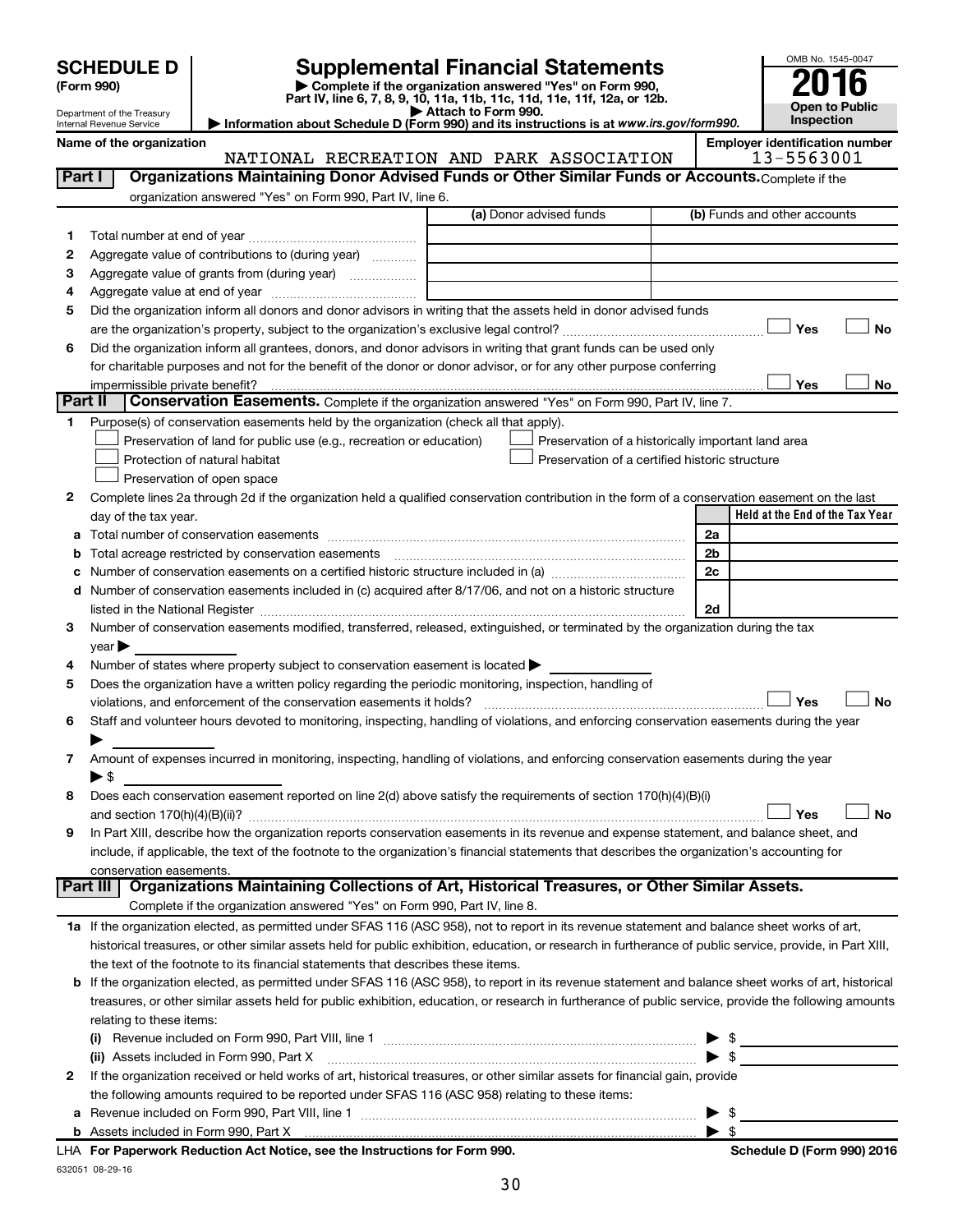|          | Schedule D (Form 990) 2016                                                                                                                                                                                                     | NATIONAL RECREATION AND PARK ASSOCIATION |                |               |                           |              |                 | 13-5563001 $_{Page}$ 2               |                     |            |           |
|----------|--------------------------------------------------------------------------------------------------------------------------------------------------------------------------------------------------------------------------------|------------------------------------------|----------------|---------------|---------------------------|--------------|-----------------|--------------------------------------|---------------------|------------|-----------|
| Part III | Organizations Maintaining Collections of Art, Historical Treasures, or Other Similar Assets (continued)                                                                                                                        |                                          |                |               |                           |              |                 |                                      |                     |            |           |
| 3        | Using the organization's acquisition, accession, and other records, check any of the following that are a significant use of its collection items                                                                              |                                          |                |               |                           |              |                 |                                      |                     |            |           |
|          | (check all that apply):                                                                                                                                                                                                        |                                          |                |               |                           |              |                 |                                      |                     |            |           |
| a        | Public exhibition                                                                                                                                                                                                              | d                                        |                |               | Loan or exchange programs |              |                 |                                      |                     |            |           |
| b        | Scholarly research                                                                                                                                                                                                             | e                                        | Other          |               |                           |              |                 |                                      |                     |            |           |
| c        | Preservation for future generations                                                                                                                                                                                            |                                          |                |               |                           |              |                 |                                      |                     |            |           |
| 4        | Provide a description of the organization's collections and explain how they further the organization's exempt purpose in Part XIII.                                                                                           |                                          |                |               |                           |              |                 |                                      |                     |            |           |
| 5        | During the year, did the organization solicit or receive donations of art, historical treasures, or other similar assets                                                                                                       |                                          |                |               |                           |              |                 |                                      |                     |            |           |
|          |                                                                                                                                                                                                                                |                                          |                |               |                           |              |                 |                                      | Yes                 |            | No        |
|          | Part IV<br>Escrow and Custodial Arrangements. Complete if the organization answered "Yes" on Form 990, Part IV, line 9, or<br>reported an amount on Form 990, Part X, line 21.                                                 |                                          |                |               |                           |              |                 |                                      |                     |            |           |
|          | 1a Is the organization an agent, trustee, custodian or other intermediary for contributions or other assets not included                                                                                                       |                                          |                |               |                           |              |                 |                                      |                     |            |           |
|          |                                                                                                                                                                                                                                |                                          |                |               |                           |              |                 |                                      | Yes                 |            | <b>No</b> |
|          | b If "Yes," explain the arrangement in Part XIII and complete the following table:                                                                                                                                             |                                          |                |               |                           |              |                 |                                      |                     |            |           |
|          |                                                                                                                                                                                                                                |                                          |                |               |                           |              |                 |                                      | Amount              |            |           |
|          | c Beginning balance measurements and the contract of the contract of the contract of the contract of the contract of the contract of the contract of the contract of the contract of the contract of the contract of the contr |                                          |                |               |                           |              | 1c              |                                      |                     |            |           |
|          |                                                                                                                                                                                                                                |                                          |                |               |                           |              | 1d              |                                      |                     |            |           |
|          | e Distributions during the year manufactured and a control of the year manufactured and a Distributions during                                                                                                                 |                                          |                |               |                           |              | 1e              |                                      |                     |            |           |
|          |                                                                                                                                                                                                                                |                                          |                |               |                           |              | 1f              |                                      |                     |            |           |
|          | 2a Did the organization include an amount on Form 990, Part X, line 21, for escrow or custodial account liability?                                                                                                             |                                          |                |               |                           |              |                 |                                      | Yes                 |            | No        |
|          | b If "Yes," explain the arrangement in Part XIII. Check here if the explanation has been provided on Part XIII                                                                                                                 |                                          |                |               |                           |              |                 |                                      |                     |            |           |
| Part V   | <b>Endowment Funds.</b> Complete if the organization answered "Yes" on Form 990, Part IV, line 10.                                                                                                                             |                                          |                |               |                           |              |                 |                                      |                     |            |           |
|          |                                                                                                                                                                                                                                | (a) Current year                         | (b) Prior year |               | (c) Two years back        |              |                 | $\vert$ (d) Three years back $\vert$ | (e) Four years back |            |           |
|          | 1a Beginning of year balance                                                                                                                                                                                                   | 1,259,990.                               | 1,231,572.     |               |                           | 1,238,898.   |                 | 1,150,823.                           |                     | 1,094,720. |           |
| b        |                                                                                                                                                                                                                                | 100.                                     |                | 100.          |                           | 140.         |                 | 200                                  |                     |            |           |
|          | Net investment earnings, gains, and losses                                                                                                                                                                                     | 66,262.                                  |                | 28, 318.      |                           | 27,534.      |                 | 121,875                              |                     |            | 99,103.   |
|          |                                                                                                                                                                                                                                |                                          |                |               |                           |              |                 |                                      |                     |            |           |
|          | e Other expenditures for facilities                                                                                                                                                                                            |                                          |                |               |                           |              |                 |                                      |                     |            |           |
|          | and programs                                                                                                                                                                                                                   |                                          |                |               |                           | 35,000.      |                 | 34,000,                              |                     |            | 43,000.   |
| Ť.       |                                                                                                                                                                                                                                |                                          |                |               |                           |              |                 |                                      |                     |            |           |
| g        | End of year balance                                                                                                                                                                                                            | 1,326,352.                               | 1,259,990.     |               |                           | 1, 231, 572. |                 | 1,238,898.                           |                     | 1,150,823. |           |
| 2        | Provide the estimated percentage of the current year end balance (line 1g, column (a)) held as:                                                                                                                                |                                          |                |               |                           |              |                 |                                      |                     |            |           |
|          | a Board designated or quasi-endowment ><br>42.60                                                                                                                                                                               |                                          | ℅              |               |                           |              |                 |                                      |                     |            |           |
|          | <b>b</b> Permanent endowment $\blacktriangleright$                                                                                                                                                                             | %                                        |                |               |                           |              |                 |                                      |                     |            |           |
|          | c Temporarily restricted endowment $\blacktriangleright$ 57.40                                                                                                                                                                 | %                                        |                |               |                           |              |                 |                                      |                     |            |           |
|          | The percentages on lines 2a, 2b, and 2c should equal 100%.                                                                                                                                                                     |                                          |                |               |                           |              |                 |                                      |                     |            |           |
|          | 3a Are there endowment funds not in the possession of the organization that are held and administered for the organization                                                                                                     |                                          |                |               |                           |              |                 |                                      |                     | Yes        |           |
|          | by:<br>(i)                                                                                                                                                                                                                     |                                          |                |               |                           |              |                 |                                      | 3a(i)               |            | No<br>х   |
|          |                                                                                                                                                                                                                                |                                          |                |               |                           |              |                 |                                      | 3a(ii)              |            | X         |
|          |                                                                                                                                                                                                                                |                                          |                |               |                           |              |                 |                                      | 3b                  |            |           |
| 4        | Describe in Part XIII the intended uses of the organization's endowment funds.                                                                                                                                                 |                                          |                |               |                           |              |                 |                                      |                     |            |           |
|          | <b>Part VI</b><br>Land, Buildings, and Equipment.                                                                                                                                                                              |                                          |                |               |                           |              |                 |                                      |                     |            |           |
|          | Complete if the organization answered "Yes" on Form 990, Part IV, line 11a. See Form 990, Part X, line 10.                                                                                                                     |                                          |                |               |                           |              |                 |                                      |                     |            |           |
|          | Description of property                                                                                                                                                                                                        | (a) Cost or other                        |                |               | (b) Cost or other         |              | (c) Accumulated |                                      | (d) Book value      |            |           |
|          |                                                                                                                                                                                                                                | basis (investment)                       |                | basis (other) |                           |              | depreciation    |                                      |                     |            |           |
|          |                                                                                                                                                                                                                                |                                          |                |               |                           |              |                 |                                      |                     |            |           |
|          |                                                                                                                                                                                                                                |                                          |                |               | 4,649,417.                |              | 2,169,996.      |                                      | 2,479,421.          |            |           |
|          |                                                                                                                                                                                                                                |                                          |                |               |                           |              |                 |                                      |                     |            |           |
|          |                                                                                                                                                                                                                                |                                          |                |               | 642,087.                  |              | 345, 219.       |                                      |                     | 296,868.   |           |
|          |                                                                                                                                                                                                                                |                                          |                |               | 496,821.                  |              | 454,578.        |                                      |                     | 42, 243.   |           |
|          | Total. Add lines 1a through 1e. (Column (d) must equal Form 990, Part X, column (B), line 10c.)                                                                                                                                |                                          |                |               |                           |              |                 |                                      | 2,818,532.          |            |           |
|          |                                                                                                                                                                                                                                |                                          |                |               |                           |              |                 |                                      |                     |            |           |

**Schedule D (Form 990) 2016**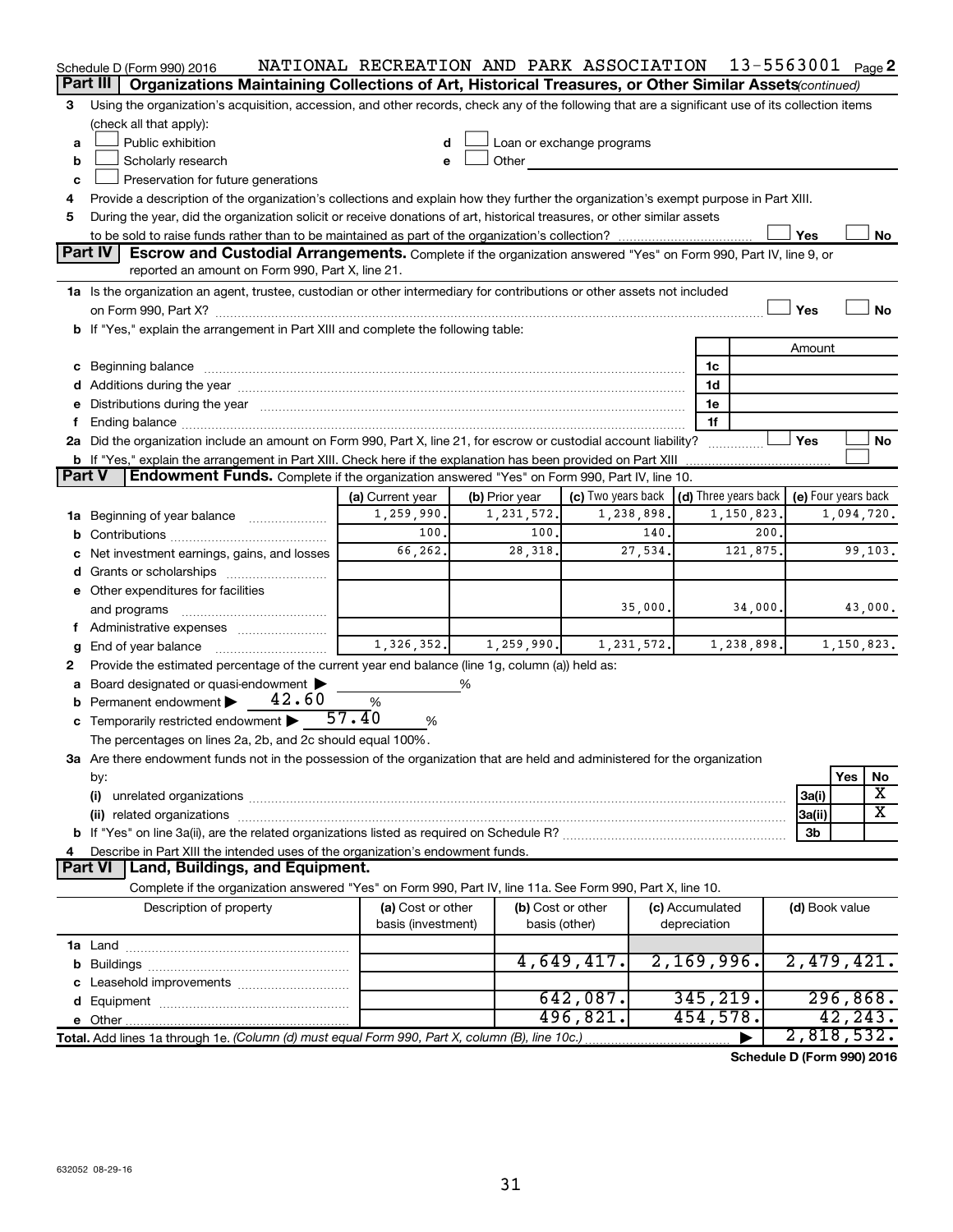| Schedule D (Form 990) 2016                                           |                |  |                                                           | NATIONAL RECREATION AND PARK ASSOCIATION                                                                   | 13-5563001 | Page 3 |
|----------------------------------------------------------------------|----------------|--|-----------------------------------------------------------|------------------------------------------------------------------------------------------------------------|------------|--------|
| <b>Part VII</b> Investments - Other Securities.                      |                |  |                                                           |                                                                                                            |            |        |
|                                                                      |                |  |                                                           | Complete if the organization answered "Yes" on Form 990, Part IV, line 11b. See Form 990, Part X, line 12. |            |        |
| (a) Description of security or category (including name of security) | (b) Book value |  | (c) Method of valuation: Cost or end-of-year market value |                                                                                                            |            |        |
| (1) Financial derivatives                                            |                |  |                                                           |                                                                                                            |            |        |
| (2) Closely-held equity interests                                    |                |  |                                                           |                                                                                                            |            |        |
| (3) Other                                                            |                |  |                                                           |                                                                                                            |            |        |

| . .                                                                                    |  |
|----------------------------------------------------------------------------------------|--|
| (A)                                                                                    |  |
| (B)                                                                                    |  |
| (C)                                                                                    |  |
| (D)                                                                                    |  |
| (E)                                                                                    |  |
| (F)                                                                                    |  |
| (G)                                                                                    |  |
| (H)                                                                                    |  |
| Total. (Col. (b) must equal Form 990, Part X, col. (B) line 12.) $\blacktriangleright$ |  |

## **Part VIII Investments - Program Related.**

Complete if the organization answered "Yes" on Form 990, Part IV, line 11c. See Form 990, Part X, line 13.

| (a) Description of investment                                                             | (b) Book value | (c) Method of valuation: Cost or end-of-year market value |
|-------------------------------------------------------------------------------------------|----------------|-----------------------------------------------------------|
| (1)                                                                                       |                |                                                           |
| (2)                                                                                       |                |                                                           |
| (3)                                                                                       |                |                                                           |
| (4)                                                                                       |                |                                                           |
| (5)                                                                                       |                |                                                           |
| (6)                                                                                       |                |                                                           |
| (7)                                                                                       |                |                                                           |
| (8)                                                                                       |                |                                                           |
| (9)                                                                                       |                |                                                           |
| Total. (Col. (b) must equal Form 990, Part X, col. (B) line $13.$ ) $\blacktriangleright$ |                |                                                           |

## **Part IX Other Assets.**

Complete if the organization answered "Yes" on Form 990, Part IV, line 11d. See Form 990, Part X, line 15.

| (a) Description | (b) Book value |
|-----------------|----------------|
| (1)             |                |
| (2)             |                |
| (3)             |                |
| (4)             |                |
| (5)             |                |
| (6)             |                |
| (7)             |                |
| (8)             |                |
| (9)             |                |
|                 |                |

### **Part X Other Liabilities.**

Complete if the organization answered "Yes" on Form 990, Part IV, line 11e or 11f. See Form 990, Part X, line 25.

|     | (a) Description of liability                                       | (b) Book value |
|-----|--------------------------------------------------------------------|----------------|
|     | Federal income taxes                                               |                |
| (2) | DEFERRED COMPENSATION                                              | 229,240.       |
| (3) | LONG TERM LIABILITY                                                | 1, 236, 075.   |
| (4) |                                                                    |                |
| (5) |                                                                    |                |
| (6) |                                                                    |                |
|     |                                                                    |                |
| (8) |                                                                    |                |
| (9) |                                                                    |                |
|     | Total. (Column (b) must equal Form 990, Part X, col. (B) line 25.) | 1,465,315.     |

**2.** Liability for uncertain tax positions. In Part XIII, provide the text of the footnote to the organization's financial statements that reports the organization's liability for uncertain tax positions under FIN 48 (ASC 740). Check here if the text of the footnote has been provided in Part XIII  $\boxed{\text{X}}$ 

**Schedule D (Form 990) 2016**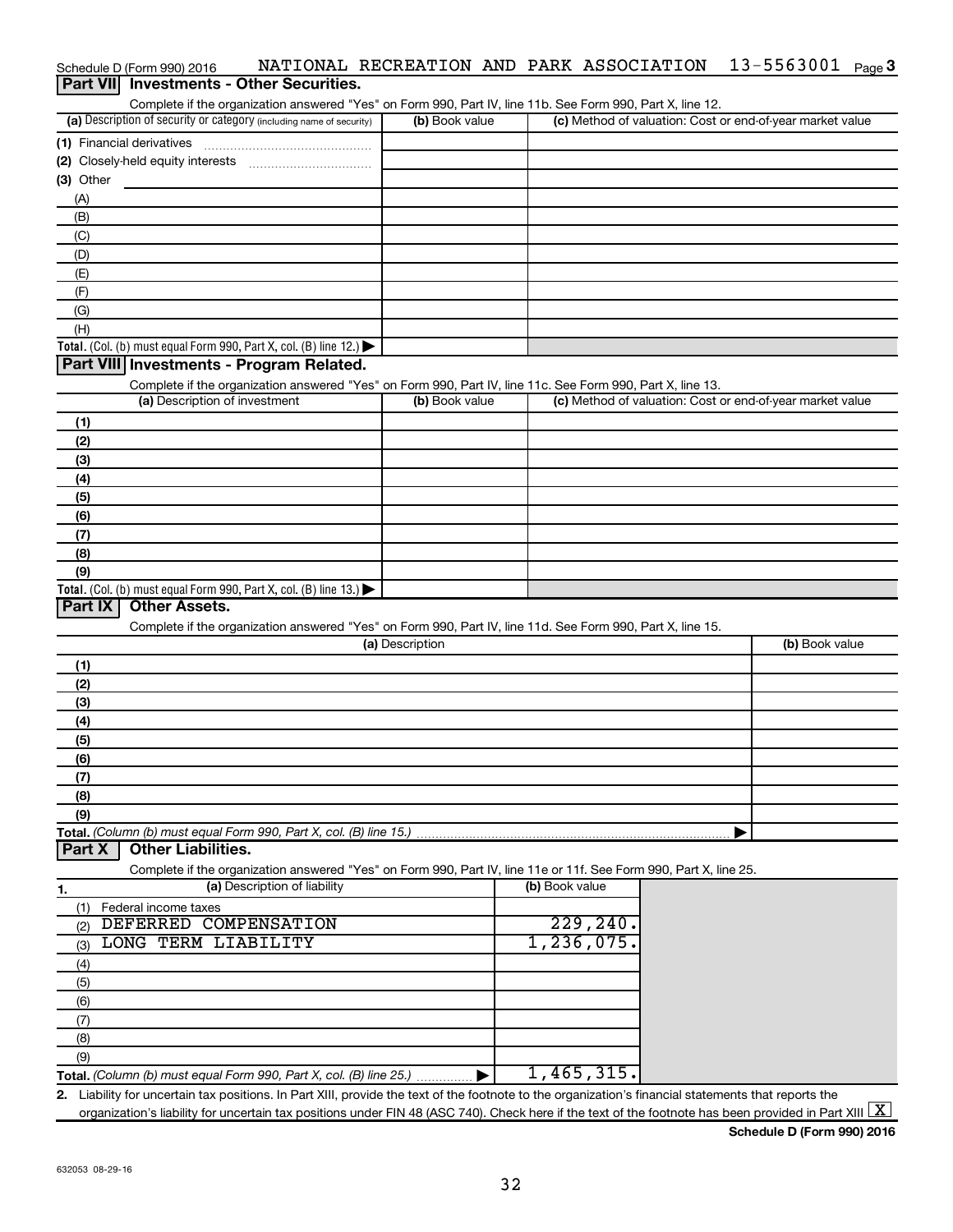|    | NATIONAL RECREATION AND PARK ASSOCIATION 13-5563001 Page 4<br>Schedule D (Form 990) 2016                                                                                                                                             |                |          |                |                |
|----|--------------------------------------------------------------------------------------------------------------------------------------------------------------------------------------------------------------------------------------|----------------|----------|----------------|----------------|
|    | Reconciliation of Revenue per Audited Financial Statements With Revenue per Return.<br>Part XI                                                                                                                                       |                |          |                |                |
|    | Complete if the organization answered "Yes" on Form 990, Part IV, line 12a.                                                                                                                                                          |                |          |                |                |
| 1  | Total revenue, gains, and other support per audited financial statements [[[[[[[[[[[[[[[[[[[[[[[[[]]]]]]]]]]]                                                                                                                        |                |          | $\overline{1}$ | 17, 352, 792.  |
| 2  | Amounts included on line 1 but not on Form 990, Part VIII, line 12:                                                                                                                                                                  |                |          |                |                |
| a  |                                                                                                                                                                                                                                      | 2a             | 439,755. |                |                |
|    |                                                                                                                                                                                                                                      | 2 <sub>b</sub> |          |                |                |
| c  | Recoveries of prior year grants [111] matter contracts and prior year grants [11] matter contracts and a recovering to the contract of the contracts of prior year grants [11] matter contracts and a recovering to the contra       | 2 <sub>c</sub> |          |                |                |
| d  |                                                                                                                                                                                                                                      | 2d             | 71,384.  |                |                |
| е  | Add lines 2a through 2d                                                                                                                                                                                                              |                |          | 2e             | 511, 139.      |
| з  |                                                                                                                                                                                                                                      |                |          | 3              | 16,841,653.    |
| 4  | Amounts included on Form 990, Part VIII, line 12, but not on line 1:                                                                                                                                                                 |                |          |                |                |
|    |                                                                                                                                                                                                                                      | 4a             |          |                |                |
| b  |                                                                                                                                                                                                                                      | 4 <sub>h</sub> |          |                |                |
| C. | Add lines 4a and 4b                                                                                                                                                                                                                  |                |          | 4c             | $0$ .          |
|    |                                                                                                                                                                                                                                      |                |          | 5              | 16,841,653.    |
|    |                                                                                                                                                                                                                                      |                |          |                |                |
|    | Part XII   Reconciliation of Expenses per Audited Financial Statements With Expenses per Return.                                                                                                                                     |                |          |                |                |
|    | Complete if the organization answered "Yes" on Form 990, Part IV, line 12a.                                                                                                                                                          |                |          |                |                |
| 1  |                                                                                                                                                                                                                                      |                |          | $\blacksquare$ | 17, 214, 890.  |
| 2  | Amounts included on line 1 but not on Form 990, Part IX, line 25:                                                                                                                                                                    |                |          |                |                |
| a  |                                                                                                                                                                                                                                      | 2a             |          |                |                |
| b  |                                                                                                                                                                                                                                      | 2 <sub>b</sub> |          |                |                |
|    |                                                                                                                                                                                                                                      | 2 <sub>c</sub> |          |                |                |
| d  |                                                                                                                                                                                                                                      | 2d             | 71,384.  |                |                |
| е  | Add lines 2a through 2d <b>continuum continuum contract and all the contract of the contract of the contract of the contract of the contract of the contract of the contract of the contract of the contract of the contract of </b> |                |          | 2е             | 71,384.        |
| 3  |                                                                                                                                                                                                                                      |                |          | 3              | 17, 143, 506.  |
| 4  | Amounts included on Form 990, Part IX, line 25, but not on line 1:                                                                                                                                                                   |                |          |                |                |
|    |                                                                                                                                                                                                                                      | 4a             |          |                |                |
| b  |                                                                                                                                                                                                                                      | 4 <sub>b</sub> |          |                |                |
|    | Add lines 4a and 4b                                                                                                                                                                                                                  |                |          | 4c             | 0.             |
|    | Part XIII Supplemental Information.                                                                                                                                                                                                  |                |          | 5              | $17,143,506$ . |

Provide the descriptions required for Part II, lines 3, 5, and 9; Part III, lines 1a and 4; Part IV, lines 1b and 2b; Part V, line 4; Part X, line 2; Part XI, lines 2d and 4b; and Part XII, lines 2d and 4b. Also complete this part to provide any additional information.

#### PART V, LINE 4:

THE TEMPORARILY RESTRICTED AMOUNTS ARE REVENUE FROM GRANTS RECEIVED AND

KEPT RESTRICTED UNTIL THE PURPOSE OF THE GRANT IS FULFILLED AND THE

RESTRICTION IS MET.

PART X, LINE 2:

THE ASSOCIATION IS GENERALLY EXEMPT FROM FEDERAL INCOME TAXES UNDER

PROVISIONS OF SECTION 501(C)(3) OF THE INTERNAL REVENUE CODE. IN ADDITION,

THE ASSOCIATION QUALIFIES FOR CHARITABLE CONTRIBUTION DEDUCTIONS AND HAS

BEEN CLASSIFIED AS AN ORGANIZATION THAT IS NOT A PRIVATE FOUNDATION UNDER

SECTION 509(A)(2). THE ASSOCIATION GENERATES UNRELATED BUSINESS INCOME

FROM ITS ADVERTISING ACTIVITIES. THE ASSOCIATION HAD TAX EXPENSE FOR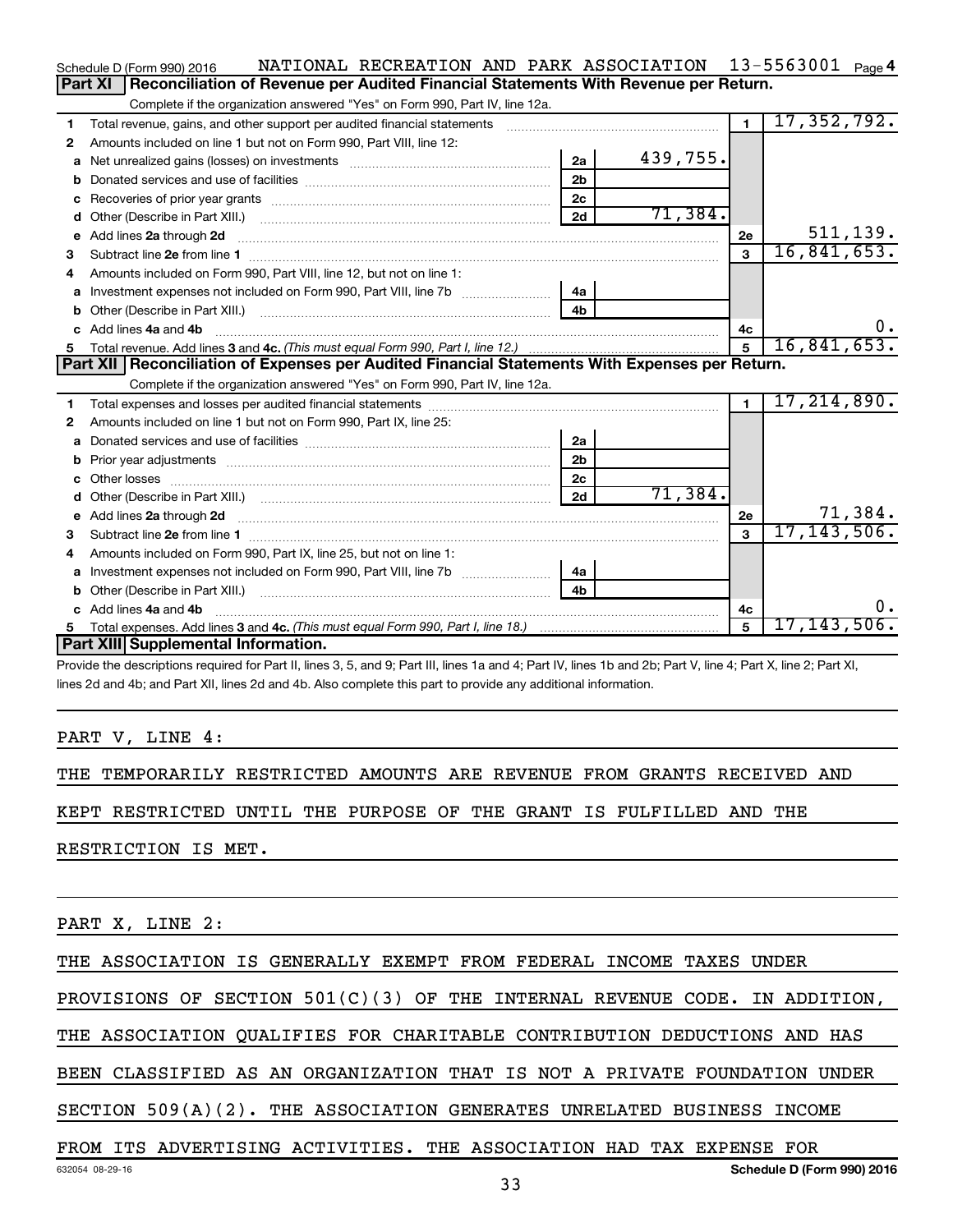Schedule D (Form 990) 2016 NATIONAL RECREATION AND PARK ASSOCIATION $13$ -5563001 <sub>Page 5</sub> *(continued)* **Part XIII Supplemental Information** 

UNRELATED BUSINESS INCOME OF APPROXIMATELY \$80,449 FOR THE YEAR ENDED JUNE 30, 2017.

MANAGEMENT EVALUATED THE TAX POSITIONS AND CONCLUDED THAT THE ASSOCIATION HAS TAKEN NO UNCERTAIN TAX POSITIONS THAT REQUIRE ADJUSTMENT TO THE

FINANCIAL STATEMENTS TO COMPLY WITH THE PROVISIONS OF THIS GUIDANCE.

PART XI, LINE 2D - OTHER ADJUSTMENTS:

COST OF GOODS SOLD ON LINE 10B 71,384.

PART XII, LINE 2D - OTHER ADJUSTMENTS:

COST OF GOODS SOLD ON LINE 10B 71,384.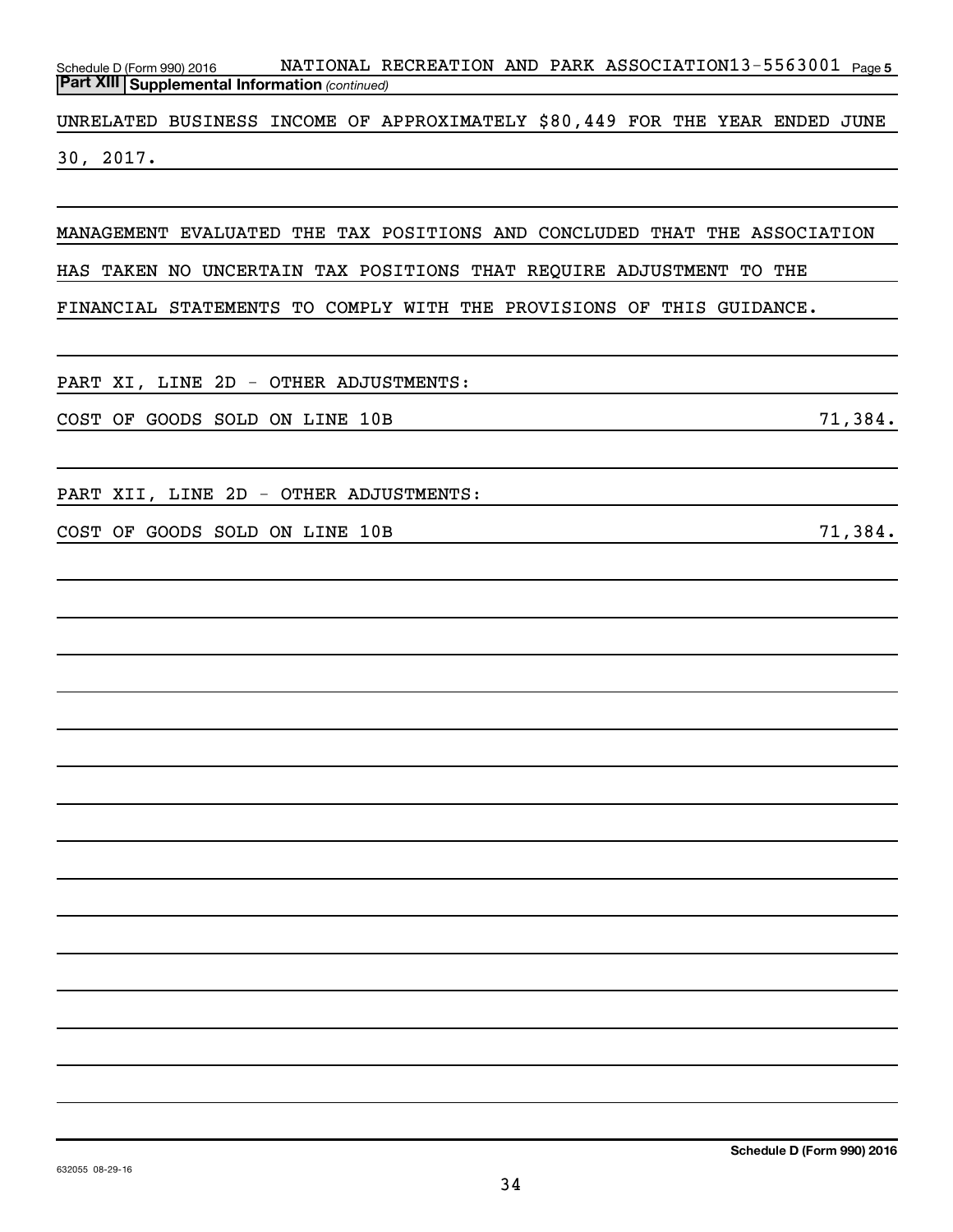| <b>SCHEDULE I</b><br>(Form 990)<br>Department of the Treasury<br>Internal Revenue Service                                                                                                                                                                                                                                 |                            | <b>Grants and Other Assistance to Organizations,</b><br>Governments, and Individuals in the United States<br>Complete if the organization answered "Yes" on Form 990, Part IV, line 21 or 22. | Attach to Form 990.         |                                         |                                                                |                                          | OMB No. 1545-0047<br>2016<br><b>Open to Public</b><br>Inspection |
|---------------------------------------------------------------------------------------------------------------------------------------------------------------------------------------------------------------------------------------------------------------------------------------------------------------------------|----------------------------|-----------------------------------------------------------------------------------------------------------------------------------------------------------------------------------------------|-----------------------------|-----------------------------------------|----------------------------------------------------------------|------------------------------------------|------------------------------------------------------------------|
| Name of the organization                                                                                                                                                                                                                                                                                                  |                            | Information about Schedule I (Form 990) and its instructions is at www.irs.gov/form990.                                                                                                       |                             |                                         |                                                                |                                          | <b>Employer identification number</b>                            |
|                                                                                                                                                                                                                                                                                                                           |                            | NATIONAL RECREATION AND PARK ASSOCIATION                                                                                                                                                      |                             |                                         |                                                                |                                          | 13-5563001                                                       |
| Part I<br><b>General Information on Grants and Assistance</b>                                                                                                                                                                                                                                                             |                            |                                                                                                                                                                                               |                             |                                         |                                                                |                                          |                                                                  |
| Does the organization maintain records to substantiate the amount of the grants or assistance, the grantees' eligibility for the grants or assistance, and the selection<br>$\mathbf{1}$<br>Describe in Part IV the organization's procedures for monitoring the use of grant funds in the United States.<br>$\mathbf{2}$ |                            |                                                                                                                                                                                               |                             |                                         |                                                                |                                          | $\boxed{\text{X}}$ Yes<br>l No                                   |
| Part II<br>Grants and Other Assistance to Domestic Organizations and Domestic Governments. Complete if the organization answered "Yes" on Form 990, Part IV, line 21, for any                                                                                                                                             |                            |                                                                                                                                                                                               |                             |                                         |                                                                |                                          |                                                                  |
| recipient that received more than \$5,000. Part II can be duplicated if additional space is needed.                                                                                                                                                                                                                       |                            |                                                                                                                                                                                               |                             |                                         |                                                                |                                          |                                                                  |
| 1 (a) Name and address of organization<br>or government                                                                                                                                                                                                                                                                   | $(b)$ EIN                  | (c) IRC section<br>(if applicable)                                                                                                                                                            | (d) Amount of<br>cash grant | (e) Amount of<br>non-cash<br>assistance | (f) Method of<br>valuation (book,<br>FMV, appraisal,<br>other) | (g) Description of<br>noncash assistance | (h) Purpose of grant<br>or assistance                            |
| ALLIANCE FOR THE GREAT LAKES<br>150 N MICHIGAN AVE SUITE 700<br>CHICAGO, IL 60601                                                                                                                                                                                                                                         | $23 - 7104524$ $501(C)(3)$ |                                                                                                                                                                                               | 10,000.                     | $\mathbf{0}$                            |                                                                |                                          | PROGRAM SUPPORT                                                  |
| ARKANSAS CITY RECREATION<br>225 EAST 5TH AVE ATTEN: CASEY DOTY<br>ARKANSAS CITY, KS 67005                                                                                                                                                                                                                                 | 48-6099908                 | GOV'T AGENCY                                                                                                                                                                                  | 5,000.                      | $\mathbf{0}$                            |                                                                |                                          | PROGRAM SUPPORT                                                  |
| AUGUSTA RECREATION AND PARKS<br>2027 LUMPKIN ROAD<br>AUGUSTA, GA 30906                                                                                                                                                                                                                                                    | 58-2204274                 | GOV'T AGENCY                                                                                                                                                                                  | 22,691.                     | $\mathbf{0}$                            |                                                                |                                          | PROGRAM SUPPORT                                                  |
| AUSTIN PARKS & RECREATION<br>DEPARTMENT - 200 SOUTH LAMAR BLVD.<br>AUSTIN,, TX 78704                                                                                                                                                                                                                                      | $74 - 6000085$             | GOV'T AGENCY                                                                                                                                                                                  | 20,000                      | $\mathbf{0}$                            |                                                                |                                          | <b>PROGRAM SUPPORT</b>                                           |
| BENSENVILLE PARK DISTRICT<br>1000 W WOOD ST<br>BENSENVILLE, IL 60106                                                                                                                                                                                                                                                      | $36 - 2470580$             | GOV'T AGENCY                                                                                                                                                                                  | 5,000,                      | $\mathbf{0}$                            |                                                                |                                          | PROGRAM SUPPORT                                                  |
| BOARD OF COUNTY COMMISSIONERS.<br>BREVARD COUNTY - 2725 JUDGE FRAN<br>JAMIESON WAY BLDG B-203 -<br>MELBOURNE, FL 32940                                                                                                                                                                                                    | 59-6000523                 | GOV'T AGENCY                                                                                                                                                                                  | 20,000,                     | 0.                                      |                                                                |                                          | <b>PROGRAM SUPPORT</b>                                           |
| 2 Enter total number of section 501(c)(3) and government organizations listed in the line 1 table                                                                                                                                                                                                                         |                            |                                                                                                                                                                                               |                             |                                         |                                                                |                                          | 129.                                                             |
| Enter total number of other organizations listed in the line 1 table<br>3                                                                                                                                                                                                                                                 |                            |                                                                                                                                                                                               |                             |                                         |                                                                |                                          | 0.                                                               |

**For Paperwork Reduction Act Notice, see the Instructions for Form 990. Schedule I (Form 990) (2016)** LHA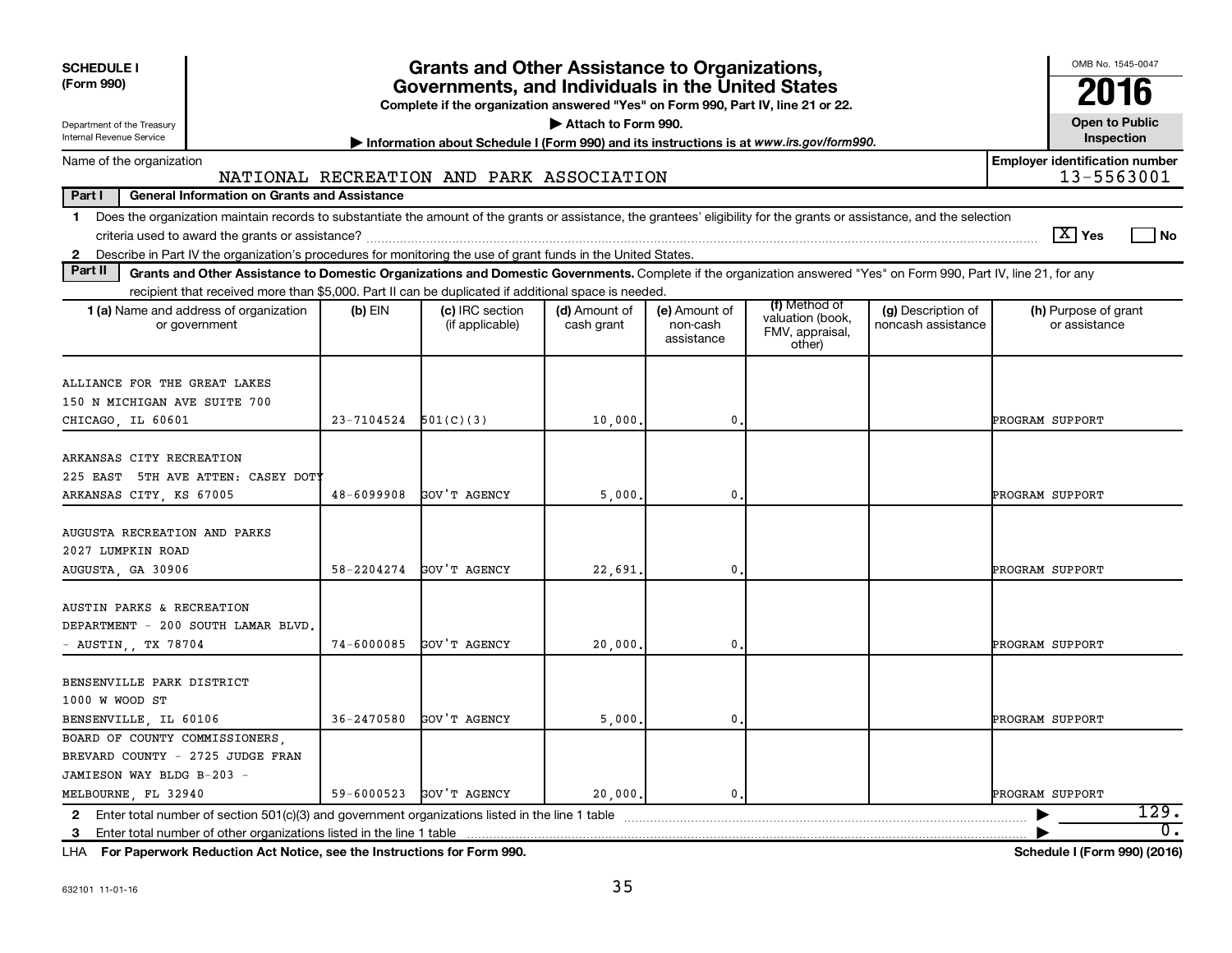#### **Part III Continuation of Grants and Other Assistance to Governments and Organizations in the United States (Schedule L(Equation)** Schedule I (Form 990) NATIONAL RECREATION AND PARK ASSOCIATION 13-5563001 <sub>Page 1</sub>

|  | 13-5563001 |     |
|--|------------|-----|
|  |            | Pan |
|  |            |     |

| Continuation of Grants and Other Assistance to Governments and Organizations in the United States (Schedule I (Form 990), Part II.)<br>Part II |                |                                  |                             |                                         |                                                                |                                           |                                       |
|------------------------------------------------------------------------------------------------------------------------------------------------|----------------|----------------------------------|-----------------------------|-----------------------------------------|----------------------------------------------------------------|-------------------------------------------|---------------------------------------|
| (a) Name and address of<br>organization or government                                                                                          | $(b)$ EIN      | (c) IRC section<br>if applicable | (d) Amount of<br>cash grant | (e) Amount of<br>non-cash<br>assistance | (f) Method of<br>valuation<br>(book, FMV,<br>appraisal, other) | (g) Description of<br>non-cash assistance | (h) Purpose of grant<br>or assistance |
| BOROUGH OF PROSPECT PARK                                                                                                                       |                |                                  |                             |                                         |                                                                |                                           |                                       |
| 106 BROWN AVENUE                                                                                                                               |                |                                  |                             |                                         |                                                                |                                           |                                       |
| PROSPECT PARK, NJ 07508                                                                                                                        | $22 - 6002229$ | GOV'T AGENCY                     | 5,000.                      | $\mathbf{0}$                            |                                                                |                                           | PROGRAM SUPPORT                       |
| BREC PARK & REC                                                                                                                                |                |                                  |                             |                                         |                                                                |                                           |                                       |
| 6201 FLORIDA BLVD ATTN CHRIS                                                                                                                   |                |                                  |                             |                                         |                                                                |                                           |                                       |
| MARCHIAFAVA - BATON ROUGE, LA                                                                                                                  |                |                                  |                             |                                         |                                                                |                                           |                                       |
| 70806                                                                                                                                          | 72-6015451     | GOV'T AGENCY                     | 32,500.                     | $\mathbf{0}$                            |                                                                |                                           | PROGRAM SUPPORT                       |
|                                                                                                                                                |                |                                  |                             |                                         |                                                                |                                           |                                       |
| BREVARD COUNTY PARKS & RECREATION                                                                                                              |                |                                  |                             |                                         |                                                                |                                           |                                       |
| 2725 JUDGE FRAN JAMIESON WAY BUILDI                                                                                                            |                |                                  |                             |                                         |                                                                |                                           |                                       |
| VIERA, FL 32940                                                                                                                                | 59-6000523     | GOV'T AGENCY                     | 20,000.                     | 0                                       |                                                                |                                           | PROGRAM SUPPORT                       |
|                                                                                                                                                |                |                                  |                             |                                         |                                                                |                                           |                                       |
| CANTON PARK DISTRICT                                                                                                                           |                |                                  |                             |                                         |                                                                |                                           |                                       |
| ATTN: JON JOHNSON 250 S AVENUE D                                                                                                               |                |                                  |                             |                                         |                                                                |                                           |                                       |
| CANTON, IL 61520                                                                                                                               | 37-6000875     | GOV'T AGENCY                     | 15,000.                     | $\mathbf{0}$                            |                                                                |                                           | PROGRAM SUPPORT                       |
| CHATTANOOGA PARKS & RECREATION                                                                                                                 |                |                                  |                             |                                         |                                                                |                                           |                                       |
| ATTN: RICHARD WEST 1102 SOUTH                                                                                                                  |                |                                  |                             |                                         |                                                                |                                           |                                       |
| WATKINS ST. - CHATTANOOGA, TN                                                                                                                  |                |                                  |                             |                                         |                                                                |                                           |                                       |
| 37404                                                                                                                                          | 62-6000259     | GOV'T AGENCY                     | 5,000                       | 0.                                      |                                                                |                                           | PROGRAM SUPPORT                       |
|                                                                                                                                                |                |                                  |                             |                                         |                                                                |                                           |                                       |
| CHESTERFIELD COUNTY PARKS & REC                                                                                                                |                |                                  |                             |                                         |                                                                |                                           |                                       |
| PO BOX 40                                                                                                                                      |                |                                  |                             |                                         |                                                                |                                           |                                       |
| CHESTERFIELD, VA 23832                                                                                                                         | 54-6001208     | GOV'T AGENCY                     | 20,000                      | 0                                       |                                                                |                                           | PROGRAM SUPPORT                       |
| CHICAGO PARK DISTRICT                                                                                                                          |                |                                  |                             |                                         |                                                                |                                           |                                       |
| 541 NORTH FAIRBANKS CT 6TH FLOOR                                                                                                               |                |                                  |                             |                                         |                                                                |                                           |                                       |
| ATTN STEPHANIE GIBBONS - CHICAGO,                                                                                                              |                |                                  |                             |                                         |                                                                |                                           |                                       |
| IL 60611                                                                                                                                       | 36-6005822     | GOV'T AGENCY                     | 55,000                      | $\mathbf{0}$                            |                                                                |                                           | PROGRAM SUPPORT                       |
|                                                                                                                                                |                |                                  |                             |                                         |                                                                |                                           |                                       |
| CINCINNATI RECREATION COMMISSION                                                                                                               |                |                                  |                             |                                         |                                                                |                                           |                                       |
| 805 CENTRAL AVE SUITE 800                                                                                                                      |                |                                  |                             |                                         |                                                                |                                           |                                       |
| CINCINNATI, OH 45202                                                                                                                           | $31 - 6000064$ | GOV'T AGENCY                     | 20,000.                     | 0.                                      |                                                                |                                           | PROGRAM SUPPORT                       |
|                                                                                                                                                |                |                                  |                             |                                         |                                                                |                                           |                                       |
| CITY OF ANNISTON                                                                                                                               |                |                                  |                             |                                         |                                                                |                                           |                                       |
| PO BOX 670                                                                                                                                     |                |                                  |                             |                                         |                                                                |                                           |                                       |
| ANNISTON, AL 36202                                                                                                                             |                | 63-6001182 GOV'T AGENCY          | 20,000.                     | 0.                                      |                                                                |                                           | PROGRAM SUPPORT                       |

**Schedule I (Form 990)**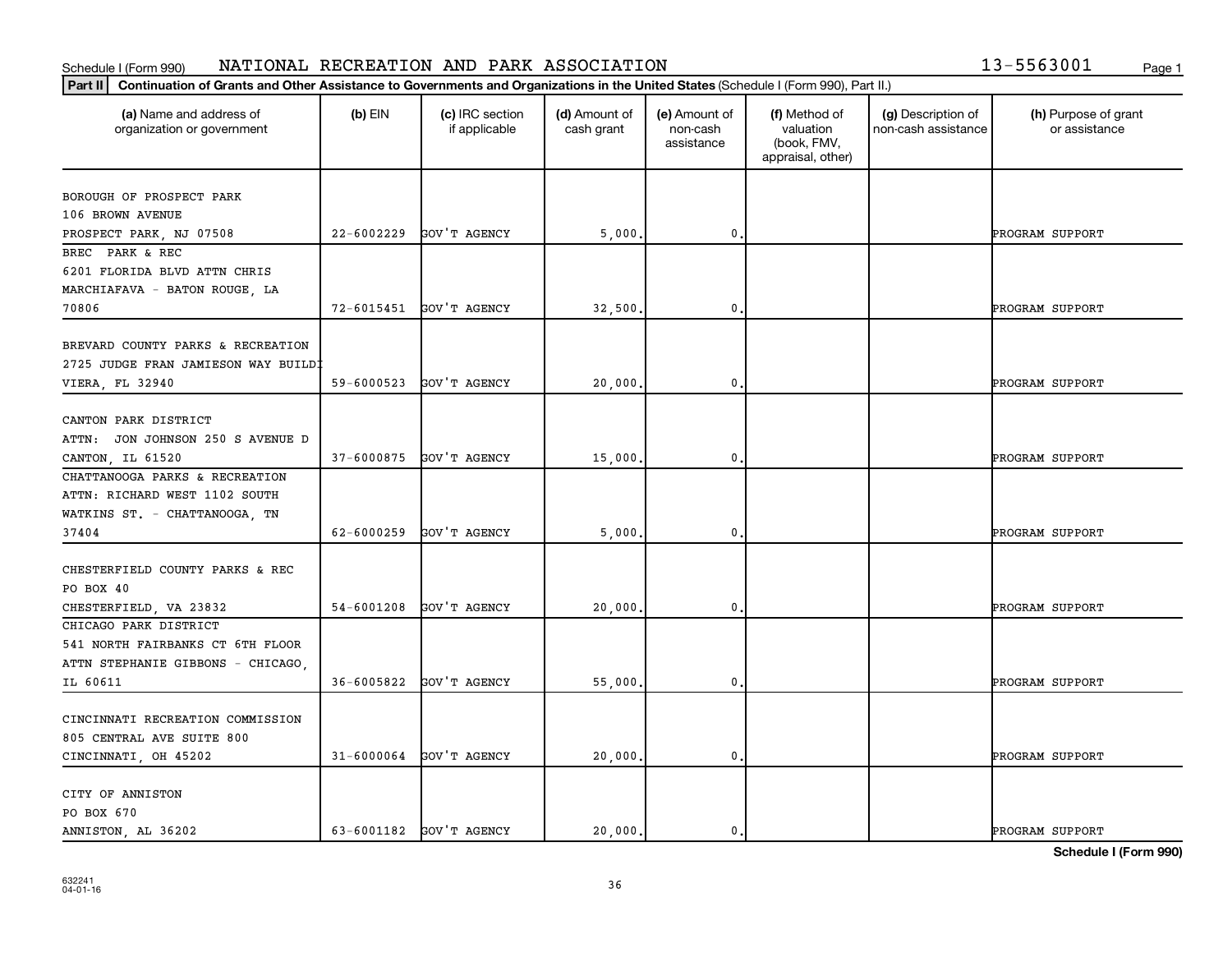# Schedule I (Form 990) NATIONAL RECREATION AND PARK ASSOCIATION 13-5563001 <sub>Page 1</sub>

|  | 13-5563001 | Page 1 |
|--|------------|--------|
|  |            |        |

| (a) Name and address of<br>organization or government | $(b)$ EIN      | (c) IRC section<br>if applicable | (d) Amount of<br>cash grant | (e) Amount of<br>non-cash<br>assistance | (f) Method of<br>valuation<br>(book, FMV,<br>appraisal, other) | (g) Description of<br>non-cash assistance | (h) Purpose of grant<br>or assistance |
|-------------------------------------------------------|----------------|----------------------------------|-----------------------------|-----------------------------------------|----------------------------------------------------------------|-------------------------------------------|---------------------------------------|
| CITY OF ARLINGTON                                     |                |                                  |                             |                                         |                                                                |                                           |                                       |
| ATTN: WENDY PARKER 717 WEST MAIN                      |                |                                  |                             |                                         |                                                                |                                           |                                       |
| ARLINGTON, TX 76013                                   | $75 - 6000450$ | GOV'T AGENCY                     | 53,725.                     | $\mathbf{0}$                            |                                                                |                                           | PROGRAM SUPPORT                       |
|                                                       |                |                                  |                             |                                         |                                                                |                                           |                                       |
| CITY OF ATLANTA                                       |                |                                  |                             |                                         |                                                                |                                           |                                       |
| FINANCE DEPT 233 PEACHTREE ST                         |                |                                  |                             |                                         |                                                                |                                           |                                       |
| ATLANTA, GA 30303                                     | 58-6000511     | GOV'T AGENCY                     | 55,000                      | 0                                       |                                                                |                                           | PROGRAM SUPPORT                       |
|                                                       |                |                                  |                             |                                         |                                                                |                                           |                                       |
| CITY OF BATTLE CREEK PARKS &                          |                |                                  |                             |                                         |                                                                |                                           |                                       |
| RECREATION DEPT. - 35 HAMBLIN                         |                |                                  |                             |                                         |                                                                |                                           |                                       |
| AVENUE - BATTLE CREEK, MI 49017                       | 38-6004523     | GOV'T AGENCY                     | 20,000.                     | $\mathbf 0$                             |                                                                |                                           | PROGRAM SUPPORT                       |
|                                                       |                |                                  |                             |                                         |                                                                |                                           |                                       |
| CITY OF BUCKEYE COMMUNITY SERVICES                    |                |                                  |                             |                                         |                                                                |                                           |                                       |
| DEPT - 530 E. MONROE AVENUE ATTN                      |                |                                  |                             |                                         |                                                                |                                           |                                       |
| CHERYL SEDIG - BUCKEYE, AZ 85326                      | 86-6000236     | GOV'T AGENCY                     | 5,000                       | $\mathbf 0$                             |                                                                |                                           | PROGRAM SUPPORT                       |
|                                                       |                |                                  |                             |                                         |                                                                |                                           |                                       |
| CITY OF CAMDEN DEPARTMENT OF HUMAN                    |                |                                  |                             |                                         |                                                                |                                           |                                       |
| SERVICES - 1000 N 6TH STREET -                        |                |                                  |                             |                                         |                                                                |                                           |                                       |
| CAMDEN, NJ 08102                                      | $21 - 6000418$ | GOV'T AGENCY                     | 35,000.                     | 0                                       |                                                                |                                           | PROGRAM SUPPORT                       |
| CITY OF CAPE CANAVERAL                                |                |                                  |                             |                                         |                                                                |                                           |                                       |
| 106 POLK AVENUE PO BOX 326                            |                |                                  |                             |                                         |                                                                |                                           |                                       |
|                                                       | 59-0974636     | GOV'T AGENCY                     | 5,000                       | 0                                       |                                                                |                                           | PROGRAM SUPPORT                       |
| CAPE CANAVERAL, FL 32920<br>CITY OF COLORADO SPRINGS  |                |                                  |                             |                                         |                                                                |                                           |                                       |
| 1401 RECREATION WAY ATTEN: KAREN                      |                |                                  |                             |                                         |                                                                |                                           |                                       |
| PAULAS - COLORADO SPRINGS, CO                         |                |                                  |                             |                                         |                                                                |                                           |                                       |
| 80905                                                 | 84-6000573     | GOV'T AGENCY                     | 15,000.                     | 0.                                      |                                                                |                                           | PROGRAM SUPPORT                       |
|                                                       |                |                                  |                             |                                         |                                                                |                                           |                                       |
| CITY OF COSTA MESA                                    |                |                                  |                             |                                         |                                                                |                                           |                                       |
| 77 FAIR DRIVE                                         |                |                                  |                             |                                         |                                                                |                                           |                                       |
| COSTA MESA, CA 92626                                  | 95-6005030     | GOV'T AGENCY                     | 20,000.                     | 0.                                      |                                                                |                                           | PROGRAM SUPPORT                       |
|                                                       |                |                                  |                             |                                         |                                                                |                                           |                                       |
| CITY OF COVINGTON, KY                                 |                |                                  |                             |                                         |                                                                |                                           |                                       |
| 200 W. PIKE ST                                        |                |                                  |                             |                                         |                                                                |                                           |                                       |
| COVINGTON, KY 41011                                   |                | 61-6001804 GOV'T AGENCY          | 10,000.                     | 0.                                      |                                                                |                                           | PROGRAM SUPPORT                       |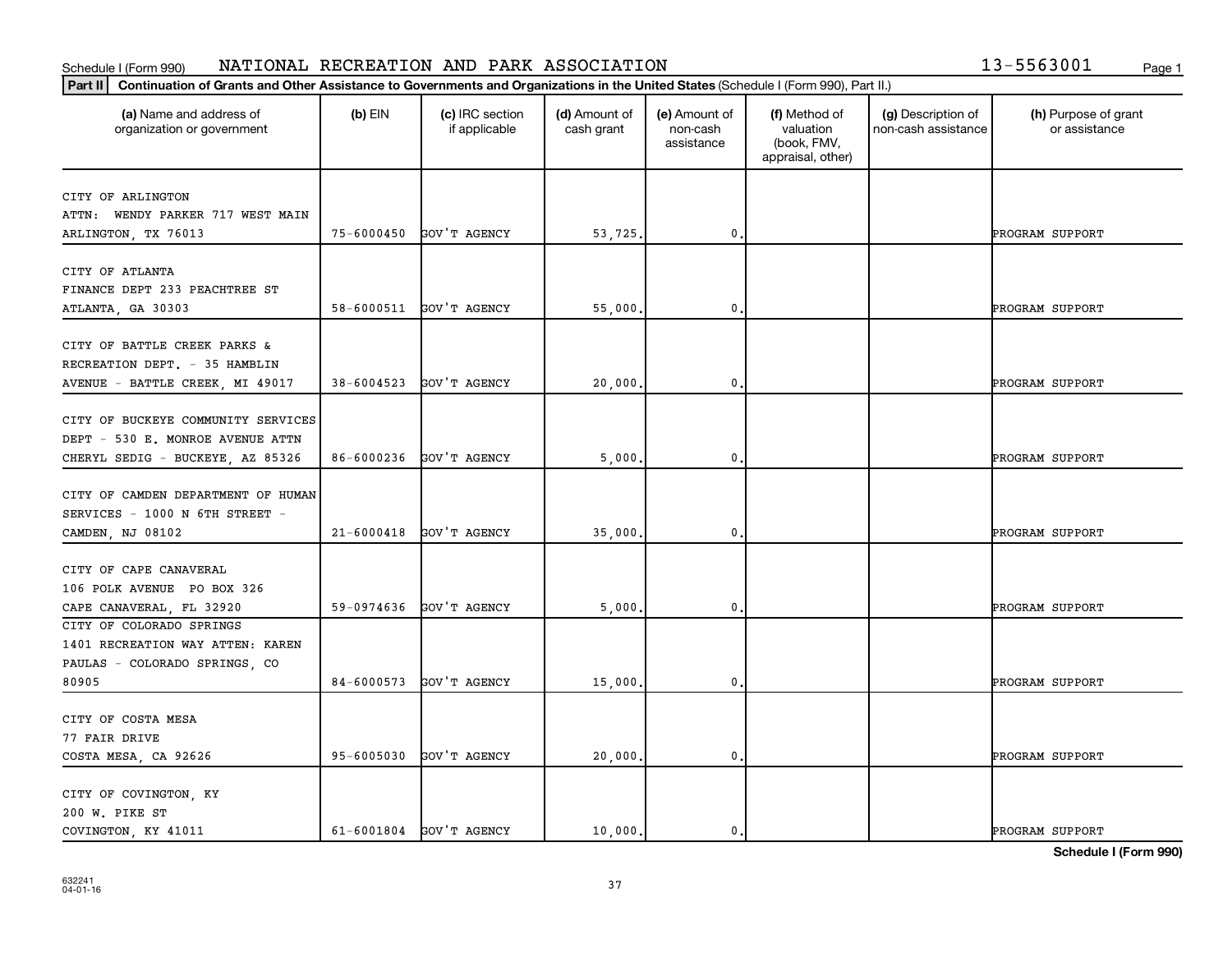## **Part III Continuation of Grants and Other Assistance to Governments and Organizations in the United States and Other Assistance to Governments and Organizations in the United States <b>Property** Schedule I (Form 990) NATIONAL RECREATION AND PARK ASSOCIATION 13-5563001 <sub>Page 1</sub>

| 13-5563001 | Page 1 |
|------------|--------|
|            |        |

| Continuation of Grants and Other Assistance to Governments and Organizations in the United States (Schedule I (Form 990), Part II.)<br>Part II |                |                                  |                             |                                         |                                                                |                                           |                                       |
|------------------------------------------------------------------------------------------------------------------------------------------------|----------------|----------------------------------|-----------------------------|-----------------------------------------|----------------------------------------------------------------|-------------------------------------------|---------------------------------------|
| (a) Name and address of<br>organization or government                                                                                          | $(b)$ EIN      | (c) IRC section<br>if applicable | (d) Amount of<br>cash grant | (e) Amount of<br>non-cash<br>assistance | (f) Method of<br>valuation<br>(book, FMV,<br>appraisal, other) | (g) Description of<br>non-cash assistance | (h) Purpose of grant<br>or assistance |
| CITY OF DAVENPORT                                                                                                                              |                |                                  |                             |                                         |                                                                |                                           |                                       |
| 226 W. FOURTH STREET                                                                                                                           |                |                                  |                             |                                         |                                                                |                                           |                                       |
| DAVENPORT, IA 52801                                                                                                                            | $42 - 6004463$ | GOV'T AGENCY                     | 139,700.                    | 0                                       |                                                                |                                           | PROGRAM SUPPORT                       |
|                                                                                                                                                |                |                                  |                             |                                         |                                                                |                                           |                                       |
| CITY OF DORAL DEPSRTMENT OF PARKS                                                                                                              |                |                                  |                             |                                         |                                                                |                                           |                                       |
| AND RECREATION - 8401 NW 53 TERR                                                                                                               |                |                                  |                             |                                         |                                                                |                                           |                                       |
| DORAL, FL 33166                                                                                                                                | 73-1690945     | GOV'T AGENCY                     | 5,000                       | 0                                       |                                                                |                                           | PROGRAM SUPPORT                       |
|                                                                                                                                                |                |                                  |                             |                                         |                                                                |                                           |                                       |
| CITY OF EAST ORANGE                                                                                                                            |                |                                  |                             |                                         |                                                                |                                           |                                       |
| 44 CITY HALL PLAZA                                                                                                                             |                |                                  |                             |                                         |                                                                |                                           |                                       |
| EAST ORANGE, NJ 07018                                                                                                                          | 22-6011769     | GOV'T AGENCY                     | 20,000                      | 0                                       |                                                                |                                           | PROGRAM SUPPORT                       |
|                                                                                                                                                |                |                                  |                             |                                         |                                                                |                                           |                                       |
| CITY OF EMERYVILLE                                                                                                                             |                |                                  |                             |                                         |                                                                |                                           |                                       |
| 1333 PARK AVENUE4                                                                                                                              |                |                                  |                             |                                         |                                                                |                                           |                                       |
| EMERYVILLE, CA 94608                                                                                                                           | 94-6000326     | GOV'T AGENCY                     | 35,000                      | 0                                       |                                                                |                                           | PROGRAM SUPPORT                       |
|                                                                                                                                                |                |                                  |                             |                                         |                                                                |                                           |                                       |
| CITY OF FARMINGTON                                                                                                                             |                |                                  |                             |                                         |                                                                |                                           |                                       |
| 800 MUNICIPAL DRIVE                                                                                                                            |                |                                  |                             |                                         |                                                                |                                           |                                       |
| FARMINGTON, NM 87401                                                                                                                           | 85-6000129     | GOV'T AGENCY                     | 20,000,                     | 0                                       |                                                                |                                           | PROGRAM SUPPORT                       |
|                                                                                                                                                |                |                                  |                             |                                         |                                                                |                                           |                                       |
| CITY OF FLORENCE, KY                                                                                                                           |                |                                  |                             |                                         |                                                                |                                           |                                       |
| 8100 EWING BLVD                                                                                                                                |                |                                  |                             |                                         |                                                                |                                           |                                       |
| FLORENCE, KY 41042                                                                                                                             | 61-6003079     | GOV'T AGENCY                     | 7,500                       | 0                                       |                                                                |                                           | PROGRAM SUPPORT                       |
| CITY OF FORT LAUDERDALE PARKS AND                                                                                                              |                |                                  |                             |                                         |                                                                |                                           |                                       |
| RECREATION - 1350 W BROWARD BLVD                                                                                                               |                |                                  |                             |                                         |                                                                |                                           |                                       |
| ATTN TODD STILPHIN - FORT                                                                                                                      |                |                                  |                             |                                         |                                                                |                                           |                                       |
| LAUDERDALE, FL 33312-1643                                                                                                                      | 59-6000319     | GOV'T AGENCY                     | 20,000                      | 0                                       |                                                                |                                           | PROGRAM SUPPORT                       |
| CITY OF FRESNO PARKS, AFTER                                                                                                                    |                |                                  |                             |                                         |                                                                |                                           |                                       |
| SCHOOL, RECREATION AND COMMUNNITY                                                                                                              |                |                                  |                             |                                         |                                                                |                                           |                                       |
| SE - 848 M STREET ATTN MANUEL                                                                                                                  |                |                                  |                             |                                         |                                                                |                                           |                                       |
| MOLINEDO - FRESNO, CA 93721                                                                                                                    | 94-6000338     | GOV'T AGENCY                     | 20,000.                     | $\mathbf 0$ .                           |                                                                |                                           | PROGRAM SUPPORT                       |
| CITY OF HARTFORD RECREATION                                                                                                                    |                |                                  |                             |                                         |                                                                |                                           |                                       |
| DIVISION - 550 MAIN STREET ROOM                                                                                                                |                |                                  |                             |                                         |                                                                |                                           |                                       |
| 3RD FLOOR CITY HALL ATTN DR JOSE                                                                                                               |                |                                  |                             |                                         |                                                                |                                           |                                       |
| COLON-RIVAS - HARTFORD, CT 06103                                                                                                               | 06-6001870     | GOV'T AGENCY                     | 20,000.                     | $\mathbf{0}$                            |                                                                |                                           | PROGRAM SUPPORT                       |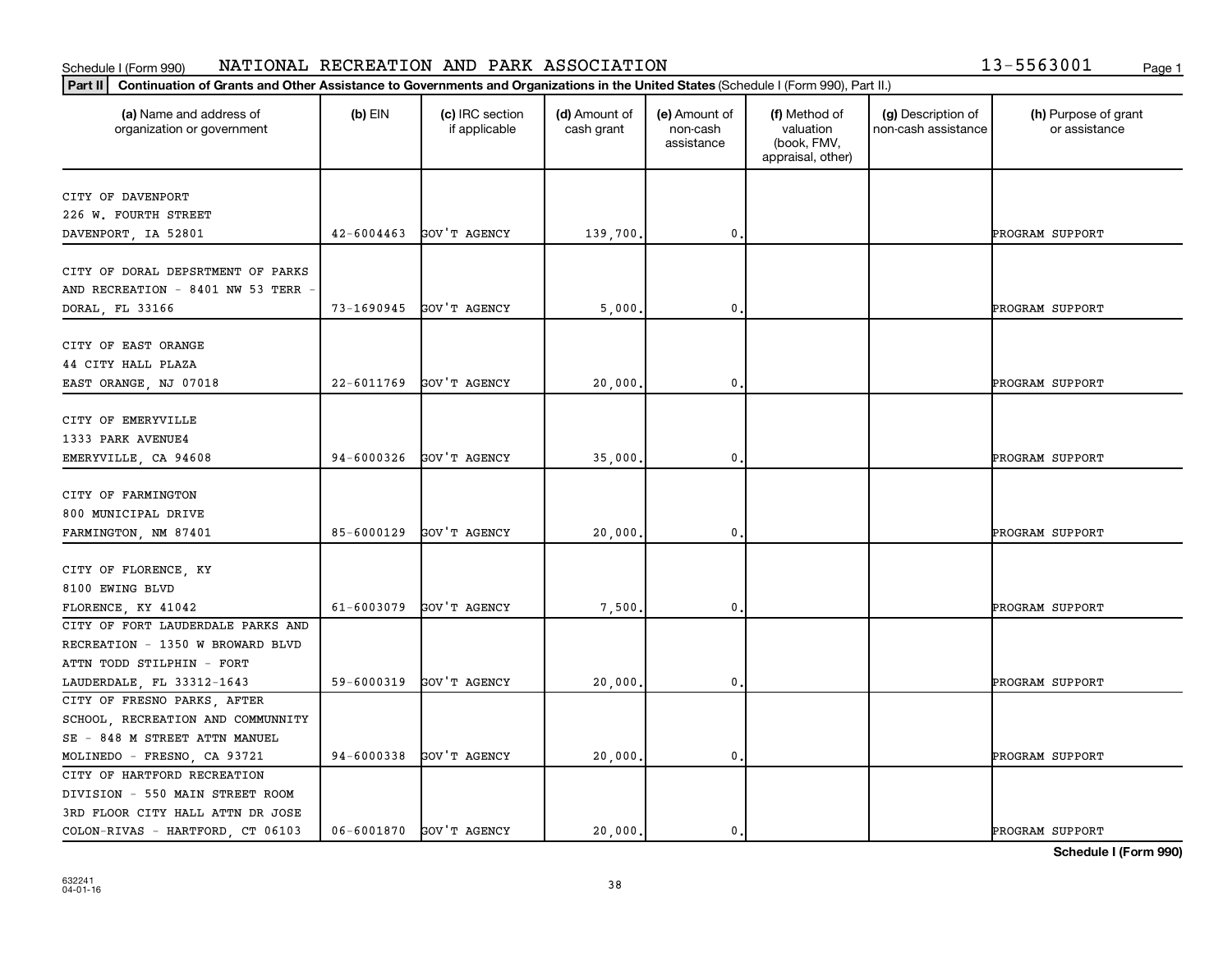## **Part III Continuation of Grants and Other Assistance to Governments and Organizations in the United States and Other Assistance to Governments and Organizations in the United States <b>Property** Schedule I (Form 990) NATIONAL RECREATION AND PARK ASSOCIATION 13-5563001 <sub>Page 1</sub>

| 13-5563001 | Page 1 |
|------------|--------|
|            |        |

| Continuation of Grants and Other Assistance to Governments and Organizations in the United States (Schedule I (Form 990), Part II.)<br>Part II |            |                                  |                             |                                         |                                                                |                                           |                                       |
|------------------------------------------------------------------------------------------------------------------------------------------------|------------|----------------------------------|-----------------------------|-----------------------------------------|----------------------------------------------------------------|-------------------------------------------|---------------------------------------|
| (a) Name and address of<br>organization or government                                                                                          | $(b)$ EIN  | (c) IRC section<br>if applicable | (d) Amount of<br>cash grant | (e) Amount of<br>non-cash<br>assistance | (f) Method of<br>valuation<br>(book, FMV,<br>appraisal, other) | (g) Description of<br>non-cash assistance | (h) Purpose of grant<br>or assistance |
| CITY OF HENDERSON                                                                                                                              |            |                                  |                             |                                         |                                                                |                                           |                                       |
| 250 S GREEN VALLEY PARKWAY                                                                                                                     |            |                                  |                             |                                         |                                                                |                                           |                                       |
| HENDERSON, NV 89012                                                                                                                            | 88-6000720 | GOV'T AGENCY                     | 5,000                       | 0                                       |                                                                |                                           | PROGRAM SUPPORT                       |
|                                                                                                                                                |            |                                  |                             |                                         |                                                                |                                           |                                       |
| CITY OF HOPEWELL                                                                                                                               |            |                                  |                             |                                         |                                                                |                                           |                                       |
| 300 NORTH MAIN STREET                                                                                                                          |            |                                  |                             |                                         |                                                                |                                           |                                       |
| HOPEWELL, VA 23860                                                                                                                             | 54-6001354 | GOV'T AGENCY                     | 150,000.                    | 0                                       |                                                                |                                           | PROGRAM SUPPORT                       |
|                                                                                                                                                |            |                                  |                             |                                         |                                                                |                                           |                                       |
| CITY OF ITHACA GREATER ITHACA<br>ACTIVITIES CENTER - 301 WEST COURT                                                                            |            |                                  |                             |                                         |                                                                |                                           |                                       |
|                                                                                                                                                | 15-6000407 | GOV'T AGENCY                     | 20,000                      | 0                                       |                                                                |                                           | PROGRAM SUPPORT                       |
| ST - ITHACA, NY 14850                                                                                                                          |            |                                  |                             |                                         |                                                                |                                           |                                       |
| CITY OF JERSEY CITY                                                                                                                            |            |                                  |                             |                                         |                                                                |                                           |                                       |
| 1 JOURNAL SQUARE PLAZA                                                                                                                         |            |                                  |                             |                                         |                                                                |                                           |                                       |
| JERSEY CITY, NJ 07306                                                                                                                          | 22-6002013 | GOV'T AGENCY                     | 35,000                      | 0                                       |                                                                |                                           | PROGRAM SUPPORT                       |
|                                                                                                                                                |            |                                  |                             |                                         |                                                                |                                           |                                       |
| CITY OF LAKE WORTH                                                                                                                             |            |                                  |                             |                                         |                                                                |                                           |                                       |
| 7 NORTH DIXIE HIGHWAY                                                                                                                          |            |                                  |                             |                                         |                                                                |                                           |                                       |
| LAKE WORTH, FL 33460                                                                                                                           | 59-6000358 | GOV'T AGENCY                     | 35,000,                     | 0                                       |                                                                |                                           | PROGRAM SUPPORT                       |
|                                                                                                                                                |            |                                  |                             |                                         |                                                                |                                           |                                       |
| CITY OF LAKELAND                                                                                                                               |            |                                  |                             |                                         |                                                                |                                           |                                       |
| 228 S MASSACHUSSETTS AVE                                                                                                                       |            |                                  |                             |                                         |                                                                |                                           |                                       |
| LAKELAND, FL 33801-5086                                                                                                                        | 56-6000354 | GOV'T AGENCY                     | 20,000                      | 0                                       |                                                                |                                           | PROGRAM SUPPORT                       |
| CITY OF LOS ANGELES DEPT OF<br>RECREATION AND PARKS - PO BOX                                                                                   |            |                                  |                             |                                         |                                                                |                                           |                                       |
| 86328 ATTN MIHAEL SCHULL - LOS                                                                                                                 |            |                                  |                             |                                         |                                                                |                                           |                                       |
| ANGELES, CA 90086                                                                                                                              | 95-6000735 | GOV'T AGENCY                     | 20,000                      | 0                                       |                                                                |                                           | PROGRAM SUPPORT                       |
|                                                                                                                                                |            |                                  |                             |                                         |                                                                |                                           |                                       |
| CITY OF LUMBERTON                                                                                                                              |            |                                  |                             |                                         |                                                                |                                           |                                       |
| BILL SAP CENTER 1100 NORTH CEDAR ST                                                                                                            |            |                                  |                             |                                         |                                                                |                                           |                                       |
| LUMBERTON, NC 28358                                                                                                                            | 56-6001274 | GOV'T AGENCY                     | 20,000.                     | $\mathbf 0$ .                           |                                                                |                                           | PROGRAM SUPPORT                       |
|                                                                                                                                                |            |                                  |                             |                                         |                                                                |                                           |                                       |
| CITY OF MANCHESTER NH                                                                                                                          |            |                                  |                             |                                         |                                                                |                                           |                                       |
| ONE CITY HALL PLAZA                                                                                                                            |            |                                  |                             |                                         |                                                                |                                           |                                       |
| MANCHESTER, NH 03101                                                                                                                           | 02-6000517 | GOV'T AGENCY                     | 5,000.                      | $\mathbf{0}$                            |                                                                |                                           | PROGRAM SUPPORT                       |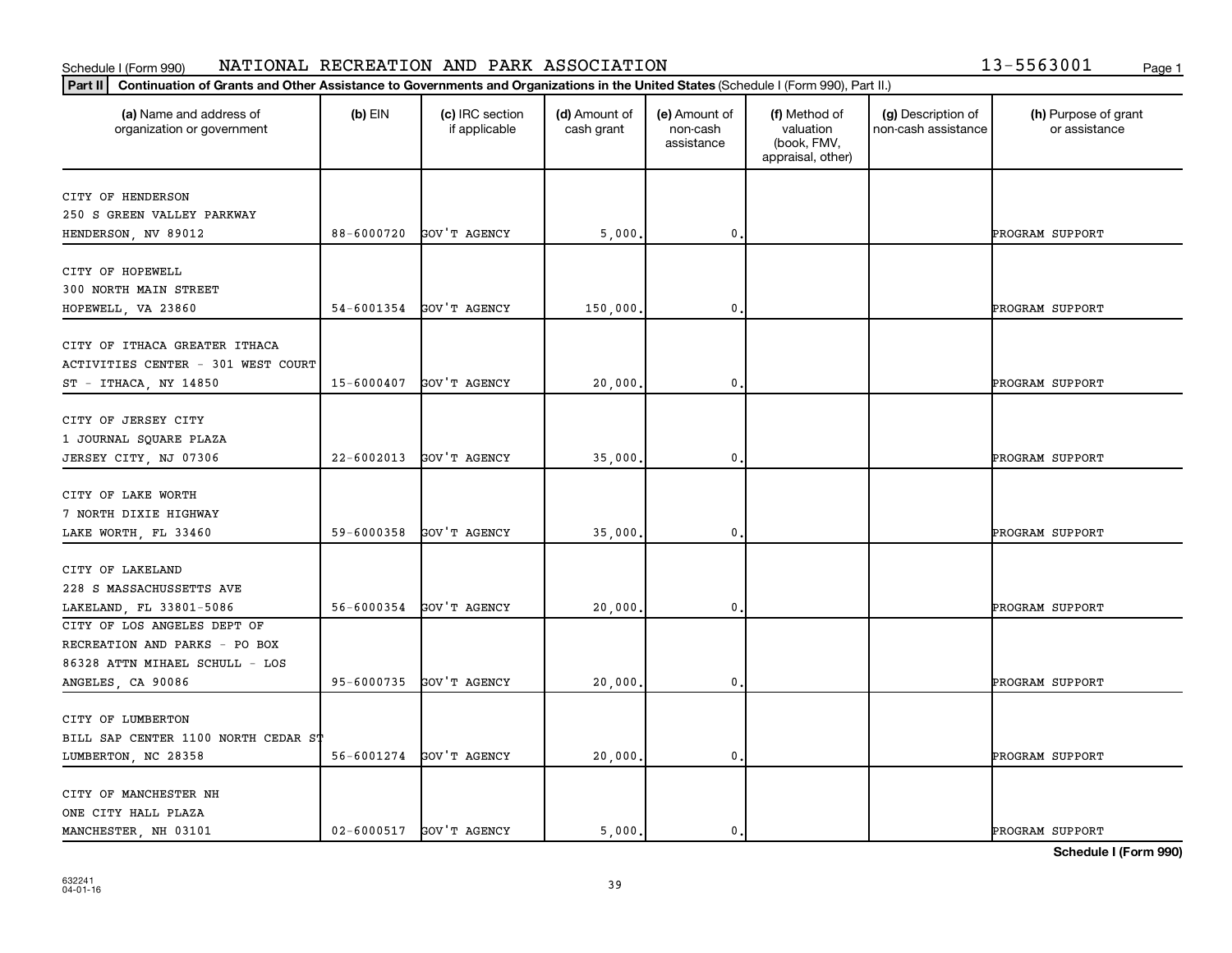# Schedule I (Form 990) NATIONAL RECREATION AND PARK ASSOCIATION 13-5563001 <sub>Page 1</sub>

|  | 13-5563001 | Page 1 |
|--|------------|--------|
|  |            |        |

| (a) Name and address of<br>organization or government | $(b)$ EIN  | (c) IRC section<br>if applicable | (d) Amount of<br>cash grant | (e) Amount of<br>non-cash<br>assistance | (f) Method of<br>valuation<br>(book, FMV,<br>appraisal, other) | (g) Description of<br>non-cash assistance | (h) Purpose of grant<br>or assistance |
|-------------------------------------------------------|------------|----------------------------------|-----------------------------|-----------------------------------------|----------------------------------------------------------------|-------------------------------------------|---------------------------------------|
| CITY OF MCALLEN PARKS AND                             |            |                                  |                             |                                         |                                                                |                                           |                                       |
| RECREATION DEPARTMENT - PO BOX 220                    |            |                                  |                             |                                         |                                                                |                                           |                                       |
| - MCALLEN, TX 78509                                   | 74-6001650 | GOV'T AGENCY                     | 20,000                      | 0                                       |                                                                |                                           | PROGRAM SUPPORT                       |
|                                                       |            |                                  |                             |                                         |                                                                |                                           |                                       |
| CITY OF MESA                                          |            |                                  |                             |                                         |                                                                |                                           |                                       |
| P O BOX 1466                                          |            |                                  |                             |                                         |                                                                |                                           |                                       |
| MESA, AZ 85211-1466                                   | 86-6000252 | GOV'T AGENCY                     | 44,000                      | 0                                       |                                                                |                                           | PROGRAM SUPPORT                       |
|                                                       |            |                                  |                             |                                         |                                                                |                                           |                                       |
| CITY OF MOUNT AIRY                                    |            |                                  |                             |                                         |                                                                |                                           |                                       |
| 113 SOUTH RENFRO STREET                               |            |                                  |                             |                                         |                                                                |                                           |                                       |
| MOUNT AIRY, NC 27030                                  | 56-6001293 | GOV'T AGENCY                     | 20,000                      | 0                                       |                                                                |                                           | PROGRAM SUPPORT                       |
|                                                       |            |                                  |                             |                                         |                                                                |                                           |                                       |
| CITY OF MUSTANG                                       |            |                                  |                             |                                         |                                                                |                                           |                                       |
| 1201 N. MUSTANG ROAD                                  |            |                                  |                             |                                         |                                                                |                                           |                                       |
| MUSTANG, OK 73064                                     | 73-0765218 | GOV'T AGENCY                     | 9,000                       | 0                                       |                                                                |                                           | PROGRAM SUPPORT                       |
|                                                       |            |                                  |                             |                                         |                                                                |                                           |                                       |
| CITY OF NEWPORT NEWS                                  |            |                                  |                             |                                         |                                                                |                                           |                                       |
| 700 TOWN CENTER DRIVE SUITE 320                       |            |                                  |                             |                                         |                                                                |                                           |                                       |
| NEWPORT NEWS, VA 23606                                | 54-6022059 | GOV'T AGENCY                     | 20,000                      | 0                                       |                                                                |                                           | PROGRAM SUPPORT                       |
|                                                       |            |                                  |                             |                                         |                                                                |                                           |                                       |
| CITY OF NORTH LAS VEGAS                               |            |                                  |                             |                                         |                                                                |                                           |                                       |
| 2250 NORTH LAS VEGAS BLVD                             |            |                                  |                             |                                         |                                                                |                                           |                                       |
| NORTH LAS VEGAS, NV 89030                             | 88-6000200 | GOV'T AGENCY                     | 10,000                      | 0                                       |                                                                |                                           | PROGRAM SUPPORT                       |
| CITY OF ORLANDO                                       |            |                                  |                             |                                         |                                                                |                                           |                                       |
| 400 SOUTH ORANGE AVENUE ATTEN: JON                    |            |                                  |                             |                                         |                                                                |                                           |                                       |
|                                                       |            |                                  |                             |                                         |                                                                |                                           |                                       |
| ORLANDO, FL 32801                                     | 59-6000396 | GOV'T AGENCY                     | 20,000                      | $\mathbf 0$ .                           |                                                                |                                           | PROGRAM SUPPORT                       |
| CITY OF PAULS VALLEY PARKS & REC                      |            |                                  |                             |                                         |                                                                |                                           |                                       |
| DEPT. - PO BOX 778 - PAULS VALLEY,                    |            |                                  |                             |                                         |                                                                |                                           |                                       |
|                                                       |            |                                  |                             |                                         |                                                                |                                           |                                       |
| OK 73075                                              | 73-6005370 | GOV'T AGENCY                     | 20,000                      | $\mathbf 0$ .                           |                                                                |                                           | PROGRAM SUPPORT                       |
| CITY OF PEORIA                                        |            |                                  |                             |                                         |                                                                |                                           |                                       |
| 8401 W. MONROE STREET                                 |            |                                  |                             |                                         |                                                                |                                           |                                       |
| PEORIA, AZ 85345                                      |            | 86-6003634 GOV'T AGENCY          | 15,000.                     | 0.                                      |                                                                |                                           | PROGRAM SUPPORT                       |
|                                                       |            |                                  |                             |                                         |                                                                |                                           |                                       |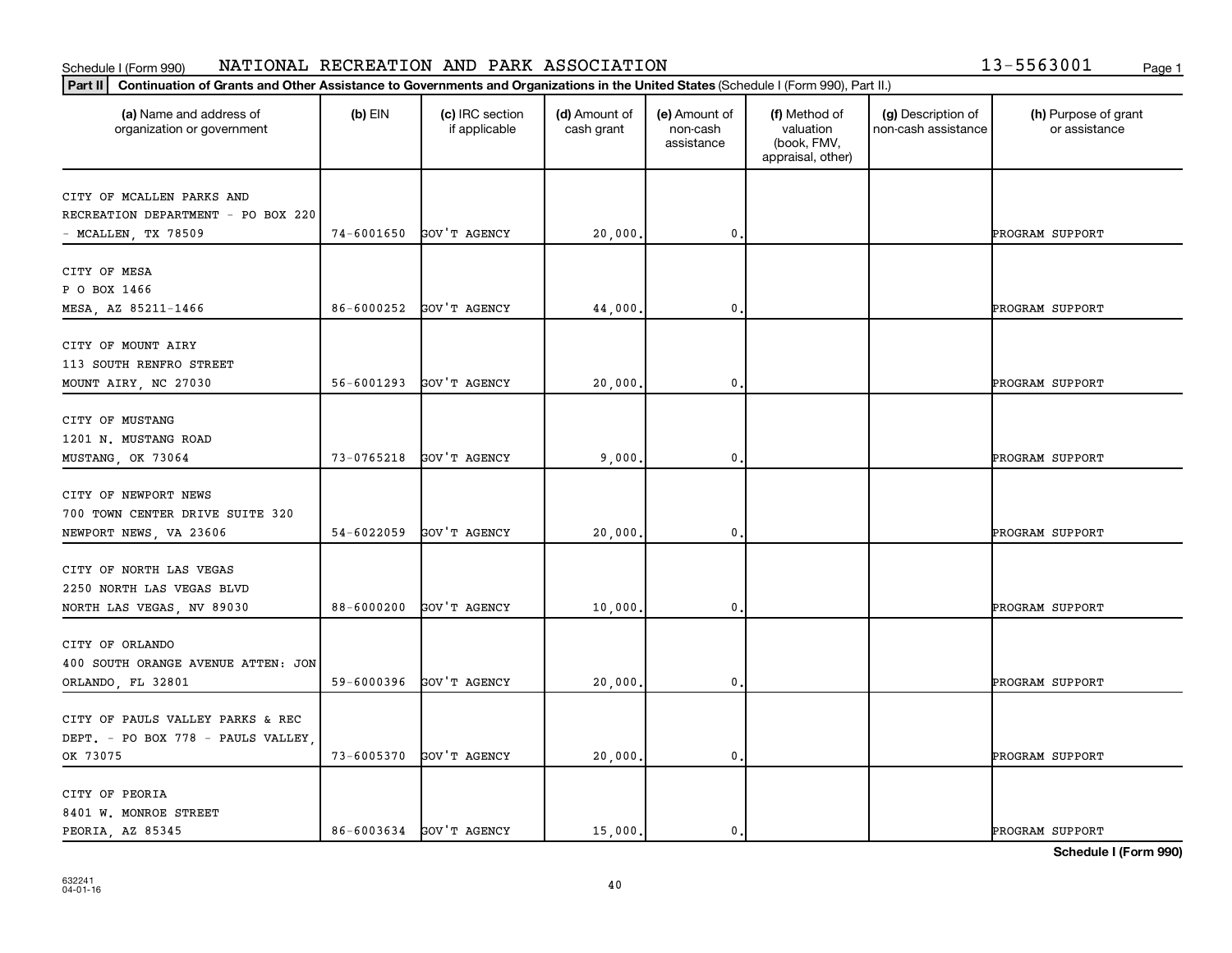### Schedule I (Form 990) NAT LONAL RECREAT LON AND PARK ASSOCTAT LON Page 1 NATIONAL RECREATION AND PARK ASSOCIATION 13-5563001

|  |  | 13-5563001 |      |
|--|--|------------|------|
|  |  |            | Page |

| Part II   Continuation of Grants and Other Assistance to Governments and Organizations in the United States (Schedule I (Form 990), Part II.) |                |                                  |                             |                                         |                                                                |                                           |                                       |
|-----------------------------------------------------------------------------------------------------------------------------------------------|----------------|----------------------------------|-----------------------------|-----------------------------------------|----------------------------------------------------------------|-------------------------------------------|---------------------------------------|
| (a) Name and address of<br>organization or government                                                                                         | $(b)$ EIN      | (c) IRC section<br>if applicable | (d) Amount of<br>cash grant | (e) Amount of<br>non-cash<br>assistance | (f) Method of<br>valuation<br>(book, FMV,<br>appraisal, other) | (g) Description of<br>non-cash assistance | (h) Purpose of grant<br>or assistance |
| CITY OF PITTSBURGH PARKS AND                                                                                                                  |                |                                  |                             |                                         |                                                                |                                           |                                       |
| RECREATION - 414 GRANT STREET                                                                                                                 |                |                                  |                             |                                         |                                                                |                                           |                                       |
| COUNTY BUILDING 4TH FLOOR -                                                                                                                   |                |                                  |                             |                                         |                                                                |                                           |                                       |
| PITTSBURGH, PA 15219                                                                                                                          | 25-6000879     | GOV'T AGENCY                     | 20,000.                     | $\mathbf{0}$                            |                                                                |                                           | PROGRAM SUPPORT                       |
| CITY OF POMPANO BEACH                                                                                                                         |                |                                  |                             |                                         |                                                                |                                           |                                       |
| 100 WEST ATLANTIC BLVD PO BOX 1300                                                                                                            |                |                                  |                             |                                         |                                                                |                                           |                                       |
| POMPANO BEACH, FL 33060                                                                                                                       |                | 59-6000411 GOV'T AGENCY          | 5,000                       | 0.                                      |                                                                |                                           | PROGRAM SUPPORT                       |
|                                                                                                                                               |                |                                  |                             |                                         |                                                                |                                           |                                       |
| CITY OF RACINE                                                                                                                                |                |                                  |                             |                                         |                                                                |                                           |                                       |
| 730 WASHINGTON AVE                                                                                                                            |                |                                  |                             |                                         |                                                                |                                           |                                       |
| RACINE, WI 53403                                                                                                                              |                | 39-6005581 GOV'T AGENCY          | 35,000.                     | $\mathbf{0}$                            |                                                                |                                           | PROGRAM SUPPORT                       |
|                                                                                                                                               |                |                                  |                             |                                         |                                                                |                                           |                                       |
| CITY OF READING RECREATION DIV.                                                                                                               |                |                                  |                             |                                         |                                                                |                                           |                                       |
| ATTN: HEATHER BOYER 3RD & SPRUCE ST                                                                                                           |                |                                  |                             |                                         |                                                                |                                           |                                       |
| READING, PA 19610                                                                                                                             |                | 38-3860043 GOV'T AGENCY          | 5,000                       | 0,                                      |                                                                |                                           | PROGRAM SUPPORT                       |
| CITY OF ROANOKE                                                                                                                               |                |                                  |                             |                                         |                                                                |                                           |                                       |
| 215 CHURCH AVE SW                                                                                                                             |                |                                  |                             |                                         |                                                                |                                           |                                       |
|                                                                                                                                               | 54-6001569     | GOV'T AGENCY                     | 35,000                      | $\mathbf{0}$                            |                                                                |                                           | PROGRAM SUPPORT                       |
| ROANOKE, VA 20411                                                                                                                             |                |                                  |                             |                                         |                                                                |                                           |                                       |
| CITY OF ROCK ISLAND - MARTIN                                                                                                                  |                |                                  |                             |                                         |                                                                |                                           |                                       |
| LUTHER KING, JR CENTER - 630 9TH                                                                                                              |                |                                  |                             |                                         |                                                                |                                           |                                       |
| STREET - ROCK ISLAND, IL 61201                                                                                                                | $36 - 3100490$ | GOV'T AGENCY                     | 35,000.                     | 0.                                      |                                                                |                                           | PROGRAM SUPPORT                       |
|                                                                                                                                               |                |                                  |                             |                                         |                                                                |                                           |                                       |
| CITY OF RUSSEVILLE                                                                                                                            |                |                                  |                             |                                         |                                                                |                                           |                                       |
| 304 JACKSON NORTH                                                                                                                             |                |                                  |                             |                                         |                                                                |                                           |                                       |
| RUSSEVILLE, AL 35653                                                                                                                          |                | 63-6001358 GOV'T AGENCY          | 20,000.                     | 0.                                      |                                                                |                                           | PROGRAM SUPPORT                       |
| CITY OF SAN DIEGO PARK AND                                                                                                                    |                |                                  |                             |                                         |                                                                |                                           |                                       |
| RECREATION DEPARTMENT - 202 C                                                                                                                 |                |                                  |                             |                                         |                                                                |                                           |                                       |
| STREET 37 C ATTN HERMAN PARKER -                                                                                                              |                |                                  |                             |                                         |                                                                |                                           |                                       |
| SAN DIEGO, CA 92101                                                                                                                           |                | 95-6000776 GOV'T AGENCY          | 15,000                      | $\mathbf 0$                             |                                                                |                                           | PROGRAM SUPPORT                       |
| CITY OF SAN JOSE                                                                                                                              |                |                                  |                             |                                         |                                                                |                                           |                                       |
| 200 EAST SANTA CLARA STREET                                                                                                                   |                |                                  |                             |                                         |                                                                |                                           |                                       |
| SAN JOSE, CA 95110                                                                                                                            |                | 94-6000419 GOV'T AGENCY          | 7,500.                      | 0.                                      |                                                                |                                           | PROGRAM SUPPORT                       |
|                                                                                                                                               |                |                                  |                             |                                         |                                                                |                                           |                                       |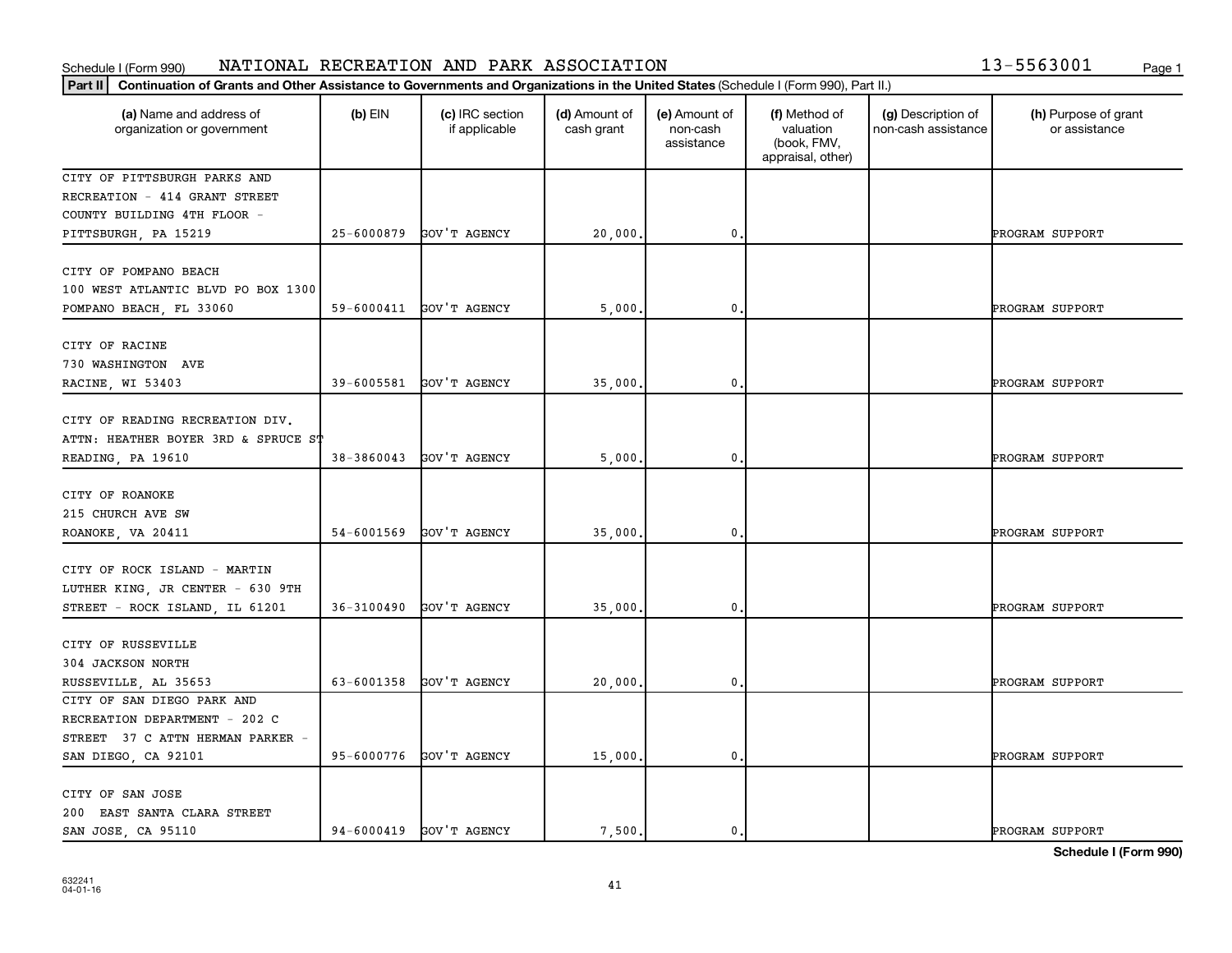### Schedule I (Form 990) NAT LONAL RECREAT LON AND PARK ASSOCTAT LON Page 1 NATIONAL RECREATION AND PARK ASSOCIATION 13-5563001

| 13-5563001 | Page 1 |
|------------|--------|
|            |        |

| (a) Name and address of<br>organization or government | $(b)$ EIN      | (c) IRC section<br>if applicable | (d) Amount of<br>cash grant | (e) Amount of<br>non-cash<br>assistance | (f) Method of<br>valuation<br>(book, FMV,<br>appraisal, other) | (g) Description of<br>non-cash assistance | (h) Purpose of grant<br>or assistance |
|-------------------------------------------------------|----------------|----------------------------------|-----------------------------|-----------------------------------------|----------------------------------------------------------------|-------------------------------------------|---------------------------------------|
| CITY OF SANTA ANA                                     |                |                                  |                             |                                         |                                                                |                                           |                                       |
| 888 W. SANTA ANA BLVD FL 2                            |                |                                  |                             |                                         |                                                                |                                           |                                       |
| SANTA ANA, CA 92701                                   | 95-6000785     | GOV'T AGENCY                     | 20,000.                     | 0                                       |                                                                |                                           | PROGRAM SUPPORT                       |
|                                                       |                |                                  |                             |                                         |                                                                |                                           |                                       |
| CITY OF SCOTTSDALE                                    |                |                                  |                             |                                         |                                                                |                                           |                                       |
| 7447 E INDIAN SCHOOL RD SUITE 210                     |                |                                  |                             |                                         |                                                                |                                           |                                       |
| SCOTTSDALE, AZ 85251                                  | 86-6000735     | GOV'T AGENCY                     | 20,000                      | 0                                       |                                                                |                                           | PROGRAM SUPPORT                       |
| CITY OF SEATTLE PARKS AND                             |                |                                  |                             |                                         |                                                                |                                           |                                       |
| RECREATION - 100 DEXTER AVENUE                        |                |                                  |                             |                                         |                                                                |                                           |                                       |
| NORTH ATTEN: CHRISTOPHER WILLIAMS                     |                |                                  |                             |                                         |                                                                |                                           |                                       |
| $-$ SEATTLE, WA 98109                                 | 91-6001275     | GOV'T AGENCY                     | 20,000.                     | $\mathbf{0}$                            |                                                                |                                           | PROGRAM SUPPORT                       |
|                                                       |                |                                  |                             |                                         |                                                                |                                           |                                       |
| CITY OF SIOUX FALLS                                   |                |                                  |                             |                                         |                                                                |                                           |                                       |
| 224 WEST NINTH ST PO BOX 7402                         |                |                                  |                             |                                         |                                                                |                                           |                                       |
| SIOUX FALLS, SD 57117                                 | 46-6000425     | GOV'T AGENCY                     | 7,500                       | $\mathbf{0}$                            |                                                                |                                           | PROGRAM SUPPORT                       |
|                                                       |                |                                  |                             |                                         |                                                                |                                           |                                       |
| CITY OF SOUTH BURLINGTON                              |                |                                  |                             |                                         |                                                                |                                           |                                       |
| 575 DORSET ST.                                        |                |                                  |                             |                                         |                                                                |                                           |                                       |
| SOUTH BURLINGTON, VT 05403                            | $03 - 6002712$ | GOV'T AGENCY                     | 33,000,                     | 0                                       |                                                                |                                           | PROGRAM SUPPORT                       |
|                                                       |                |                                  |                             |                                         |                                                                |                                           |                                       |
| CITY OF SOUTH SALT LAKE                               |                |                                  |                             |                                         |                                                                |                                           |                                       |
| 2531 SOUTH 400 EAST                                   |                |                                  |                             |                                         |                                                                |                                           |                                       |
| SOUTH SALT LAKE, UT 84115                             | 87-6000283     | GOV'T AGENCY                     | 20,000.                     | 0                                       |                                                                |                                           | PROGRAM SUPPORT                       |
| CITY OF ST PETERSBURG PARKS &                         |                |                                  |                             |                                         |                                                                |                                           |                                       |
| RECREATION - 1400 19TH STREET N                       |                |                                  |                             |                                         |                                                                |                                           |                                       |
| ATTN MIKE JEFFERIS - ST                               |                |                                  |                             |                                         |                                                                |                                           |                                       |
| PETERSBURG, FL 33713                                  | 59-6000424     | GOV'T AGENCY                     | 15,000.                     | $\mathbf{0}$                            |                                                                |                                           | PROGRAM SUPPORT                       |
|                                                       |                |                                  |                             |                                         |                                                                |                                           |                                       |
| CITY OF STOCKTON                                      |                |                                  |                             |                                         |                                                                |                                           |                                       |
| 425 N EL DORADO                                       |                |                                  |                             |                                         |                                                                |                                           |                                       |
| STOCKTON, CA 95202                                    | 94-6000436     | GOV'T AGENCY                     | 60,143.                     | 0.                                      |                                                                |                                           | PROGRAM SUPPORT                       |
|                                                       |                |                                  |                             |                                         |                                                                |                                           |                                       |
| CITY OF TAMPA                                         |                |                                  |                             |                                         |                                                                |                                           |                                       |
| 1420 NORTH TAMPA ST                                   |                |                                  |                             |                                         |                                                                |                                           |                                       |
| TAMPA, FL 33602                                       | 59-1101138     | GOV'T AGENCY                     | 22,500.                     | 0.                                      |                                                                |                                           | PROGRAM SUPPORT                       |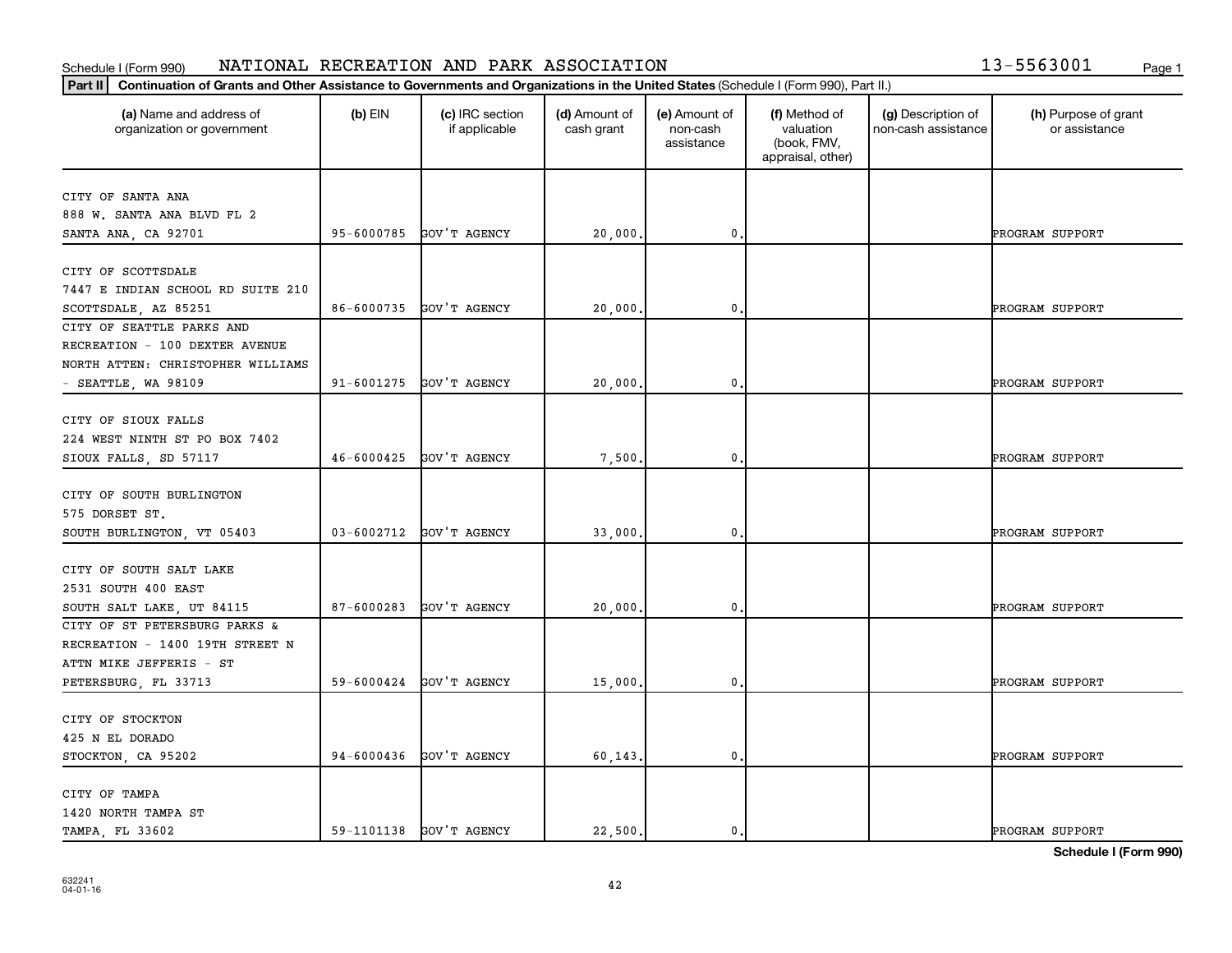## **Part III Continuation of Grants and Other Assistance to Governments and Organizations in the United State**<br> **Part II Continuation of Grants and Other Assistance to Governments and Organizations in the United State** Schedule I (Form 990) NATIONAL RECREATION AND PARK ASSOCIATION 13-5563001 <sub>Page 1</sub>

| 13-5563001 | Page 1 |
|------------|--------|
|            |        |

| Continuation of Grants and Other Assistance to Governments and Organizations in the United States (Schedule I (Form 990), Part II.)<br>Part II |                          |                                  |                             |                                         |                                                                |                                           |                                       |
|------------------------------------------------------------------------------------------------------------------------------------------------|--------------------------|----------------------------------|-----------------------------|-----------------------------------------|----------------------------------------------------------------|-------------------------------------------|---------------------------------------|
| (a) Name and address of<br>organization or government                                                                                          | $(b)$ EIN                | (c) IRC section<br>if applicable | (d) Amount of<br>cash grant | (e) Amount of<br>non-cash<br>assistance | (f) Method of<br>valuation<br>(book, FMV,<br>appraisal, other) | (g) Description of<br>non-cash assistance | (h) Purpose of grant<br>or assistance |
| CITY OF TOLEDO<br>ONE GOVERNMENT CENTER SUITE 2000<br>TOLEDO, OH 43604                                                                         | 34-6401447               | GOV'T AGENCY                     | 5,000                       | 0                                       |                                                                |                                           | PROGRAM SUPPORT                       |
| CITY OF TUCSON PARKS AND<br>RECREATION - 900 S RANDOLPH WAY<br>ATTN FRED GRAY - TUCSON, AZ 85716                                               | 86-6000266               | GOV'T AGENCY                     | 22,500                      | 0                                       |                                                                |                                           | PROGRAM SUPPORT                       |
| CITY OF UNIONTOWN<br>20 NORTH GALLATIN AVE<br>UNIONTOWN, PA 15401                                                                              | 25-6000885               | GOV'T AGENCY                     | 32,000                      | 0                                       |                                                                |                                           | PROGRAM SUPPORT                       |
| CITY OF WESTBROOK<br>426 BEIDGE STREET<br>WESTBROOK, ME 04092                                                                                  | $01 - 6000038$           | GOV'T AGENCY                     | 20,000                      | 0                                       |                                                                |                                           | PROGRAM SUPPORT                       |
| CITY OF WISCONSIN DELLS<br>300 LA CROSSE STREET<br>WISCONSIN DELLS, WI 53965                                                                   | 39-6005659               | GOV'T AGENCY                     | 15,000                      | 0                                       |                                                                |                                           | PROGRAM SUPPORT                       |
| CITY OF YOUNGSTOWN DEPT OF PARKS &<br>RECREATION - 26 S. PHELPS STREET<br>YOUNGSTOWN, OH 44503                                                 | 34-6013189               | GOV'T AGENCY                     | 20,000                      | 0                                       |                                                                |                                           | PROGRAM SUPPORT                       |
| CITY PARKS FOUNDATION<br>830 FIFTH AVENUE ROOM 200 ATTN<br>CHRISTINE DABROW, NYC PARKS - NEW<br>YORK, NY 10                                    | 13-3561657               | GOV'T AGENCY                     | 77.340                      | 0                                       |                                                                |                                           | PROGRAM SUPPORT                       |
| COLUMBUS RECREATION & PARKS DEPT<br>1111 EAST BROAD STREET ATTN KAY SNY<br>COLUMBUS, OH 43205                                                  | $31 - 6400223$           | GOV'T AGENCY                     | 17,500                      | 0                                       |                                                                |                                           | PROGRAM SUPPORT                       |
| DALLAS PARKS FOUNDATION<br>9540 GARLAND ROAD SUITE 381-117<br>ATTN SAMUEL F. STILES - DALLAS, TX<br>75218                                      | $20-0012044$ $501(C)(3)$ |                                  | 70,499.                     | 0.                                      |                                                                |                                           | <b>PROGRAM SUPPORT</b>                |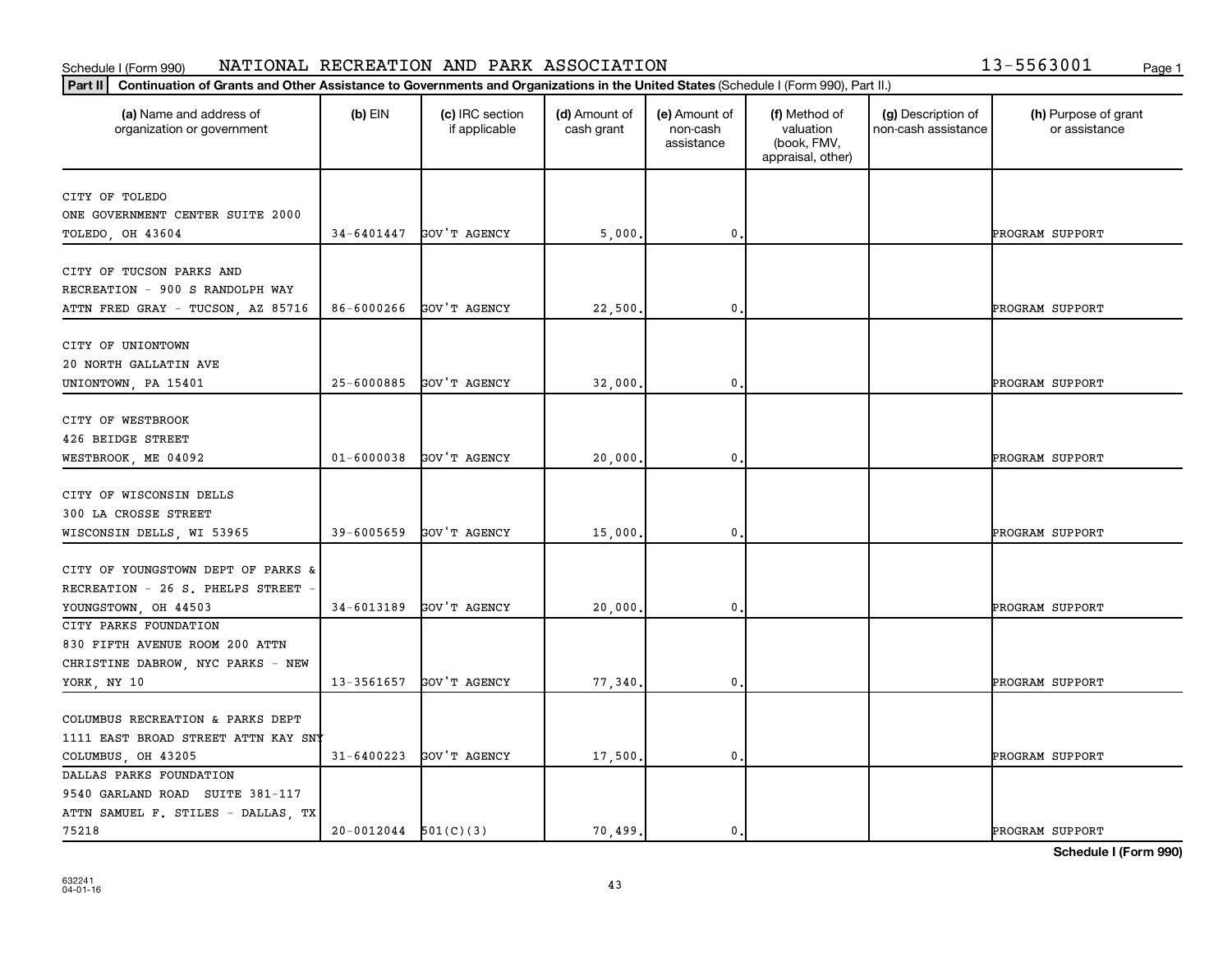## **Part III Continuation of Grants and Other Assistance to Governments and Organizations in the United State**<br> **Part II Continuation of Grants and Other Assistance to Governments and Organizations in the United State** Schedule I (Form 990) NATIONAL RECREATION AND PARK ASSOCIATION 13-5563001 <sub>Page 1</sub>

| 13-5563001 |  | Page 1 |
|------------|--|--------|
|            |  |        |

| Continuation of Grants and Other Assistance to Governments and Organizations in the United States (Schedule I (Form 990), Part II.)<br>Part II |                            |                                  |                             |                                         |                                                                |                                           |                                       |
|------------------------------------------------------------------------------------------------------------------------------------------------|----------------------------|----------------------------------|-----------------------------|-----------------------------------------|----------------------------------------------------------------|-------------------------------------------|---------------------------------------|
| (a) Name and address of<br>organization or government                                                                                          | $(b)$ EIN                  | (c) IRC section<br>if applicable | (d) Amount of<br>cash grant | (e) Amount of<br>non-cash<br>assistance | (f) Method of<br>valuation<br>(book, FMV,<br>appraisal, other) | (g) Description of<br>non-cash assistance | (h) Purpose of grant<br>or assistance |
|                                                                                                                                                |                            |                                  |                             |                                         |                                                                |                                           |                                       |
| DURHAM PARKS AND RECREATION                                                                                                                    |                            |                                  |                             |                                         |                                                                |                                           |                                       |
| 101 CITY HALL PLAZA ATTN SARAH HOGA                                                                                                            | 56-6000225                 | GOV'T AGENCY                     | 20,000.                     | 0                                       |                                                                |                                           | PROGRAM SUPPORT                       |
| DURHAM, NC 27701                                                                                                                               |                            |                                  |                             |                                         |                                                                |                                           |                                       |
| EL PASO PARKS & REC DEPT<br>300 N CAMBELL                                                                                                      |                            |                                  |                             |                                         |                                                                |                                           |                                       |
| EL PASO, TX 79901                                                                                                                              | 74-6000749                 | GOV'T AGENCY                     | 20,000.                     | 0                                       |                                                                |                                           | PROGRAM SUPPORT                       |
| ENVIROMENTAL LEARNING FOR KIDS<br>PO BOX 21679                                                                                                 |                            |                                  |                             |                                         |                                                                |                                           |                                       |
| DENVER, CO 80221                                                                                                                               | 84-1436605                 | 501(C)(3)                        | 437.500,                    | 0                                       |                                                                |                                           | PROGRAM SUPPORT                       |
| FLORENCE PARKS AND RECREATION<br>180 N IRBY STREET - BOX HH ATTN<br>DARLENE BUCHANAN - FLORENCE, SC                                            |                            |                                  |                             |                                         |                                                                |                                           |                                       |
| 29541                                                                                                                                          | 57-6000232                 | GOV'T AGENCY                     | 5,000,                      | $\mathbf 0$ .                           |                                                                |                                           | PROGRAM SUPPORT                       |
| FRIENDS OF HEMMING PARK<br>303 N LAURA STREET SUITE G5<br>JACKSONVILLE, FL 32202                                                               | 45-4403411                 | 501(C)(3)                        | 7,500                       | 0                                       |                                                                |                                           | PROGRAM SUPPORT                       |
| FRIENDS OF TAMPA PARKS<br>600 N WILLOW AVE SUITE 300                                                                                           |                            |                                  |                             |                                         |                                                                |                                           |                                       |
| TAMPA, FL 33606                                                                                                                                | 59-2920852                 | 501(C)(3)                        | 7,500.                      | 0                                       |                                                                |                                           | PROGRAM SUPPORT                       |
| GENESEE CO PARKS & REC COMM<br>5045 E STANLEY RD ATTEN: AMY MCMILI                                                                             |                            |                                  |                             |                                         |                                                                |                                           |                                       |
| FLINT, MI 48506                                                                                                                                | $38 - 6004849$             | GOV'T AGENCY                     | 35,000.                     | 0                                       |                                                                |                                           | PROGRAM SUPPORT                       |
| <b>GREENROOTS</b>                                                                                                                              |                            |                                  |                             |                                         |                                                                |                                           |                                       |
| 227 MARGINAL ST SUITE 1                                                                                                                        | 81-2718273                 | 501(C)(3)                        | 10,000.                     | 0                                       |                                                                |                                           | PROGRAM SUPPORT                       |
| CHELSEA, MA 02150<br>GROUNDWORK ELIZABETH                                                                                                      |                            |                                  |                             |                                         |                                                                |                                           |                                       |
| 205 FIRST STREET C/O ELIZABETH                                                                                                                 |                            |                                  |                             |                                         |                                                                |                                           |                                       |
| DEVELOPMENT COMPANY - ELIZABETH,                                                                                                               |                            |                                  |                             |                                         |                                                                |                                           |                                       |
| NJ 07206                                                                                                                                       | $56 - 2397106$ $501(C)(3)$ |                                  | 5.000.                      | $\mathbf 0$ .                           |                                                                |                                           | PROGRAM SUPPORT                       |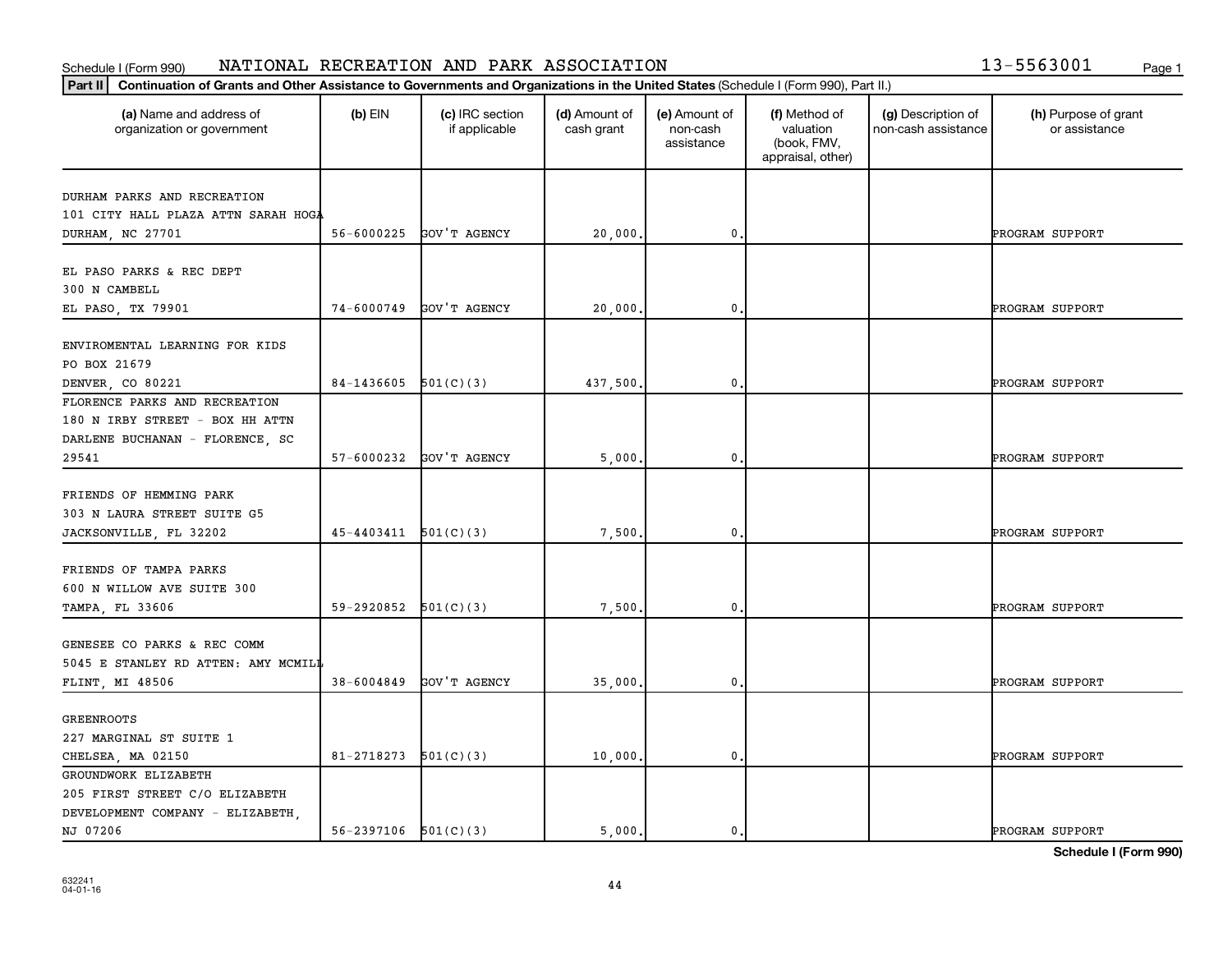## **Part III Continuation of Grants and Other Assistance to Governments and Organizations in the United State**<br> **Part II Continuation of Grants and Other Assistance to Governments and Organizations in the United State** Schedule I (Form 990) NATIONAL RECREATION AND PARK ASSOCIATION 13-5563001 <sub>Page 1</sub>

| 13-5563001 | Page 1 |
|------------|--------|
|            |        |

| Part II                                                                                           | Continuation of Grants and Other Assistance to Governments and Organizations in the United States (Schedule I (Form 990), Part II.) |                                  |                             |                                         |                                                                |                                           |                                       |
|---------------------------------------------------------------------------------------------------|-------------------------------------------------------------------------------------------------------------------------------------|----------------------------------|-----------------------------|-----------------------------------------|----------------------------------------------------------------|-------------------------------------------|---------------------------------------|
| (a) Name and address of<br>organization or government                                             | $(b)$ EIN                                                                                                                           | (c) IRC section<br>if applicable | (d) Amount of<br>cash grant | (e) Amount of<br>non-cash<br>assistance | (f) Method of<br>valuation<br>(book, FMV,<br>appraisal, other) | (g) Description of<br>non-cash assistance | (h) Purpose of grant<br>or assistance |
| HOUSTON PARKS AND RECREATION<br>DEPARTMENT - 2999 S. WAYSIDE DR.<br>ATTN JOE TURNER - HOUSTON, TX |                                                                                                                                     |                                  |                             |                                         |                                                                |                                           |                                       |
| 77023                                                                                             |                                                                                                                                     | 74-6001164 GOV'T AGENCY          | 35,000.                     | $\mathbf 0$ .                           |                                                                |                                           | PROGRAM SUPPORT                       |
| HOUSTON PARKS BOARD<br>2999 S WAYSIDE DR STE 814                                                  |                                                                                                                                     |                                  |                             |                                         |                                                                |                                           |                                       |
| HOUSTON, TX 77023                                                                                 | 74-1860046                                                                                                                          | GOV'T AGENCY                     | 20,000                      | $\mathbf{0}$                            |                                                                |                                           | PROGRAM SUPPORT                       |
| JOLIET PARTK DISTRICT<br>3000 WEST JEFFERSON STREET ATTEN:                                        |                                                                                                                                     |                                  |                             |                                         |                                                                |                                           |                                       |
| JOLIET, IL 60435                                                                                  | 36-6005938                                                                                                                          | GOV'T AGENCY                     | 15,000                      | $\mathbf{0}$                            |                                                                |                                           | PROGRAM SUPPORT                       |
| KEEP WESTERN NEW YORK BEAUTIFUL<br>144 HERITAGE TD                                                |                                                                                                                                     |                                  |                             |                                         |                                                                |                                           |                                       |
| TONAWANDA, NY 14150                                                                               | $16-1591803$ $501(C)(3)$                                                                                                            |                                  | 7,500                       | $\mathbf 0$ .                           |                                                                |                                           | PROGRAM SUPPORT                       |
| LEXINGTON-FAYETTE URBAN COUNTY<br>GOVERNMENT - 200 EAST MAIN ST -                                 |                                                                                                                                     |                                  |                             |                                         |                                                                |                                           |                                       |
| LEXINGTON, KY 40507                                                                               | $61 - 0858140$                                                                                                                      | GOV'T AGENCY                     | 10,000                      | $\mathbf{0}$                            |                                                                |                                           | PROGRAM SUPPORT                       |
| LINCOLN PARKS AND RECREATION<br>DEPARTMENT - 2740 A STREET ATTN                                   |                                                                                                                                     |                                  |                             |                                         |                                                                |                                           |                                       |
| LYNN JOHNSON - LINCOLN, NE 68502<br>LOS ANGLES PARKS FOUNDATION                                   | 47-6006256                                                                                                                          | GOV'T AGENCY                     | 10,000                      | $\mathbf{0}$                            |                                                                |                                           | PROGRAM SUPPORT                       |
| 2650 N. COMMONWEALTH AVE ATTN<br>JUDITH KIEFFER - LOS ANGELES, CA                                 |                                                                                                                                     |                                  |                             |                                         |                                                                |                                           |                                       |
| 90027                                                                                             | $26 - 2358338$ $501(C)(3)$                                                                                                          |                                  | 20,000                      | $\mathbf 0$ .                           |                                                                |                                           | PROGRAM SUPPORT                       |
| LOUISVILLE METRO PARKS                                                                            |                                                                                                                                     |                                  |                             |                                         |                                                                |                                           |                                       |
| 1297 TREVILIAN WAY ATTEN: ERIKA NEL<br>LOUISVILLE, KY 40213                                       | $32 - 0049006$                                                                                                                      | GOV'T AGENCY                     | 22,500.                     | $\mathbf{0}$                            |                                                                |                                           | PROGRAM SUPPORT                       |
| MACON-BIBB P&R                                                                                    |                                                                                                                                     |                                  |                             |                                         |                                                                |                                           |                                       |
| ATTN: BEN HAMRICK PO BOX 247<br>MACON, GA 31202-0247                                              | $46-3992371$ $501(C)(3)$                                                                                                            |                                  | 5.000.                      | 0.                                      |                                                                |                                           | PROGRAM SUPPORT                       |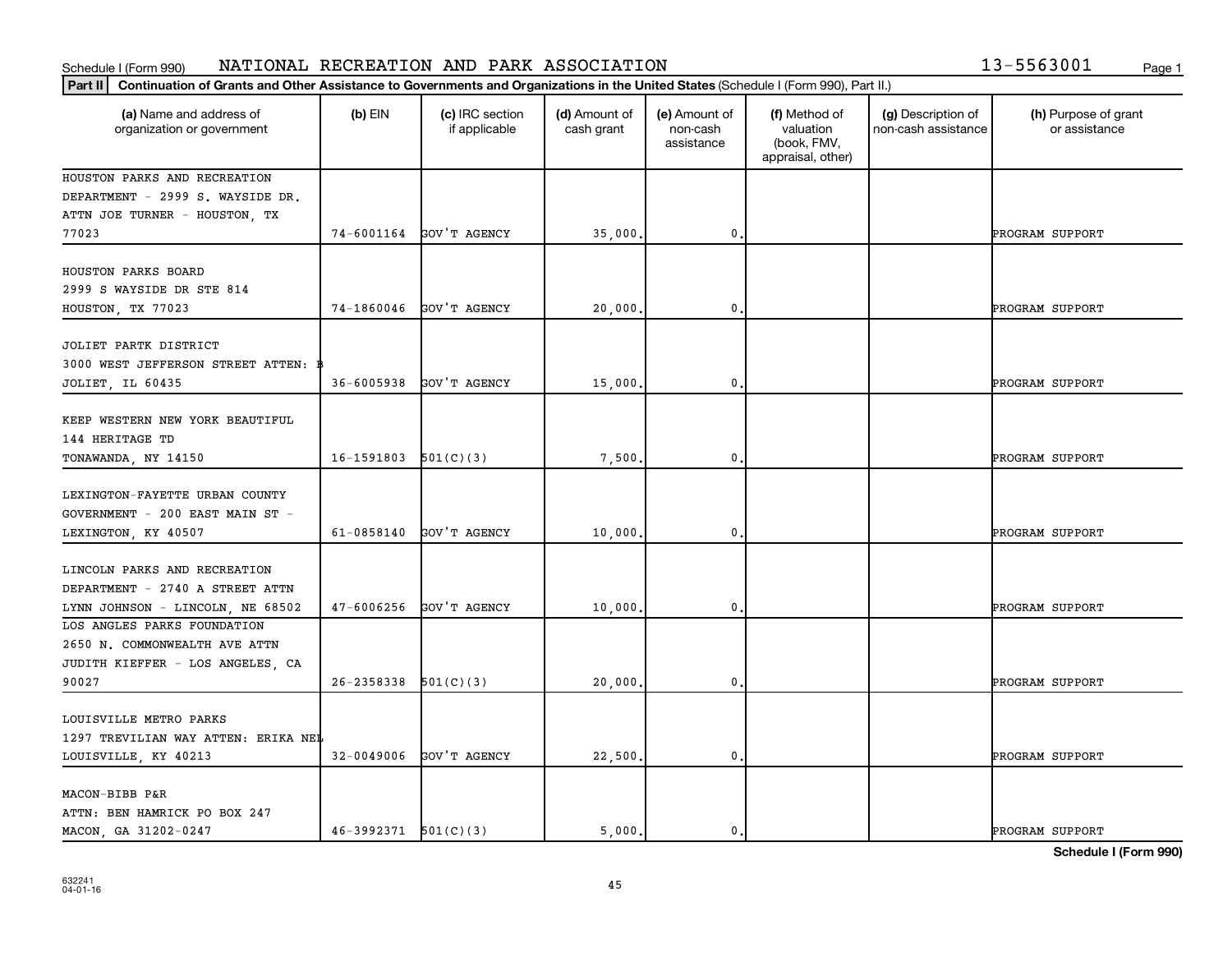## **Part III Continuation of Grants and Other Assistance to Governments and Organizations in the United States (Schedule LGG)**<br>Part III. Continuation of Grants and Other Assistance to Governments and Organizations in the Un Schedule I (Form 990) NATIONAL RECREATION AND PARK ASSOCIATION 13-5563001 <sub>Page 1</sub>

| 13-5563001 | Page 1 |
|------------|--------|
|            |        |

| Continuation of Grants and Other Assistance to Governments and Organizations in the United States (Schedule I (Form 990), Part II.)<br>Part II |                |                                  |                             |                                         |                                                                |                                           |                                       |
|------------------------------------------------------------------------------------------------------------------------------------------------|----------------|----------------------------------|-----------------------------|-----------------------------------------|----------------------------------------------------------------|-------------------------------------------|---------------------------------------|
| (a) Name and address of<br>organization or government                                                                                          | $(b)$ EIN      | (c) IRC section<br>if applicable | (d) Amount of<br>cash grant | (e) Amount of<br>non-cash<br>assistance | (f) Method of<br>valuation<br>(book, FMV,<br>appraisal, other) | (g) Description of<br>non-cash assistance | (h) Purpose of grant<br>or assistance |
| MARSHALL PARKS AND RECREATION                                                                                                                  |                |                                  |                             |                                         |                                                                |                                           |                                       |
| 214 N LAFAYETTE                                                                                                                                |                |                                  |                             |                                         |                                                                |                                           |                                       |
| MARSHALL, MO 65340                                                                                                                             | 44-6000217     | GOV'T AGENCY                     | 35,000                      | 0                                       |                                                                |                                           | PROGRAM SUPPORT                       |
| MARTIN COUNTY PARKS & REC                                                                                                                      |                |                                  |                             |                                         |                                                                |                                           |                                       |
| ATTN: JESSE MOORE 2401 SE MONTEREY                                                                                                             |                |                                  |                             |                                         |                                                                |                                           |                                       |
| STUART, FL 34996                                                                                                                               | 59-6000743     | GOV'T AGENCY                     | 15,000                      | $\mathbf{0}$                            |                                                                |                                           | PROGRAM SUPPORT                       |
| MECKLENBURG COUNTY PARK AND                                                                                                                    |                |                                  |                             |                                         |                                                                |                                           |                                       |
| RECREATION - 5841 BROOKSHIRE BLVD                                                                                                              |                |                                  |                             |                                         |                                                                |                                           |                                       |
| ATTN: JAMES GARGES - CHARLOTTE, NC                                                                                                             |                |                                  |                             |                                         |                                                                |                                           |                                       |
| 28216                                                                                                                                          | 56-6000319     | GOV'T AGENCY                     | 20,000                      | 0                                       |                                                                |                                           | PROGRAM SUPPORT                       |
| METRO BOARD OF PARKS & REC.<br>700 2ND AVENUE SOUTH SUITE 310 PO B                                                                             |                |                                  |                             |                                         |                                                                |                                           |                                       |
| NASHVILLE, TN 37203                                                                                                                            | 62-0694743     | GOV'T AGENCY                     | 20,000                      | 0                                       |                                                                |                                           | PROGRAM SUPPORT                       |
| MIAMI-DADE CO. PARK & REC DEPT.<br>275 NW 2ND STREET                                                                                           |                |                                  |                             |                                         |                                                                |                                           |                                       |
| MIAMI, FL 33128                                                                                                                                | 59-6000573     | GOV'T AGENCY                     | 20,000                      | $\mathbf{0}$                            |                                                                |                                           | PROGRAM SUPPORT                       |
| MILWAUKEE PUBLIC SCHOOLS<br>5225 W VLIET ST ROOM 160<br>MILWAUKEE, WI 53208-2698                                                               | 39-6003457     | GOV'T AGENCY                     | 20,000                      | 0                                       |                                                                |                                           | PROGRAM SUPPORT                       |
| MOORESVILLE PARKS & RECREATION                                                                                                                 |                |                                  |                             |                                         |                                                                |                                           |                                       |
| DEPARTMENT - PO BOX 1445 -                                                                                                                     |                |                                  |                             |                                         |                                                                |                                           |                                       |
| MOORESVILLE, NE 28115                                                                                                                          | 56-6001290     | GOV'T AGENCY                     | 17,691                      | 0                                       |                                                                |                                           | PROGRAM SUPPORT                       |
| NEW CASTLE COUNTY<br>87 READS WAY                                                                                                              |                |                                  |                             |                                         |                                                                |                                           |                                       |
| NEW CASTLE, DE 19720                                                                                                                           | $51 - 6000160$ | GOV'T AGENCY                     | 7,500.                      | 0.                                      |                                                                |                                           | PROGRAM SUPPORT                       |
| NEW LONDON RECREATION DEPT.<br>ATTN: MARY HILL 120 BROAD STREET<br>NEW LONDON, CT 06320                                                        | 06-6001880     | GOV'T AGENCY                     | 20,000.                     | 0.                                      |                                                                |                                           | PROGRAM SUPPORT                       |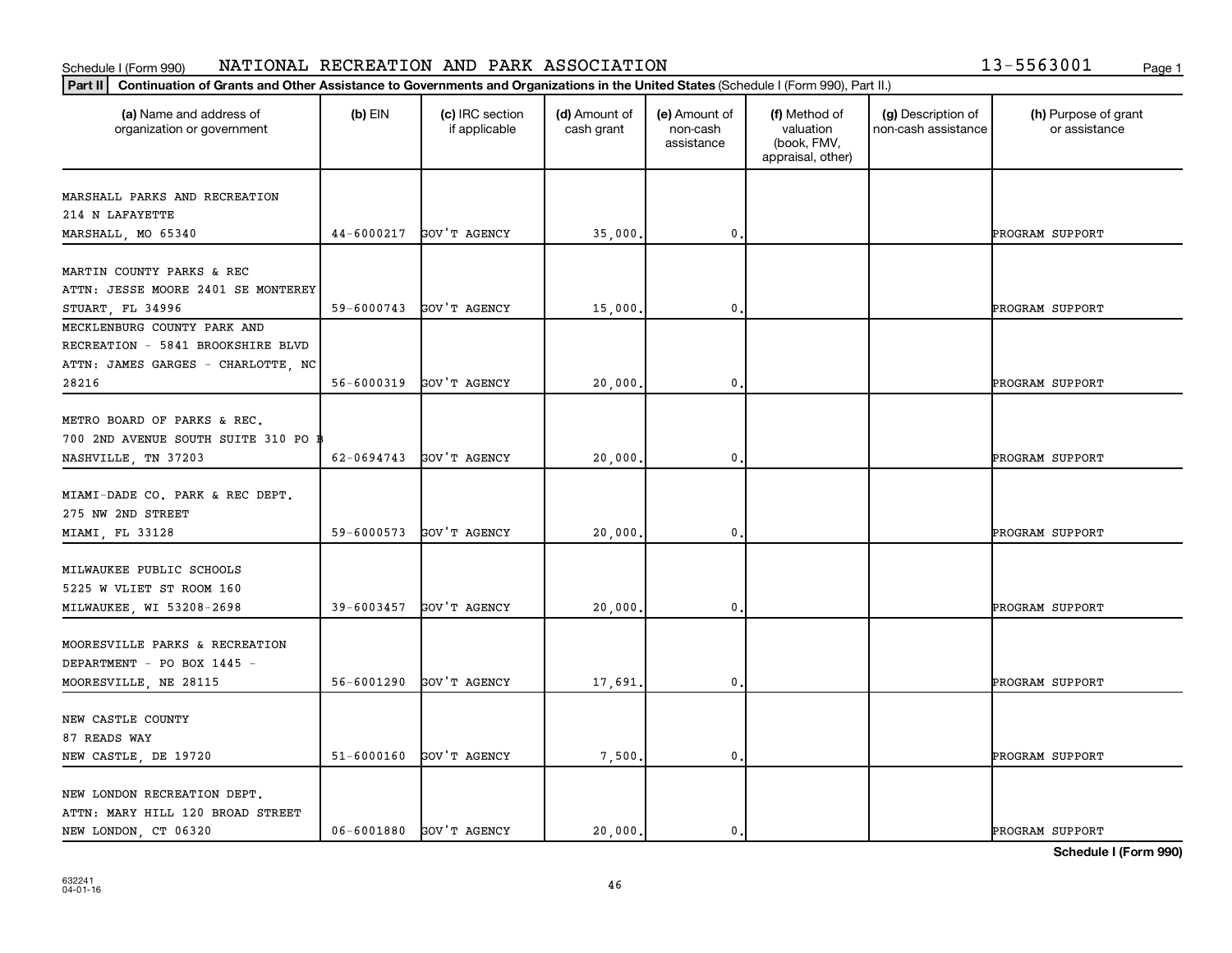## **Part III Continuation of Grants and Other Assistance to Governments and Organizations in the United States (Schedule LGG)** Schedule I (Form 990) NATIONAL RECREATION AND PARK ASSOCIATION 13-5563001 <sub>Page 1</sub>

| 13-5563001 |  | Page 1 |
|------------|--|--------|
|            |  |        |

| Continuation of Grants and Other Assistance to Governments and Organizations in the United States (Schedule I (Form 990), Part II.)<br>Part II |                              |                                  |                             |                                         |                                                                |                                           |                                       |
|------------------------------------------------------------------------------------------------------------------------------------------------|------------------------------|----------------------------------|-----------------------------|-----------------------------------------|----------------------------------------------------------------|-------------------------------------------|---------------------------------------|
| (a) Name and address of<br>organization or government                                                                                          | $(b)$ EIN                    | (c) IRC section<br>if applicable | (d) Amount of<br>cash grant | (e) Amount of<br>non-cash<br>assistance | (f) Method of<br>valuation<br>(book, FMV,<br>appraisal, other) | (g) Description of<br>non-cash assistance | (h) Purpose of grant<br>or assistance |
| NEW ORLEANS RECREATION DEVELOPMENT<br>FOUNDATION - 935 GRAVIER STREET,                                                                         |                              |                                  |                             |                                         |                                                                |                                           |                                       |
| SUITE 820 - NEW ORELANS, LA 70112                                                                                                              | $27-4513946$ $501(C)(3)$     |                                  | 35,000.                     | $\mathbf{0}$                            |                                                                |                                           | PROGRAM SUPPORT                       |
| NEW YORK CITY DEPT OF PARKS &<br>RECREATION - 830 FIFTH AVENUE ATTN                                                                            |                              |                                  |                             |                                         |                                                                |                                           |                                       |
| ADENA LONG - NEW YORK, NY 10065                                                                                                                | 13-6400434                   | GOV'T AGENCY                     | 20,000,                     | $\mathbf{0}$                            |                                                                |                                           | PROGRAM SUPPORT                       |
| OAKLAND PARKS AND RECREATION<br>FOUNDATION - 666 BELLEVUE AVENUE<br>ATTEN: KEN LUPOFF - OAKLAND, CA                                            |                              |                                  |                             |                                         |                                                                |                                           |                                       |
| 94610                                                                                                                                          | 94-2751052                   | 501(C)(3)                        | 52,000.                     | 0                                       |                                                                |                                           | PROGRAM SUPPORT                       |
| OUTDOOR EXPERIENCES ADVISORY<br>COUNCIL - 8600A VERREE RD -<br>PHILADELPHIA, PA 19115                                                          | $23 - 6003047$               | GOV'T AGENCY                     | 20,000.                     | $\mathbf{0}$                            |                                                                |                                           | PROGRAM SUPPORT                       |
| PARK PRIDE ATLANTA, INC<br>233 PEACHTREE STREET SUITE 1600<br>ATLANTA, GA 30303                                                                | 58-1883895 $\vert$ 501(C)(3) |                                  | 437,500.                    | $\mathbf{0}$                            |                                                                |                                           | PROGRAM SUPPORT                       |
| PARKS & PEOPLE FOUNDATION<br>2100 LIBERTY HEIGHTS AVENUE<br>BALTIMORE, MD 21217                                                                | 52-1349346                   | 501(C)(3)                        | 437,500,                    | 0                                       |                                                                |                                           | PROGRAM SUPPORT                       |
| PHILADELPHIA PARKS& RECREATION<br>1515 ARCH STREET 10-TH FLOOR ATTN<br>SUSAN SLAWSON - PHILADELPHIA, PA                                        |                              |                                  |                             |                                         |                                                                |                                           |                                       |
| 19102                                                                                                                                          | $23 - 6003047$               | GOV'T AGENCY                     | 20,000.                     | $\mathbf{0}$                            |                                                                |                                           | PROGRAM SUPPORT                       |
| PHOENIX PARKS FOUNDATION<br>NORTON HOUSE 2700 N. 15TH AVENUE<br>PHOENIX, AZ 85007                                                              | $95-3413342$ $501(C)(3)$     |                                  | 70,000.                     | $\mathbf 0$ .                           |                                                                |                                           | PROGRAM SUPPORT                       |
| PITTSBURGH PARKS CONSERVANCY<br>45 SOUTH 23RD STREET QUITE 101<br>PITTSBURGH, PA 15203                                                         | 23-2882145                   | GOV'T AGENCY                     | 437.500.                    | 0.                                      |                                                                |                                           | PROGRAM SUPPORT                       |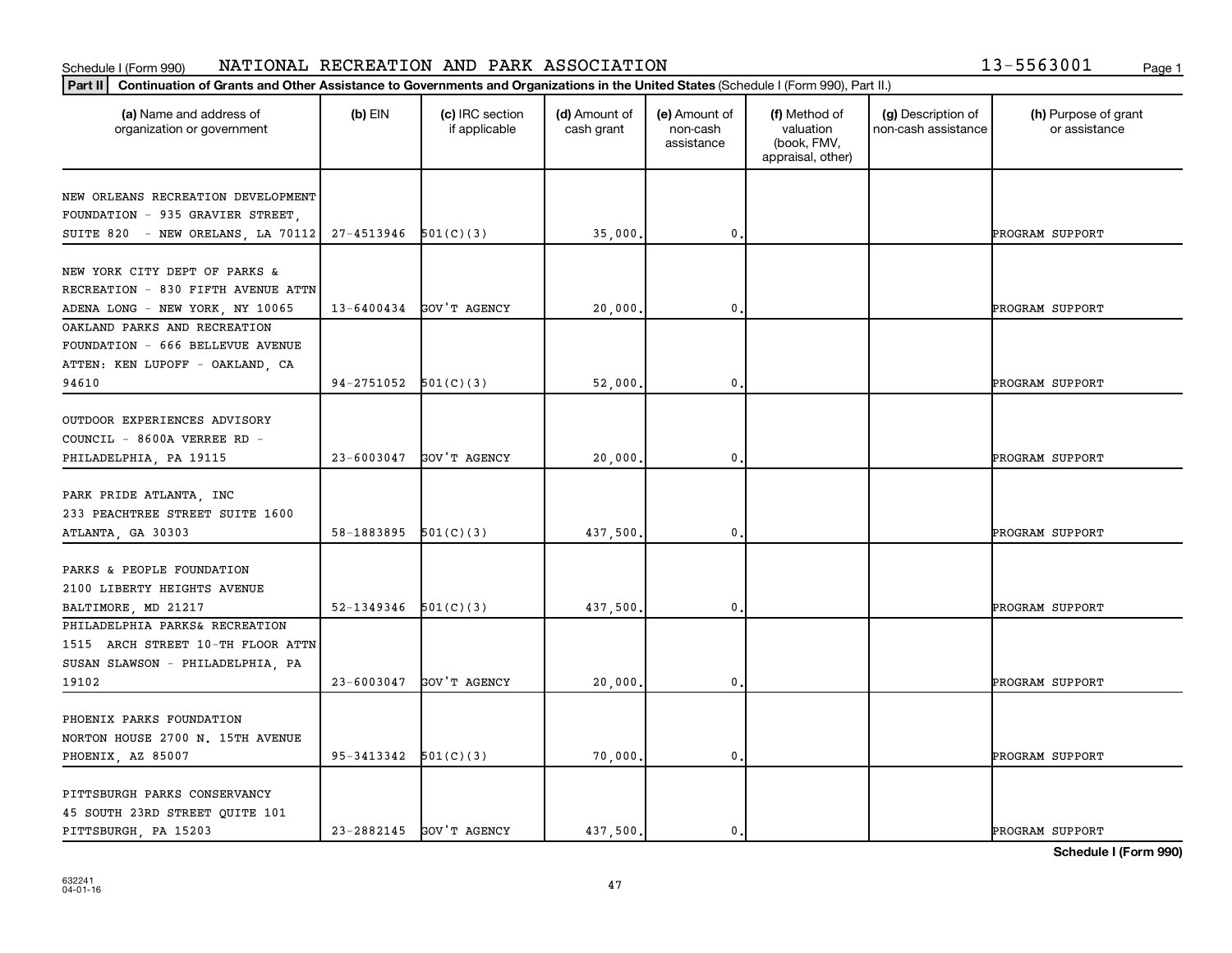# Schedule I (Form 990) NATIONAL RECREATION AND PARK ASSOCIATION 13-5563001 <sub>Page 1</sub>

| 13-5563001 | Page 1 |
|------------|--------|

| (a) Name and address of<br>organization or government | $(b)$ EIN  | (c) IRC section<br>if applicable | (d) Amount of<br>cash grant | (e) Amount of<br>non-cash<br>assistance | (f) Method of<br>valuation<br>(book, FMV,<br>appraisal, other) | (g) Description of<br>non-cash assistance | (h) Purpose of grant<br>or assistance |
|-------------------------------------------------------|------------|----------------------------------|-----------------------------|-----------------------------------------|----------------------------------------------------------------|-------------------------------------------|---------------------------------------|
| QUINCY PARK DISTRICT                                  |            |                                  |                             |                                         |                                                                |                                           |                                       |
| ATTN: SHELBY SCHOONOVER 1310 WASHIM                   |            |                                  |                             |                                         |                                                                |                                           |                                       |
| QUINCY, IL 62301                                      | 37-6000385 | GOV'T AGENCY                     | 5,000                       | 0                                       |                                                                |                                           | PROGRAM SUPPORT                       |
|                                                       |            |                                  |                             |                                         |                                                                |                                           |                                       |
| REGIONAL PARK FOUNDATION                              |            |                                  |                             |                                         |                                                                |                                           |                                       |
| PO BOX 21074 CRESTMONT STATION                        |            |                                  |                             |                                         |                                                                |                                           |                                       |
| OAKLAND, CA 94620                                     | 23-7011877 | 501(C)(3)                        | 38,000                      | 0                                       |                                                                |                                           | PROGRAM SUPPORT                       |
|                                                       |            |                                  |                             |                                         |                                                                |                                           |                                       |
| RIVERSIDE PARK CONSERVANCY                            |            |                                  |                             |                                         |                                                                |                                           |                                       |
| 475 RIVERSIDE DRIVE SUITE 455                         |            |                                  |                             |                                         |                                                                |                                           |                                       |
| NEW YORK, NY 10115                                    | 13-3443825 | GOV'T AGENCY                     | 72,500                      | 0                                       |                                                                |                                           | PROGRAM SUPPORT                       |
|                                                       |            |                                  |                             |                                         |                                                                |                                           |                                       |
| SAN ANTONIO PARKS & REC                               |            |                                  |                             |                                         |                                                                |                                           |                                       |
| 5800 W OLD US HIGHWAY 90 ATTEN: LYN                   |            |                                  |                             |                                         |                                                                |                                           |                                       |
| SAN ANTONIO, TX 78227                                 | 74-6002070 | GOV'T AGENCY                     | 27,500                      | 0                                       |                                                                |                                           | PROGRAM SUPPORT                       |
| SAN ANTONIO PARKS FOUNDATION                          |            |                                  |                             |                                         |                                                                |                                           |                                       |
| 400 NORTH SAINT MARY'S STREET                         |            |                                  |                             |                                         |                                                                |                                           |                                       |
| SUITE 78205 - SAN ANTONIO, TX                         |            |                                  |                             |                                         |                                                                |                                           |                                       |
| 78205                                                 | 74-2167369 | 501(C)(3)                        | 7,500                       | 0                                       |                                                                |                                           | PROGRAM SUPPORT                       |
| SAN FRANCISCO REC. & PARK DEPT.                       |            |                                  |                             |                                         |                                                                |                                           |                                       |
| ATTN: PETER OQUENDO 501 STANYAN ST                    |            |                                  |                             |                                         |                                                                |                                           |                                       |
|                                                       | 94-6000417 | GOV'T AGENCY                     |                             | 0                                       |                                                                |                                           | PROGRAM SUPPORT                       |
| SAN FRANCISCO, CA 94117                               |            |                                  | 20,000                      |                                         |                                                                |                                           |                                       |
| SOUTHGATE RECREATION & PARK                           |            |                                  |                             |                                         |                                                                |                                           |                                       |
| DISTRICT - 6000 ORANGE AVENUE -                       |            |                                  |                             |                                         |                                                                |                                           |                                       |
| SACRAMENTO, CA 95823                                  | 68-0414751 | GOV'T AGENCY                     | 5,000                       | $\mathbf 0$ .                           |                                                                |                                           | PROGRAM SUPPORT                       |
| THE CITY OF LUBBOCK PARKS AND                         |            |                                  |                             |                                         |                                                                |                                           |                                       |
| RECREATION - PO BOX 2000 ATTN                         |            |                                  |                             |                                         |                                                                |                                           |                                       |
| BRIDGET FAUKKENBERRY - LUBBOCK, TX                    |            |                                  |                             |                                         |                                                                |                                           |                                       |
| 79457                                                 | 75-6000590 | GOV'T AGENCY                     | 15,000                      | $\mathbf 0$ .                           |                                                                |                                           | PROGRAM SUPPORT                       |
|                                                       |            |                                  |                             |                                         |                                                                |                                           |                                       |
| THE CITY OF MOBILE                                    |            |                                  |                             |                                         |                                                                |                                           |                                       |
| 205 GOVERNMENT ST                                     |            |                                  |                             |                                         |                                                                |                                           |                                       |
| MOBILE, AL 36644                                      | 63-6001318 | GOV'T AGENCY                     | 20,000.                     | $\mathbf{0}$                            |                                                                |                                           | PROGRAM SUPPORT                       |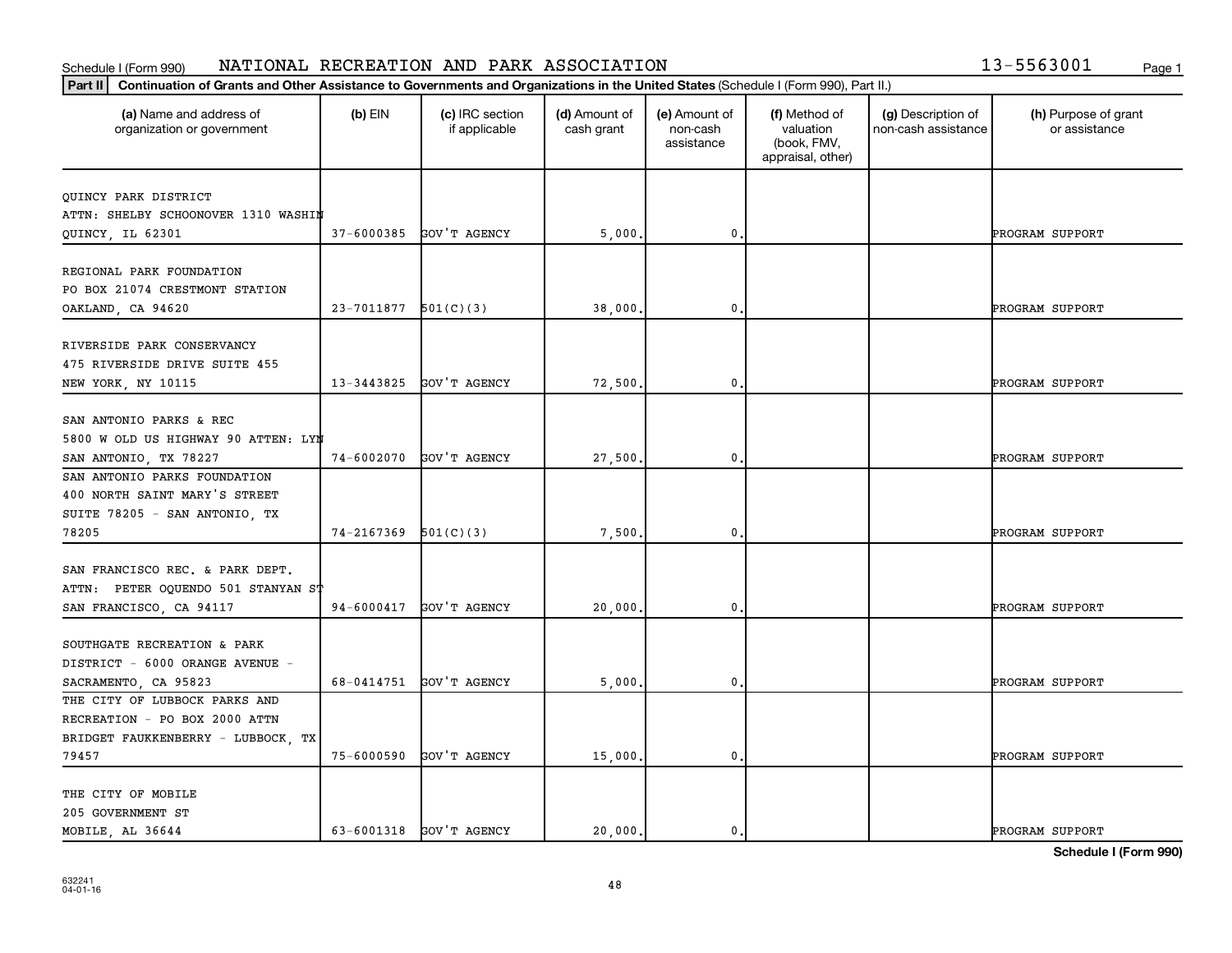# Schedule I (Form 990) NATIONAL RECREATION AND PARK ASSOCIATION 13-5563001 <sub>Page 1</sub>

| 13-5563001 |  | Page 1 |
|------------|--|--------|

| Part II                                                                           | Continuation of Grants and Other Assistance to Governments and Organizations in the United States (Schedule I (Form 990), Part II.) |                                  |                             |                                         |                                                                |                                           |                                       |  |  |
|-----------------------------------------------------------------------------------|-------------------------------------------------------------------------------------------------------------------------------------|----------------------------------|-----------------------------|-----------------------------------------|----------------------------------------------------------------|-------------------------------------------|---------------------------------------|--|--|
| (a) Name and address of<br>organization or government                             | $(b)$ EIN                                                                                                                           | (c) IRC section<br>if applicable | (d) Amount of<br>cash grant | (e) Amount of<br>non-cash<br>assistance | (f) Method of<br>valuation<br>(book, FMV,<br>appraisal, other) | (g) Description of<br>non-cash assistance | (h) Purpose of grant<br>or assistance |  |  |
| TOWN OF BOLTON<br>221 S 9TH STREET PO BOX 327<br>BOLTON, NC 28423                 | 56-0941459                                                                                                                          | GOV'T AGENCY                     | 33,000.                     | $\mathbf{0}$                            |                                                                |                                           | PROGRAM SUPPORT                       |  |  |
| TOWN OF BROOKLINE<br>333 WASHINGTON ST.<br>BROOKLINE, MA 02446                    | $04 - 6001102$                                                                                                                      | GOV'T AGENCY                     | 5,000.                      | $\mathbf{0}$                            |                                                                |                                           | PROGRAM SUPPORT                       |  |  |
| TOWN OF BUXTON<br>185 PORTLAND ROAD<br>BUXTON, ME 04093                           | $01 - 6000094$                                                                                                                      | GOV'T AGENCY                     | 5,000.                      | $\mathbf{0}$                            |                                                                |                                           | PROGRAM SUPPORT                       |  |  |
| TUSCALOOSA COUNTY PARK & REC<br>AUTHORITY - PO BOX 2496 -<br>TUSCALOOSA, AL 35463 | 63-6000651                                                                                                                          | GOV'T AGENCY                     | 20,000.                     | $\mathbf{0}$                            |                                                                |                                           | PROGRAM SUPPORT                       |  |  |
| VILLAGE OF UNIVERSITY PARK<br>698 BURNHAM DRIVE<br>UNIVERSITY PARK, IL 60484      | $36 - 2651341$                                                                                                                      | GOV'T AGENCY                     | 35,000.                     | $\mathbf{0}$                            |                                                                |                                           | PROGRAM SUPPORT                       |  |  |
| WINCHESTER PARKS AND RECREATION<br>1001 EAST CORK STREET,<br>WINCHESTER, VA 22601 | $54 - 6001683$                                                                                                                      | GOV'T AGENCY                     | 5,000.                      | $\mathbf{0}$                            |                                                                |                                           | PROGRAM SUPPORT                       |  |  |
|                                                                                   |                                                                                                                                     |                                  |                             |                                         |                                                                |                                           |                                       |  |  |
|                                                                                   |                                                                                                                                     |                                  |                             |                                         |                                                                |                                           |                                       |  |  |
|                                                                                   |                                                                                                                                     |                                  |                             |                                         |                                                                |                                           |                                       |  |  |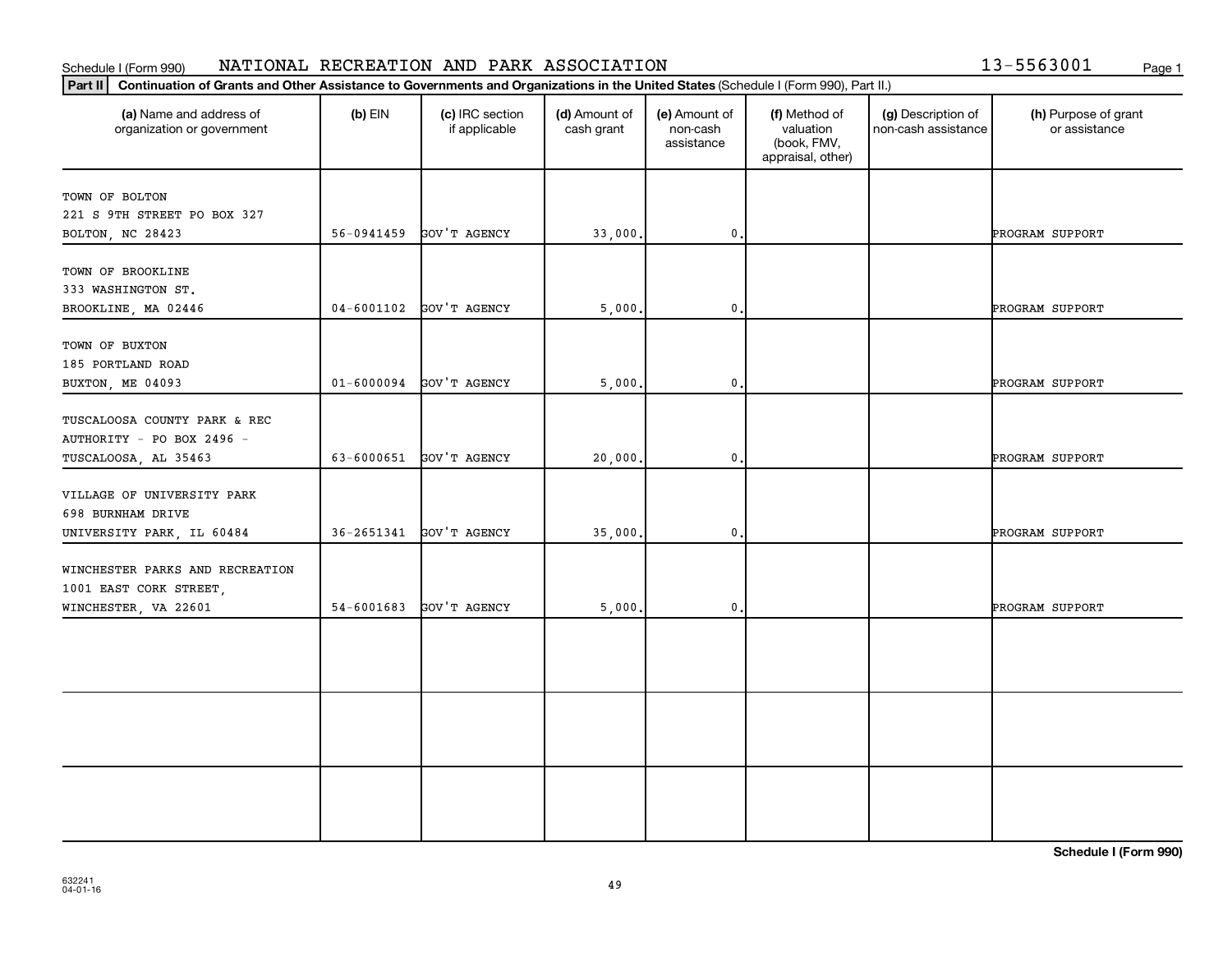(c) Amount of cash grant

Part IV | Supplemental Information. Provide the information required in Part I, line 2; Part III, column (b); and any other additional information.

PART I, LINE 2:

THE ASSOCIATION'S PARTNERSHIP AND BUSINESS DEVELOPMENT OFFICE EXERCISES

REGULAR REVIEW OF GRANTEE PROGRESS ON A MID-YEAR, ANNUAL, AND END-OF-GRANT

BASIS TO ENSURE GRANTEE COMPLIANCE WITH GRANT REQUIREMENTS AND TO PROVIDE

ASSESSMENT OF OBJECTIVES, PROGRESS, AND FINANCIAL STEWARDSHIP.

recipients

Part III can be duplicated if additional space is needed.

Part III | Grants and Other Assistance to Domestic Individuals. Complete if the organization answered "Yes" on Form 990, Part IV, line 22. (a) Type of grant or assistance **(b)** Number of  $|$  **(c)** Amount of  $|$  **(d)** Amount of non- $|$  **(e)** Method of valuation  $|$  **(f)** (e) Method of valuation (book, FMV, appraisal, other) (d) Amount of noncash assistance **(f)** Description of noncash assistance

**2**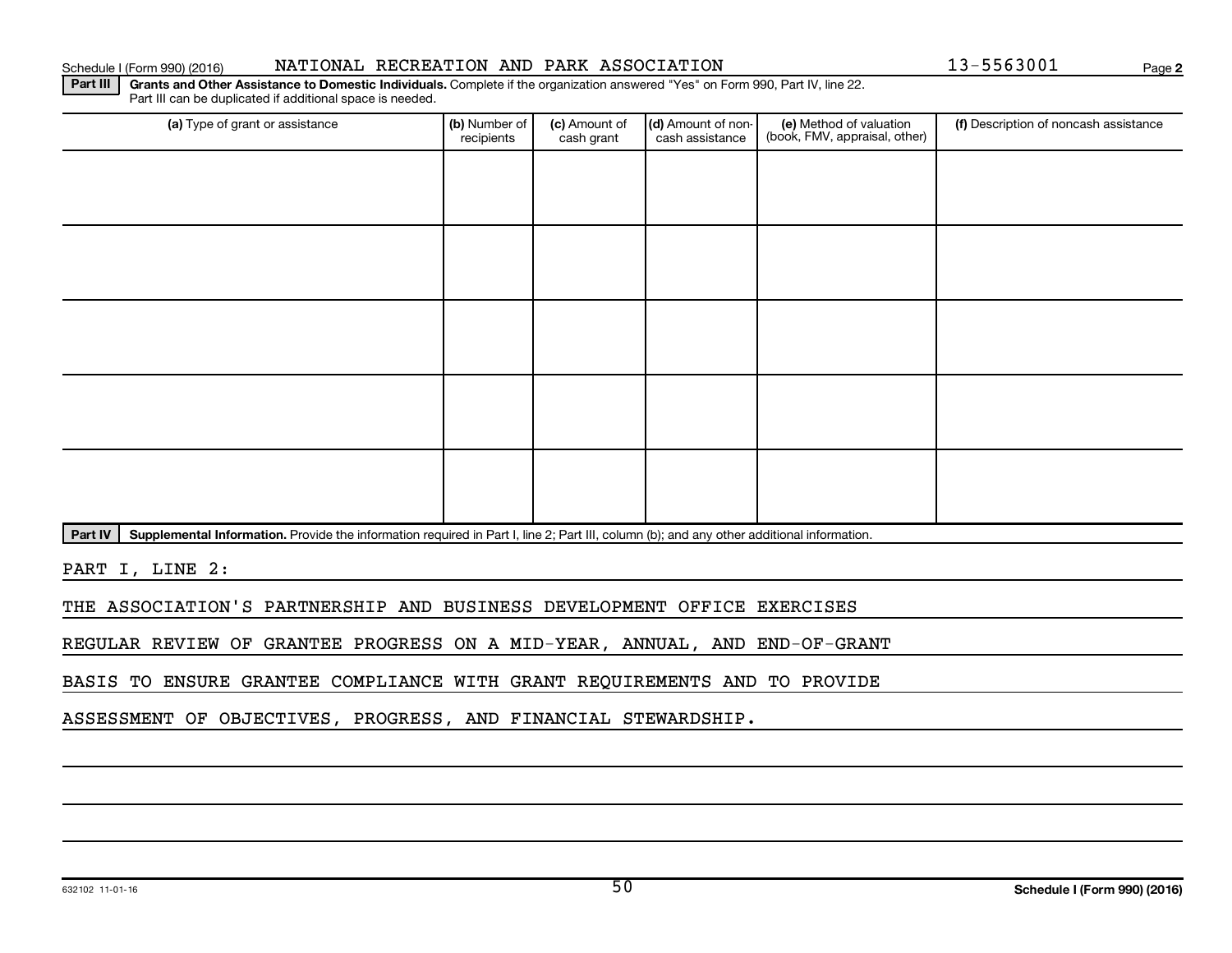| <b>Compensation Information</b><br>(Form 990)<br>For certain Officers, Directors, Trustees, Key Employees, and Highest<br><b>Compensated Employees</b><br>Complete if the organization answered "Yes" on Form 990, Part IV, line 23.<br>Attach to Form 990.<br>Department of the Treasury<br>Internal Revenue Service<br>Information about Schedule J (Form 990) and its instructions is at www.irs.gov/form990.<br><b>Employer identification number</b><br>Name of the organization<br>13-5563001<br>NATIONAL RECREATION AND PARK ASSOCIATION<br>Part I<br><b>Questions Regarding Compensation</b><br>1a Check the appropriate box(es) if the organization provided any of the following to or for a person listed on Form 990,<br>Part VII, Section A, line 1a. Complete Part III to provide any relevant information regarding these items.<br>First-class or charter travel<br>Housing allowance or residence for personal use<br>Travel for companions<br>Payments for business use of personal residence<br>Tax indemnification and gross-up payments<br>Health or social club dues or initiation fees<br>Discretionary spending account<br>Personal services (such as, maid, chauffeur, chef)<br><b>b</b> If any of the boxes on line 1a are checked, did the organization follow a written policy regarding payment or |              | OMB No. 1545-0047     |                         |
|---------------------------------------------------------------------------------------------------------------------------------------------------------------------------------------------------------------------------------------------------------------------------------------------------------------------------------------------------------------------------------------------------------------------------------------------------------------------------------------------------------------------------------------------------------------------------------------------------------------------------------------------------------------------------------------------------------------------------------------------------------------------------------------------------------------------------------------------------------------------------------------------------------------------------------------------------------------------------------------------------------------------------------------------------------------------------------------------------------------------------------------------------------------------------------------------------------------------------------------------------------------------------------------------------------------------------------|--------------|-----------------------|-------------------------|
|                                                                                                                                                                                                                                                                                                                                                                                                                                                                                                                                                                                                                                                                                                                                                                                                                                                                                                                                                                                                                                                                                                                                                                                                                                                                                                                                 |              |                       |                         |
|                                                                                                                                                                                                                                                                                                                                                                                                                                                                                                                                                                                                                                                                                                                                                                                                                                                                                                                                                                                                                                                                                                                                                                                                                                                                                                                                 |              | 2016                  |                         |
|                                                                                                                                                                                                                                                                                                                                                                                                                                                                                                                                                                                                                                                                                                                                                                                                                                                                                                                                                                                                                                                                                                                                                                                                                                                                                                                                 |              | <b>Open to Public</b> |                         |
|                                                                                                                                                                                                                                                                                                                                                                                                                                                                                                                                                                                                                                                                                                                                                                                                                                                                                                                                                                                                                                                                                                                                                                                                                                                                                                                                 |              | Inspection            |                         |
|                                                                                                                                                                                                                                                                                                                                                                                                                                                                                                                                                                                                                                                                                                                                                                                                                                                                                                                                                                                                                                                                                                                                                                                                                                                                                                                                 |              |                       |                         |
|                                                                                                                                                                                                                                                                                                                                                                                                                                                                                                                                                                                                                                                                                                                                                                                                                                                                                                                                                                                                                                                                                                                                                                                                                                                                                                                                 |              |                       |                         |
|                                                                                                                                                                                                                                                                                                                                                                                                                                                                                                                                                                                                                                                                                                                                                                                                                                                                                                                                                                                                                                                                                                                                                                                                                                                                                                                                 |              |                       |                         |
|                                                                                                                                                                                                                                                                                                                                                                                                                                                                                                                                                                                                                                                                                                                                                                                                                                                                                                                                                                                                                                                                                                                                                                                                                                                                                                                                 |              | Yes                   | No                      |
|                                                                                                                                                                                                                                                                                                                                                                                                                                                                                                                                                                                                                                                                                                                                                                                                                                                                                                                                                                                                                                                                                                                                                                                                                                                                                                                                 |              |                       |                         |
|                                                                                                                                                                                                                                                                                                                                                                                                                                                                                                                                                                                                                                                                                                                                                                                                                                                                                                                                                                                                                                                                                                                                                                                                                                                                                                                                 |              |                       |                         |
|                                                                                                                                                                                                                                                                                                                                                                                                                                                                                                                                                                                                                                                                                                                                                                                                                                                                                                                                                                                                                                                                                                                                                                                                                                                                                                                                 |              |                       |                         |
|                                                                                                                                                                                                                                                                                                                                                                                                                                                                                                                                                                                                                                                                                                                                                                                                                                                                                                                                                                                                                                                                                                                                                                                                                                                                                                                                 |              |                       |                         |
|                                                                                                                                                                                                                                                                                                                                                                                                                                                                                                                                                                                                                                                                                                                                                                                                                                                                                                                                                                                                                                                                                                                                                                                                                                                                                                                                 |              |                       |                         |
|                                                                                                                                                                                                                                                                                                                                                                                                                                                                                                                                                                                                                                                                                                                                                                                                                                                                                                                                                                                                                                                                                                                                                                                                                                                                                                                                 |              |                       |                         |
|                                                                                                                                                                                                                                                                                                                                                                                                                                                                                                                                                                                                                                                                                                                                                                                                                                                                                                                                                                                                                                                                                                                                                                                                                                                                                                                                 |              |                       |                         |
|                                                                                                                                                                                                                                                                                                                                                                                                                                                                                                                                                                                                                                                                                                                                                                                                                                                                                                                                                                                                                                                                                                                                                                                                                                                                                                                                 |              |                       |                         |
|                                                                                                                                                                                                                                                                                                                                                                                                                                                                                                                                                                                                                                                                                                                                                                                                                                                                                                                                                                                                                                                                                                                                                                                                                                                                                                                                 | 1b           |                       |                         |
| Did the organization require substantiation prior to reimbursing or allowing expenses incurred by all directors,<br>2                                                                                                                                                                                                                                                                                                                                                                                                                                                                                                                                                                                                                                                                                                                                                                                                                                                                                                                                                                                                                                                                                                                                                                                                           |              |                       |                         |
|                                                                                                                                                                                                                                                                                                                                                                                                                                                                                                                                                                                                                                                                                                                                                                                                                                                                                                                                                                                                                                                                                                                                                                                                                                                                                                                                 | $\mathbf{2}$ |                       |                         |
|                                                                                                                                                                                                                                                                                                                                                                                                                                                                                                                                                                                                                                                                                                                                                                                                                                                                                                                                                                                                                                                                                                                                                                                                                                                                                                                                 |              |                       |                         |
| Indicate which, if any, of the following the filing organization used to establish the compensation of the organization's<br>з                                                                                                                                                                                                                                                                                                                                                                                                                                                                                                                                                                                                                                                                                                                                                                                                                                                                                                                                                                                                                                                                                                                                                                                                  |              |                       |                         |
| CEO/Executive Director. Check all that apply. Do not check any boxes for methods used by a related organization to                                                                                                                                                                                                                                                                                                                                                                                                                                                                                                                                                                                                                                                                                                                                                                                                                                                                                                                                                                                                                                                                                                                                                                                                              |              |                       |                         |
| establish compensation of the CEO/Executive Director, but explain in Part III.                                                                                                                                                                                                                                                                                                                                                                                                                                                                                                                                                                                                                                                                                                                                                                                                                                                                                                                                                                                                                                                                                                                                                                                                                                                  |              |                       |                         |
| $ \mathbf{X} $ Compensation committee<br>Written employment contract<br>$ \mathbf{X} $ Compensation survey or study                                                                                                                                                                                                                                                                                                                                                                                                                                                                                                                                                                                                                                                                                                                                                                                                                                                                                                                                                                                                                                                                                                                                                                                                             |              |                       |                         |
| $\mathbf{X}$ Independent compensation consultant<br>$\vert X \vert$ Approval by the board or compensation committee                                                                                                                                                                                                                                                                                                                                                                                                                                                                                                                                                                                                                                                                                                                                                                                                                                                                                                                                                                                                                                                                                                                                                                                                             |              |                       |                         |
| Form 990 of other organizations                                                                                                                                                                                                                                                                                                                                                                                                                                                                                                                                                                                                                                                                                                                                                                                                                                                                                                                                                                                                                                                                                                                                                                                                                                                                                                 |              |                       |                         |
| During the year, did any person listed on Form 990, Part VII, Section A, line 1a, with respect to the filing<br>4                                                                                                                                                                                                                                                                                                                                                                                                                                                                                                                                                                                                                                                                                                                                                                                                                                                                                                                                                                                                                                                                                                                                                                                                               |              |                       |                         |
| organization or a related organization:                                                                                                                                                                                                                                                                                                                                                                                                                                                                                                                                                                                                                                                                                                                                                                                                                                                                                                                                                                                                                                                                                                                                                                                                                                                                                         |              |                       |                         |
| Receive a severance payment or change-of-control payment?<br>а                                                                                                                                                                                                                                                                                                                                                                                                                                                                                                                                                                                                                                                                                                                                                                                                                                                                                                                                                                                                                                                                                                                                                                                                                                                                  | 4a           |                       | х                       |
| b                                                                                                                                                                                                                                                                                                                                                                                                                                                                                                                                                                                                                                                                                                                                                                                                                                                                                                                                                                                                                                                                                                                                                                                                                                                                                                                               | 4b           |                       | $\overline{\textbf{x}}$ |
|                                                                                                                                                                                                                                                                                                                                                                                                                                                                                                                                                                                                                                                                                                                                                                                                                                                                                                                                                                                                                                                                                                                                                                                                                                                                                                                                 | 4c           |                       | X                       |
| If "Yes" to any of lines 4a-c, list the persons and provide the applicable amounts for each item in Part III.                                                                                                                                                                                                                                                                                                                                                                                                                                                                                                                                                                                                                                                                                                                                                                                                                                                                                                                                                                                                                                                                                                                                                                                                                   |              |                       |                         |
|                                                                                                                                                                                                                                                                                                                                                                                                                                                                                                                                                                                                                                                                                                                                                                                                                                                                                                                                                                                                                                                                                                                                                                                                                                                                                                                                 |              |                       |                         |
| Only section 501(c)(3), 501(c)(4), and 501(c)(29) organizations must complete lines 5-9.                                                                                                                                                                                                                                                                                                                                                                                                                                                                                                                                                                                                                                                                                                                                                                                                                                                                                                                                                                                                                                                                                                                                                                                                                                        |              |                       |                         |
| For persons listed on Form 990, Part VII, Section A, line 1a, did the organization pay or accrue any compensation                                                                                                                                                                                                                                                                                                                                                                                                                                                                                                                                                                                                                                                                                                                                                                                                                                                                                                                                                                                                                                                                                                                                                                                                               |              |                       |                         |
| contingent on the revenues of:                                                                                                                                                                                                                                                                                                                                                                                                                                                                                                                                                                                                                                                                                                                                                                                                                                                                                                                                                                                                                                                                                                                                                                                                                                                                                                  |              |                       |                         |
|                                                                                                                                                                                                                                                                                                                                                                                                                                                                                                                                                                                                                                                                                                                                                                                                                                                                                                                                                                                                                                                                                                                                                                                                                                                                                                                                 | 5а           |                       | x                       |
|                                                                                                                                                                                                                                                                                                                                                                                                                                                                                                                                                                                                                                                                                                                                                                                                                                                                                                                                                                                                                                                                                                                                                                                                                                                                                                                                 | 5b           |                       | x                       |
| If "Yes" on line 5a or 5b, describe in Part III.                                                                                                                                                                                                                                                                                                                                                                                                                                                                                                                                                                                                                                                                                                                                                                                                                                                                                                                                                                                                                                                                                                                                                                                                                                                                                |              |                       |                         |
| For persons listed on Form 990, Part VII, Section A, line 1a, did the organization pay or accrue any compensation<br>6.                                                                                                                                                                                                                                                                                                                                                                                                                                                                                                                                                                                                                                                                                                                                                                                                                                                                                                                                                                                                                                                                                                                                                                                                         |              |                       |                         |
| contingent on the net earnings of:                                                                                                                                                                                                                                                                                                                                                                                                                                                                                                                                                                                                                                                                                                                                                                                                                                                                                                                                                                                                                                                                                                                                                                                                                                                                                              |              |                       |                         |
|                                                                                                                                                                                                                                                                                                                                                                                                                                                                                                                                                                                                                                                                                                                                                                                                                                                                                                                                                                                                                                                                                                                                                                                                                                                                                                                                 | 6a           |                       | x                       |
|                                                                                                                                                                                                                                                                                                                                                                                                                                                                                                                                                                                                                                                                                                                                                                                                                                                                                                                                                                                                                                                                                                                                                                                                                                                                                                                                 | 6b           |                       | х                       |
| If "Yes" on line 6a or 6b, describe in Part III.                                                                                                                                                                                                                                                                                                                                                                                                                                                                                                                                                                                                                                                                                                                                                                                                                                                                                                                                                                                                                                                                                                                                                                                                                                                                                |              |                       |                         |
| 7 For persons listed on Form 990, Part VII, Section A, line 1a, did the organization provide any nonfixed payments                                                                                                                                                                                                                                                                                                                                                                                                                                                                                                                                                                                                                                                                                                                                                                                                                                                                                                                                                                                                                                                                                                                                                                                                              |              |                       |                         |
|                                                                                                                                                                                                                                                                                                                                                                                                                                                                                                                                                                                                                                                                                                                                                                                                                                                                                                                                                                                                                                                                                                                                                                                                                                                                                                                                 | 7            |                       | x                       |
| Were any amounts reported on Form 990, Part VII, paid or accrued pursuant to a contract that was subject to the<br>8                                                                                                                                                                                                                                                                                                                                                                                                                                                                                                                                                                                                                                                                                                                                                                                                                                                                                                                                                                                                                                                                                                                                                                                                            |              |                       |                         |
|                                                                                                                                                                                                                                                                                                                                                                                                                                                                                                                                                                                                                                                                                                                                                                                                                                                                                                                                                                                                                                                                                                                                                                                                                                                                                                                                 | 8            |                       | х                       |
| If "Yes" on line 8, did the organization also follow the rebuttable presumption procedure described in<br>9                                                                                                                                                                                                                                                                                                                                                                                                                                                                                                                                                                                                                                                                                                                                                                                                                                                                                                                                                                                                                                                                                                                                                                                                                     |              |                       |                         |
| $M = 100$ and $M = 100$ and $M = 100$ and $M = 1000$                                                                                                                                                                                                                                                                                                                                                                                                                                                                                                                                                                                                                                                                                                                                                                                                                                                                                                                                                                                                                                                                                                                                                                                                                                                                            | 9            |                       |                         |

**For Paperwork Reduction Act Notice, see the Instructions for Form 990. Schedule J (Form 990) 2016** LHA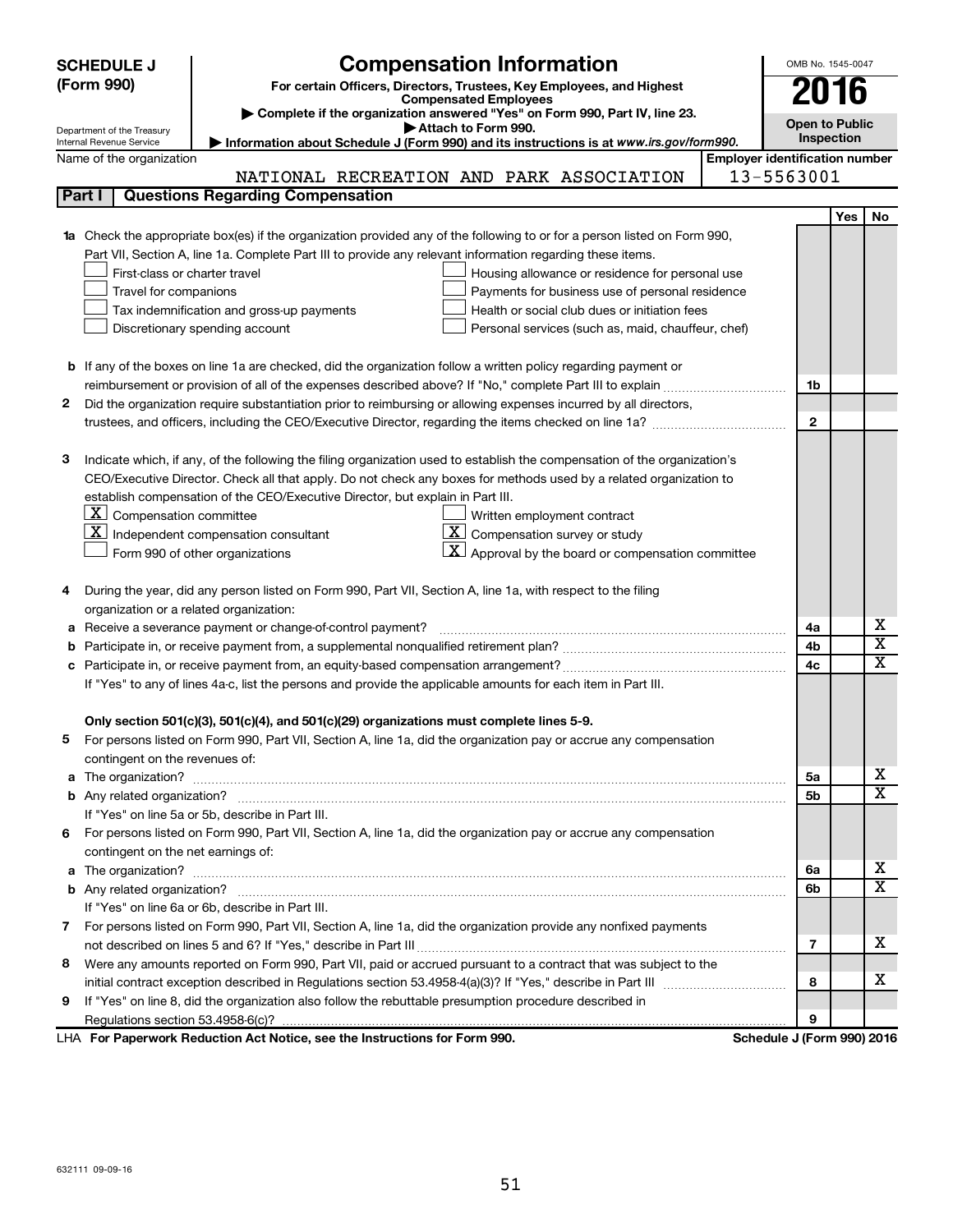# Schedule J (Form 990) 2016 NATIONAL RECREATION AND PARK ASSOCIATION  $13-5563001$  Page

## Part II | Officers, Directors, Trustees, Key Employees, and Highest Compensated Employees. Use duplicate copies if additional space is needed.

For each individual whose compensation must be reported on Schedule J, report compensation from the organization on row (i) and from related organizations, described in the instructions, on row (ii). Do not list any individuals that aren't listed on Form 990, Part VII.

Note: The sum of columns (B)(i)-(iii) for each listed individual must equal the total amount of Form 990, Part VII, Section A, line 1a, applicable column (D) and (E) amounts for that individual.

| (A) Name and Title                        |      |                          | (B) Breakdown of W-2 and/or 1099-MISC compensation |                                           | (C) Retirement and<br>other deferred | (D) Nontaxable<br>benefits | (E) Total of columns | (F) Compensation<br>in column (B)         |  |
|-------------------------------------------|------|--------------------------|----------------------------------------------------|-------------------------------------------|--------------------------------------|----------------------------|----------------------|-------------------------------------------|--|
|                                           |      | (i) Base<br>compensation | (ii) Bonus &<br>incentive<br>compensation          | (iii) Other<br>reportable<br>compensation | compensation                         |                            | $(B)(i)-(D)$         | reported as deferred<br>on prior Form 990 |  |
| <b>BARBARA TULIPANE</b><br>(1)            | (i)  | 366, 223.                | 36,675.                                            | 3,553.                                    | 16,414.                              | 17,970.                    | 440,835.             | $\overline{0}$ .                          |  |
| PRESIDENT AND CEO                         | (ii) | 0.                       | 0.                                                 | 0.                                        | $\overline{0}$ .                     | $\overline{0}$ .           | Ω.                   | $\overline{0}$ .                          |  |
| ANNA AMSELLE<br>(2)                       | (i)  | 186, 232.                | σ.                                                 | 769.                                      | 7,652.                               | 26, 124.                   | 220,777.             | $\overline{0}$ .                          |  |
| COO/CFO                                   | (ii) | 0.                       | σ.                                                 | 0.                                        | 0.                                   | 0.                         | Ω.                   | $\overline{0}$ .                          |  |
| REBECCA LEE WICKLINE<br>(3)               | (i)  | 147,077.                 | 0.                                                 | 273.                                      | 9,103.                               | 24, 205.                   | 180,658.             | $\overline{\mathfrak{o}}$ .               |  |
| SR.VP OF BUSINESS DEVELOPMENT             | (ii) | 0.                       | $\overline{0}$ .                                   | 0.                                        | 0.                                   | Ο.                         | $\Omega$ .           | $\overline{\mathfrak{o}}$ .               |  |
| GINA MULLINS-COHEN<br>(4)                 | (i)  | 136,506.                 | $\overline{0}$ .                                   | 1,166.                                    | 8,282.                               | 10,145                     | 156,099.             | $\overline{\mathfrak{o}}$ .               |  |
| VP OF MARKETING COMMUNICATION             | (ii) | 0.                       | $\mathbf 0$ .                                      | 0.                                        | 0.                                   | 0.                         | 0.                   | $\overline{\mathfrak{o}}$ .               |  |
| KEVIN ROTH<br>(5)                         | (i)  | 135, 142.                | 0.                                                 | 423.                                      | 8,556.                               | 25,768                     | 169,889.             | $\overline{0}$ .                          |  |
| VP RESEARCH                               | (ii) | 0.                       | $\mathbf 0$ .                                      | 0.                                        | 0.                                   | 0.                         | 0.                   | $\overline{0}$ .                          |  |
| THEODORE MATTINGLYRA<br>(6)               | (i)  | 118,209.                 | $\overline{0}$                                     | 513.                                      | 5,894.                               | 25,415                     | 150,031.             | $\overline{0}$ .                          |  |
| DIR. OF FACILITIES AND ADMIN. SERVIC (ii) |      | 0.                       | $\overline{0}$                                     | 0.                                        | о.                                   | 0.                         | 0.                   | $\overline{0}$ .                          |  |
| KEVIN O'HARA<br>(7)                       | (i)  | 118,028.                 | $\overline{0}$ .                                   | 522.                                      | 8,853.                               | 28,775.                    | 156, 178.            | $\overline{0}$ .                          |  |
| VP OF URBAN AND GOVERNMENT AFFAIRS        | (ii) | 0.                       | 0.                                                 | 0.                                        | 0.                                   | 0.                         | 0.                   | $\overline{0}$ .                          |  |
|                                           | (i)  |                          |                                                    |                                           |                                      |                            |                      |                                           |  |
|                                           | (ii) |                          |                                                    |                                           |                                      |                            |                      |                                           |  |
|                                           | (i)  |                          |                                                    |                                           |                                      |                            |                      |                                           |  |
|                                           | (ii) |                          |                                                    |                                           |                                      |                            |                      |                                           |  |
|                                           | (i)  |                          |                                                    |                                           |                                      |                            |                      |                                           |  |
|                                           | (ii) |                          |                                                    |                                           |                                      |                            |                      |                                           |  |
|                                           | (i)  |                          |                                                    |                                           |                                      |                            |                      |                                           |  |
|                                           | (ii) |                          |                                                    |                                           |                                      |                            |                      |                                           |  |
|                                           | (i)  |                          |                                                    |                                           |                                      |                            |                      |                                           |  |
|                                           | (ii) |                          |                                                    |                                           |                                      |                            |                      |                                           |  |
|                                           | (i)  |                          |                                                    |                                           |                                      |                            |                      |                                           |  |
|                                           | (ii) |                          |                                                    |                                           |                                      |                            |                      |                                           |  |
|                                           | (i)  |                          |                                                    |                                           |                                      |                            |                      |                                           |  |
|                                           | (ii) |                          |                                                    |                                           |                                      |                            |                      |                                           |  |
|                                           | (i)  |                          |                                                    |                                           |                                      |                            |                      |                                           |  |
|                                           | (ii) |                          |                                                    |                                           |                                      |                            |                      |                                           |  |
|                                           | (i)  |                          |                                                    |                                           |                                      |                            |                      |                                           |  |
|                                           | (ii) |                          |                                                    |                                           |                                      |                            |                      |                                           |  |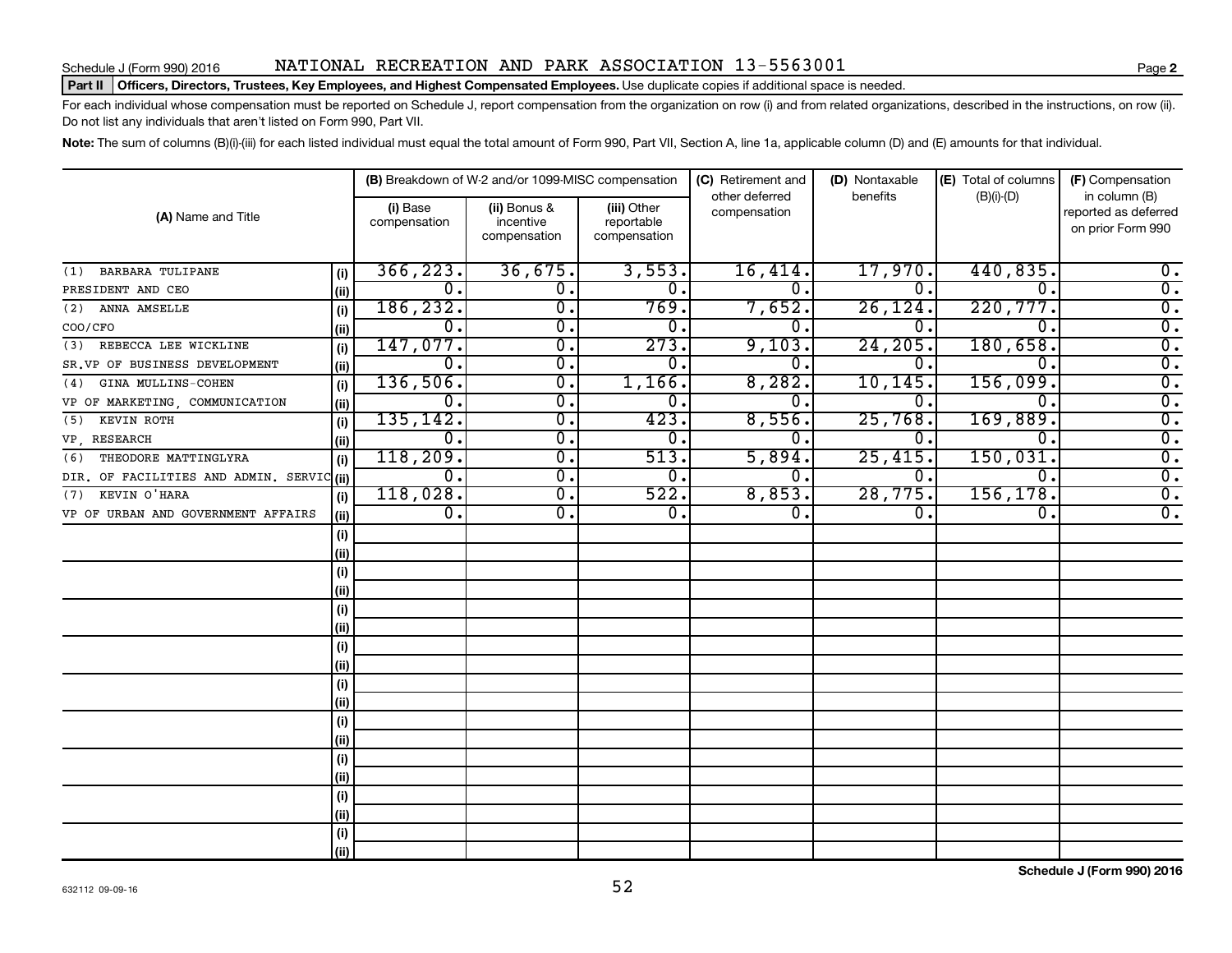**Part III Supplemental Information**

Provide the information, explanation, or descriptions required for Part I, lines 1a, 1b, 3, 4a, 4b, 4c, 5a, 5b, 6a, 6b, 7, and 8, and for Part II. Also complete this part for any additional information.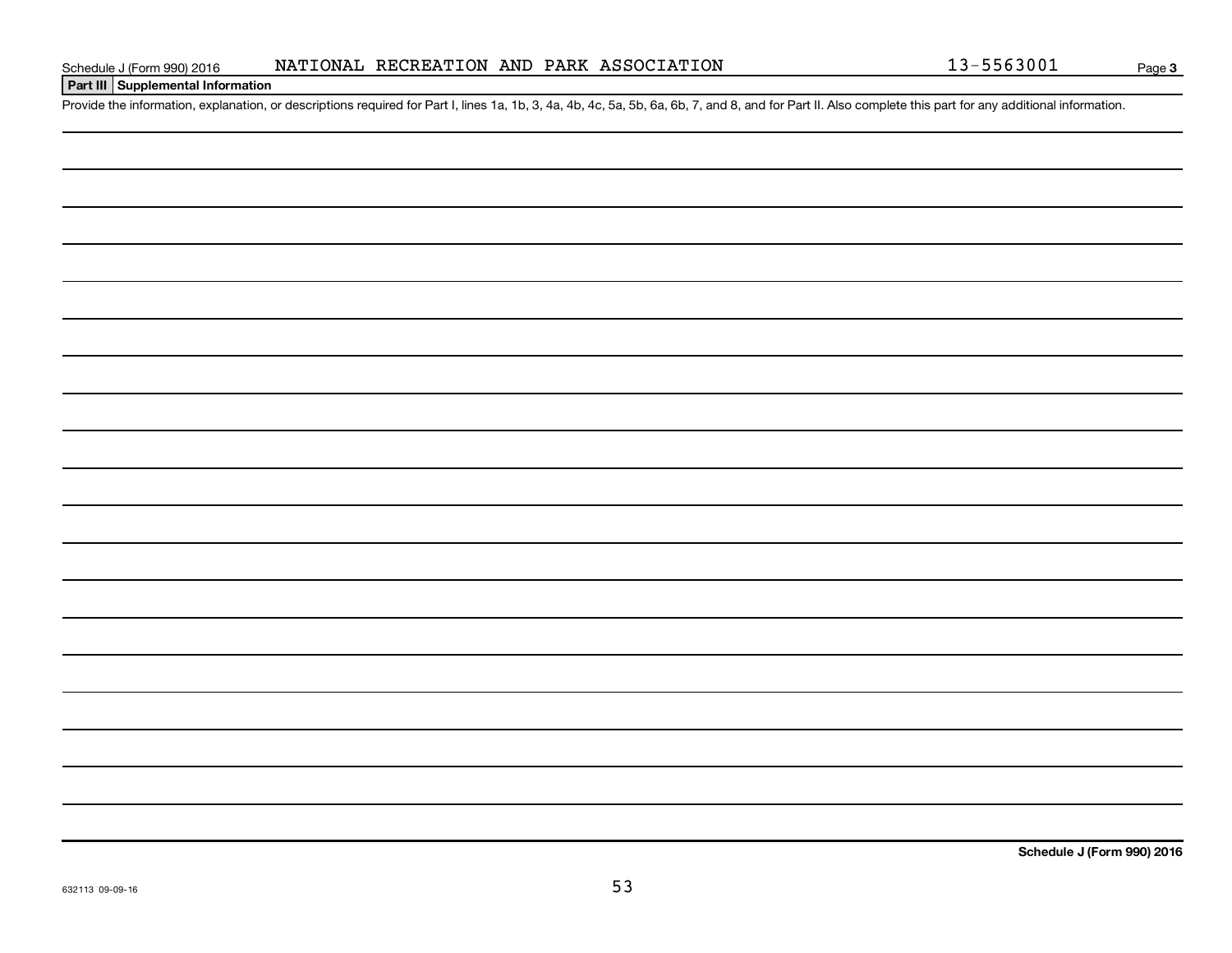| <b>SCHEDULE M</b> |  |
|-------------------|--|
| (Form 990)        |  |

# **Noncash Contributions**

OMB No. 1545-0047

| Department of the Treasury |
|----------------------------|
| Internal Revenue Service   |

◆ Complete if the organizations answered "Yes" on Form 990, Part IV, lines 29 or 30.<br>● Complete if the organizations answered "Yes" on Form 990, Part IV, lines 29 or 30.

**Attach to Form 990.** J

**Information about Schedule M (Form 990) and its instructions is at www.irs.gov/form990.** 

**Inspection Employer identification number**

**Open To Public**

| Name of the organization |  |
|--------------------------|--|
|--------------------------|--|

NATIONAL RECREATION AND PARK ASSOCIATION

|  | .             |
|--|---------------|
|  | $3 - 5563001$ |

| Part I | <b>Types of Property</b>                                                                                                       |                               |                                      |                                                                                                      |                                                              |     |     |    |
|--------|--------------------------------------------------------------------------------------------------------------------------------|-------------------------------|--------------------------------------|------------------------------------------------------------------------------------------------------|--------------------------------------------------------------|-----|-----|----|
|        |                                                                                                                                | (a)<br>Check if<br>applicable | (b)<br>Number of<br>contributions or | (c)<br>Noncash contribution<br>amounts reported on<br>items contributed Form 990, Part VIII, line 1g | (d)<br>Method of determining<br>noncash contribution amounts |     |     |    |
| 1.     |                                                                                                                                |                               |                                      |                                                                                                      |                                                              |     |     |    |
| 2      | Art - Historical treasures                                                                                                     |                               |                                      |                                                                                                      |                                                              |     |     |    |
| З      | Art - Fractional interests                                                                                                     |                               |                                      |                                                                                                      |                                                              |     |     |    |
| 4      | Books and publications                                                                                                         |                               |                                      |                                                                                                      |                                                              |     |     |    |
| 5      | Clothing and household goods                                                                                                   |                               |                                      |                                                                                                      |                                                              |     |     |    |
| 6      |                                                                                                                                |                               |                                      |                                                                                                      |                                                              |     |     |    |
| 7      |                                                                                                                                |                               |                                      |                                                                                                      |                                                              |     |     |    |
| 8      |                                                                                                                                |                               |                                      |                                                                                                      |                                                              |     |     |    |
| 9      | Securities - Publicly traded                                                                                                   |                               |                                      |                                                                                                      |                                                              |     |     |    |
| 10     | Securities - Closely held stock                                                                                                |                               |                                      |                                                                                                      |                                                              |     |     |    |
| 11     | Securities - Partnership, LLC, or                                                                                              |                               |                                      |                                                                                                      |                                                              |     |     |    |
|        | trust interests                                                                                                                |                               |                                      |                                                                                                      |                                                              |     |     |    |
| 12     | Securities - Miscellaneous                                                                                                     |                               |                                      |                                                                                                      |                                                              |     |     |    |
| 13     | Qualified conservation contribution -                                                                                          |                               |                                      |                                                                                                      |                                                              |     |     |    |
|        |                                                                                                                                |                               |                                      |                                                                                                      |                                                              |     |     |    |
| 14     | Qualified conservation contribution - Other                                                                                    |                               |                                      |                                                                                                      |                                                              |     |     |    |
| 15     |                                                                                                                                |                               |                                      |                                                                                                      |                                                              |     |     |    |
| 16     | Real estate - Commercial                                                                                                       |                               |                                      |                                                                                                      |                                                              |     |     |    |
| 17     |                                                                                                                                |                               |                                      |                                                                                                      |                                                              |     |     |    |
| 18     |                                                                                                                                |                               |                                      |                                                                                                      |                                                              |     |     |    |
| 19     |                                                                                                                                |                               |                                      |                                                                                                      |                                                              |     |     |    |
| 20     | Drugs and medical supplies                                                                                                     |                               |                                      |                                                                                                      |                                                              |     |     |    |
| 21     |                                                                                                                                |                               |                                      |                                                                                                      |                                                              |     |     |    |
| 22     |                                                                                                                                |                               |                                      |                                                                                                      |                                                              |     |     |    |
| 23     |                                                                                                                                |                               |                                      |                                                                                                      |                                                              |     |     |    |
| 24     |                                                                                                                                |                               |                                      |                                                                                                      |                                                              |     |     |    |
| 25     | (AIRLINE PASSE)<br>Other $\blacktriangleright$                                                                                 | х                             | 1                                    | 50,000.FMV                                                                                           |                                                              |     |     |    |
| 26     | Other $\blacktriangleright$<br>$\overline{\phantom{a}}$ )                                                                      |                               |                                      |                                                                                                      |                                                              |     |     |    |
| 27     | Other $\blacktriangleright$                                                                                                    |                               |                                      |                                                                                                      |                                                              |     |     |    |
| 28     | Other                                                                                                                          |                               |                                      |                                                                                                      |                                                              |     |     |    |
| 29     | Number of Forms 8283 received by the organization during the tax year for contributions                                        |                               |                                      |                                                                                                      |                                                              |     |     |    |
|        | for which the organization completed Form 8283, Part IV, Donee Acknowledgement                                                 |                               |                                      | 29                                                                                                   |                                                              |     |     |    |
|        |                                                                                                                                |                               |                                      |                                                                                                      |                                                              |     | Yes | No |
|        | 30a During the year, did the organization receive by contribution any property reported in Part I, lines 1 through 28, that it |                               |                                      |                                                                                                      |                                                              |     |     |    |
|        | must hold for at least three years from the date of the initial contribution, and which isn't required to be used for          |                               |                                      |                                                                                                      |                                                              |     |     |    |
|        |                                                                                                                                |                               |                                      |                                                                                                      |                                                              | 30a |     | х  |
|        | <b>b</b> If "Yes," describe the arrangement in Part II.                                                                        |                               |                                      |                                                                                                      |                                                              |     |     |    |
| 31     | Does the organization have a gift acceptance policy that requires the review of any nonstandard contributions?                 |                               |                                      |                                                                                                      |                                                              | 31  |     | х  |
|        | 32a Does the organization hire or use third parties or related organizations to solicit, process, or sell noncash              |                               |                                      |                                                                                                      |                                                              |     |     |    |
|        | contributions?                                                                                                                 |                               |                                      |                                                                                                      |                                                              | 32a |     | х  |
|        | <b>b</b> If "Yes," describe in Part II.                                                                                        |                               |                                      |                                                                                                      |                                                              |     |     |    |
| 33     | If the organization didn't report an amount in column (c) for a type of property for which column (a) is checked,              |                               |                                      |                                                                                                      |                                                              |     |     |    |
|        | describe in Part II.                                                                                                           |                               |                                      |                                                                                                      |                                                              |     |     |    |
| LHA    | For Paperwork Reduction Act Notice, see the Instructions for Form 990.                                                         |                               |                                      |                                                                                                      | Schedule M (Form 990) (2016)                                 |     |     |    |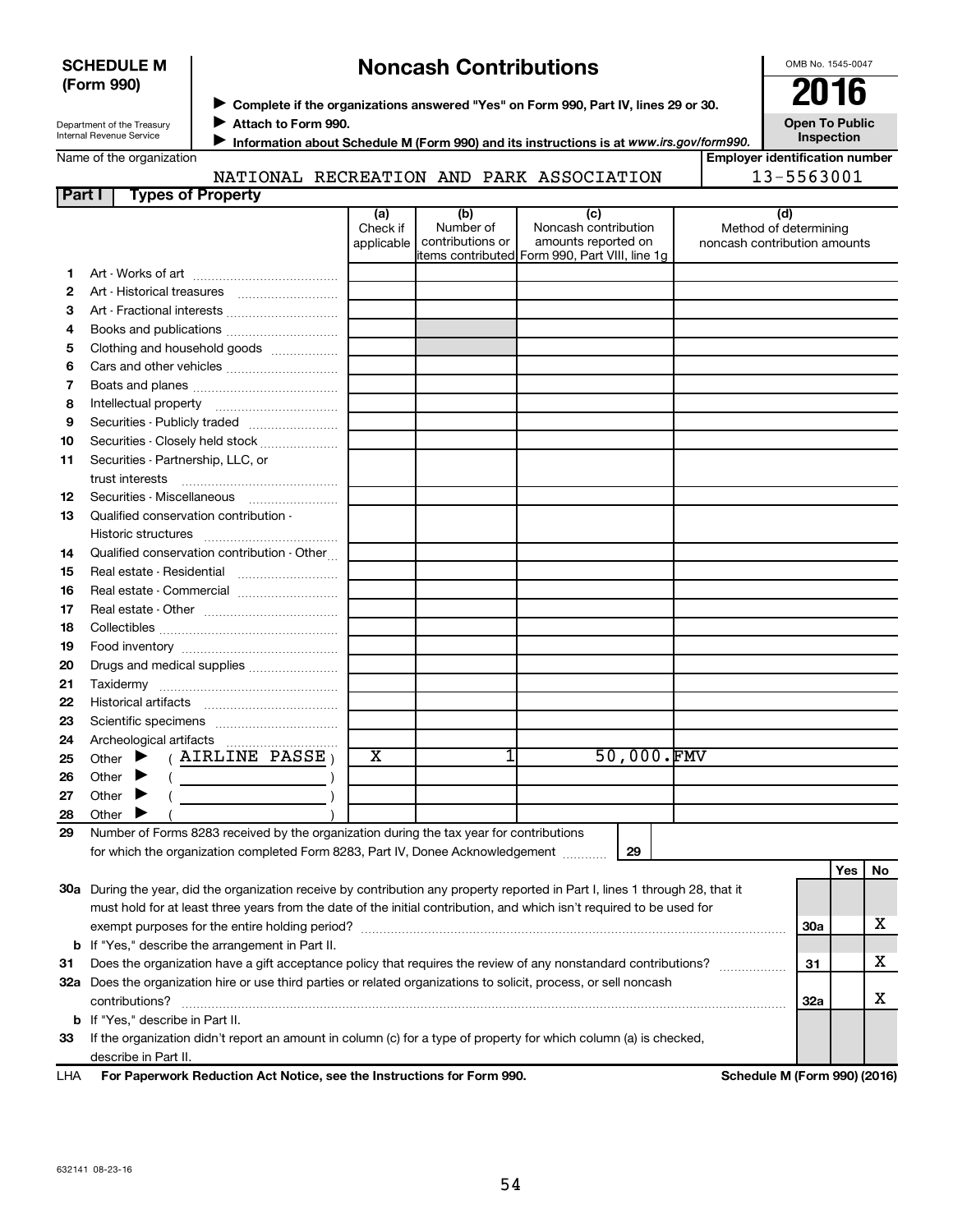| Schedule M (Form 990) (2016) NATIONAL RECREATION AND PARK ASSOCIATION |  |  | 13-5563001 | Page 2 |
|-----------------------------------------------------------------------|--|--|------------|--------|
| <b>Take</b>                                                           |  |  |            |        |

Provide the information required by Part I, lines 30b, 32b, and 33, and whether the organization is reporting in Part I, column (b), the number of contributions, the number of items received, or a combination of both. Also complete this part for any additional information. **Part II Supplemental Information.**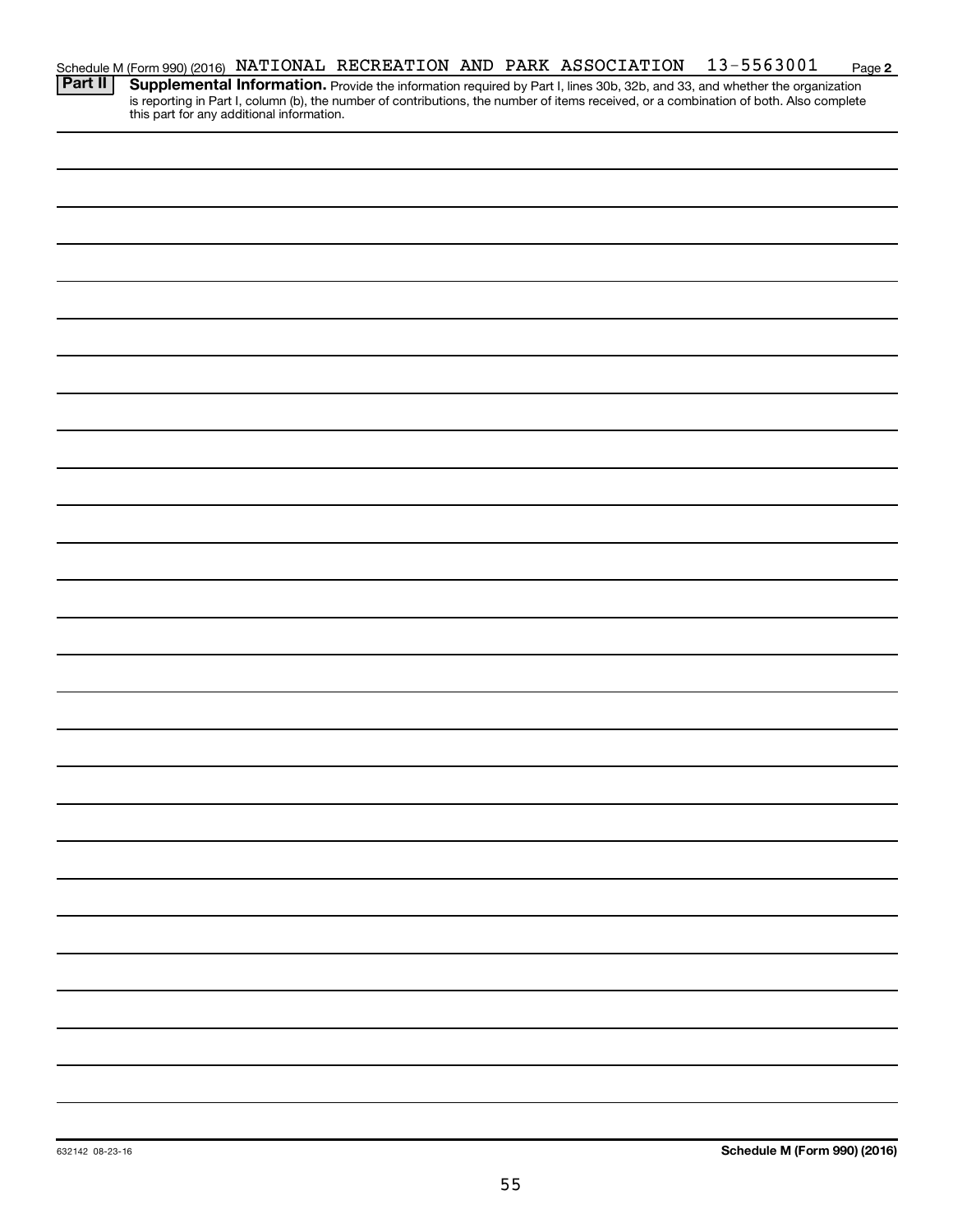| <b>SCHEDULE O</b><br>(Form 990 or 990-EZ)<br>Department of the Treasury<br>Internal Revenue Service | Supplemental Information to Form 990 or 990-EZ<br>Complete to provide information for responses to specific questions on<br>Form 990 or 990-EZ or to provide any additional information.<br>Attach to Form 990 or 990-EZ.<br>Information about Schedule O (Form 990 or 990-EZ) and its instructions is at WWW.irs.gov/form990. | OMB No. 1545-0047<br><b>Open to Public</b><br><b>Inspection</b> |  |  |  |  |  |
|-----------------------------------------------------------------------------------------------------|--------------------------------------------------------------------------------------------------------------------------------------------------------------------------------------------------------------------------------------------------------------------------------------------------------------------------------|-----------------------------------------------------------------|--|--|--|--|--|
| Name of the organization                                                                            | NATIONAL RECREATION AND PARK ASSOCIATION                                                                                                                                                                                                                                                                                       | <b>Employer identification number</b><br>13-5563001             |  |  |  |  |  |
|                                                                                                     | FORM 990, PART I, LINE 1, DESCRIPTION OF ORGANIZATION MISSION:                                                                                                                                                                                                                                                                 |                                                                 |  |  |  |  |  |
|                                                                                                     | TO ADVANCE PARKS, RECREATION AND ENVIRONMENTAL CONSERVATION EFFORTS                                                                                                                                                                                                                                                            |                                                                 |  |  |  |  |  |
|                                                                                                     | THAT ENHANCE THE QUALITY OF LIFE FOR ALL PEOPLE.                                                                                                                                                                                                                                                                               |                                                                 |  |  |  |  |  |
|                                                                                                     |                                                                                                                                                                                                                                                                                                                                |                                                                 |  |  |  |  |  |
|                                                                                                     | FORM 990, PART III, LINE 4A, PROGRAM SERVICE ACCOMPLISHMENTS:                                                                                                                                                                                                                                                                  |                                                                 |  |  |  |  |  |
| CONNECTED TO NATURE.                                                                                |                                                                                                                                                                                                                                                                                                                                |                                                                 |  |  |  |  |  |
|                                                                                                     |                                                                                                                                                                                                                                                                                                                                |                                                                 |  |  |  |  |  |
|                                                                                                     | FORM 990, PART III, LINE 4D, OTHER PROGRAM SERVICES:                                                                                                                                                                                                                                                                           |                                                                 |  |  |  |  |  |
| OTHER PROGRAM SERVICES                                                                              |                                                                                                                                                                                                                                                                                                                                |                                                                 |  |  |  |  |  |
| EXPENSES \$ 1,274,227.                                                                              | INCLUDING GRANTS OF \$0.                                                                                                                                                                                                                                                                                                       | REVENUE \$ 740,906.                                             |  |  |  |  |  |
|                                                                                                     |                                                                                                                                                                                                                                                                                                                                |                                                                 |  |  |  |  |  |
|                                                                                                     | FORM 990, PART VI, SECTION A, LINE 4:                                                                                                                                                                                                                                                                                          |                                                                 |  |  |  |  |  |
|                                                                                                     | BYLAW WAS UPDATED DURING FY2017.                                                                                                                                                                                                                                                                                               |                                                                 |  |  |  |  |  |
|                                                                                                     |                                                                                                                                                                                                                                                                                                                                |                                                                 |  |  |  |  |  |
| THE CHANGES ARE:                                                                                    |                                                                                                                                                                                                                                                                                                                                |                                                                 |  |  |  |  |  |
|                                                                                                     |                                                                                                                                                                                                                                                                                                                                |                                                                 |  |  |  |  |  |
|                                                                                                     | -BOARD SIZE CHANGED TO 15-30 MEMBERS                                                                                                                                                                                                                                                                                           |                                                                 |  |  |  |  |  |
|                                                                                                     | -THE NOMINATING AND BOARD DEVELOPMENT COMMITTEE WAS ABSORBED BY THE                                                                                                                                                                                                                                                            |                                                                 |  |  |  |  |  |
| GOVERNANCE COMMITTEE                                                                                |                                                                                                                                                                                                                                                                                                                                |                                                                 |  |  |  |  |  |
|                                                                                                     | -PAST CHAIR WILL BE ELIMINATED FOR THE 2018 ELECTION                                                                                                                                                                                                                                                                           |                                                                 |  |  |  |  |  |
| -THE CHAIR WILL SERVE TWO YEARS STARTING DURING THE 2018 ELECTION                                   |                                                                                                                                                                                                                                                                                                                                |                                                                 |  |  |  |  |  |
| -STARTING THE 2018 ELECTION YEAR, THE CHAIR WILL APPOINT 2 PEOPLE TO THE                            |                                                                                                                                                                                                                                                                                                                                |                                                                 |  |  |  |  |  |
| EXECUTIVE COMMITTEE FOR 1 YEAR                                                                      |                                                                                                                                                                                                                                                                                                                                |                                                                 |  |  |  |  |  |
|                                                                                                     | -THE FUND DEVELOPMENT COMMITTEE WAS ADDED AT A COMMITTEE                                                                                                                                                                                                                                                                       |                                                                 |  |  |  |  |  |
|                                                                                                     | -OTHER COMMITTEES WERE CHANGED TO REFLECT, OTHER NON BOARD COMMITTEES                                                                                                                                                                                                                                                          |                                                                 |  |  |  |  |  |
| -THE TERM CITIZEN WAS CHANGED TO ADVOCATE                                                           |                                                                                                                                                                                                                                                                                                                                |                                                                 |  |  |  |  |  |

632211 08-25-16 LHA For Paperwork Reduction Act Notice, see the Instructions for Form 990 or 990-EZ. Schedule O (Form 990 or 990-EZ) (2016)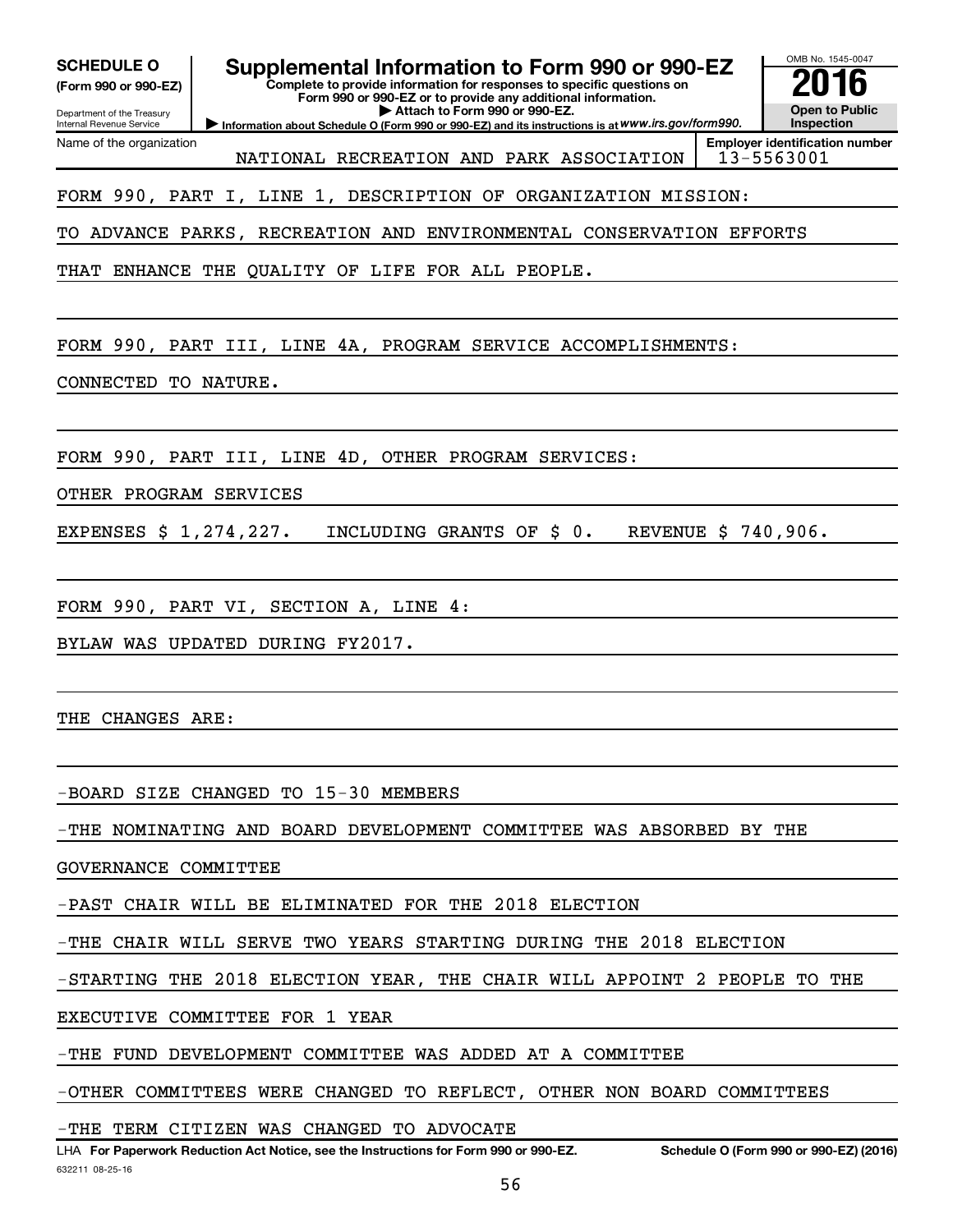NATIONAL RECREATION AND PARK ASSOCIATION 13-5563001

FORM 990, PART VI, SECTION A, LINE 6:

THE ORGANIZATION HAS MEMBERS THAT ARE EITHER AGENCY, ADVOCATE OR

PROFESSIONAL. THE MEMBERS HAVE NO RIGHTS TO SHARE IN THE PROFITS NOR DO

THEY HAVE ANY ELECTORAL RIGHTS.

FORM 990, PART VI, SECTION B, LINE 11B:

A DRAFT OF THE FORM 990 IS REVIEWED, IN DETAIL, BY THE BOARD OF DIRECTORS AND THE CHIEF FINANCIAL OFFICER AT THE FALL BOARD MEETING. PRIOR TO FILING, A FINAL VERSION OF THE FORM 990 IS PROVIDED TO ALL MEMBERS OF THE BOARD.

FORM 990, PART VI, SECTION B, LINE 12C:

BOARD MEMBERS ARE ASKED TO REVIEW AND SIGN THE CONFLICT OF INTEREST POLICY ANNUALLY. THE CONFLICT OF INTEREST POLICY COVERS ALL DIRECTORS AND OFFICERS OF NRPA. THE NRPA BOARD OF DIRECTORS DELEGATES THE AUTHORITY TO THE NRPA EXECUTIVE COMMITTEE TO MAKE DETERMINATIONS UNDER THIS POLICY AND TO ADMINISTER SANCTIONS, INCLUDING WARNING, REPRIMAND, CENSURE, AND EXPULSION. THE EXECUTIVE COMMITTEE SHALL ADVISE THE BOARD OF DIRECTORS OF ANY ACTIONS TAKEN. IN THE EVENT A MEMBER OF THE EXECUTIVE COMMITTEE IS CHARGED WITH A VIOLATION OF THIS POLICY, THAT MEMBER SHALL RECUSE HIM OR HERSELF FROM ANY EXECUTIVE COMMITTEE DELIBERATIONS ON THE MATTER.

FORM 990, PART VI, SECTION B, LINE 15A:

COMPENSATION FOR ALL NRPA STAFF PERSONS, WITH THE EXCEPTION OF THE CHIEF EXECUTIVE OFFICER, IS DETERMINED USING THE PROCESS OUTLINED IN THE

COMPENSATION POLICY WHICH INCLUDES OUTSIDE COMPARATIVE DATA, INTERNAL

EQUITY ANALYSIS AND RECOMMENDATIONS FROM HUMAN RESOURCES AND IS AT THE SOLE

57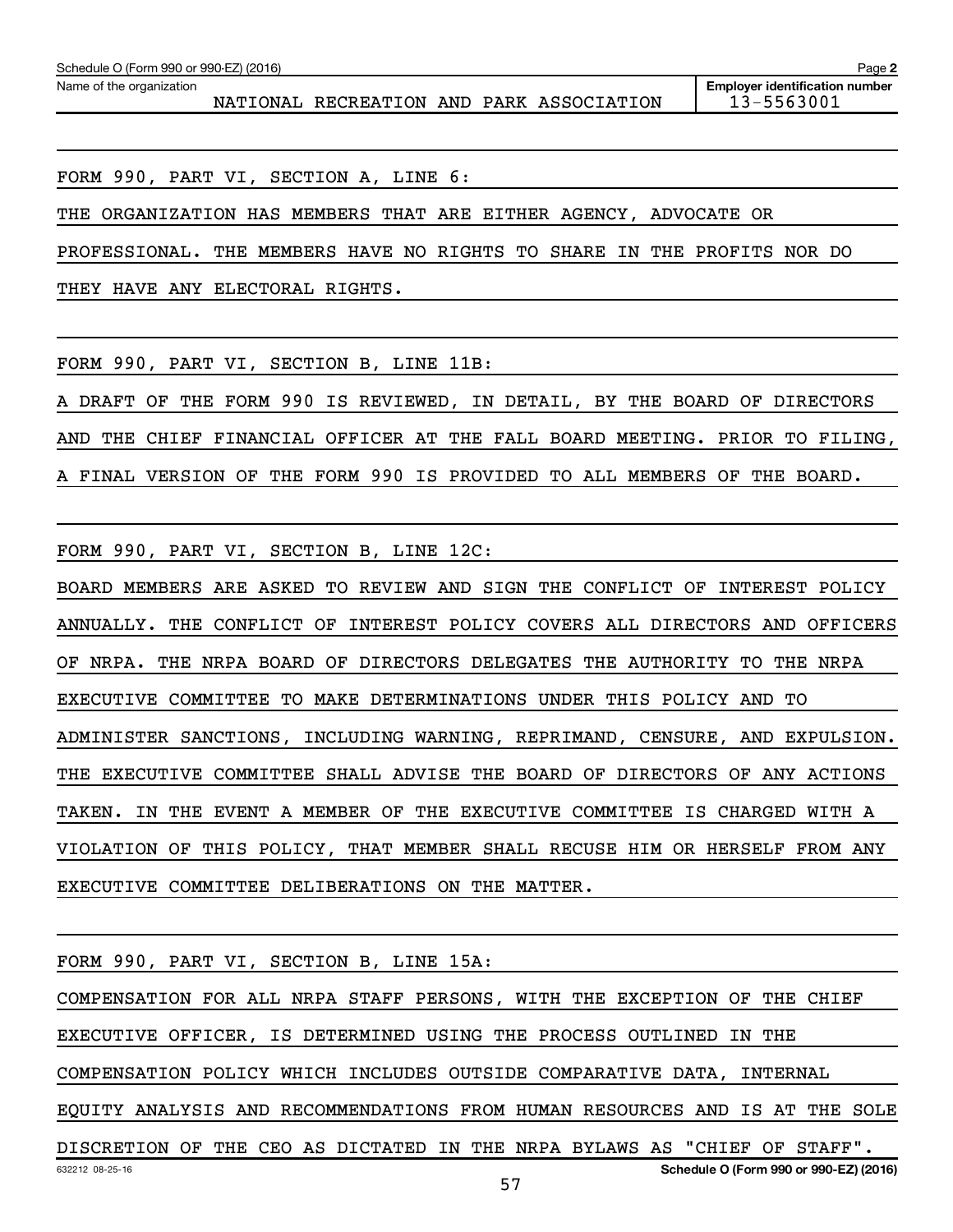| <b>Employer identification number</b><br>Name of the organization<br>13-5563001<br>NATIONAL RECREATION AND PARK ASSOCIATION |                                                       |                                                                             |              |  |  |  |  |  |
|-----------------------------------------------------------------------------------------------------------------------------|-------------------------------------------------------|-----------------------------------------------------------------------------|--------------|--|--|--|--|--|
|                                                                                                                             |                                                       |                                                                             |              |  |  |  |  |  |
|                                                                                                                             |                                                       | THE CHIEF EXECUTIVE OFFICER'S COMPENSATION, AS PER NRPA BYLAWS, IS AT THE   |              |  |  |  |  |  |
|                                                                                                                             |                                                       | DISCRETION OF THE CHAIR OF THE BOARD OF DIRECTORS (A NON-STAFF, ELECTED     |              |  |  |  |  |  |
|                                                                                                                             |                                                       | POSITION TO WHOM THE CEO REPORTS AND HAS NO CONFLICT OF INTEREST) AND       |              |  |  |  |  |  |
|                                                                                                                             |                                                       | INCLUDES THE FOLLOWING PROCEDURES IN DETERMINING THE INITIAL COMPENSATION:  |              |  |  |  |  |  |
|                                                                                                                             |                                                       | 1. REVIEW AND COLLABORATION WITH THE EXECUTIVE COMMITTEE AND THE SEARCH     |              |  |  |  |  |  |
|                                                                                                                             |                                                       | COMMITTEE WHICH EXCLUDES PERSONS WITH A CONFLICT OF INTEREST;               |              |  |  |  |  |  |
|                                                                                                                             |                                                       | 2. USE OF DATA AS TO COMPARABLE COMPENSATION FOR SIMILARLY QUALIFIED        |              |  |  |  |  |  |
|                                                                                                                             |                                                       | PERSONS IN COMPARABLE POSITIONS AT SIMILARLY SITUATED ORGANIZATIONS         |              |  |  |  |  |  |
| PROVIDED BY HUMAN RESOURCES                                                                                                 |                                                       |                                                                             |              |  |  |  |  |  |
|                                                                                                                             |                                                       | 3. CONTEMPORANEOUS DOCUMENTATION AND RECORDKEEPING WITH RESPECT TO          |              |  |  |  |  |  |
|                                                                                                                             |                                                       | DELIBERATIONS AND DECISIONS REGARDING THE COMPENSATION MAINTAINED BY THE    |              |  |  |  |  |  |
|                                                                                                                             |                                                       | SEARCH COMMITTEE DURING THE PROCESS AND BY NRPA HUMAN RESOURCES AFTER THE   |              |  |  |  |  |  |
|                                                                                                                             |                                                       | PROCESS AND DETERMINATION IS COMPLETED, IN COMPLIANCE WITH RECORD RETENTION |              |  |  |  |  |  |
|                                                                                                                             | REGULATIONS REGARDING PAYROLL RECORDS.                |                                                                             |              |  |  |  |  |  |
|                                                                                                                             | 4. SEARCH COMMITTEE ONLY APPLIES WHEN HIRING THE CEO. |                                                                             | THE CHAIR IS |  |  |  |  |  |
|                                                                                                                             |                                                       | RESPONSIBLE TO DOING THE ANNUAL PERFORMANCE REVIEW OF THE CEO.              | THE CHAIR    |  |  |  |  |  |
|                                                                                                                             |                                                       | GETS INPUT AND FEEDBACK FROM THE ENTIRE BOARD AND THEN REVIEWS THE          |              |  |  |  |  |  |
|                                                                                                                             |                                                       | INFORMATION AND RECOMMENDATIONS WITH THE EXECUTIVE COMMITTEE. THE REVIEW    |              |  |  |  |  |  |
|                                                                                                                             | AND COMPENSATION IS PRESENTED TO THE FULL BOARD.      |                                                                             |              |  |  |  |  |  |
|                                                                                                                             |                                                       |                                                                             |              |  |  |  |  |  |
|                                                                                                                             |                                                       | DIRATION NUMBER ONDERIOS DE CONDITALE DI LA TELEVISIONE DI LA               |              |  |  |  |  |  |

NRPA DID USE AN INDEPENDEN OUTSIDE COMPENSATION CONSULTANT THAT LOOKED AT SIMILAR SIZED ORGANZIATIONS, TYPE, LOCATION, ETC. THE SALARY WAS BASED ON THE COMPARABLE DATA.

ONGOING COMPENSATION ADJUSTMENTS FOR A SITTING CHIEF EXECUTIVE OFFICER ARE SUBJECT TO PARAMETERS SET IN THE CEO'S INITIAL EMPLOYMENT CONTRACT

58

**2**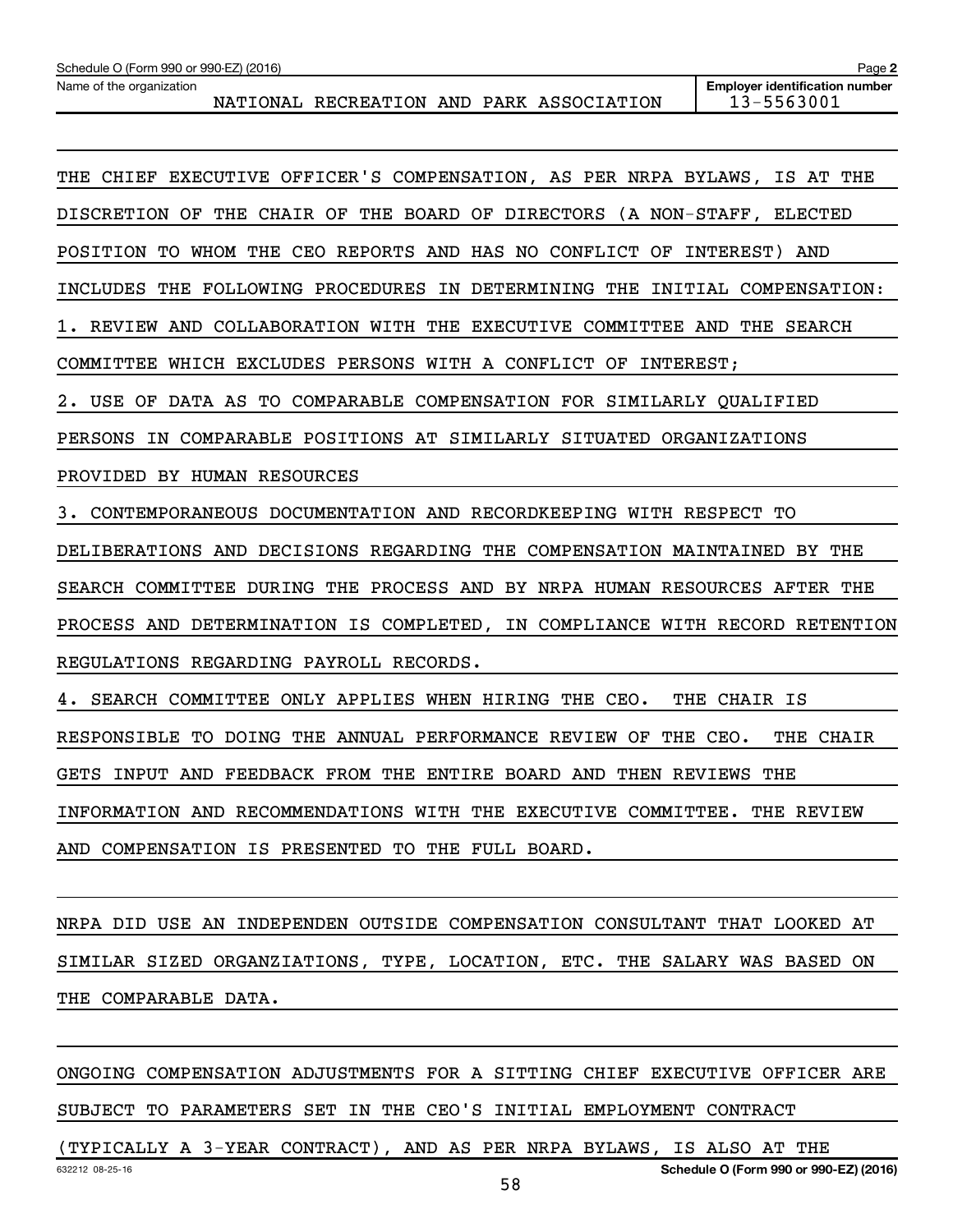| Schedule O (Form 990 or 990-EZ) (2016)                                      | Page 2                                              |
|-----------------------------------------------------------------------------|-----------------------------------------------------|
| Name of the organization<br>NATIONAL RECREATION AND PARK ASSOCIATION        | <b>Employer identification number</b><br>13-5563001 |
| DISCRETION OF THE CHAIR OF THE BOARD OF DIRECTORS (A NON-STAFF, ELECTED     |                                                     |
| POSITION TO WHOM THE CEO REPORTS AND HAS NO CONFLICT OF INTEREST) AND       |                                                     |
| INCLUDES THE FOLLOWING PROCEDURES IN DETERMINING ANY ANNUAL COMPENSATION    |                                                     |
| ADJUSTMENT:                                                                 |                                                     |
| 1. REVIEW AND COLLABORATION WITH THE EXECUTIVE COMMITTEE WHICH EXCLUDES     |                                                     |
| PERSONS WITH A CONFLICT OF INTEREST;                                        |                                                     |
| 2. USE OF DATA AS TO COMPARABLE COMPENSATION FOR SIMILARLY QUALIFIED        |                                                     |
| PERSONS IN COMPARABLE POSITIONS AT SIMILARLY SITUATED ORGANIZATIONS         |                                                     |
| PROVIDED BY HUMAN RESOURCES;                                                |                                                     |
| 3. DOCUMENTATION AND RECORDKEEPING WITH RESPECT TO DELIBERATIONS AND        |                                                     |
| DECISIONS REGARDING THE COMPENSATION MAINTAINED BY NRPA HUMAN RESOURCES     |                                                     |
| AFTER THE PROCESS AND DETERMINATION IS COMPLETED, IN COMPLIANCE WITH RECORD |                                                     |
| RETENTION REGULATIONS REGARDING PAYROLL RECORDS.                            |                                                     |
|                                                                             |                                                     |
| NRPA'S COMPENSATION POLICY WAS PUBLISHED ON FEBRUARY 1, 2001 AND UPDATED IN |                                                     |
| JULY 1 2016. ALL NON-CEO STAFF HAVE BEEN HIRED USING THE PROCESS            |                                                     |
| ESTABLISHED IN THE COMPENSATION POLICY.                                     |                                                     |
|                                                                             |                                                     |
| FORM 990, PART VI, LINE 17, LIST OF STATES RECEIVING COPY OF FORM 990:      |                                                     |
| AK, AZ, FL, IL, ME, MN, MS, NH, OK, OR, RI, UT, VA, WV                      |                                                     |
|                                                                             |                                                     |
| FORM 990, PART VI, SECTION C, LINE 19:                                      |                                                     |
| THE ASSOCIATION BELIEVES ITS ORGANIZING DOCUMENTS, INCLUDING THE CONFLICT   |                                                     |
| OF INTEREST POLICY ARE PROPRIETARY IN NATURE AND THEREFORE, THESE DOCUMENTS |                                                     |
| ARE NOT MADE AVAILABLE TO THE PUBLIC FOR THE SAME PERIOD OF DISCLOSURE AS   |                                                     |
| SET FORTH IN SECTION 6104(D). THE FEDERAL FORMS 990 AND 1023 ARE MADE       |                                                     |
| AVAILABLE UPON REQUEST. THE ASSOCIATION ALSO PROVIDES SUMMARIZED FINANCIAL  |                                                     |

632212 08-25-16 **Schedule O (Form 990 or 990-EZ) (2016)** STATEMENTS IN ITS ANNUAL REPORT WHICH CAN BE DOWNLOADED FROM ITS WEBSITE.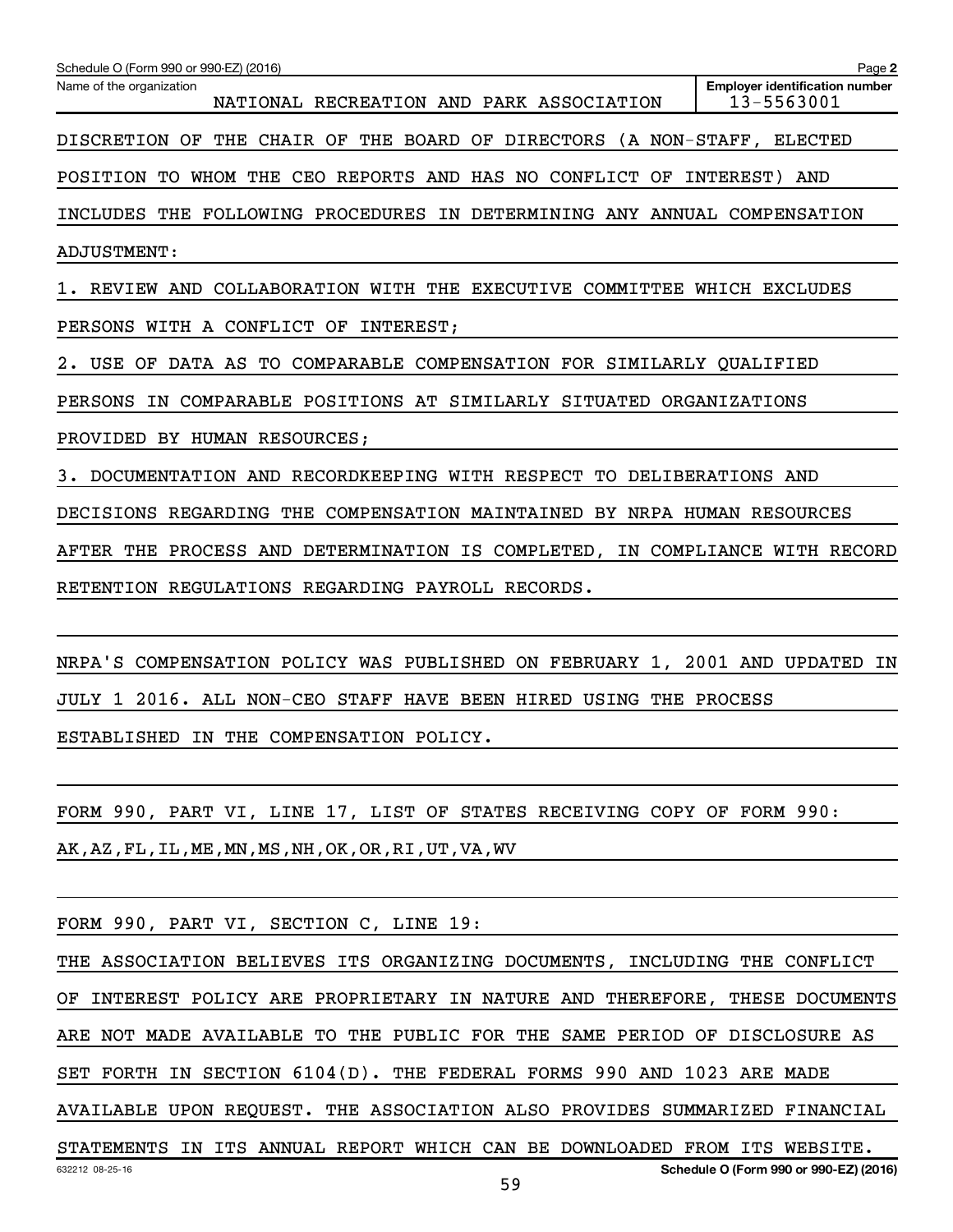| FORM 990, PART IX, LINE 11G, OTHER FEES:                             |            |
|----------------------------------------------------------------------|------------|
| OTHER CONSULTING FEES:                                               |            |
| PROGRAM SERVICE EXPENSES                                             | 1,485,420. |
| MANAGEMENT AND GENERAL EXPENSES                                      | 249,714.   |
| FUNDRAISING EXPENSES                                                 | 19,399.    |
| TOTAL EXPENSES                                                       | 1,754,533. |
|                                                                      |            |
| COMMISSIONS:                                                         |            |
| PROGRAM SERVICE EXPENSES                                             | 11,007.    |
| MANAGEMENT AND GENERAL EXPENSES                                      | 0.         |
| FUNDRAISING EXPENSES                                                 | 0.         |
| <b>TOTAL EXPENSES</b>                                                | 11,007.    |
| TOTAL OTHER FEES ON FORM 990, PART IX, LINE 11G, COL A 1,765,540.    |            |
|                                                                      |            |
| FORM 990, PART XI, LINE 9, CHANGES IN NET ASSETS:                    |            |
| PENSION ADJUSTMENT                                                   | $-661.$    |
|                                                                      |            |
| FORM 990, PART XII, LINE 2C                                          |            |
| THE PROCESS FOR OVERSEEING THE AUDIT OF THE FINANCIAL STATEMENTS AND |            |
| SELECTION OF AN INDEPENDENT ACCOUNTANT THAT AUDITED THE FINANCIAL    |            |

FORM 990, PART VII, LINE 1A2

OF THE 2015-2016 AND 2016-2017 BOARDS.

Name of the organization

NATIONAL RECREATION AND PARK ASSOCIATION 13-5563001

THE NPRA TERM FOR ITS BOARDMEMBERS RUNS FROM OCTOBER TO SEPTEMBER,

CONSEQUENTLY THE BOARD LIST REPORT IN THIS RETURN IS MADE UP

**2 Employer identification number**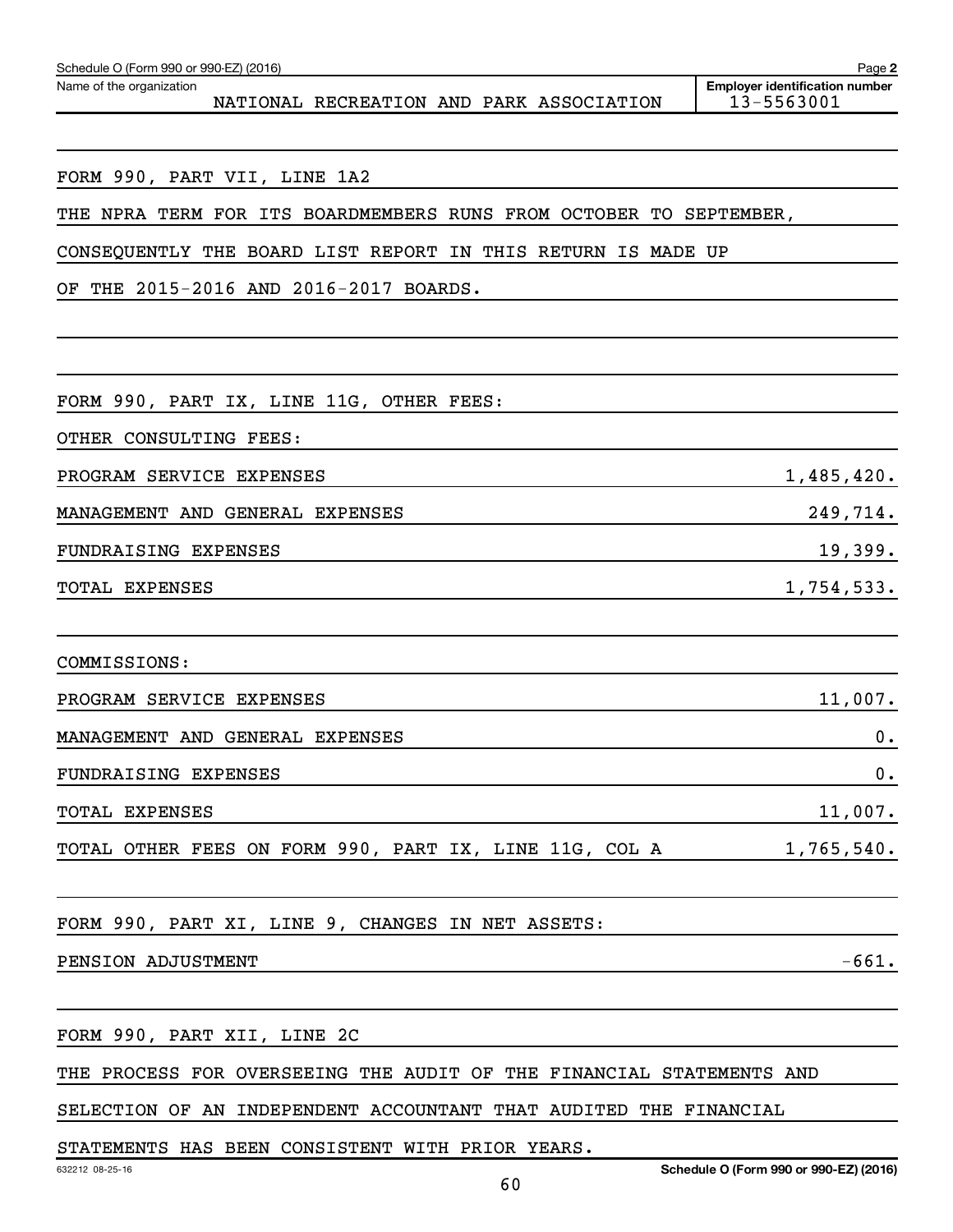| Schedule O (Form 990 or 990-EZ) (2016) |  |  |                                          | Page 2                                           |
|----------------------------------------|--|--|------------------------------------------|--------------------------------------------------|
| Name of the organization               |  |  | NATIONAL RECREATION AND PARK ASSOCIATION | Employer identification number<br>$13 - 5563001$ |
|                                        |  |  |                                          |                                                  |
|                                        |  |  |                                          |                                                  |
|                                        |  |  |                                          |                                                  |
|                                        |  |  |                                          |                                                  |
|                                        |  |  |                                          |                                                  |
|                                        |  |  |                                          |                                                  |
|                                        |  |  |                                          |                                                  |
|                                        |  |  |                                          |                                                  |
|                                        |  |  |                                          |                                                  |
|                                        |  |  |                                          |                                                  |
|                                        |  |  |                                          |                                                  |
|                                        |  |  |                                          |                                                  |
|                                        |  |  |                                          |                                                  |
|                                        |  |  |                                          |                                                  |
|                                        |  |  |                                          |                                                  |
|                                        |  |  |                                          |                                                  |
|                                        |  |  |                                          |                                                  |
|                                        |  |  |                                          |                                                  |
|                                        |  |  |                                          |                                                  |
|                                        |  |  |                                          |                                                  |
|                                        |  |  |                                          |                                                  |
|                                        |  |  |                                          |                                                  |
|                                        |  |  |                                          |                                                  |
|                                        |  |  |                                          |                                                  |
|                                        |  |  |                                          |                                                  |
|                                        |  |  |                                          |                                                  |
|                                        |  |  |                                          |                                                  |
|                                        |  |  |                                          |                                                  |
|                                        |  |  |                                          |                                                  |
|                                        |  |  |                                          |                                                  |
|                                        |  |  |                                          |                                                  |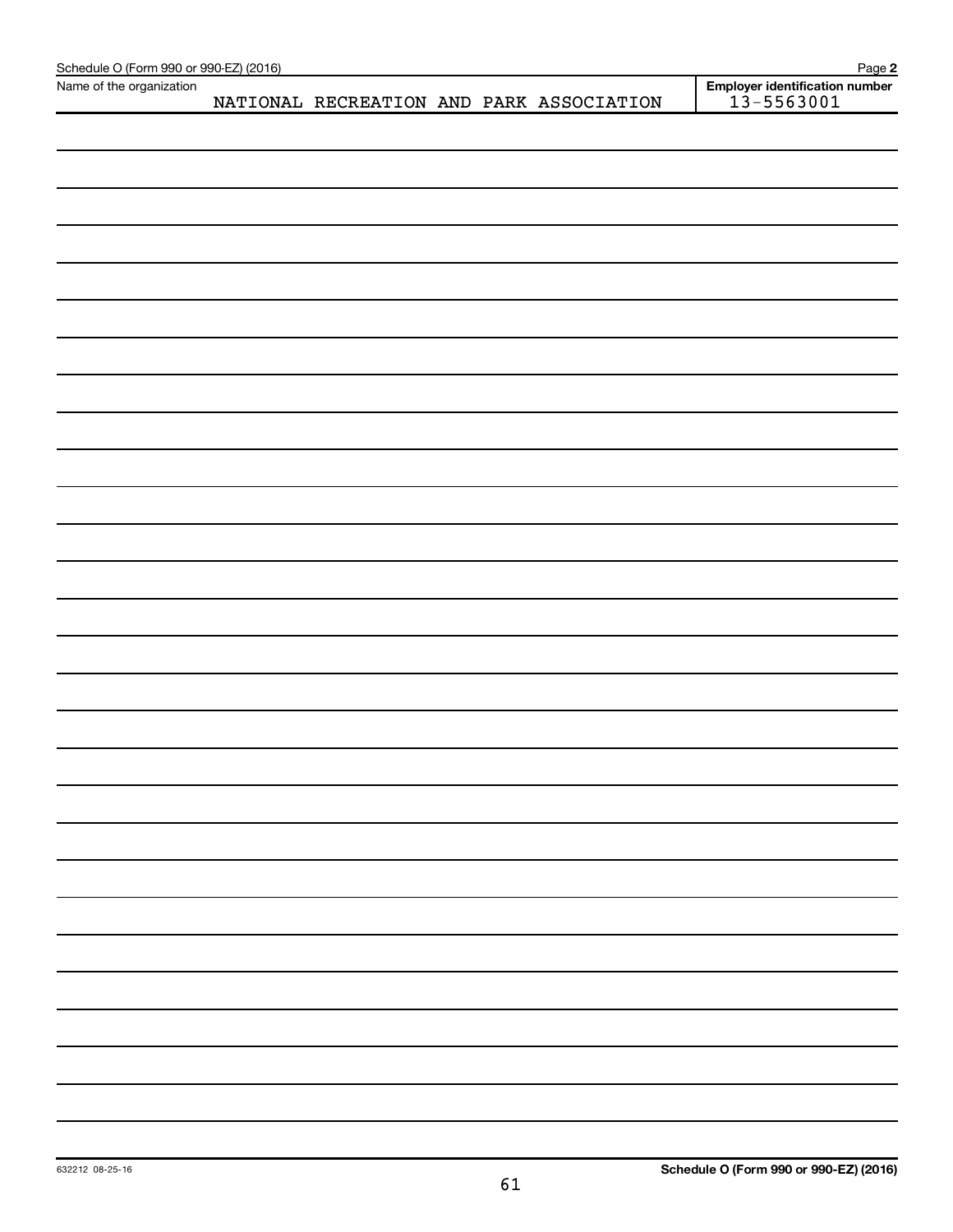| <b>SCHEDULE R</b> |  |
|-------------------|--|
|                   |  |

Department of the Treasury Internal Revenue Service

# **Related Organizations and Unrelated Partnerships**

**(Form 990) Complete if the organization answered "Yes" on Form 990, Part IV, line 33, 34, 35b, 36, or 37.** |

**Attach to Form 990. Contract to Public** 

**Most Information about Schedule R (Form 990) and its instructions is at www.irs.gov/form990.** This pection

Name of the organization

# NATIONAL RECREATION AND PARK ASSOCIATION

Part I ldentification of Disregarded Entities. Complete if the organization answered "Yes" on Form 990, Part IV, line 33.

| (a)<br>Name, address, and EIN (if applicable)<br>of disregarded entity | (b)<br>Primary activity | (c)<br>Legal domicile (state or<br>foreign country) | (d)<br>Total income | (e)<br>End-of-year assets | (f)<br>Direct controlling<br>entity |  |  |
|------------------------------------------------------------------------|-------------------------|-----------------------------------------------------|---------------------|---------------------------|-------------------------------------|--|--|
|                                                                        |                         |                                                     |                     |                           |                                     |  |  |
|                                                                        |                         |                                                     |                     |                           |                                     |  |  |
|                                                                        |                         |                                                     |                     |                           |                                     |  |  |
|                                                                        |                         |                                                     |                     |                           |                                     |  |  |

## **Part II** Identification of Related Tax-Exempt Organizations. Complete if the organization answered "Yes" on Form 990, Part IV, line 34 because it had one or more related tax-exempt<br>Complete it is a series of the two wears organizations during the tax year.

| (a)<br>Name, address, and EIN<br>of related organization | (b)<br>Primary activity    | (c)<br>Legal domicile (state or<br>foreign country) | (d)<br>Exempt Code<br>section | (e)<br>Public charity<br>status (if section | (f)<br>Direct controlling<br>entity |     | $(g)$<br>Section 512(b)(13)<br>controlled<br>entity? |
|----------------------------------------------------------|----------------------------|-----------------------------------------------------|-------------------------------|---------------------------------------------|-------------------------------------|-----|------------------------------------------------------|
|                                                          |                            |                                                     |                               | 501(c)(3))                                  |                                     | Yes | No                                                   |
| THE NATIONAL RECREATION AND PARK FOUNDATION.             |                            |                                                     |                               |                                             | NATIONAL                            |     |                                                      |
| INC - 20-5202971, 22377 BELMONT RIDGE ROAD,              | SUPPORTING ORGANIZATION OF |                                                     |                               |                                             | RECREATION AND                      |     |                                                      |
| ASHBURN, VA 20148                                        | NRPA                       | VIRGINIA                                            | 501(C)(3)                     | LINE 12A, I                                 | PARK ASSOCIATION                    | x   |                                                      |
|                                                          |                            |                                                     |                               |                                             |                                     |     |                                                      |
|                                                          |                            |                                                     |                               |                                             |                                     |     |                                                      |
|                                                          |                            |                                                     |                               |                                             |                                     |     |                                                      |

**For Paperwork Reduction Act Notice, see the Instructions for Form 990. Schedule R (Form 990) 2016**

OMB No. 1545-0047

**2016**<br>Open to Public

**Employer identification number**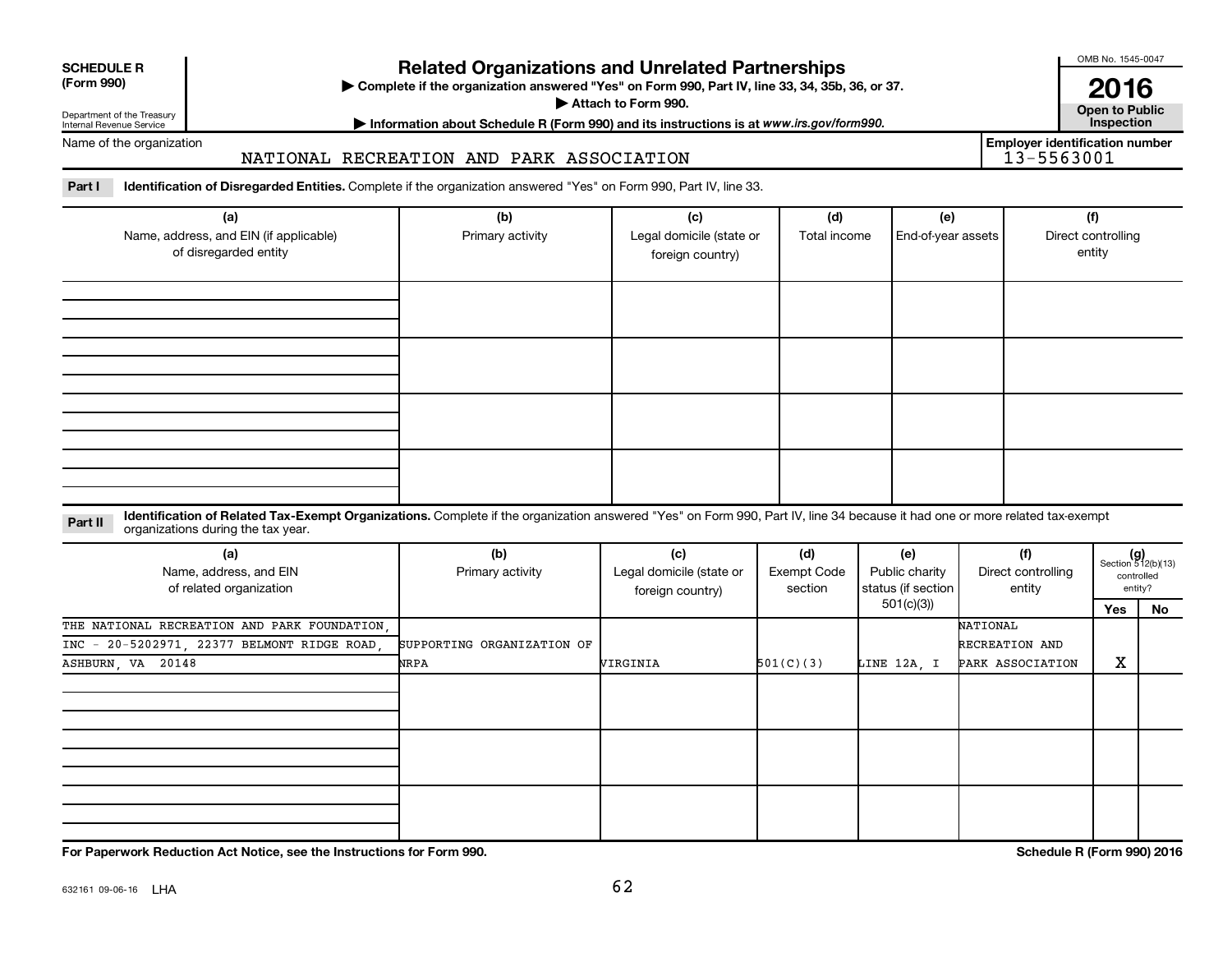# Schedule R (Form 990) 2016 NATIONAL RECREATION AND PARK ASSOCIATION  $_{\text{Page}}$

**2**

Part III Identification of Related Organizations Taxable as a Partnership. Complete if the organization answered "Yes" on Form 990, Part IV, line 34 because it had one or more related<br>Read to the organizations tracted as a organizations treated as a partnership during the tax year.

| organizations treated as a partnership during the tax year.                                                                                                                                                                                                                |                  |                                           |                              |                      |                                                                                            |                               |                                   |     |                                  |                                               |                                             |                          |  |
|----------------------------------------------------------------------------------------------------------------------------------------------------------------------------------------------------------------------------------------------------------------------------|------------------|-------------------------------------------|------------------------------|----------------------|--------------------------------------------------------------------------------------------|-------------------------------|-----------------------------------|-----|----------------------------------|-----------------------------------------------|---------------------------------------------|--------------------------|--|
| (a)                                                                                                                                                                                                                                                                        | (b)              | (c)                                       | (d)                          |                      | (e)                                                                                        | (f)                           | (g)                               |     | (h)                              | (i)                                           | (j)                                         | (k)                      |  |
| Name, address, and EIN<br>of related organization                                                                                                                                                                                                                          | Primary activity | Legal<br>domicile<br>(state or<br>foreign | Direct controlling<br>entity |                      | Predominant income<br>(related, unrelated,<br>excluded from tax under<br>sections 512-514) | Share of total<br>income      | Share of<br>end-of-year<br>assets |     | Disproportionate<br>allocations? | Code V-UBI<br>amount in box<br>20 of Schedule | General or Percentage<br>managing ownership |                          |  |
|                                                                                                                                                                                                                                                                            |                  | country)                                  |                              |                      |                                                                                            |                               |                                   | Yes | No                               | K-1 (Form 1065) Yes No                        |                                             |                          |  |
|                                                                                                                                                                                                                                                                            |                  |                                           |                              |                      |                                                                                            |                               |                                   |     |                                  |                                               |                                             |                          |  |
|                                                                                                                                                                                                                                                                            |                  |                                           |                              |                      |                                                                                            |                               |                                   |     |                                  |                                               |                                             |                          |  |
|                                                                                                                                                                                                                                                                            |                  |                                           |                              |                      |                                                                                            |                               |                                   |     |                                  |                                               |                                             |                          |  |
|                                                                                                                                                                                                                                                                            |                  |                                           |                              |                      |                                                                                            |                               |                                   |     |                                  |                                               |                                             |                          |  |
|                                                                                                                                                                                                                                                                            |                  |                                           |                              |                      |                                                                                            |                               |                                   |     |                                  |                                               |                                             |                          |  |
|                                                                                                                                                                                                                                                                            |                  |                                           |                              |                      |                                                                                            |                               |                                   |     |                                  |                                               |                                             |                          |  |
|                                                                                                                                                                                                                                                                            |                  |                                           |                              |                      |                                                                                            |                               |                                   |     |                                  |                                               |                                             |                          |  |
|                                                                                                                                                                                                                                                                            |                  |                                           |                              |                      |                                                                                            |                               |                                   |     |                                  |                                               |                                             |                          |  |
|                                                                                                                                                                                                                                                                            |                  |                                           |                              |                      |                                                                                            |                               |                                   |     |                                  |                                               |                                             |                          |  |
|                                                                                                                                                                                                                                                                            |                  |                                           |                              |                      |                                                                                            |                               |                                   |     |                                  |                                               |                                             |                          |  |
|                                                                                                                                                                                                                                                                            |                  |                                           |                              |                      |                                                                                            |                               |                                   |     |                                  |                                               |                                             |                          |  |
|                                                                                                                                                                                                                                                                            |                  |                                           |                              |                      |                                                                                            |                               |                                   |     |                                  |                                               |                                             |                          |  |
|                                                                                                                                                                                                                                                                            |                  |                                           |                              |                      |                                                                                            |                               |                                   |     |                                  |                                               |                                             |                          |  |
|                                                                                                                                                                                                                                                                            |                  |                                           |                              |                      |                                                                                            |                               |                                   |     |                                  |                                               |                                             |                          |  |
|                                                                                                                                                                                                                                                                            |                  |                                           |                              |                      |                                                                                            |                               |                                   |     |                                  |                                               |                                             |                          |  |
|                                                                                                                                                                                                                                                                            |                  |                                           |                              |                      |                                                                                            |                               |                                   |     |                                  |                                               |                                             |                          |  |
| Identification of Related Organizations Taxable as a Corporation or Trust. Complete if the organization answered "Yes" on Form 990, Part IV, line 34 because it had one or more related<br>Part IV<br>organizations treated as a corporation or trust during the tax year. |                  |                                           |                              |                      |                                                                                            |                               |                                   |     |                                  |                                               |                                             |                          |  |
| (a)                                                                                                                                                                                                                                                                        |                  |                                           | (b)                          | (c)                  | (d)                                                                                        | (e)                           | (f)                               |     |                                  | (g)                                           | (h)                                         | (i)<br>Section           |  |
| Name, address, and EIN                                                                                                                                                                                                                                                     |                  |                                           | Primary activity             | Legal domicile       | Direct controlling                                                                         | Type of entity                | Share of total                    |     |                                  | Share of                                      | Percentage                                  | 512(b)(13)<br>controlled |  |
| of related organization                                                                                                                                                                                                                                                    |                  |                                           |                              | (state or<br>foreign | entity                                                                                     | (C corp, S corp,<br>or trust) | income                            |     |                                  | end-of-year<br>assets                         | ownership                                   | entity?                  |  |
|                                                                                                                                                                                                                                                                            |                  |                                           |                              | country)             |                                                                                            |                               |                                   |     |                                  |                                               |                                             | Yes   No                 |  |
|                                                                                                                                                                                                                                                                            |                  |                                           |                              |                      |                                                                                            |                               |                                   |     |                                  |                                               |                                             |                          |  |
|                                                                                                                                                                                                                                                                            |                  |                                           |                              |                      |                                                                                            |                               |                                   |     |                                  |                                               |                                             |                          |  |
|                                                                                                                                                                                                                                                                            |                  |                                           |                              |                      |                                                                                            |                               |                                   |     |                                  |                                               |                                             |                          |  |
|                                                                                                                                                                                                                                                                            |                  |                                           |                              |                      |                                                                                            |                               |                                   |     |                                  |                                               |                                             |                          |  |
|                                                                                                                                                                                                                                                                            |                  |                                           |                              |                      |                                                                                            |                               |                                   |     |                                  |                                               |                                             |                          |  |
|                                                                                                                                                                                                                                                                            |                  |                                           |                              |                      |                                                                                            |                               |                                   |     |                                  |                                               |                                             |                          |  |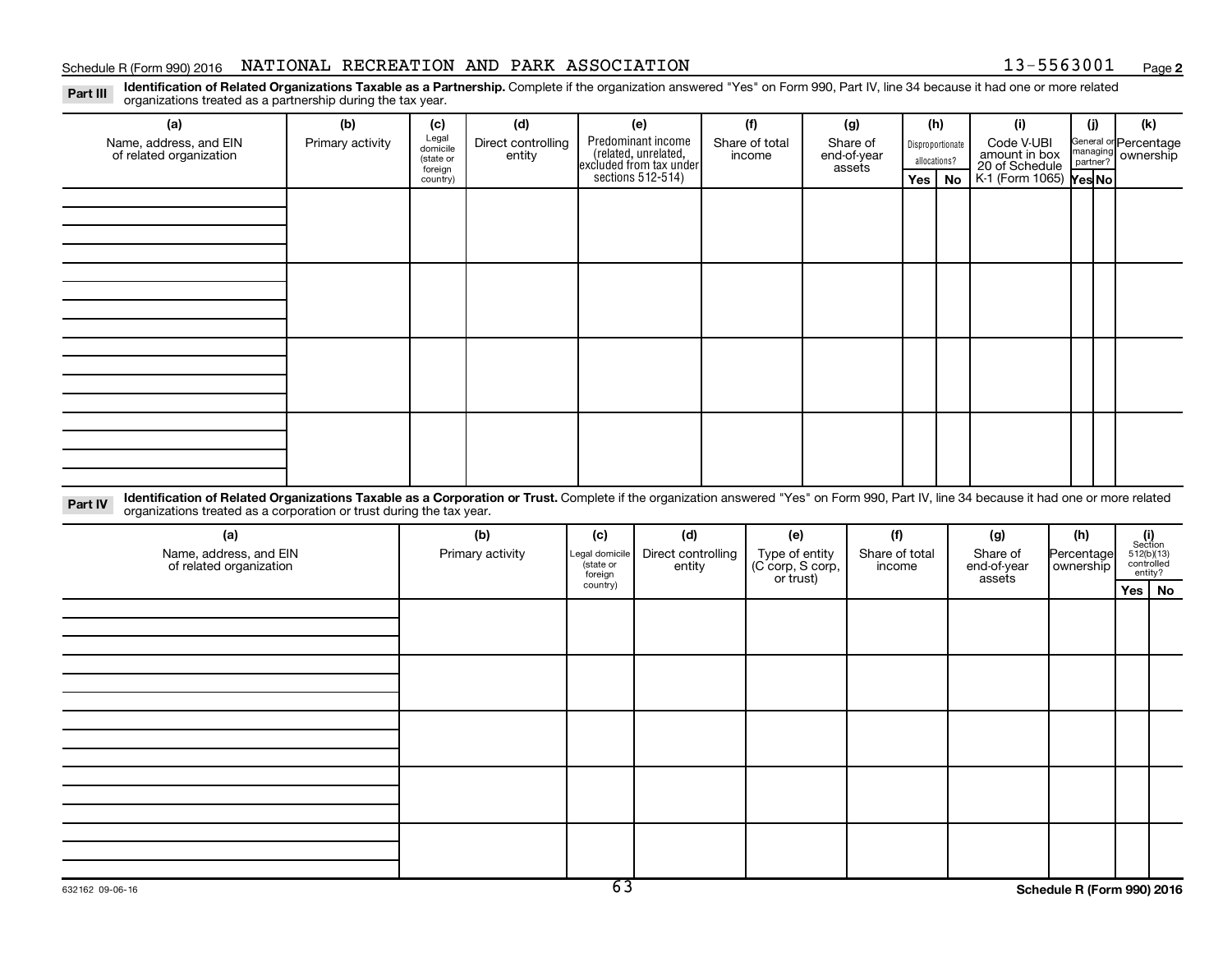# Schedule R (Form 990) 2016 NATIONAL RECREATION AND PARK ASSOCIATION  $_{\text{Page}}$

Part V Transactions With Related Organizations. Complete if the organization answered "Yes" on Form 990, Part IV, line 34, 35b, or 36.

|              | Note: Complete line 1 if any entity is listed in Parts II, III, or IV of this schedule.                                                                                                                                              |                                                                                                     |  |  |                | Yes | No                                                 |  |  |
|--------------|--------------------------------------------------------------------------------------------------------------------------------------------------------------------------------------------------------------------------------------|-----------------------------------------------------------------------------------------------------|--|--|----------------|-----|----------------------------------------------------|--|--|
|              | During the tax year, did the organization engage in any of the following transactions with one or more related organizations listed in Parts II-IV?                                                                                  |                                                                                                     |  |  |                |     |                                                    |  |  |
|              |                                                                                                                                                                                                                                      |                                                                                                     |  |  | 1a             |     | $\overline{\mathbf{X}}$                            |  |  |
|              | b Gift, grant, or capital contribution to related organization(s) manufactured contains and contribution to related organization(s) manufactured contribution to related organization(s) manufactured contribution and contrib       |                                                                                                     |  |  | 1 <sub>b</sub> |     | $\overline{\mathbf{x}}$                            |  |  |
|              |                                                                                                                                                                                                                                      |                                                                                                     |  |  | 1 <sub>c</sub> |     | $\overline{\mathbf{x}}$                            |  |  |
|              |                                                                                                                                                                                                                                      |                                                                                                     |  |  | 1 <sub>d</sub> |     | $\overline{\mathtt{x}}$                            |  |  |
|              |                                                                                                                                                                                                                                      |                                                                                                     |  |  | 1e             |     | $\overline{\mathtt{x}}$                            |  |  |
|              |                                                                                                                                                                                                                                      |                                                                                                     |  |  |                |     |                                                    |  |  |
|              | f Dividends from related organization(s) material content and content and content and content and content and content and content and content and content and content and content and content and content and content and cont<br>1f |                                                                                                     |  |  |                |     |                                                    |  |  |
|              |                                                                                                                                                                                                                                      |                                                                                                     |  |  | 1g             |     | $\overline{\mathbf{x}}$                            |  |  |
|              | h Purchase of assets from related organization(s) www.assettion.com/www.assettion.com/www.assettion.com/www.assettion.com/www.assettion.com/www.assettion.com/www.assettion.com/www.assettion.com/www.assettion.com/www.assett       |                                                                                                     |  |  | 1 <sub>h</sub> |     | $\overline{\texttt{x}}$                            |  |  |
|              | Exchange of assets with related organization(s) www.assettion.com/www.assettion.com/www.assettion.com/www.assettion.com/www.assettion.com/www.assettion.com/www.assettion.com/www.assettion.com/www.assettion.com/www.assettio       |                                                                                                     |  |  | 1i             |     | $\overline{\mathbf{x}}$<br>$\overline{\mathbf{x}}$ |  |  |
|              | 1j                                                                                                                                                                                                                                   |                                                                                                     |  |  |                |     |                                                    |  |  |
|              |                                                                                                                                                                                                                                      |                                                                                                     |  |  |                |     |                                                    |  |  |
|              | 1k                                                                                                                                                                                                                                   |                                                                                                     |  |  |                |     |                                                    |  |  |
|              | 11                                                                                                                                                                                                                                   |                                                                                                     |  |  |                |     |                                                    |  |  |
|              |                                                                                                                                                                                                                                      |                                                                                                     |  |  | 1 <sub>m</sub> |     | $\overline{\mathtt{x}}$                            |  |  |
|              |                                                                                                                                                                                                                                      |                                                                                                     |  |  | 1n             | X   |                                                    |  |  |
|              | o Sharing of paid employees with related organization(s) manufactured content to the content of the content of the content of the content of the content of the content of the content of the content of the content of the co       |                                                                                                     |  |  | 1 <sub>o</sub> |     | $\mathbf{x}$                                       |  |  |
|              |                                                                                                                                                                                                                                      |                                                                                                     |  |  |                |     |                                                    |  |  |
|              |                                                                                                                                                                                                                                      |                                                                                                     |  |  | 1p             |     | х                                                  |  |  |
|              |                                                                                                                                                                                                                                      |                                                                                                     |  |  | 1q             |     | $\overline{\mathtt{x}}$                            |  |  |
|              |                                                                                                                                                                                                                                      |                                                                                                     |  |  |                |     |                                                    |  |  |
|              |                                                                                                                                                                                                                                      |                                                                                                     |  |  | 1r             |     | X                                                  |  |  |
|              |                                                                                                                                                                                                                                      |                                                                                                     |  |  | 1s             |     | $\overline{\mathbf{x}}$                            |  |  |
| $\mathbf{2}$ | If the answer to any of the above is "Yes," see the instructions for information on who must complete this line, including covered relationships and transaction thresholds.                                                         |                                                                                                     |  |  |                |     |                                                    |  |  |
|              | (a)<br>Name of related organization                                                                                                                                                                                                  | (b)<br>(c)<br>Method of determining amount involved<br>Transaction<br>Amount involved<br>type (a-s) |  |  |                |     |                                                    |  |  |
| (1)          |                                                                                                                                                                                                                                      |                                                                                                     |  |  |                |     |                                                    |  |  |

**(2) (3) (4) (5) (6)**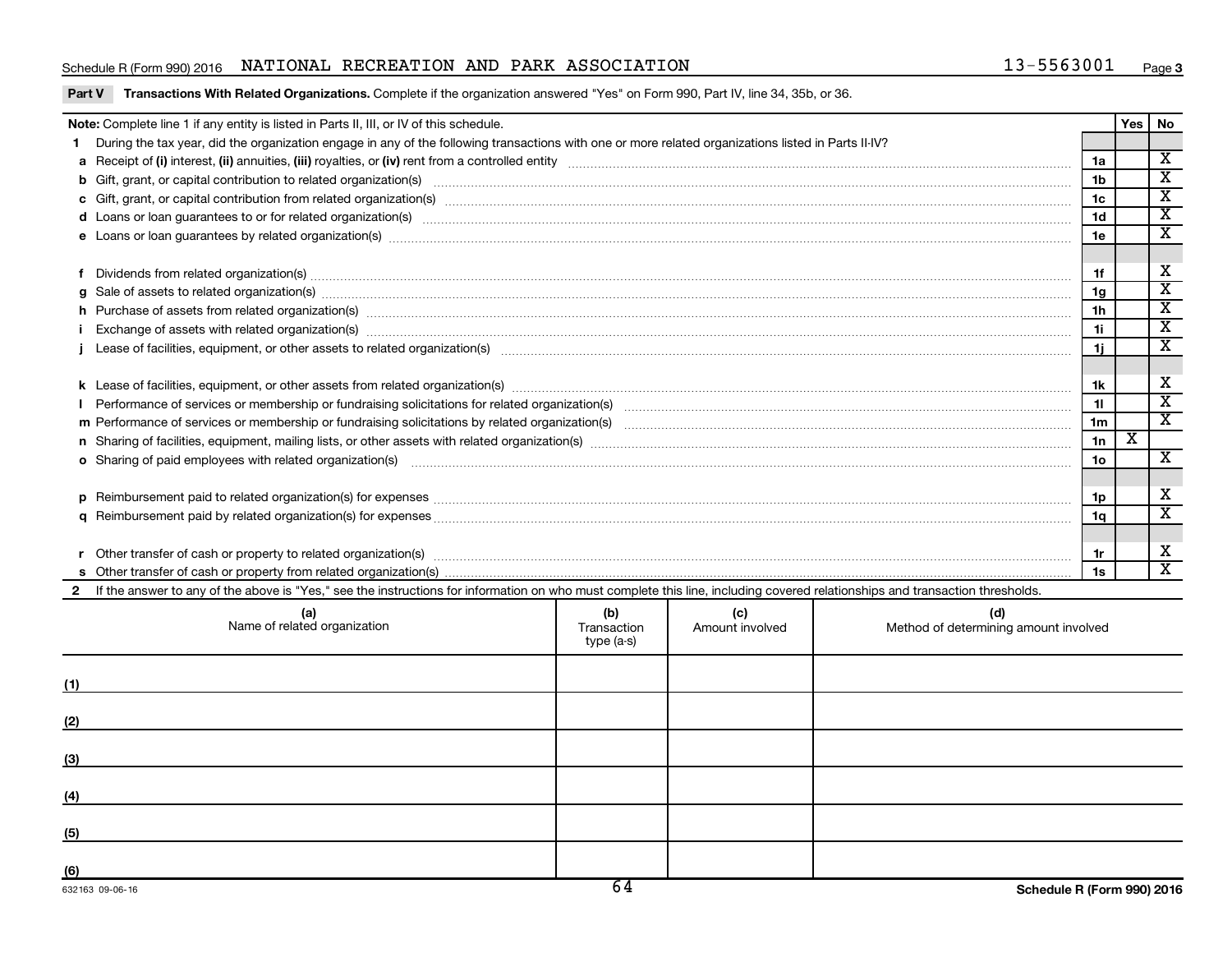# Schedule R (Form 990) 2016 NATIONAL RECREATION AND PARK ASSOCIATION  $_{\text{Page}}$

# **4**

## Part VI Unrelated Organizations Taxable as a Partnership. Complete if the organization answered "Yes" on Form 990, Part IV, line 37.

Provide the following information for each entity taxed as a partnership through which the organization conducted more than five percent of its activities (measured by total assets or gross revenue) that was not a related organization. See instructions regarding exclusion for certain investment partnerships.

| ----------<br>(a)      | (b)              | ---------------<br>(c) | <br>(d)                                                                                    |                                                          | (f)      | (g)         |                                  | (h) | (i)                                                                                          | (i)    | (k) |
|------------------------|------------------|------------------------|--------------------------------------------------------------------------------------------|----------------------------------------------------------|----------|-------------|----------------------------------|-----|----------------------------------------------------------------------------------------------|--------|-----|
| Name, address, and EIN | Primary activity | Legal domicile         |                                                                                            | (e)<br>Are all<br>partners sec.<br>$501(c)(3)$<br>orgs.? | Share of | Share of    |                                  |     |                                                                                              |        |     |
| of entity              |                  | (state or foreign      |                                                                                            |                                                          | total    | end-of-year | Disproportionate<br>allocations? |     |                                                                                              |        |     |
|                        |                  | country)               | Predominant income<br>(related, unrelated,<br>excluded from tax under<br>sections 512-514) | Yes No                                                   | income   | assets      | Yes No                           |     | Code V-UBI<br>amount in box 20 managing<br>of Schedule K-1 partner?<br>(Form 1065)<br>ves No |        |     |
|                        |                  |                        |                                                                                            |                                                          |          |             |                                  |     |                                                                                              | Yes NO |     |
|                        |                  |                        |                                                                                            |                                                          |          |             |                                  |     |                                                                                              |        |     |
|                        |                  |                        |                                                                                            |                                                          |          |             |                                  |     |                                                                                              |        |     |
|                        |                  |                        |                                                                                            |                                                          |          |             |                                  |     |                                                                                              |        |     |
|                        |                  |                        |                                                                                            |                                                          |          |             |                                  |     |                                                                                              |        |     |
|                        |                  |                        |                                                                                            |                                                          |          |             |                                  |     |                                                                                              |        |     |
|                        |                  |                        |                                                                                            |                                                          |          |             |                                  |     |                                                                                              |        |     |
|                        |                  |                        |                                                                                            |                                                          |          |             |                                  |     |                                                                                              |        |     |
|                        |                  |                        |                                                                                            |                                                          |          |             |                                  |     |                                                                                              |        |     |
|                        |                  |                        |                                                                                            |                                                          |          |             |                                  |     |                                                                                              |        |     |
|                        |                  |                        |                                                                                            |                                                          |          |             |                                  |     |                                                                                              |        |     |
|                        |                  |                        |                                                                                            |                                                          |          |             |                                  |     |                                                                                              |        |     |
|                        |                  |                        |                                                                                            |                                                          |          |             |                                  |     |                                                                                              |        |     |
|                        |                  |                        |                                                                                            |                                                          |          |             |                                  |     |                                                                                              |        |     |
|                        |                  |                        |                                                                                            |                                                          |          |             |                                  |     |                                                                                              |        |     |
|                        |                  |                        |                                                                                            |                                                          |          |             |                                  |     |                                                                                              |        |     |
|                        |                  |                        |                                                                                            |                                                          |          |             |                                  |     |                                                                                              |        |     |
|                        |                  |                        |                                                                                            |                                                          |          |             |                                  |     |                                                                                              |        |     |
|                        |                  |                        |                                                                                            |                                                          |          |             |                                  |     |                                                                                              |        |     |
|                        |                  |                        |                                                                                            |                                                          |          |             |                                  |     |                                                                                              |        |     |
|                        |                  |                        |                                                                                            |                                                          |          |             |                                  |     |                                                                                              |        |     |
|                        |                  |                        |                                                                                            |                                                          |          |             |                                  |     |                                                                                              |        |     |
|                        |                  |                        |                                                                                            |                                                          |          |             |                                  |     |                                                                                              |        |     |
|                        |                  |                        |                                                                                            |                                                          |          |             |                                  |     |                                                                                              |        |     |
|                        |                  |                        |                                                                                            |                                                          |          |             |                                  |     |                                                                                              |        |     |
|                        |                  |                        |                                                                                            |                                                          |          |             |                                  |     |                                                                                              |        |     |
|                        |                  |                        |                                                                                            |                                                          |          |             |                                  |     |                                                                                              |        |     |
|                        |                  |                        |                                                                                            |                                                          |          |             |                                  |     |                                                                                              |        |     |
|                        |                  |                        |                                                                                            |                                                          |          |             |                                  |     |                                                                                              |        |     |
|                        |                  |                        |                                                                                            |                                                          |          |             |                                  |     |                                                                                              |        |     |
|                        |                  |                        |                                                                                            |                                                          |          |             |                                  |     |                                                                                              |        |     |
|                        |                  |                        |                                                                                            |                                                          |          |             |                                  |     |                                                                                              |        |     |
|                        |                  |                        |                                                                                            |                                                          |          |             |                                  |     |                                                                                              |        |     |
|                        |                  |                        |                                                                                            |                                                          |          |             |                                  |     |                                                                                              |        |     |
|                        |                  |                        |                                                                                            |                                                          |          |             |                                  |     |                                                                                              |        |     |
|                        |                  |                        |                                                                                            |                                                          |          |             |                                  |     |                                                                                              |        |     |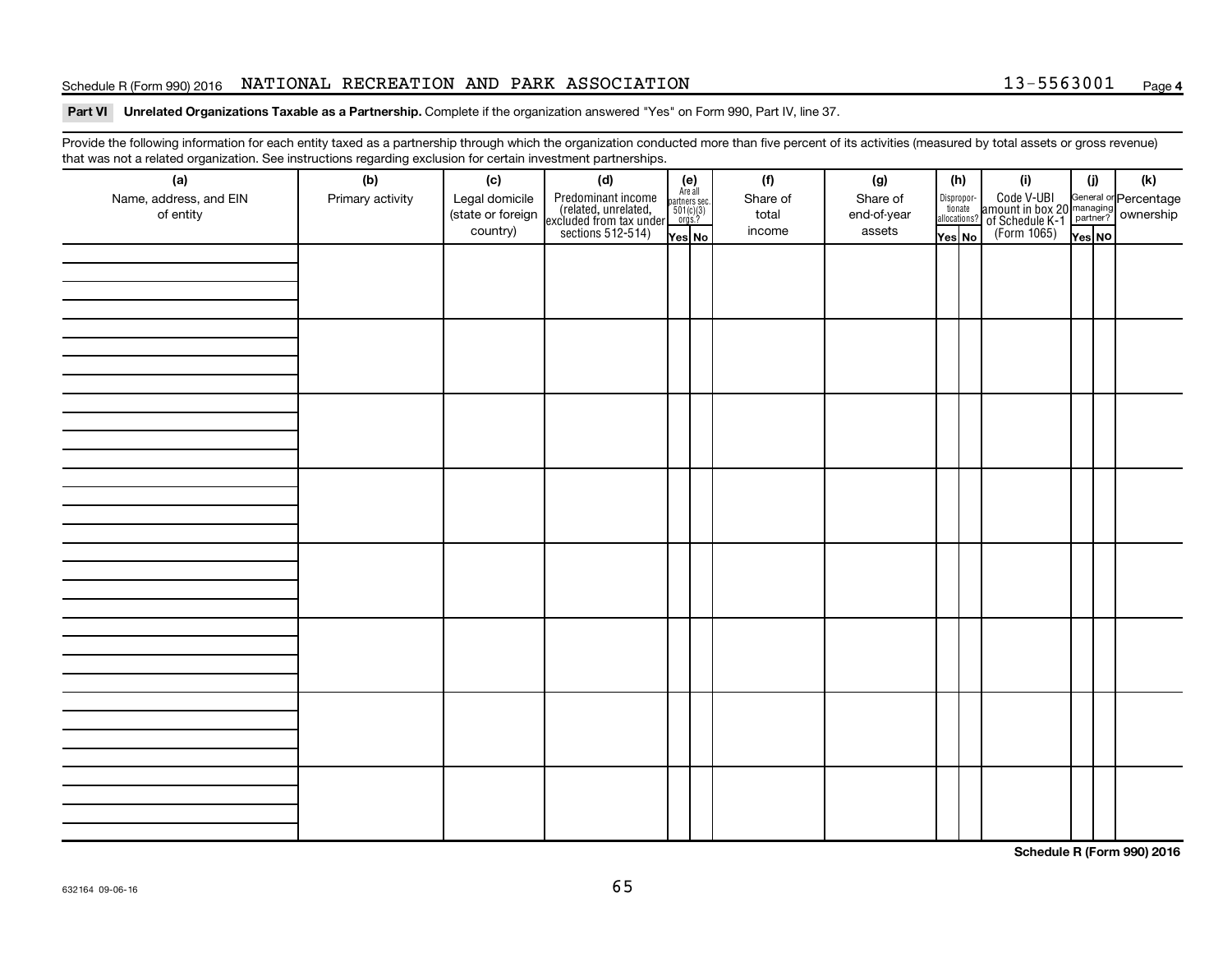# **Part VII Schedule R (Form 990) 2016 Part VII Supplemental Information.**

Provide additional information for responses to questions on Schedule R. See instructions.

|  |  | - |
|--|--|---|
|  |  |   |
|  |  |   |
|  |  |   |
|  |  |   |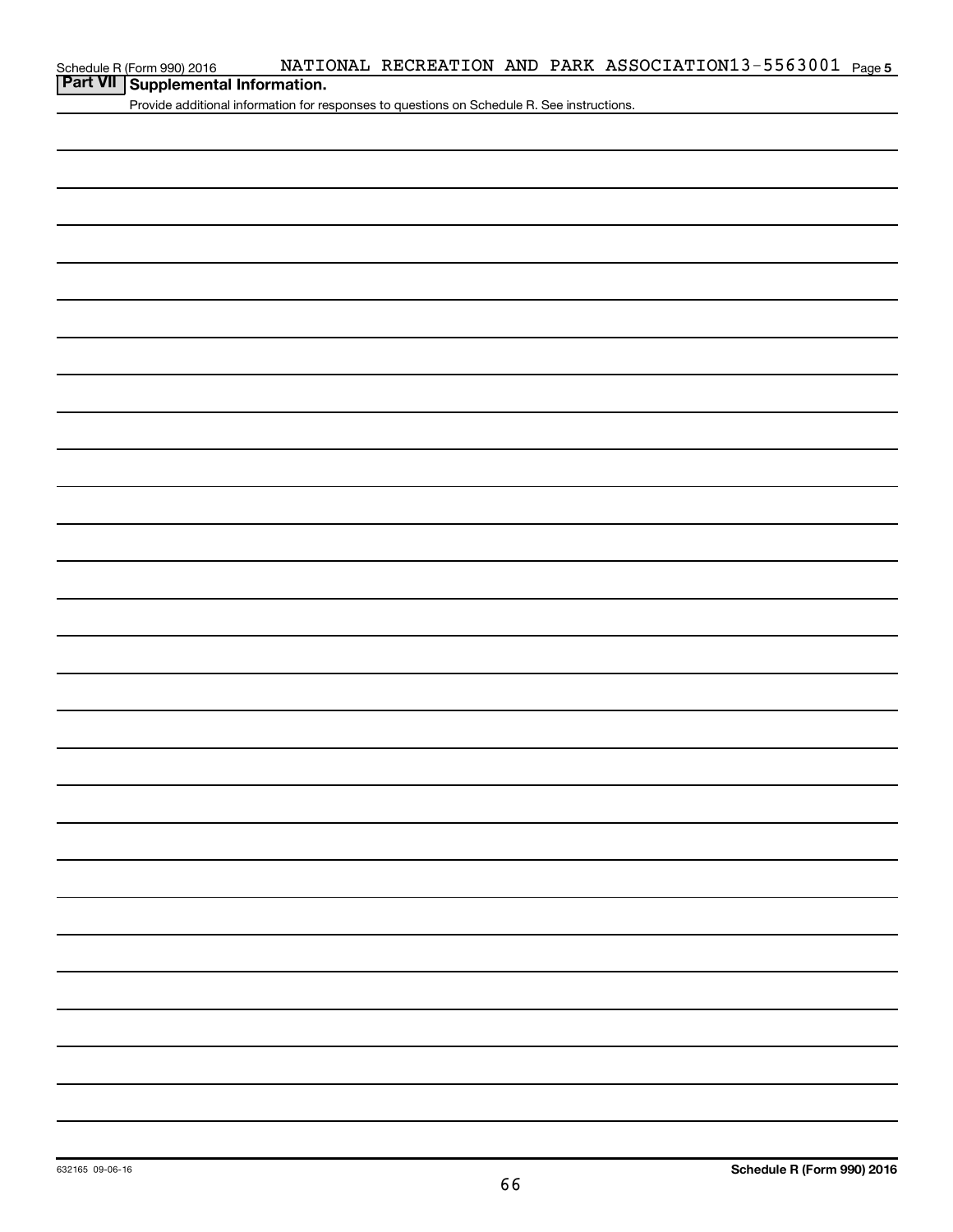| (and proxy tax under section 6033(e))<br>For calendar year 2016 or other tax year beginning $JUL$ 1, $2016$ , and ending $JUN$ 30, $2017$<br>2016<br>Information about Form 990-T and its instructions is available at www.irs.gov/form990t.<br>Department of the Treasury<br>Internal Revenue Service<br>bo not enter SSN numbers on this form as it may be made public if your organization is a $501(c)(3)$ .<br>501(c)(3) Organizations Only<br><b>D</b> Employer identification number<br>Check box if<br>Name of organization ( $\Box$ Check box if name changed and see instructions.)<br>A<br>(Employees' trust, see<br>address changed<br>instructions.)<br>13-5563001<br>Print   NATIONAL RECREATION AND PARK ASSOCIATION<br><b>B</b> Exempt under section<br>E Unrelated business activity codes<br>$X$ 501(c)(3)<br>0ľ<br>Number, street, and room or suite no. If a P.O. box, see instructions.<br>$\rightarrow$<br>(See instructions.)<br>Type<br>22377 BELMONT RIDGE ROAD<br>]220(e)<br>408(e) $\lfloor$<br>30(a)<br>408A<br>City or town, state or province, country, and ZIP or foreign postal code<br>ASHBURN, VA 20148-4150<br>541800<br>529(a)<br>Book value of all assets<br>F Group exemption number (See instructions.)<br>15,893,451.<br><b>G</b> Check organization type $\blacktriangleright$ $\underline{\mathbf{X}}$ 501(c) corporation<br>$501(c)$ trust<br>$401(a)$ trust<br>Other trust<br>H Describe the organization's primary unrelated business activity.<br>> ADVERTISING<br>$X$ No<br>I During the tax year, was the corporation a subsidiary in an affiliated group or a parent-subsidiary controlled group?<br>▶<br>Yes<br>If "Yes," enter the name and identifying number of the parent corporation.<br>$858 - 0784$<br>J The books are in care of $\triangleright$ ANNA AMSELLE, CPA, MBA,<br>CAE<br>Telephone number $\triangleright$ (703)<br>(A) Income<br>(B) Expenses<br>$(C)$ Net<br>Part I   Unrelated Trade or Business Income<br>1a Gross receipts or sales<br>c Balance<br><b>b</b> Less returns and allowances<br>1c<br>$\overline{2}$<br>2<br>3<br>Gross profit. Subtract line 2 from line 1c<br>3<br>4a<br>4 <sub>b</sub><br><b>b</b> Net gain (loss) (Form 4797, Part II, line 17) (attach Form 4797)<br>4c<br>c<br>Income (loss) from partnerships and S corporations (attach statement)<br>5<br>5<br>6<br>Rent income (Schedule C)<br>6<br>$\overline{7}$<br>Unrelated debt-financed income (Schedule E) [11] [2010] [2010] [2010] [2010] [2010] [2010] [2010] [2010] [2010<br>7<br>Interest, annuities, royalties, and rents from controlled organizations (Sch. F)<br>8<br>8<br>Investment income of a section 501(c)(7), (9), or (17) organization (Schedule G)<br>9<br>9<br>137, 265.<br>10,453.<br>126,812.<br>10<br>10<br>383,724.<br>855,904.<br>472, 180.<br>11<br>11<br>12<br>12<br>394, 177.<br>598,992.<br>993, 169.<br>13<br>13<br><b>Deductions Not Taken Elsewhere</b> (See instructions for limitations on deductions.)<br>Part II<br>(Except for contributions, deductions must be directly connected with the unrelated business income.)<br>14<br>14<br>Salaries and wages <b>with the contract of the contract of the contract of the contract of the contract of the contract of the contract of the contract of the contract of the contract of the contract of the contract of the c</b><br>15<br>15<br>Repairs and maintenance <i>maintenance</i> and construction of the construction of the construction of the construction of the construction of the construction of the construction of the construction of the construction of the<br>16<br>16<br>17<br>17<br>18<br>Interest (attach schedule) <i>machine and accordinational content and accordinational content and accordinational</i><br>18<br>Taxes and licenses <b>contract the contract of the contract of the contract of the contract of the contract of the contract of the contract of the contract of the contract of the contract of the contract of the contract of t</b><br>19<br>19<br>Charitable contributions (See instructions for limitation rules) STATEMENT 2 SEE STATEMENT 1<br>21,887.<br>20<br>20<br>21<br>22 <sub>b</sub><br>22<br>23<br>Depletion<br>23<br>24<br>Contributions to deferred compensation plans [11] manufactured contributions to deferred compensation plans [11] manufactured compensation plans [11] manufactured compensation plans [11] manufactured contributions to defer<br>24<br>25<br>25<br>126,812.<br>26<br>26<br>239,733.<br>27<br>27<br>28<br>Other deductions (attach schedule) manufactured and contract and contract and contract and contract and contract and contract and contract and contract and contract and contract and contract and contract and contract and c<br>28<br>401,006.<br>29<br>29<br>197,986.<br>30<br>30<br>31<br>31<br>197,986.<br>Unrelated business taxable income before specific deduction. Subtract line 31 from line 30 [11] manuscripts taxable income before specific deduction. Subtract line 31 from line 30 [11] manuscripts taxable income<br>32<br>32<br>1,000.<br>33<br>33<br>Unrelated business taxable income. Subtract line 33 from line 32. If line 33 is greater than line 32, enter the smaller of zero or<br>34<br>196,986.<br>34 | Form 990-T | <b>Exempt Organization Business Income Tax Return</b> |  |  |  |  | OMB No. 1545-0687 |  |  |  |
|----------------------------------------------------------------------------------------------------------------------------------------------------------------------------------------------------------------------------------------------------------------------------------------------------------------------------------------------------------------------------------------------------------------------------------------------------------------------------------------------------------------------------------------------------------------------------------------------------------------------------------------------------------------------------------------------------------------------------------------------------------------------------------------------------------------------------------------------------------------------------------------------------------------------------------------------------------------------------------------------------------------------------------------------------------------------------------------------------------------------------------------------------------------------------------------------------------------------------------------------------------------------------------------------------------------------------------------------------------------------------------------------------------------------------------------------------------------------------------------------------------------------------------------------------------------------------------------------------------------------------------------------------------------------------------------------------------------------------------------------------------------------------------------------------------------------------------------------------------------------------------------------------------------------------------------------------------------------------------------------------------------------------------------------------------------------------------------------------------------------------------------------------------------------------------------------------------------------------------------------------------------------------------------------------------------------------------------------------------------------------------------------------------------------------------------------------------------------------------------------------------------------------------------------------------------------------------------------------------------------------------------------------------------------------------------------------------------------------------------------------------------------------------------------------------------------------------------------------------------------------------------------------------------------------------------------------------------------------------------------------------------------------------------------------------------------------------------------------------------------------------------------------------------------------------------------------------------------------------------------------------------------------------------------------------------------------------------------------------------------------------------------------------------------------------------------------------------------------------------------------------------------------------------------------------------------------------------------------------------------------------------------------------------------------------------------------------------------------------------------------------------------------------------------------------------------------------------------------------------------------------------------------------------------------------------------------------------------------------------------------------------------------------------------------------------------------------------------------------------------------------------------------------------------------------------------------------------------------------------------------------------------------------------------------------------------------------------------------------------------------------------------------------------------------------------------------------------------------------------------------------------------------------------------------------------------------------------------------------------------------------------------------------------------------------------------------------------------------------------------------------------------------------------------------------------------------------------------------------------------------------------------------------------------------------------------------------------------------------------------------------------------------------------------------------------------------------------------------------------------------------------------------------------------------------------------------------------------------------------------------------------------------------|------------|-------------------------------------------------------|--|--|--|--|-------------------|--|--|--|
|                                                                                                                                                                                                                                                                                                                                                                                                                                                                                                                                                                                                                                                                                                                                                                                                                                                                                                                                                                                                                                                                                                                                                                                                                                                                                                                                                                                                                                                                                                                                                                                                                                                                                                                                                                                                                                                                                                                                                                                                                                                                                                                                                                                                                                                                                                                                                                                                                                                                                                                                                                                                                                                                                                                                                                                                                                                                                                                                                                                                                                                                                                                                                                                                                                                                                                                                                                                                                                                                                                                                                                                                                                                                                                                                                                                                                                                                                                                                                                                                                                                                                                                                                                                                                                                                                                                                                                                                                                                                                                                                                                                                                                                                                                                                                                                                                                                                                                                                                                                                                                                                                                                                                                                                                                                                                  |            |                                                       |  |  |  |  |                   |  |  |  |
|                                                                                                                                                                                                                                                                                                                                                                                                                                                                                                                                                                                                                                                                                                                                                                                                                                                                                                                                                                                                                                                                                                                                                                                                                                                                                                                                                                                                                                                                                                                                                                                                                                                                                                                                                                                                                                                                                                                                                                                                                                                                                                                                                                                                                                                                                                                                                                                                                                                                                                                                                                                                                                                                                                                                                                                                                                                                                                                                                                                                                                                                                                                                                                                                                                                                                                                                                                                                                                                                                                                                                                                                                                                                                                                                                                                                                                                                                                                                                                                                                                                                                                                                                                                                                                                                                                                                                                                                                                                                                                                                                                                                                                                                                                                                                                                                                                                                                                                                                                                                                                                                                                                                                                                                                                                                                  |            |                                                       |  |  |  |  |                   |  |  |  |
|                                                                                                                                                                                                                                                                                                                                                                                                                                                                                                                                                                                                                                                                                                                                                                                                                                                                                                                                                                                                                                                                                                                                                                                                                                                                                                                                                                                                                                                                                                                                                                                                                                                                                                                                                                                                                                                                                                                                                                                                                                                                                                                                                                                                                                                                                                                                                                                                                                                                                                                                                                                                                                                                                                                                                                                                                                                                                                                                                                                                                                                                                                                                                                                                                                                                                                                                                                                                                                                                                                                                                                                                                                                                                                                                                                                                                                                                                                                                                                                                                                                                                                                                                                                                                                                                                                                                                                                                                                                                                                                                                                                                                                                                                                                                                                                                                                                                                                                                                                                                                                                                                                                                                                                                                                                                                  |            |                                                       |  |  |  |  |                   |  |  |  |
|                                                                                                                                                                                                                                                                                                                                                                                                                                                                                                                                                                                                                                                                                                                                                                                                                                                                                                                                                                                                                                                                                                                                                                                                                                                                                                                                                                                                                                                                                                                                                                                                                                                                                                                                                                                                                                                                                                                                                                                                                                                                                                                                                                                                                                                                                                                                                                                                                                                                                                                                                                                                                                                                                                                                                                                                                                                                                                                                                                                                                                                                                                                                                                                                                                                                                                                                                                                                                                                                                                                                                                                                                                                                                                                                                                                                                                                                                                                                                                                                                                                                                                                                                                                                                                                                                                                                                                                                                                                                                                                                                                                                                                                                                                                                                                                                                                                                                                                                                                                                                                                                                                                                                                                                                                                                                  |            |                                                       |  |  |  |  |                   |  |  |  |
|                                                                                                                                                                                                                                                                                                                                                                                                                                                                                                                                                                                                                                                                                                                                                                                                                                                                                                                                                                                                                                                                                                                                                                                                                                                                                                                                                                                                                                                                                                                                                                                                                                                                                                                                                                                                                                                                                                                                                                                                                                                                                                                                                                                                                                                                                                                                                                                                                                                                                                                                                                                                                                                                                                                                                                                                                                                                                                                                                                                                                                                                                                                                                                                                                                                                                                                                                                                                                                                                                                                                                                                                                                                                                                                                                                                                                                                                                                                                                                                                                                                                                                                                                                                                                                                                                                                                                                                                                                                                                                                                                                                                                                                                                                                                                                                                                                                                                                                                                                                                                                                                                                                                                                                                                                                                                  |            |                                                       |  |  |  |  |                   |  |  |  |
|                                                                                                                                                                                                                                                                                                                                                                                                                                                                                                                                                                                                                                                                                                                                                                                                                                                                                                                                                                                                                                                                                                                                                                                                                                                                                                                                                                                                                                                                                                                                                                                                                                                                                                                                                                                                                                                                                                                                                                                                                                                                                                                                                                                                                                                                                                                                                                                                                                                                                                                                                                                                                                                                                                                                                                                                                                                                                                                                                                                                                                                                                                                                                                                                                                                                                                                                                                                                                                                                                                                                                                                                                                                                                                                                                                                                                                                                                                                                                                                                                                                                                                                                                                                                                                                                                                                                                                                                                                                                                                                                                                                                                                                                                                                                                                                                                                                                                                                                                                                                                                                                                                                                                                                                                                                                                  |            |                                                       |  |  |  |  |                   |  |  |  |
|                                                                                                                                                                                                                                                                                                                                                                                                                                                                                                                                                                                                                                                                                                                                                                                                                                                                                                                                                                                                                                                                                                                                                                                                                                                                                                                                                                                                                                                                                                                                                                                                                                                                                                                                                                                                                                                                                                                                                                                                                                                                                                                                                                                                                                                                                                                                                                                                                                                                                                                                                                                                                                                                                                                                                                                                                                                                                                                                                                                                                                                                                                                                                                                                                                                                                                                                                                                                                                                                                                                                                                                                                                                                                                                                                                                                                                                                                                                                                                                                                                                                                                                                                                                                                                                                                                                                                                                                                                                                                                                                                                                                                                                                                                                                                                                                                                                                                                                                                                                                                                                                                                                                                                                                                                                                                  |            |                                                       |  |  |  |  |                   |  |  |  |
|                                                                                                                                                                                                                                                                                                                                                                                                                                                                                                                                                                                                                                                                                                                                                                                                                                                                                                                                                                                                                                                                                                                                                                                                                                                                                                                                                                                                                                                                                                                                                                                                                                                                                                                                                                                                                                                                                                                                                                                                                                                                                                                                                                                                                                                                                                                                                                                                                                                                                                                                                                                                                                                                                                                                                                                                                                                                                                                                                                                                                                                                                                                                                                                                                                                                                                                                                                                                                                                                                                                                                                                                                                                                                                                                                                                                                                                                                                                                                                                                                                                                                                                                                                                                                                                                                                                                                                                                                                                                                                                                                                                                                                                                                                                                                                                                                                                                                                                                                                                                                                                                                                                                                                                                                                                                                  |            |                                                       |  |  |  |  |                   |  |  |  |
|                                                                                                                                                                                                                                                                                                                                                                                                                                                                                                                                                                                                                                                                                                                                                                                                                                                                                                                                                                                                                                                                                                                                                                                                                                                                                                                                                                                                                                                                                                                                                                                                                                                                                                                                                                                                                                                                                                                                                                                                                                                                                                                                                                                                                                                                                                                                                                                                                                                                                                                                                                                                                                                                                                                                                                                                                                                                                                                                                                                                                                                                                                                                                                                                                                                                                                                                                                                                                                                                                                                                                                                                                                                                                                                                                                                                                                                                                                                                                                                                                                                                                                                                                                                                                                                                                                                                                                                                                                                                                                                                                                                                                                                                                                                                                                                                                                                                                                                                                                                                                                                                                                                                                                                                                                                                                  |            |                                                       |  |  |  |  |                   |  |  |  |
|                                                                                                                                                                                                                                                                                                                                                                                                                                                                                                                                                                                                                                                                                                                                                                                                                                                                                                                                                                                                                                                                                                                                                                                                                                                                                                                                                                                                                                                                                                                                                                                                                                                                                                                                                                                                                                                                                                                                                                                                                                                                                                                                                                                                                                                                                                                                                                                                                                                                                                                                                                                                                                                                                                                                                                                                                                                                                                                                                                                                                                                                                                                                                                                                                                                                                                                                                                                                                                                                                                                                                                                                                                                                                                                                                                                                                                                                                                                                                                                                                                                                                                                                                                                                                                                                                                                                                                                                                                                                                                                                                                                                                                                                                                                                                                                                                                                                                                                                                                                                                                                                                                                                                                                                                                                                                  |            |                                                       |  |  |  |  |                   |  |  |  |
|                                                                                                                                                                                                                                                                                                                                                                                                                                                                                                                                                                                                                                                                                                                                                                                                                                                                                                                                                                                                                                                                                                                                                                                                                                                                                                                                                                                                                                                                                                                                                                                                                                                                                                                                                                                                                                                                                                                                                                                                                                                                                                                                                                                                                                                                                                                                                                                                                                                                                                                                                                                                                                                                                                                                                                                                                                                                                                                                                                                                                                                                                                                                                                                                                                                                                                                                                                                                                                                                                                                                                                                                                                                                                                                                                                                                                                                                                                                                                                                                                                                                                                                                                                                                                                                                                                                                                                                                                                                                                                                                                                                                                                                                                                                                                                                                                                                                                                                                                                                                                                                                                                                                                                                                                                                                                  |            |                                                       |  |  |  |  |                   |  |  |  |
|                                                                                                                                                                                                                                                                                                                                                                                                                                                                                                                                                                                                                                                                                                                                                                                                                                                                                                                                                                                                                                                                                                                                                                                                                                                                                                                                                                                                                                                                                                                                                                                                                                                                                                                                                                                                                                                                                                                                                                                                                                                                                                                                                                                                                                                                                                                                                                                                                                                                                                                                                                                                                                                                                                                                                                                                                                                                                                                                                                                                                                                                                                                                                                                                                                                                                                                                                                                                                                                                                                                                                                                                                                                                                                                                                                                                                                                                                                                                                                                                                                                                                                                                                                                                                                                                                                                                                                                                                                                                                                                                                                                                                                                                                                                                                                                                                                                                                                                                                                                                                                                                                                                                                                                                                                                                                  |            |                                                       |  |  |  |  |                   |  |  |  |
|                                                                                                                                                                                                                                                                                                                                                                                                                                                                                                                                                                                                                                                                                                                                                                                                                                                                                                                                                                                                                                                                                                                                                                                                                                                                                                                                                                                                                                                                                                                                                                                                                                                                                                                                                                                                                                                                                                                                                                                                                                                                                                                                                                                                                                                                                                                                                                                                                                                                                                                                                                                                                                                                                                                                                                                                                                                                                                                                                                                                                                                                                                                                                                                                                                                                                                                                                                                                                                                                                                                                                                                                                                                                                                                                                                                                                                                                                                                                                                                                                                                                                                                                                                                                                                                                                                                                                                                                                                                                                                                                                                                                                                                                                                                                                                                                                                                                                                                                                                                                                                                                                                                                                                                                                                                                                  |            |                                                       |  |  |  |  |                   |  |  |  |
|                                                                                                                                                                                                                                                                                                                                                                                                                                                                                                                                                                                                                                                                                                                                                                                                                                                                                                                                                                                                                                                                                                                                                                                                                                                                                                                                                                                                                                                                                                                                                                                                                                                                                                                                                                                                                                                                                                                                                                                                                                                                                                                                                                                                                                                                                                                                                                                                                                                                                                                                                                                                                                                                                                                                                                                                                                                                                                                                                                                                                                                                                                                                                                                                                                                                                                                                                                                                                                                                                                                                                                                                                                                                                                                                                                                                                                                                                                                                                                                                                                                                                                                                                                                                                                                                                                                                                                                                                                                                                                                                                                                                                                                                                                                                                                                                                                                                                                                                                                                                                                                                                                                                                                                                                                                                                  |            |                                                       |  |  |  |  |                   |  |  |  |
|                                                                                                                                                                                                                                                                                                                                                                                                                                                                                                                                                                                                                                                                                                                                                                                                                                                                                                                                                                                                                                                                                                                                                                                                                                                                                                                                                                                                                                                                                                                                                                                                                                                                                                                                                                                                                                                                                                                                                                                                                                                                                                                                                                                                                                                                                                                                                                                                                                                                                                                                                                                                                                                                                                                                                                                                                                                                                                                                                                                                                                                                                                                                                                                                                                                                                                                                                                                                                                                                                                                                                                                                                                                                                                                                                                                                                                                                                                                                                                                                                                                                                                                                                                                                                                                                                                                                                                                                                                                                                                                                                                                                                                                                                                                                                                                                                                                                                                                                                                                                                                                                                                                                                                                                                                                                                  |            |                                                       |  |  |  |  |                   |  |  |  |
|                                                                                                                                                                                                                                                                                                                                                                                                                                                                                                                                                                                                                                                                                                                                                                                                                                                                                                                                                                                                                                                                                                                                                                                                                                                                                                                                                                                                                                                                                                                                                                                                                                                                                                                                                                                                                                                                                                                                                                                                                                                                                                                                                                                                                                                                                                                                                                                                                                                                                                                                                                                                                                                                                                                                                                                                                                                                                                                                                                                                                                                                                                                                                                                                                                                                                                                                                                                                                                                                                                                                                                                                                                                                                                                                                                                                                                                                                                                                                                                                                                                                                                                                                                                                                                                                                                                                                                                                                                                                                                                                                                                                                                                                                                                                                                                                                                                                                                                                                                                                                                                                                                                                                                                                                                                                                  |            |                                                       |  |  |  |  |                   |  |  |  |
|                                                                                                                                                                                                                                                                                                                                                                                                                                                                                                                                                                                                                                                                                                                                                                                                                                                                                                                                                                                                                                                                                                                                                                                                                                                                                                                                                                                                                                                                                                                                                                                                                                                                                                                                                                                                                                                                                                                                                                                                                                                                                                                                                                                                                                                                                                                                                                                                                                                                                                                                                                                                                                                                                                                                                                                                                                                                                                                                                                                                                                                                                                                                                                                                                                                                                                                                                                                                                                                                                                                                                                                                                                                                                                                                                                                                                                                                                                                                                                                                                                                                                                                                                                                                                                                                                                                                                                                                                                                                                                                                                                                                                                                                                                                                                                                                                                                                                                                                                                                                                                                                                                                                                                                                                                                                                  |            |                                                       |  |  |  |  |                   |  |  |  |
|                                                                                                                                                                                                                                                                                                                                                                                                                                                                                                                                                                                                                                                                                                                                                                                                                                                                                                                                                                                                                                                                                                                                                                                                                                                                                                                                                                                                                                                                                                                                                                                                                                                                                                                                                                                                                                                                                                                                                                                                                                                                                                                                                                                                                                                                                                                                                                                                                                                                                                                                                                                                                                                                                                                                                                                                                                                                                                                                                                                                                                                                                                                                                                                                                                                                                                                                                                                                                                                                                                                                                                                                                                                                                                                                                                                                                                                                                                                                                                                                                                                                                                                                                                                                                                                                                                                                                                                                                                                                                                                                                                                                                                                                                                                                                                                                                                                                                                                                                                                                                                                                                                                                                                                                                                                                                  |            |                                                       |  |  |  |  |                   |  |  |  |
|                                                                                                                                                                                                                                                                                                                                                                                                                                                                                                                                                                                                                                                                                                                                                                                                                                                                                                                                                                                                                                                                                                                                                                                                                                                                                                                                                                                                                                                                                                                                                                                                                                                                                                                                                                                                                                                                                                                                                                                                                                                                                                                                                                                                                                                                                                                                                                                                                                                                                                                                                                                                                                                                                                                                                                                                                                                                                                                                                                                                                                                                                                                                                                                                                                                                                                                                                                                                                                                                                                                                                                                                                                                                                                                                                                                                                                                                                                                                                                                                                                                                                                                                                                                                                                                                                                                                                                                                                                                                                                                                                                                                                                                                                                                                                                                                                                                                                                                                                                                                                                                                                                                                                                                                                                                                                  |            |                                                       |  |  |  |  |                   |  |  |  |
|                                                                                                                                                                                                                                                                                                                                                                                                                                                                                                                                                                                                                                                                                                                                                                                                                                                                                                                                                                                                                                                                                                                                                                                                                                                                                                                                                                                                                                                                                                                                                                                                                                                                                                                                                                                                                                                                                                                                                                                                                                                                                                                                                                                                                                                                                                                                                                                                                                                                                                                                                                                                                                                                                                                                                                                                                                                                                                                                                                                                                                                                                                                                                                                                                                                                                                                                                                                                                                                                                                                                                                                                                                                                                                                                                                                                                                                                                                                                                                                                                                                                                                                                                                                                                                                                                                                                                                                                                                                                                                                                                                                                                                                                                                                                                                                                                                                                                                                                                                                                                                                                                                                                                                                                                                                                                  |            |                                                       |  |  |  |  |                   |  |  |  |
|                                                                                                                                                                                                                                                                                                                                                                                                                                                                                                                                                                                                                                                                                                                                                                                                                                                                                                                                                                                                                                                                                                                                                                                                                                                                                                                                                                                                                                                                                                                                                                                                                                                                                                                                                                                                                                                                                                                                                                                                                                                                                                                                                                                                                                                                                                                                                                                                                                                                                                                                                                                                                                                                                                                                                                                                                                                                                                                                                                                                                                                                                                                                                                                                                                                                                                                                                                                                                                                                                                                                                                                                                                                                                                                                                                                                                                                                                                                                                                                                                                                                                                                                                                                                                                                                                                                                                                                                                                                                                                                                                                                                                                                                                                                                                                                                                                                                                                                                                                                                                                                                                                                                                                                                                                                                                  |            |                                                       |  |  |  |  |                   |  |  |  |
|                                                                                                                                                                                                                                                                                                                                                                                                                                                                                                                                                                                                                                                                                                                                                                                                                                                                                                                                                                                                                                                                                                                                                                                                                                                                                                                                                                                                                                                                                                                                                                                                                                                                                                                                                                                                                                                                                                                                                                                                                                                                                                                                                                                                                                                                                                                                                                                                                                                                                                                                                                                                                                                                                                                                                                                                                                                                                                                                                                                                                                                                                                                                                                                                                                                                                                                                                                                                                                                                                                                                                                                                                                                                                                                                                                                                                                                                                                                                                                                                                                                                                                                                                                                                                                                                                                                                                                                                                                                                                                                                                                                                                                                                                                                                                                                                                                                                                                                                                                                                                                                                                                                                                                                                                                                                                  |            |                                                       |  |  |  |  |                   |  |  |  |
|                                                                                                                                                                                                                                                                                                                                                                                                                                                                                                                                                                                                                                                                                                                                                                                                                                                                                                                                                                                                                                                                                                                                                                                                                                                                                                                                                                                                                                                                                                                                                                                                                                                                                                                                                                                                                                                                                                                                                                                                                                                                                                                                                                                                                                                                                                                                                                                                                                                                                                                                                                                                                                                                                                                                                                                                                                                                                                                                                                                                                                                                                                                                                                                                                                                                                                                                                                                                                                                                                                                                                                                                                                                                                                                                                                                                                                                                                                                                                                                                                                                                                                                                                                                                                                                                                                                                                                                                                                                                                                                                                                                                                                                                                                                                                                                                                                                                                                                                                                                                                                                                                                                                                                                                                                                                                  |            |                                                       |  |  |  |  |                   |  |  |  |
|                                                                                                                                                                                                                                                                                                                                                                                                                                                                                                                                                                                                                                                                                                                                                                                                                                                                                                                                                                                                                                                                                                                                                                                                                                                                                                                                                                                                                                                                                                                                                                                                                                                                                                                                                                                                                                                                                                                                                                                                                                                                                                                                                                                                                                                                                                                                                                                                                                                                                                                                                                                                                                                                                                                                                                                                                                                                                                                                                                                                                                                                                                                                                                                                                                                                                                                                                                                                                                                                                                                                                                                                                                                                                                                                                                                                                                                                                                                                                                                                                                                                                                                                                                                                                                                                                                                                                                                                                                                                                                                                                                                                                                                                                                                                                                                                                                                                                                                                                                                                                                                                                                                                                                                                                                                                                  |            |                                                       |  |  |  |  |                   |  |  |  |
|                                                                                                                                                                                                                                                                                                                                                                                                                                                                                                                                                                                                                                                                                                                                                                                                                                                                                                                                                                                                                                                                                                                                                                                                                                                                                                                                                                                                                                                                                                                                                                                                                                                                                                                                                                                                                                                                                                                                                                                                                                                                                                                                                                                                                                                                                                                                                                                                                                                                                                                                                                                                                                                                                                                                                                                                                                                                                                                                                                                                                                                                                                                                                                                                                                                                                                                                                                                                                                                                                                                                                                                                                                                                                                                                                                                                                                                                                                                                                                                                                                                                                                                                                                                                                                                                                                                                                                                                                                                                                                                                                                                                                                                                                                                                                                                                                                                                                                                                                                                                                                                                                                                                                                                                                                                                                  |            |                                                       |  |  |  |  |                   |  |  |  |
|                                                                                                                                                                                                                                                                                                                                                                                                                                                                                                                                                                                                                                                                                                                                                                                                                                                                                                                                                                                                                                                                                                                                                                                                                                                                                                                                                                                                                                                                                                                                                                                                                                                                                                                                                                                                                                                                                                                                                                                                                                                                                                                                                                                                                                                                                                                                                                                                                                                                                                                                                                                                                                                                                                                                                                                                                                                                                                                                                                                                                                                                                                                                                                                                                                                                                                                                                                                                                                                                                                                                                                                                                                                                                                                                                                                                                                                                                                                                                                                                                                                                                                                                                                                                                                                                                                                                                                                                                                                                                                                                                                                                                                                                                                                                                                                                                                                                                                                                                                                                                                                                                                                                                                                                                                                                                  |            |                                                       |  |  |  |  |                   |  |  |  |
|                                                                                                                                                                                                                                                                                                                                                                                                                                                                                                                                                                                                                                                                                                                                                                                                                                                                                                                                                                                                                                                                                                                                                                                                                                                                                                                                                                                                                                                                                                                                                                                                                                                                                                                                                                                                                                                                                                                                                                                                                                                                                                                                                                                                                                                                                                                                                                                                                                                                                                                                                                                                                                                                                                                                                                                                                                                                                                                                                                                                                                                                                                                                                                                                                                                                                                                                                                                                                                                                                                                                                                                                                                                                                                                                                                                                                                                                                                                                                                                                                                                                                                                                                                                                                                                                                                                                                                                                                                                                                                                                                                                                                                                                                                                                                                                                                                                                                                                                                                                                                                                                                                                                                                                                                                                                                  |            |                                                       |  |  |  |  |                   |  |  |  |
|                                                                                                                                                                                                                                                                                                                                                                                                                                                                                                                                                                                                                                                                                                                                                                                                                                                                                                                                                                                                                                                                                                                                                                                                                                                                                                                                                                                                                                                                                                                                                                                                                                                                                                                                                                                                                                                                                                                                                                                                                                                                                                                                                                                                                                                                                                                                                                                                                                                                                                                                                                                                                                                                                                                                                                                                                                                                                                                                                                                                                                                                                                                                                                                                                                                                                                                                                                                                                                                                                                                                                                                                                                                                                                                                                                                                                                                                                                                                                                                                                                                                                                                                                                                                                                                                                                                                                                                                                                                                                                                                                                                                                                                                                                                                                                                                                                                                                                                                                                                                                                                                                                                                                                                                                                                                                  |            |                                                       |  |  |  |  |                   |  |  |  |
|                                                                                                                                                                                                                                                                                                                                                                                                                                                                                                                                                                                                                                                                                                                                                                                                                                                                                                                                                                                                                                                                                                                                                                                                                                                                                                                                                                                                                                                                                                                                                                                                                                                                                                                                                                                                                                                                                                                                                                                                                                                                                                                                                                                                                                                                                                                                                                                                                                                                                                                                                                                                                                                                                                                                                                                                                                                                                                                                                                                                                                                                                                                                                                                                                                                                                                                                                                                                                                                                                                                                                                                                                                                                                                                                                                                                                                                                                                                                                                                                                                                                                                                                                                                                                                                                                                                                                                                                                                                                                                                                                                                                                                                                                                                                                                                                                                                                                                                                                                                                                                                                                                                                                                                                                                                                                  |            |                                                       |  |  |  |  |                   |  |  |  |
|                                                                                                                                                                                                                                                                                                                                                                                                                                                                                                                                                                                                                                                                                                                                                                                                                                                                                                                                                                                                                                                                                                                                                                                                                                                                                                                                                                                                                                                                                                                                                                                                                                                                                                                                                                                                                                                                                                                                                                                                                                                                                                                                                                                                                                                                                                                                                                                                                                                                                                                                                                                                                                                                                                                                                                                                                                                                                                                                                                                                                                                                                                                                                                                                                                                                                                                                                                                                                                                                                                                                                                                                                                                                                                                                                                                                                                                                                                                                                                                                                                                                                                                                                                                                                                                                                                                                                                                                                                                                                                                                                                                                                                                                                                                                                                                                                                                                                                                                                                                                                                                                                                                                                                                                                                                                                  |            |                                                       |  |  |  |  |                   |  |  |  |
|                                                                                                                                                                                                                                                                                                                                                                                                                                                                                                                                                                                                                                                                                                                                                                                                                                                                                                                                                                                                                                                                                                                                                                                                                                                                                                                                                                                                                                                                                                                                                                                                                                                                                                                                                                                                                                                                                                                                                                                                                                                                                                                                                                                                                                                                                                                                                                                                                                                                                                                                                                                                                                                                                                                                                                                                                                                                                                                                                                                                                                                                                                                                                                                                                                                                                                                                                                                                                                                                                                                                                                                                                                                                                                                                                                                                                                                                                                                                                                                                                                                                                                                                                                                                                                                                                                                                                                                                                                                                                                                                                                                                                                                                                                                                                                                                                                                                                                                                                                                                                                                                                                                                                                                                                                                                                  |            |                                                       |  |  |  |  |                   |  |  |  |
| 12,574.                                                                                                                                                                                                                                                                                                                                                                                                                                                                                                                                                                                                                                                                                                                                                                                                                                                                                                                                                                                                                                                                                                                                                                                                                                                                                                                                                                                                                                                                                                                                                                                                                                                                                                                                                                                                                                                                                                                                                                                                                                                                                                                                                                                                                                                                                                                                                                                                                                                                                                                                                                                                                                                                                                                                                                                                                                                                                                                                                                                                                                                                                                                                                                                                                                                                                                                                                                                                                                                                                                                                                                                                                                                                                                                                                                                                                                                                                                                                                                                                                                                                                                                                                                                                                                                                                                                                                                                                                                                                                                                                                                                                                                                                                                                                                                                                                                                                                                                                                                                                                                                                                                                                                                                                                                                                          |            |                                                       |  |  |  |  |                   |  |  |  |
|                                                                                                                                                                                                                                                                                                                                                                                                                                                                                                                                                                                                                                                                                                                                                                                                                                                                                                                                                                                                                                                                                                                                                                                                                                                                                                                                                                                                                                                                                                                                                                                                                                                                                                                                                                                                                                                                                                                                                                                                                                                                                                                                                                                                                                                                                                                                                                                                                                                                                                                                                                                                                                                                                                                                                                                                                                                                                                                                                                                                                                                                                                                                                                                                                                                                                                                                                                                                                                                                                                                                                                                                                                                                                                                                                                                                                                                                                                                                                                                                                                                                                                                                                                                                                                                                                                                                                                                                                                                                                                                                                                                                                                                                                                                                                                                                                                                                                                                                                                                                                                                                                                                                                                                                                                                                                  |            |                                                       |  |  |  |  |                   |  |  |  |
|                                                                                                                                                                                                                                                                                                                                                                                                                                                                                                                                                                                                                                                                                                                                                                                                                                                                                                                                                                                                                                                                                                                                                                                                                                                                                                                                                                                                                                                                                                                                                                                                                                                                                                                                                                                                                                                                                                                                                                                                                                                                                                                                                                                                                                                                                                                                                                                                                                                                                                                                                                                                                                                                                                                                                                                                                                                                                                                                                                                                                                                                                                                                                                                                                                                                                                                                                                                                                                                                                                                                                                                                                                                                                                                                                                                                                                                                                                                                                                                                                                                                                                                                                                                                                                                                                                                                                                                                                                                                                                                                                                                                                                                                                                                                                                                                                                                                                                                                                                                                                                                                                                                                                                                                                                                                                  |            |                                                       |  |  |  |  |                   |  |  |  |
|                                                                                                                                                                                                                                                                                                                                                                                                                                                                                                                                                                                                                                                                                                                                                                                                                                                                                                                                                                                                                                                                                                                                                                                                                                                                                                                                                                                                                                                                                                                                                                                                                                                                                                                                                                                                                                                                                                                                                                                                                                                                                                                                                                                                                                                                                                                                                                                                                                                                                                                                                                                                                                                                                                                                                                                                                                                                                                                                                                                                                                                                                                                                                                                                                                                                                                                                                                                                                                                                                                                                                                                                                                                                                                                                                                                                                                                                                                                                                                                                                                                                                                                                                                                                                                                                                                                                                                                                                                                                                                                                                                                                                                                                                                                                                                                                                                                                                                                                                                                                                                                                                                                                                                                                                                                                                  |            |                                                       |  |  |  |  |                   |  |  |  |
|                                                                                                                                                                                                                                                                                                                                                                                                                                                                                                                                                                                                                                                                                                                                                                                                                                                                                                                                                                                                                                                                                                                                                                                                                                                                                                                                                                                                                                                                                                                                                                                                                                                                                                                                                                                                                                                                                                                                                                                                                                                                                                                                                                                                                                                                                                                                                                                                                                                                                                                                                                                                                                                                                                                                                                                                                                                                                                                                                                                                                                                                                                                                                                                                                                                                                                                                                                                                                                                                                                                                                                                                                                                                                                                                                                                                                                                                                                                                                                                                                                                                                                                                                                                                                                                                                                                                                                                                                                                                                                                                                                                                                                                                                                                                                                                                                                                                                                                                                                                                                                                                                                                                                                                                                                                                                  |            |                                                       |  |  |  |  |                   |  |  |  |
|                                                                                                                                                                                                                                                                                                                                                                                                                                                                                                                                                                                                                                                                                                                                                                                                                                                                                                                                                                                                                                                                                                                                                                                                                                                                                                                                                                                                                                                                                                                                                                                                                                                                                                                                                                                                                                                                                                                                                                                                                                                                                                                                                                                                                                                                                                                                                                                                                                                                                                                                                                                                                                                                                                                                                                                                                                                                                                                                                                                                                                                                                                                                                                                                                                                                                                                                                                                                                                                                                                                                                                                                                                                                                                                                                                                                                                                                                                                                                                                                                                                                                                                                                                                                                                                                                                                                                                                                                                                                                                                                                                                                                                                                                                                                                                                                                                                                                                                                                                                                                                                                                                                                                                                                                                                                                  |            |                                                       |  |  |  |  |                   |  |  |  |
|                                                                                                                                                                                                                                                                                                                                                                                                                                                                                                                                                                                                                                                                                                                                                                                                                                                                                                                                                                                                                                                                                                                                                                                                                                                                                                                                                                                                                                                                                                                                                                                                                                                                                                                                                                                                                                                                                                                                                                                                                                                                                                                                                                                                                                                                                                                                                                                                                                                                                                                                                                                                                                                                                                                                                                                                                                                                                                                                                                                                                                                                                                                                                                                                                                                                                                                                                                                                                                                                                                                                                                                                                                                                                                                                                                                                                                                                                                                                                                                                                                                                                                                                                                                                                                                                                                                                                                                                                                                                                                                                                                                                                                                                                                                                                                                                                                                                                                                                                                                                                                                                                                                                                                                                                                                                                  |            |                                                       |  |  |  |  |                   |  |  |  |
|                                                                                                                                                                                                                                                                                                                                                                                                                                                                                                                                                                                                                                                                                                                                                                                                                                                                                                                                                                                                                                                                                                                                                                                                                                                                                                                                                                                                                                                                                                                                                                                                                                                                                                                                                                                                                                                                                                                                                                                                                                                                                                                                                                                                                                                                                                                                                                                                                                                                                                                                                                                                                                                                                                                                                                                                                                                                                                                                                                                                                                                                                                                                                                                                                                                                                                                                                                                                                                                                                                                                                                                                                                                                                                                                                                                                                                                                                                                                                                                                                                                                                                                                                                                                                                                                                                                                                                                                                                                                                                                                                                                                                                                                                                                                                                                                                                                                                                                                                                                                                                                                                                                                                                                                                                                                                  |            |                                                       |  |  |  |  |                   |  |  |  |
|                                                                                                                                                                                                                                                                                                                                                                                                                                                                                                                                                                                                                                                                                                                                                                                                                                                                                                                                                                                                                                                                                                                                                                                                                                                                                                                                                                                                                                                                                                                                                                                                                                                                                                                                                                                                                                                                                                                                                                                                                                                                                                                                                                                                                                                                                                                                                                                                                                                                                                                                                                                                                                                                                                                                                                                                                                                                                                                                                                                                                                                                                                                                                                                                                                                                                                                                                                                                                                                                                                                                                                                                                                                                                                                                                                                                                                                                                                                                                                                                                                                                                                                                                                                                                                                                                                                                                                                                                                                                                                                                                                                                                                                                                                                                                                                                                                                                                                                                                                                                                                                                                                                                                                                                                                                                                  |            |                                                       |  |  |  |  |                   |  |  |  |
|                                                                                                                                                                                                                                                                                                                                                                                                                                                                                                                                                                                                                                                                                                                                                                                                                                                                                                                                                                                                                                                                                                                                                                                                                                                                                                                                                                                                                                                                                                                                                                                                                                                                                                                                                                                                                                                                                                                                                                                                                                                                                                                                                                                                                                                                                                                                                                                                                                                                                                                                                                                                                                                                                                                                                                                                                                                                                                                                                                                                                                                                                                                                                                                                                                                                                                                                                                                                                                                                                                                                                                                                                                                                                                                                                                                                                                                                                                                                                                                                                                                                                                                                                                                                                                                                                                                                                                                                                                                                                                                                                                                                                                                                                                                                                                                                                                                                                                                                                                                                                                                                                                                                                                                                                                                                                  |            |                                                       |  |  |  |  |                   |  |  |  |
|                                                                                                                                                                                                                                                                                                                                                                                                                                                                                                                                                                                                                                                                                                                                                                                                                                                                                                                                                                                                                                                                                                                                                                                                                                                                                                                                                                                                                                                                                                                                                                                                                                                                                                                                                                                                                                                                                                                                                                                                                                                                                                                                                                                                                                                                                                                                                                                                                                                                                                                                                                                                                                                                                                                                                                                                                                                                                                                                                                                                                                                                                                                                                                                                                                                                                                                                                                                                                                                                                                                                                                                                                                                                                                                                                                                                                                                                                                                                                                                                                                                                                                                                                                                                                                                                                                                                                                                                                                                                                                                                                                                                                                                                                                                                                                                                                                                                                                                                                                                                                                                                                                                                                                                                                                                                                  |            |                                                       |  |  |  |  |                   |  |  |  |
|                                                                                                                                                                                                                                                                                                                                                                                                                                                                                                                                                                                                                                                                                                                                                                                                                                                                                                                                                                                                                                                                                                                                                                                                                                                                                                                                                                                                                                                                                                                                                                                                                                                                                                                                                                                                                                                                                                                                                                                                                                                                                                                                                                                                                                                                                                                                                                                                                                                                                                                                                                                                                                                                                                                                                                                                                                                                                                                                                                                                                                                                                                                                                                                                                                                                                                                                                                                                                                                                                                                                                                                                                                                                                                                                                                                                                                                                                                                                                                                                                                                                                                                                                                                                                                                                                                                                                                                                                                                                                                                                                                                                                                                                                                                                                                                                                                                                                                                                                                                                                                                                                                                                                                                                                                                                                  |            |                                                       |  |  |  |  |                   |  |  |  |
|                                                                                                                                                                                                                                                                                                                                                                                                                                                                                                                                                                                                                                                                                                                                                                                                                                                                                                                                                                                                                                                                                                                                                                                                                                                                                                                                                                                                                                                                                                                                                                                                                                                                                                                                                                                                                                                                                                                                                                                                                                                                                                                                                                                                                                                                                                                                                                                                                                                                                                                                                                                                                                                                                                                                                                                                                                                                                                                                                                                                                                                                                                                                                                                                                                                                                                                                                                                                                                                                                                                                                                                                                                                                                                                                                                                                                                                                                                                                                                                                                                                                                                                                                                                                                                                                                                                                                                                                                                                                                                                                                                                                                                                                                                                                                                                                                                                                                                                                                                                                                                                                                                                                                                                                                                                                                  |            |                                                       |  |  |  |  |                   |  |  |  |
|                                                                                                                                                                                                                                                                                                                                                                                                                                                                                                                                                                                                                                                                                                                                                                                                                                                                                                                                                                                                                                                                                                                                                                                                                                                                                                                                                                                                                                                                                                                                                                                                                                                                                                                                                                                                                                                                                                                                                                                                                                                                                                                                                                                                                                                                                                                                                                                                                                                                                                                                                                                                                                                                                                                                                                                                                                                                                                                                                                                                                                                                                                                                                                                                                                                                                                                                                                                                                                                                                                                                                                                                                                                                                                                                                                                                                                                                                                                                                                                                                                                                                                                                                                                                                                                                                                                                                                                                                                                                                                                                                                                                                                                                                                                                                                                                                                                                                                                                                                                                                                                                                                                                                                                                                                                                                  |            |                                                       |  |  |  |  |                   |  |  |  |
|                                                                                                                                                                                                                                                                                                                                                                                                                                                                                                                                                                                                                                                                                                                                                                                                                                                                                                                                                                                                                                                                                                                                                                                                                                                                                                                                                                                                                                                                                                                                                                                                                                                                                                                                                                                                                                                                                                                                                                                                                                                                                                                                                                                                                                                                                                                                                                                                                                                                                                                                                                                                                                                                                                                                                                                                                                                                                                                                                                                                                                                                                                                                                                                                                                                                                                                                                                                                                                                                                                                                                                                                                                                                                                                                                                                                                                                                                                                                                                                                                                                                                                                                                                                                                                                                                                                                                                                                                                                                                                                                                                                                                                                                                                                                                                                                                                                                                                                                                                                                                                                                                                                                                                                                                                                                                  |            |                                                       |  |  |  |  |                   |  |  |  |
|                                                                                                                                                                                                                                                                                                                                                                                                                                                                                                                                                                                                                                                                                                                                                                                                                                                                                                                                                                                                                                                                                                                                                                                                                                                                                                                                                                                                                                                                                                                                                                                                                                                                                                                                                                                                                                                                                                                                                                                                                                                                                                                                                                                                                                                                                                                                                                                                                                                                                                                                                                                                                                                                                                                                                                                                                                                                                                                                                                                                                                                                                                                                                                                                                                                                                                                                                                                                                                                                                                                                                                                                                                                                                                                                                                                                                                                                                                                                                                                                                                                                                                                                                                                                                                                                                                                                                                                                                                                                                                                                                                                                                                                                                                                                                                                                                                                                                                                                                                                                                                                                                                                                                                                                                                                                                  |            |                                                       |  |  |  |  |                   |  |  |  |
|                                                                                                                                                                                                                                                                                                                                                                                                                                                                                                                                                                                                                                                                                                                                                                                                                                                                                                                                                                                                                                                                                                                                                                                                                                                                                                                                                                                                                                                                                                                                                                                                                                                                                                                                                                                                                                                                                                                                                                                                                                                                                                                                                                                                                                                                                                                                                                                                                                                                                                                                                                                                                                                                                                                                                                                                                                                                                                                                                                                                                                                                                                                                                                                                                                                                                                                                                                                                                                                                                                                                                                                                                                                                                                                                                                                                                                                                                                                                                                                                                                                                                                                                                                                                                                                                                                                                                                                                                                                                                                                                                                                                                                                                                                                                                                                                                                                                                                                                                                                                                                                                                                                                                                                                                                                                                  |            |                                                       |  |  |  |  |                   |  |  |  |
|                                                                                                                                                                                                                                                                                                                                                                                                                                                                                                                                                                                                                                                                                                                                                                                                                                                                                                                                                                                                                                                                                                                                                                                                                                                                                                                                                                                                                                                                                                                                                                                                                                                                                                                                                                                                                                                                                                                                                                                                                                                                                                                                                                                                                                                                                                                                                                                                                                                                                                                                                                                                                                                                                                                                                                                                                                                                                                                                                                                                                                                                                                                                                                                                                                                                                                                                                                                                                                                                                                                                                                                                                                                                                                                                                                                                                                                                                                                                                                                                                                                                                                                                                                                                                                                                                                                                                                                                                                                                                                                                                                                                                                                                                                                                                                                                                                                                                                                                                                                                                                                                                                                                                                                                                                                                                  |            |                                                       |  |  |  |  |                   |  |  |  |
|                                                                                                                                                                                                                                                                                                                                                                                                                                                                                                                                                                                                                                                                                                                                                                                                                                                                                                                                                                                                                                                                                                                                                                                                                                                                                                                                                                                                                                                                                                                                                                                                                                                                                                                                                                                                                                                                                                                                                                                                                                                                                                                                                                                                                                                                                                                                                                                                                                                                                                                                                                                                                                                                                                                                                                                                                                                                                                                                                                                                                                                                                                                                                                                                                                                                                                                                                                                                                                                                                                                                                                                                                                                                                                                                                                                                                                                                                                                                                                                                                                                                                                                                                                                                                                                                                                                                                                                                                                                                                                                                                                                                                                                                                                                                                                                                                                                                                                                                                                                                                                                                                                                                                                                                                                                                                  |            |                                                       |  |  |  |  |                   |  |  |  |
|                                                                                                                                                                                                                                                                                                                                                                                                                                                                                                                                                                                                                                                                                                                                                                                                                                                                                                                                                                                                                                                                                                                                                                                                                                                                                                                                                                                                                                                                                                                                                                                                                                                                                                                                                                                                                                                                                                                                                                                                                                                                                                                                                                                                                                                                                                                                                                                                                                                                                                                                                                                                                                                                                                                                                                                                                                                                                                                                                                                                                                                                                                                                                                                                                                                                                                                                                                                                                                                                                                                                                                                                                                                                                                                                                                                                                                                                                                                                                                                                                                                                                                                                                                                                                                                                                                                                                                                                                                                                                                                                                                                                                                                                                                                                                                                                                                                                                                                                                                                                                                                                                                                                                                                                                                                                                  |            |                                                       |  |  |  |  |                   |  |  |  |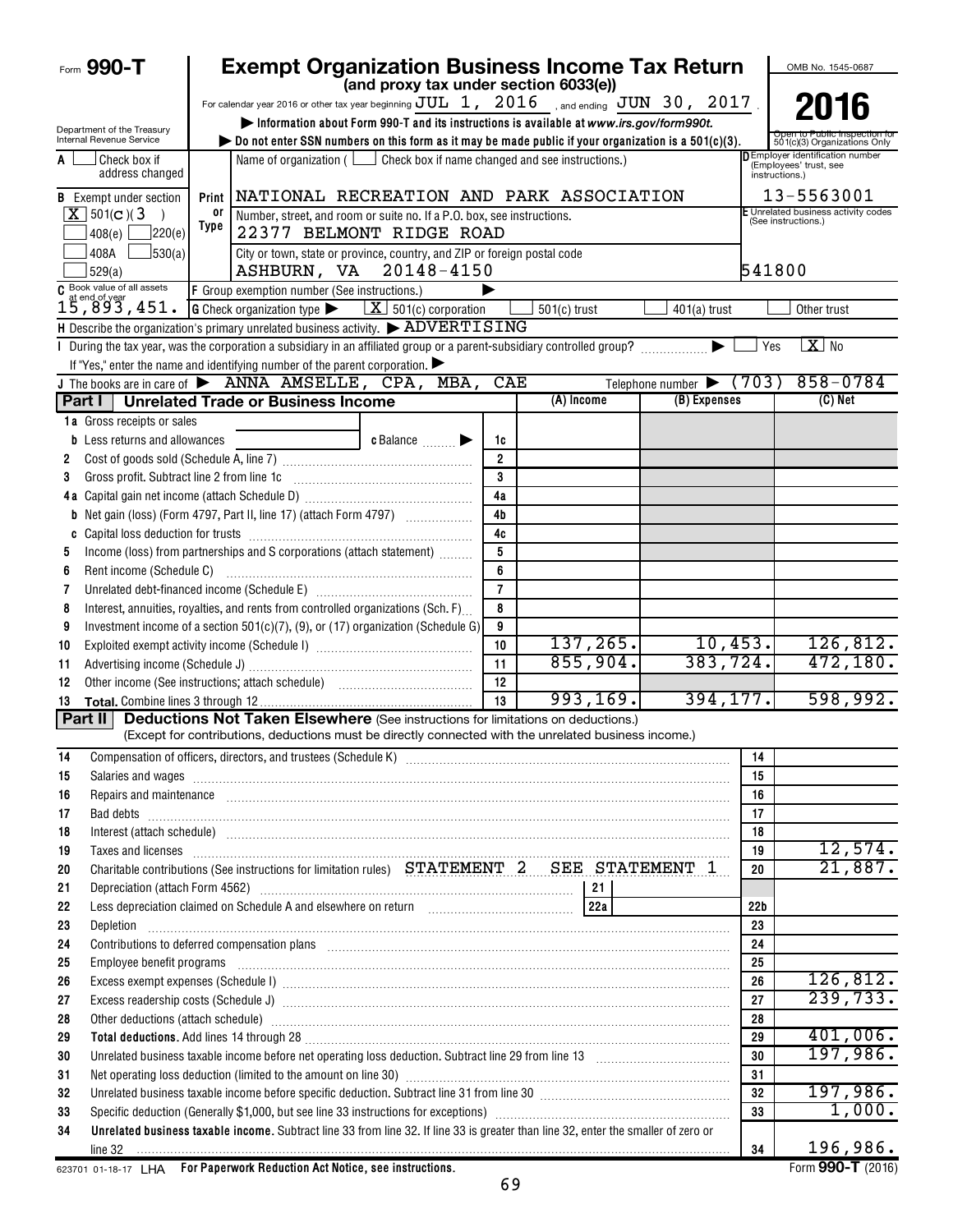| Form 990-T (2016) |                            |                                                                                                                                                                                                                                | NATIONAL RECREATION AND PARK ASSOCIATION |                      |                                                                                         |                             |             | 13-5563001    |            |                               | Page 2                               |
|-------------------|----------------------------|--------------------------------------------------------------------------------------------------------------------------------------------------------------------------------------------------------------------------------|------------------------------------------|----------------------|-----------------------------------------------------------------------------------------|-----------------------------|-------------|---------------|------------|-------------------------------|--------------------------------------|
|                   |                            | Part III   Tax Computation                                                                                                                                                                                                     |                                          |                      |                                                                                         |                             |             |               |            |                               |                                      |
| 35                |                            | Organizations Taxable as Corporations. See instructions for tax computation.                                                                                                                                                   |                                          |                      |                                                                                         |                             |             |               |            |                               |                                      |
|                   |                            | Controlled group members (sections 1561 and 1563) check here $\blacktriangleright$ $\Box$ See instructions and:                                                                                                                |                                          |                      |                                                                                         |                             |             |               |            |                               |                                      |
|                   |                            | a Enter your share of the \$50,000, \$25,000, and \$9,925,000 taxable income brackets (in that order):                                                                                                                         |                                          |                      |                                                                                         |                             |             |               |            |                               |                                      |
|                   | (1)                        | \$<br>$\mathcal{L}(\mathcal{L})$ and $\mathcal{L}(\mathcal{L})$                                                                                                                                                                | $(2)$ $ $ \$                             |                      | $(3)$ $ $ \$                                                                            |                             |             |               |            |                               |                                      |
|                   |                            | <b>b</b> Enter organization's share of: (1) Additional 5% tax (not more than \$11,750)                                                                                                                                         |                                          |                      | \$                                                                                      |                             |             |               |            |                               |                                      |
|                   |                            |                                                                                                                                                                                                                                |                                          |                      |                                                                                         |                             |             |               |            |                               |                                      |
|                   |                            |                                                                                                                                                                                                                                |                                          |                      |                                                                                         |                             |             |               | 35c        |                               | 60,075.                              |
| 36                |                            | Trusts Taxable at Trust Rates. See instructions for tax computation. Income tax on the amount on line 34 from:                                                                                                                 |                                          |                      |                                                                                         |                             |             |               |            |                               |                                      |
|                   |                            |                                                                                                                                                                                                                                |                                          |                      |                                                                                         |                             |             |               | 36         |                               |                                      |
| 37                |                            | <b>Proxy tax.</b> See instructions <b>constructions b</b>                                                                                                                                                                      |                                          |                      |                                                                                         |                             |             |               | 37         |                               |                                      |
| 38                |                            |                                                                                                                                                                                                                                |                                          |                      |                                                                                         |                             |             |               | 38         |                               |                                      |
| 39                |                            | Alternative minimum tax information and the contract of the contract of the contract of the contract of the contract of the contract of the contract of the contract of the contract of the contract of the contract of the co |                                          |                      |                                                                                         |                             |             |               | 39         |                               |                                      |
|                   |                            |                                                                                                                                                                                                                                |                                          |                      |                                                                                         |                             |             |               | 40         |                               | 60,075.                              |
| 40                |                            | Part IV   Tax and Payments                                                                                                                                                                                                     |                                          |                      |                                                                                         |                             |             |               |            |                               |                                      |
|                   |                            |                                                                                                                                                                                                                                |                                          |                      |                                                                                         |                             |             |               |            |                               |                                      |
|                   |                            | 41a Foreign tax credit (corporations attach Form 1118; trusts attach Form 1116)                                                                                                                                                |                                          |                      |                                                                                         |                             | 41a         |               |            |                               |                                      |
|                   |                            |                                                                                                                                                                                                                                |                                          |                      |                                                                                         |                             | 41b         |               |            |                               |                                      |
|                   |                            | c General business credit. Attach Form 3800 [11] [11] Contract Contract Contract Contract Contract Contract Co                                                                                                                 |                                          |                      |                                                                                         |                             | 41c         |               |            |                               |                                      |
|                   |                            |                                                                                                                                                                                                                                |                                          |                      |                                                                                         |                             | 41d         |               |            |                               |                                      |
|                   |                            |                                                                                                                                                                                                                                |                                          |                      |                                                                                         |                             |             |               | 41e        |                               |                                      |
| 42                |                            |                                                                                                                                                                                                                                |                                          |                      |                                                                                         |                             |             |               | 42         |                               | 60,075.                              |
| 43                |                            | Other taxes. Check if from: Form 4255 Form 8611 Form 8697 Form 8866 O Other (attach schedule)                                                                                                                                  |                                          |                      |                                                                                         |                             |             |               | 43         |                               |                                      |
| 44                |                            |                                                                                                                                                                                                                                |                                          |                      |                                                                                         |                             |             |               | 44         |                               | 60,075.                              |
|                   |                            |                                                                                                                                                                                                                                |                                          |                      |                                                                                         |                             | 45a         | 21,157.       |            |                               |                                      |
|                   |                            |                                                                                                                                                                                                                                |                                          |                      |                                                                                         |                             | 45b         | 63,000.       |            |                               |                                      |
|                   |                            |                                                                                                                                                                                                                                |                                          |                      |                                                                                         |                             | 45с         |               |            |                               |                                      |
|                   |                            | d Foreign organizations: Tax paid or withheld at source (see instructions)                                                                                                                                                     |                                          |                      |                                                                                         |                             | 45d         |               |            |                               |                                      |
|                   |                            |                                                                                                                                                                                                                                |                                          |                      |                                                                                         |                             | 45e         |               |            |                               |                                      |
|                   |                            |                                                                                                                                                                                                                                |                                          |                      |                                                                                         |                             | 45f         |               |            |                               |                                      |
|                   |                            | g Other credits and payments:                                                                                                                                                                                                  | $\Box$ Form 2439                         |                      | $\mathcal{L}^{\text{max}}_{\text{max}}$ , where $\mathcal{L}^{\text{max}}_{\text{max}}$ |                             |             |               |            |                               |                                      |
|                   |                            | Form 4136                                                                                                                                                                                                                      |                                          |                      | Other <u>International</u>                                                              | $\overline{\mathrm{Total}}$ | 45g         |               |            |                               |                                      |
| 46                |                            |                                                                                                                                                                                                                                |                                          |                      |                                                                                         |                             |             |               | 46         |                               | 84,157.                              |
| 47                |                            |                                                                                                                                                                                                                                |                                          |                      |                                                                                         |                             |             |               | 47         |                               |                                      |
| 48                |                            |                                                                                                                                                                                                                                |                                          |                      |                                                                                         |                             |             |               | 48         |                               |                                      |
| 49                |                            |                                                                                                                                                                                                                                |                                          |                      |                                                                                         |                             |             |               | 49         |                               | 24,082.                              |
| 50                |                            | Enter the amount of line 49 you want: Credited to 2017 estimated tax $\rightarrow$ 24,082. Refunded                                                                                                                            |                                          |                      |                                                                                         |                             |             |               | 50         |                               | $\overline{0}$ .                     |
|                   |                            | Part V   Statements Regarding Certain Activities and Other Information (see instructions)                                                                                                                                      |                                          |                      |                                                                                         |                             |             |               |            |                               |                                      |
| 51                |                            | At any time during the 2016 calendar year, did the organization have an interest in or a signature or other authority                                                                                                          |                                          |                      |                                                                                         |                             |             |               |            |                               | Yes<br>No                            |
|                   |                            | over a financial account (bank, securities, or other) in a foreign country? If YES, the organization may have to file                                                                                                          |                                          |                      |                                                                                         |                             |             |               |            |                               |                                      |
|                   |                            | FinCEN Form 114, Report of Foreign Bank and Financial Accounts. If YES, enter the name of the foreign country                                                                                                                  |                                          |                      |                                                                                         |                             |             |               |            |                               |                                      |
|                   | here $\blacktriangleright$ |                                                                                                                                                                                                                                |                                          |                      |                                                                                         |                             |             |               |            |                               | х                                    |
| 52                |                            | During the tax year, did the organization receive a distribution from, or was it the grantor of, or transferor to, a foreign trust?                                                                                            |                                          |                      |                                                                                         |                             |             |               |            |                               | $\overline{\mathtt{x}}$              |
|                   |                            | If YES, see instructions for other forms the organization may have to file.                                                                                                                                                    |                                          |                      |                                                                                         |                             |             |               |            |                               |                                      |
| 53                |                            | Enter the amount of tax-exempt interest received or accrued during the tax year $\triangleright$ \$                                                                                                                            |                                          |                      |                                                                                         |                             |             |               |            |                               |                                      |
|                   |                            | Under penalties of perjury, I declare that I have examined this return, including accompanying schedules and statements, and to the best of my knowledge and belief, it is true,                                               |                                          |                      |                                                                                         |                             |             |               |            |                               |                                      |
| Sign              |                            | correct, and complete. Declaration of preparer (other than taxpayer) is based on all information of which preparer has any knowledge.                                                                                          |                                          |                      |                                                                                         |                             |             |               |            |                               |                                      |
| <b>Here</b>       |                            |                                                                                                                                                                                                                                |                                          |                      |                                                                                         |                             | FIN OFFICER |               |            | the preparer shown below (see | May the IRS discuss this return with |
|                   |                            | Signature of officer                                                                                                                                                                                                           |                                          | Date                 | Title                                                                                   |                             |             |               |            | instructions)? $\mid X \mid$  | Yes<br>No                            |
|                   |                            |                                                                                                                                                                                                                                |                                          |                      |                                                                                         |                             |             |               |            |                               |                                      |
|                   |                            | Print/Type preparer's name                                                                                                                                                                                                     |                                          | Preparer's signature |                                                                                         |                             | Date        | Check         | PTIN<br>if |                               |                                      |
| Paid              |                            |                                                                                                                                                                                                                                |                                          |                      |                                                                                         |                             |             | self-employed |            |                               |                                      |
| Preparer          |                            | YONG ZHANG                                                                                                                                                                                                                     |                                          |                      |                                                                                         |                             |             |               |            | P01249785                     |                                      |
| <b>Use Only</b>   |                            | Firm's name RSM US LLP                                                                                                                                                                                                         |                                          |                      |                                                                                         |                             |             | Firm's EIN    |            |                               | 42-0714325                           |
|                   |                            |                                                                                                                                                                                                                                | 1861 INTERNATIONAL DRIVE, SUITE 400      |                      |                                                                                         |                             |             |               |            |                               |                                      |
|                   |                            | Firm's address                                                                                                                                                                                                                 | $\triangleright$ MCLEAN, VA 22102        |                      |                                                                                         |                             |             | Phone no.     |            | $703 - 336 - 6400$            |                                      |
|                   |                            |                                                                                                                                                                                                                                |                                          |                      |                                                                                         |                             |             |               |            |                               | Form 990-T (2016)                    |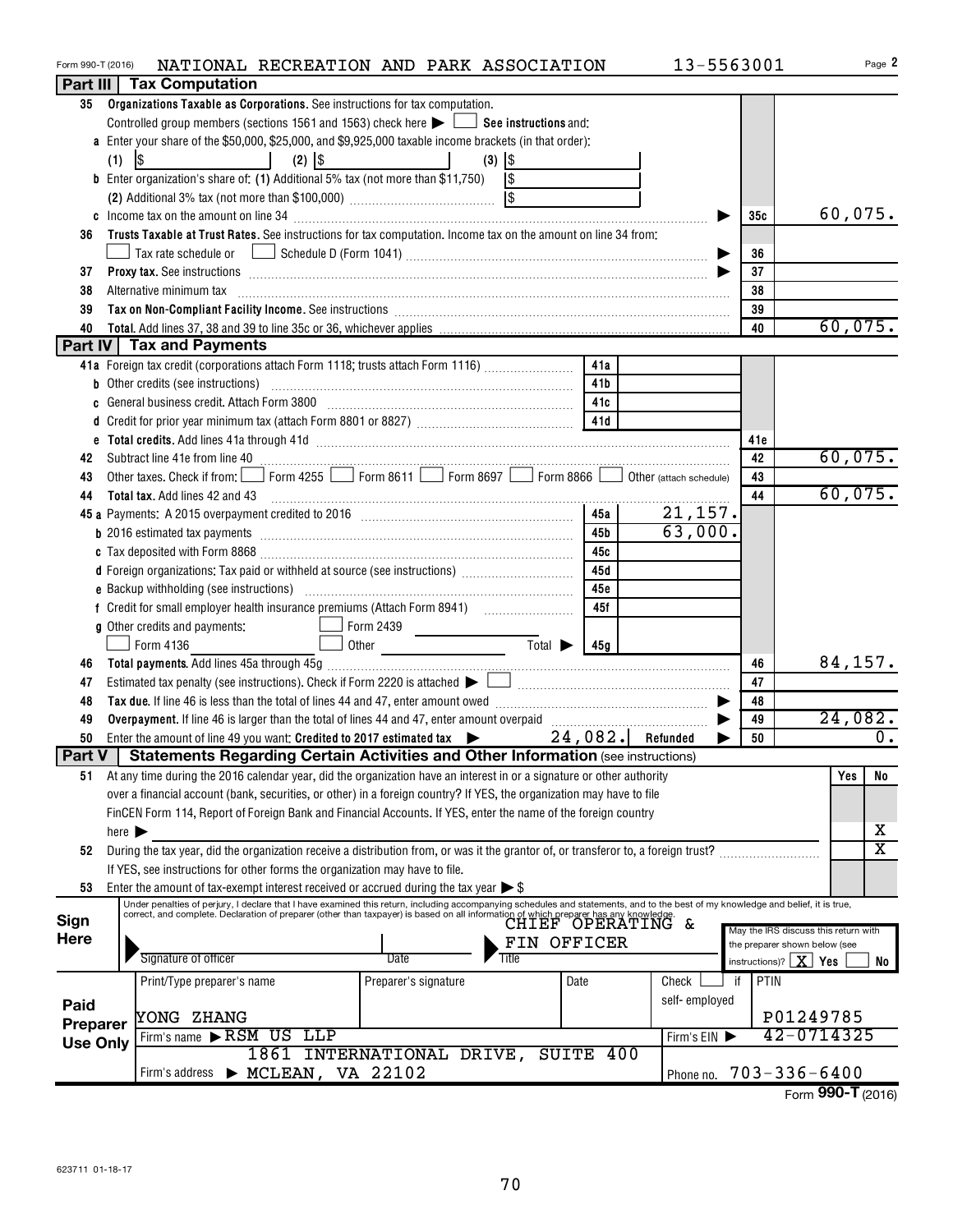|  | Page |
|--|------|
|  |      |

**3**

| Schedule A - Cost of Goods Sold. Enter method of inventory valuation ▶ N/A                                                |                         |                                                                   |                   |                                                                                                                                                     |    |                                                                                                  |   |                                                          |     |    |
|---------------------------------------------------------------------------------------------------------------------------|-------------------------|-------------------------------------------------------------------|-------------------|-----------------------------------------------------------------------------------------------------------------------------------------------------|----|--------------------------------------------------------------------------------------------------|---|----------------------------------------------------------|-----|----|
| Inventory at beginning of year <i>minimi</i><br>1                                                                         |                         |                                                                   |                   |                                                                                                                                                     |    | 6                                                                                                |   |                                                          |     |    |
| 2<br>Purchases                                                                                                            | $\overline{2}$          |                                                                   |                   | 7 Cost of goods sold. Subtract line 6                                                                                                               |    |                                                                                                  |   |                                                          |     |    |
| 3                                                                                                                         | $\overline{\mathbf{3}}$ |                                                                   |                   | from line 5. Enter here and in Part I,                                                                                                              |    |                                                                                                  |   |                                                          |     |    |
| <b>4a</b> Additional section 263A costs                                                                                   |                         |                                                                   |                   |                                                                                                                                                     |    |                                                                                                  | 7 |                                                          |     |    |
|                                                                                                                           | 4a                      |                                                                   |                   | Do the rules of section 263A (with respect to                                                                                                       |    |                                                                                                  |   |                                                          | Yes | No |
| <b>b</b> Other costs (attach schedule)                                                                                    | 4 <sub>b</sub>          |                                                                   |                   | property produced or acquired for resale) apply to                                                                                                  |    |                                                                                                  |   |                                                          |     |    |
| Total. Add lines 1 through 4b<br>5                                                                                        | 5                       |                                                                   |                   |                                                                                                                                                     |    |                                                                                                  |   |                                                          |     |    |
| Schedule C - Rent Income (From Real Property and Personal Property Leased With Real Property)                             |                         |                                                                   |                   |                                                                                                                                                     |    |                                                                                                  |   |                                                          |     |    |
| (see instructions)                                                                                                        |                         |                                                                   |                   |                                                                                                                                                     |    |                                                                                                  |   |                                                          |     |    |
| 1. Description of property                                                                                                |                         |                                                                   |                   |                                                                                                                                                     |    |                                                                                                  |   |                                                          |     |    |
| (1)                                                                                                                       |                         |                                                                   |                   |                                                                                                                                                     |    |                                                                                                  |   |                                                          |     |    |
| (2)                                                                                                                       |                         |                                                                   |                   |                                                                                                                                                     |    |                                                                                                  |   |                                                          |     |    |
| (3)                                                                                                                       |                         |                                                                   |                   |                                                                                                                                                     |    |                                                                                                  |   |                                                          |     |    |
| (4)                                                                                                                       |                         |                                                                   |                   |                                                                                                                                                     |    |                                                                                                  |   |                                                          |     |    |
|                                                                                                                           | 2.                      | Rent received or accrued                                          |                   |                                                                                                                                                     |    |                                                                                                  |   |                                                          |     |    |
| (a) From personal property (if the percentage of<br>rent for personal property is more than<br>10% but not more than 50%) |                         |                                                                   |                   | (b) From real and personal property (if the percentage<br>of rent for personal property exceeds 50% or if<br>the rent is based on profit or income) |    | 3(a) Deductions directly connected with the income in<br>columns 2(a) and 2(b) (attach schedule) |   |                                                          |     |    |
| (1)                                                                                                                       |                         |                                                                   |                   |                                                                                                                                                     |    |                                                                                                  |   |                                                          |     |    |
| (2)                                                                                                                       |                         |                                                                   |                   |                                                                                                                                                     |    |                                                                                                  |   |                                                          |     |    |
| (3)                                                                                                                       |                         |                                                                   |                   |                                                                                                                                                     |    |                                                                                                  |   |                                                          |     |    |
| (4)                                                                                                                       |                         |                                                                   |                   |                                                                                                                                                     |    |                                                                                                  |   |                                                          |     |    |
| Total                                                                                                                     | $0$ .                   | Total                                                             |                   |                                                                                                                                                     | 0. |                                                                                                  |   |                                                          |     |    |
| (c) Total income. Add totals of columns 2(a) and 2(b). Enter                                                              |                         |                                                                   |                   |                                                                                                                                                     |    | (b) Total deductions.                                                                            |   |                                                          |     |    |
|                                                                                                                           |                         |                                                                   |                   |                                                                                                                                                     | О. | Enter here and on page 1.<br>Part I, line 6, column (B)                                          |   |                                                          |     | 0. |
| <b>Schedule E - Unrelated Debt-Financed Income</b> (see instructions)                                                     |                         |                                                                   |                   |                                                                                                                                                     |    |                                                                                                  |   |                                                          |     |    |
|                                                                                                                           |                         |                                                                   |                   |                                                                                                                                                     |    | 3. Deductions directly connected with or allocable                                               |   |                                                          |     |    |
|                                                                                                                           |                         |                                                                   |                   | 2. Gross income from<br>or allocable to debt-                                                                                                       |    | to debt-financed property                                                                        |   |                                                          |     |    |
| 1. Description of debt-financed property                                                                                  |                         |                                                                   | financed property |                                                                                                                                                     |    | (a) Straight line depreciation<br>(attach schedule)                                              |   | $(b)$ Other deductions<br>(attach schedule)              |     |    |
|                                                                                                                           |                         |                                                                   |                   |                                                                                                                                                     |    |                                                                                                  |   |                                                          |     |    |
| (1)                                                                                                                       |                         |                                                                   |                   |                                                                                                                                                     |    |                                                                                                  |   |                                                          |     |    |
| (2)                                                                                                                       |                         |                                                                   |                   |                                                                                                                                                     |    |                                                                                                  |   |                                                          |     |    |
| (3)                                                                                                                       |                         |                                                                   |                   |                                                                                                                                                     |    |                                                                                                  |   |                                                          |     |    |
| (4)                                                                                                                       |                         |                                                                   |                   |                                                                                                                                                     |    |                                                                                                  |   |                                                          |     |    |
| 4. Amount of average acquisition                                                                                          |                         | 5. Average adjusted basis                                         |                   | 6. Column 4 divided                                                                                                                                 |    | 7. Gross income                                                                                  |   | 8. Allocable deductions                                  |     |    |
| debt on or allocable to debt-financed<br>property (attach schedule)                                                       |                         | of or allocable to<br>debt-financed property<br>(attach schedule) |                   | by column 5                                                                                                                                         |    | reportable (column<br>$2x$ column 6)                                                             |   | (column 6 x total of columns<br>$3(a)$ and $3(b)$ )      |     |    |
| (1)                                                                                                                       |                         |                                                                   |                   | $\%$                                                                                                                                                |    |                                                                                                  |   |                                                          |     |    |
| (2)                                                                                                                       |                         |                                                                   |                   | $\frac{0}{0}$                                                                                                                                       |    |                                                                                                  |   |                                                          |     |    |
| (3)                                                                                                                       |                         |                                                                   |                   | $\frac{0}{0}$                                                                                                                                       |    |                                                                                                  |   |                                                          |     |    |
| (4)                                                                                                                       |                         |                                                                   |                   | $\frac{0}{0}$                                                                                                                                       |    |                                                                                                  |   |                                                          |     |    |
|                                                                                                                           |                         |                                                                   |                   |                                                                                                                                                     |    | Enter here and on page 1,<br>Part I, line 7, column (A).                                         |   | Enter here and on page 1,<br>Part I, line 7, column (B). |     |    |
|                                                                                                                           |                         |                                                                   |                   |                                                                                                                                                     |    | 0.                                                                                               |   |                                                          |     | 0. |
| Totals                                                                                                                    |                         |                                                                   |                   |                                                                                                                                                     |    |                                                                                                  |   |                                                          |     |    |
|                                                                                                                           |                         |                                                                   |                   |                                                                                                                                                     |    |                                                                                                  |   |                                                          |     |    |

**990-T**  Form (2016)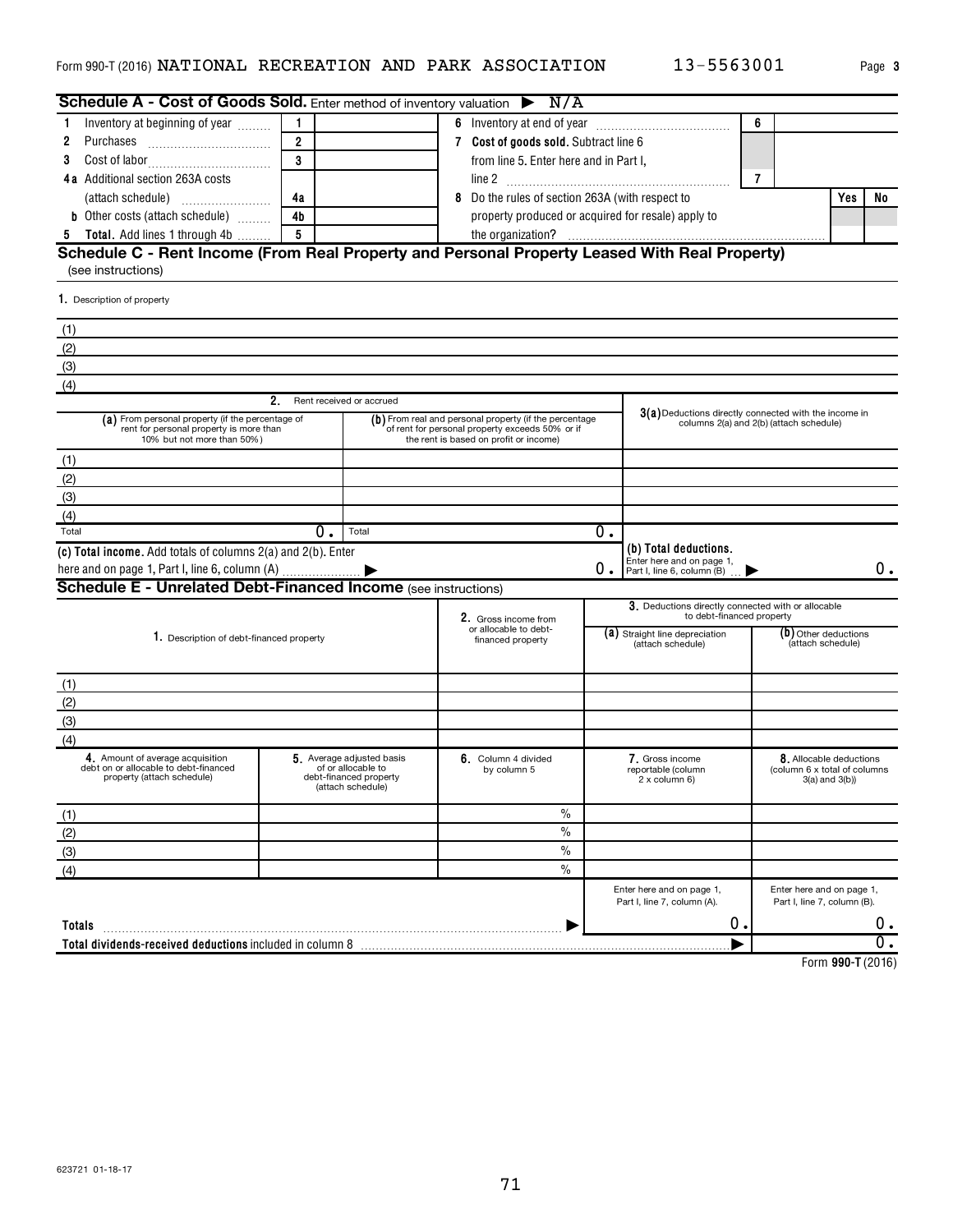| Form 990-T (2016) NATIONAL RECREATION AND PARK ASSOCIATION<br>Schedule F - Interest, Annuities, Royalties, and Rents From Controlled Organizations (see instructions)                                    |                                                            |                                         |                                                                                                                                       |                                                         |                                                                              |                                                          |                                                                                            | 13-5563001                                                                                   | Page 4                                                                                  |
|----------------------------------------------------------------------------------------------------------------------------------------------------------------------------------------------------------|------------------------------------------------------------|-----------------------------------------|---------------------------------------------------------------------------------------------------------------------------------------|---------------------------------------------------------|------------------------------------------------------------------------------|----------------------------------------------------------|--------------------------------------------------------------------------------------------|----------------------------------------------------------------------------------------------|-----------------------------------------------------------------------------------------|
|                                                                                                                                                                                                          |                                                            |                                         |                                                                                                                                       | <b>Exempt Controlled Organizations</b>                  |                                                                              |                                                          |                                                                                            |                                                                                              |                                                                                         |
| 1. Name of controlled organization                                                                                                                                                                       |                                                            | 2. Employer<br>identification<br>number |                                                                                                                                       | 3. Net unrelated income<br>(loss) (see instructions)    |                                                                              | 4. Total of specified<br>payments made                   | 5. Part of column 4 that is<br>included in the controlling<br>organization's gross income  |                                                                                              | 6. Deductions directly<br>connected with income<br>in column 5                          |
| (1)                                                                                                                                                                                                      |                                                            |                                         |                                                                                                                                       |                                                         |                                                                              |                                                          |                                                                                            |                                                                                              |                                                                                         |
| (2)                                                                                                                                                                                                      |                                                            |                                         |                                                                                                                                       |                                                         |                                                                              |                                                          |                                                                                            |                                                                                              |                                                                                         |
| (3)                                                                                                                                                                                                      |                                                            |                                         |                                                                                                                                       |                                                         |                                                                              |                                                          |                                                                                            |                                                                                              |                                                                                         |
| (4)                                                                                                                                                                                                      |                                                            |                                         |                                                                                                                                       |                                                         |                                                                              |                                                          |                                                                                            |                                                                                              |                                                                                         |
| Nonexempt Controlled Organizations                                                                                                                                                                       |                                                            |                                         |                                                                                                                                       |                                                         |                                                                              |                                                          |                                                                                            |                                                                                              |                                                                                         |
| 7. Taxable Income                                                                                                                                                                                        | 8. Net unrelated income (loss)<br>(see instructions)       |                                         |                                                                                                                                       | 9. Total of specified payments<br>made                  |                                                                              |                                                          | 10. Part of column 9 that is included<br>in the controlling organization's<br>gross income |                                                                                              | 11. Deductions directly connected<br>with income in column 10                           |
| (1)                                                                                                                                                                                                      |                                                            |                                         |                                                                                                                                       |                                                         |                                                                              |                                                          |                                                                                            |                                                                                              |                                                                                         |
| (2)                                                                                                                                                                                                      |                                                            |                                         |                                                                                                                                       |                                                         |                                                                              |                                                          |                                                                                            |                                                                                              |                                                                                         |
| (3)                                                                                                                                                                                                      |                                                            |                                         |                                                                                                                                       |                                                         |                                                                              |                                                          |                                                                                            |                                                                                              |                                                                                         |
| (4)                                                                                                                                                                                                      |                                                            |                                         |                                                                                                                                       |                                                         |                                                                              |                                                          |                                                                                            |                                                                                              |                                                                                         |
|                                                                                                                                                                                                          |                                                            |                                         |                                                                                                                                       |                                                         |                                                                              |                                                          | Add columns 5 and 10.<br>Enter here and on page 1, Part I,<br>line 8, column (A).<br>Ο.    |                                                                                              | Add columns 6 and 11.<br>Enter here and on page 1, Part I,<br>line 8, column (B).<br>0. |
| Schedule G - Investment Income of a Section 501(c)(7), (9), or (17) Organization                                                                                                                         | (see instructions)                                         |                                         |                                                                                                                                       |                                                         |                                                                              |                                                          |                                                                                            |                                                                                              |                                                                                         |
|                                                                                                                                                                                                          | 1. Description of income                                   |                                         |                                                                                                                                       | 2. Amount of income                                     |                                                                              | 3. Deductions<br>directly connected<br>(attach schedule) |                                                                                            | 4. Set-asides<br>(attach schedule)                                                           | 5. Total deductions<br>and set-asides<br>(col. 3 plus col. 4)                           |
| (1)                                                                                                                                                                                                      |                                                            |                                         |                                                                                                                                       |                                                         |                                                                              |                                                          |                                                                                            |                                                                                              |                                                                                         |
| (2)                                                                                                                                                                                                      |                                                            |                                         |                                                                                                                                       |                                                         |                                                                              |                                                          |                                                                                            |                                                                                              |                                                                                         |
| (3)                                                                                                                                                                                                      |                                                            |                                         |                                                                                                                                       |                                                         |                                                                              |                                                          |                                                                                            |                                                                                              |                                                                                         |
| (4)                                                                                                                                                                                                      |                                                            |                                         |                                                                                                                                       |                                                         |                                                                              |                                                          |                                                                                            |                                                                                              |                                                                                         |
|                                                                                                                                                                                                          |                                                            |                                         |                                                                                                                                       | Enter here and on page 1<br>Part I, line 9, column (A). |                                                                              |                                                          |                                                                                            |                                                                                              | Enter here and on page 1,<br>Part I, line 9, column (B).                                |
| Totals                                                                                                                                                                                                   |                                                            |                                         |                                                                                                                                       |                                                         | о.                                                                           |                                                          |                                                                                            |                                                                                              | $0 \cdot$                                                                               |
| Schedule I - Exploited Exempt Activity Income, Other Than Advertising Income<br>(see instructions)                                                                                                       |                                                            |                                         |                                                                                                                                       |                                                         |                                                                              |                                                          |                                                                                            |                                                                                              |                                                                                         |
| 3. Expenses<br>2. Gross<br>directly connected<br>1. Description of<br>unrelated business<br>with production<br>exploited activity<br>income from<br>of unrelated<br>trade or business<br>$Shuss$ in $Sh$ |                                                            |                                         | 4. Net income (loss)<br>from unrelated trade or<br>business (column 2<br>minus column 3). If a<br>gain, compute cols. 5<br>through 7. |                                                         | 5. Gross income<br>from activity that<br>is not unrelated<br>business income | 6. Expenses<br>attributable to<br>column 5<br>STMT 4     |                                                                                            | 7. Excess exempt<br>expenses (column<br>6 minus column 5.<br>but not more than<br>column 4). |                                                                                         |
| $(1)$ WEBSITE                                                                                                                                                                                            |                                                            |                                         |                                                                                                                                       |                                                         |                                                                              |                                                          |                                                                                            |                                                                                              |                                                                                         |
| (2) BANNER ADS                                                                                                                                                                                           | 137, 265.                                                  |                                         | 10,453.                                                                                                                               | 126,812.                                                |                                                                              |                                                          |                                                                                            | 198,615 <b>.</b>                                                                             | 126,812.                                                                                |
| (3)                                                                                                                                                                                                      |                                                            |                                         |                                                                                                                                       |                                                         |                                                                              |                                                          |                                                                                            |                                                                                              |                                                                                         |
| (4)                                                                                                                                                                                                      |                                                            |                                         |                                                                                                                                       |                                                         |                                                                              |                                                          |                                                                                            |                                                                                              |                                                                                         |
|                                                                                                                                                                                                          | Enter here and on<br>page 1, Part I,<br>line 10, col. (A). |                                         | Enter here and on<br>page 1, Part I,<br>line 10, col. (B).                                                                            |                                                         |                                                                              |                                                          |                                                                                            |                                                                                              | Enter here and<br>on page 1,<br>Part II, line 26.                                       |
| Totals                                                                                                                                                                                                   | 137,265.                                                   |                                         | $10,453$ .                                                                                                                            |                                                         |                                                                              |                                                          |                                                                                            |                                                                                              | 126,812.                                                                                |
| <b>Schedule J - Advertising Income</b> (see instructions)                                                                                                                                                |                                                            |                                         |                                                                                                                                       |                                                         |                                                                              |                                                          |                                                                                            |                                                                                              |                                                                                         |
| Part I   Income From Periodicals Reported on a Consolidated Basis                                                                                                                                        |                                                            |                                         |                                                                                                                                       |                                                         |                                                                              |                                                          |                                                                                            |                                                                                              |                                                                                         |
|                                                                                                                                                                                                          |                                                            |                                         |                                                                                                                                       |                                                         |                                                                              |                                                          |                                                                                            |                                                                                              | $\overline{\phantom{a}}$ .                                                              |

| I. Name of periodical               | 2. Gross<br>advertising<br>income | $3.$ Direct<br>advertising costs | 4. Advertising gain<br>or (loss) (col. 2 minus<br>col. 3). If a gain, compute<br>cols. 5 through 7. | 5. Circulation<br>income      | 6. Readership<br>costs | 7. Excess readership<br>costs (column 6 minus<br>column 5, but not more<br>than column 4). |
|-------------------------------------|-----------------------------------|----------------------------------|-----------------------------------------------------------------------------------------------------|-------------------------------|------------------------|--------------------------------------------------------------------------------------------|
| $(1)$ PARK &                        |                                   |                                  |                                                                                                     |                               |                        |                                                                                            |
| (2) RECREATION                      |                                   |                                  |                                                                                                     |                               |                        |                                                                                            |
| (3) MAGAZINE                        | 855,904.                          | 383, 724.                        |                                                                                                     | 115, 301.                     | 355,034.               |                                                                                            |
| (4)                                 |                                   |                                  |                                                                                                     |                               |                        |                                                                                            |
|                                     |                                   |                                  |                                                                                                     |                               |                        |                                                                                            |
| Totals (carry to Part II, line (5)) |                                   | $855,904.$ 383,724.              |                                                                                                     | 472, 180. 115, 301. 355, 034. |                        | 239,733.                                                                                   |
|                                     |                                   |                                  |                                                                                                     |                               |                        | Form 990-T (2016)                                                                          |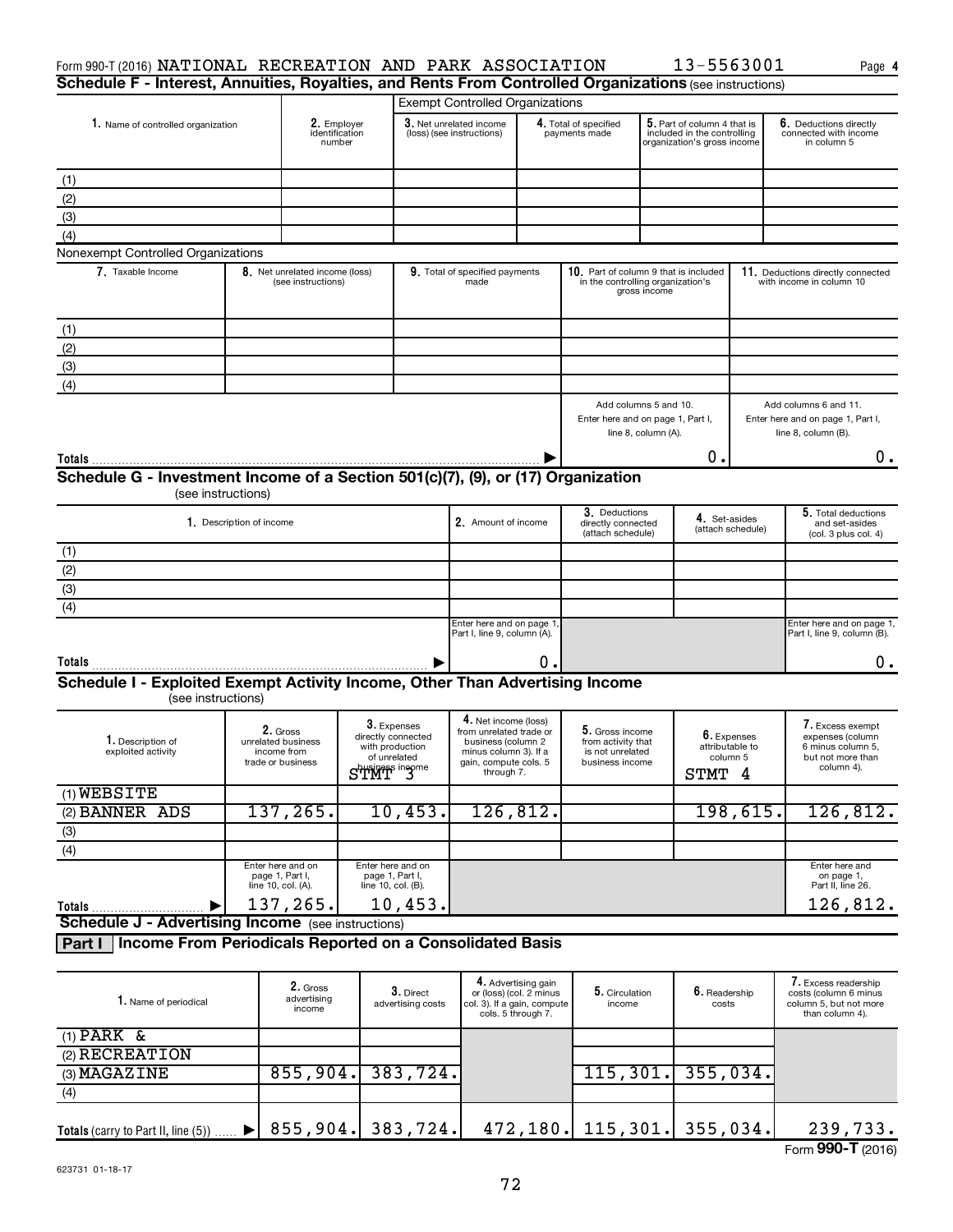## Form 990-T (2016) Page NATIONAL RECREATION AND PARK ASSOCIATION 13-5563001

Part II | Income From Periodicals Reported on a Separate Basis (For each periodical listed in Part II, fill in columns 2 through 7 on a line-by-line basis.)

| 1. Name of periodical                                                             | 2. Gross<br>3. Direct<br>advertising<br>advertising costs<br>income |                                                          |                                                            | 4. Advertising gain<br>or (loss) (col. 2 minus<br>col. 3). If a gain, compute<br>cols. 5 through 7. | 5. Circulation<br>income |                                                       | 6. Readership<br>costs |  | 7. Excess readership<br>costs (column 6 minus<br>column 5, but not more<br>than column 4). |
|-----------------------------------------------------------------------------------|---------------------------------------------------------------------|----------------------------------------------------------|------------------------------------------------------------|-----------------------------------------------------------------------------------------------------|--------------------------|-------------------------------------------------------|------------------------|--|--------------------------------------------------------------------------------------------|
| (1)                                                                               |                                                                     |                                                          |                                                            |                                                                                                     |                          |                                                       |                        |  |                                                                                            |
| (2)                                                                               |                                                                     |                                                          |                                                            |                                                                                                     |                          |                                                       |                        |  |                                                                                            |
| (3)                                                                               |                                                                     |                                                          |                                                            |                                                                                                     |                          |                                                       |                        |  |                                                                                            |
| (4)                                                                               |                                                                     |                                                          |                                                            |                                                                                                     |                          |                                                       |                        |  |                                                                                            |
| <b>Totals from Part I</b>                                                         | 855,904.                                                            |                                                          | 383,724.                                                   |                                                                                                     |                          |                                                       |                        |  | 239,733.                                                                                   |
|                                                                                   | Enter here and on<br>page 1, Part I,<br>line 11, col. (A).          |                                                          | Enter here and on<br>page 1, Part I,<br>line 11, col. (B). |                                                                                                     |                          |                                                       |                        |  | Enter here and<br>on page 1,<br>Part II, line 27.                                          |
|                                                                                   |                                                                     |                                                          |                                                            |                                                                                                     |                          |                                                       |                        |  | 239,733.                                                                                   |
| Schedule K - Compensation of Officers, Directors, and Trustees (see instructions) |                                                                     |                                                          |                                                            |                                                                                                     |                          |                                                       |                        |  |                                                                                            |
| 1. Name                                                                           |                                                                     | 3. Percent of<br>time devoted to<br>2. Title<br>business |                                                            |                                                                                                     |                          | 4. Compensation attributable<br>to unrelated business |                        |  |                                                                                            |
| (1)                                                                               |                                                                     |                                                          |                                                            |                                                                                                     |                          |                                                       | $\frac{0}{0}$          |  |                                                                                            |
| (2)                                                                               |                                                                     |                                                          |                                                            |                                                                                                     |                          |                                                       | $\frac{0}{0}$          |  |                                                                                            |
| (3)                                                                               |                                                                     |                                                          |                                                            |                                                                                                     |                          |                                                       | $\frac{0}{0}$          |  |                                                                                            |
| (4)                                                                               |                                                                     |                                                          |                                                            |                                                                                                     |                          |                                                       | $\%$                   |  |                                                                                            |
| <b>Total.</b> Enter here and on page 1, Part II, line 14                          |                                                                     |                                                          |                                                            |                                                                                                     |                          |                                                       |                        |  | 0.                                                                                         |

**990-T**  Form (2016)

**5**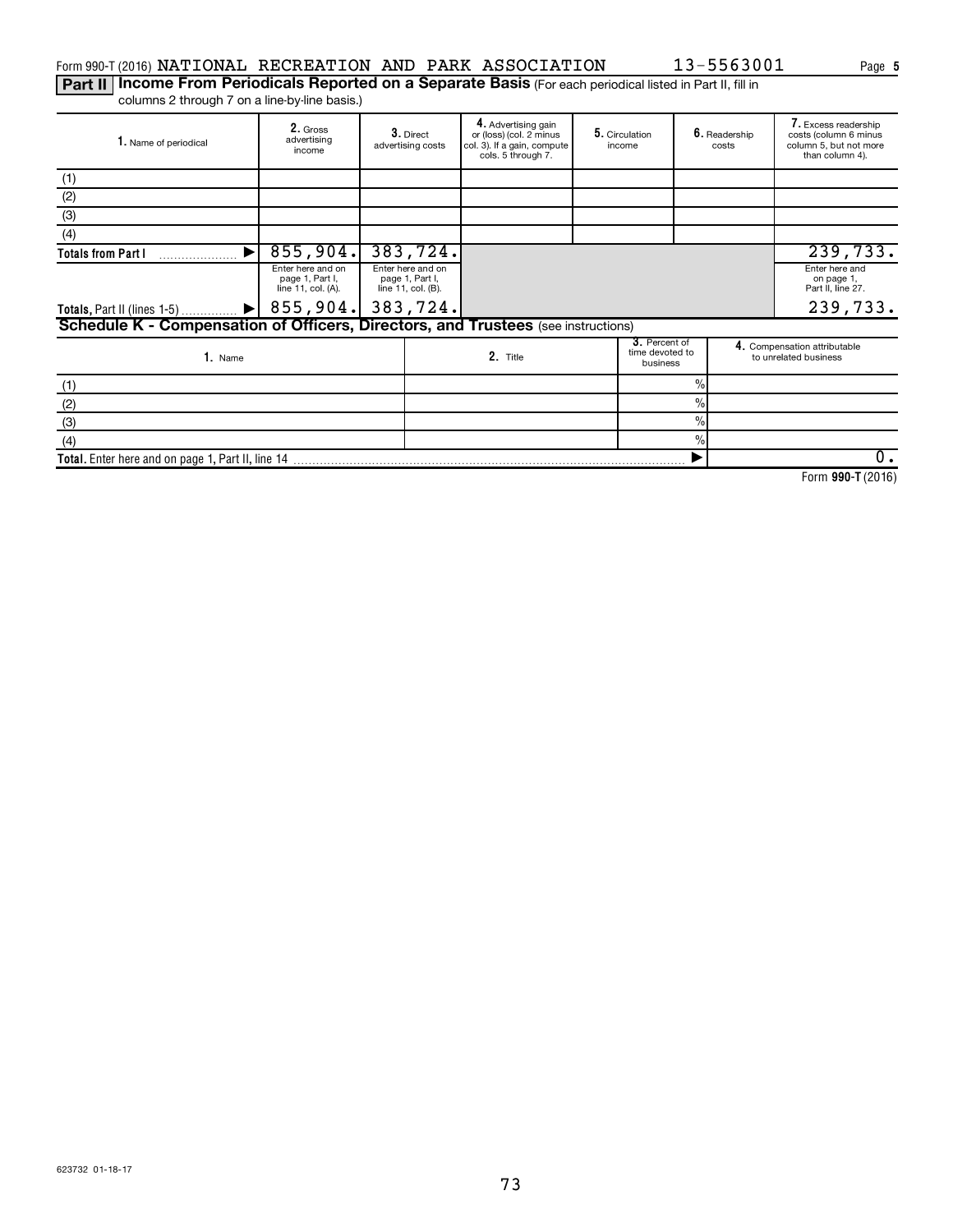| Form                            |  |  |  |  |  |  |  |  |
|---------------------------------|--|--|--|--|--|--|--|--|
| Department of the Treasury      |  |  |  |  |  |  |  |  |
| <b>Internal Revenue Service</b> |  |  |  |  |  |  |  |  |
|                                 |  |  |  |  |  |  |  |  |

# QUALIFIED UNDER SMALL CORPORATION EXEMPTION

**| Attach to the corporation's tax return.**

**| Information about Form 4626 and its separate instructions is at www.irs.gov/form4626.** Alternative Minimum Tax - Corporations <br> **Alternative Minimum Tax - Corporations**<br> **Altach to the corporation's tax return.**<br> **Altach to the corporation's tax return.**<br> **Altach to the corporation's tax return.**<br> **Altach to** 

| Name         |                                                                                                                                                                                                                                      |    |          |                | Employer identification number |
|--------------|--------------------------------------------------------------------------------------------------------------------------------------------------------------------------------------------------------------------------------------|----|----------|----------------|--------------------------------|
|              | NATIONAL RECREATION AND PARK ASSOCIATION                                                                                                                                                                                             |    |          |                | 13-5563001                     |
|              | Note: See the instructions to find out if the corporation is a small corporation exempt                                                                                                                                              |    |          |                |                                |
|              | from the alternative minimum tax (AMT) under section 55(e).                                                                                                                                                                          |    |          |                |                                |
|              |                                                                                                                                                                                                                                      |    |          |                |                                |
| 1            |                                                                                                                                                                                                                                      |    |          | 1              | 196,986.                       |
| $\mathbf{2}$ | Adjustments and preferences:                                                                                                                                                                                                         |    |          |                |                                |
| a            | Depreciation of post-1986 property [11, 2010] March 2010 (2010) March 2010 (2010) March 2010 (2010) March 2010                                                                                                                       |    |          | 2a             |                                |
|              | Amortization of certified pollution control facilities                                                                                                                                                                               |    |          | 2 <sub>b</sub> |                                |
|              | Amortization of mining exploration and development costs [11] matter content costs [11] mortization of mining exploration and development costs [11] matter content costs and content and content and content and content and        |    |          | 2c             |                                |
|              | Amortization of circulation expenditures (personal holding companies only) [11] [12] Communication of circulation expenditures (personal holding companies only) [12] [12] [12] Amortization of circulation expenditures (pers       |    |          | 2d             |                                |
| е            | Adjusted gain or loss with an accommodal control of the state of the state of the state of the state of the state of the state of the state of the state of the state of the state of the state of the state of the state of t       |    |          | 2e             |                                |
| f            | Long-term contracts                                                                                                                                                                                                                  |    |          | 2f             |                                |
| a            | Merchant marine capital construction funds                                                                                                                                                                                           |    |          | 2g             |                                |
|              |                                                                                                                                                                                                                                      |    |          | 2 <sub>h</sub> |                                |
|              |                                                                                                                                                                                                                                      |    |          | 2i             |                                |
|              | Passive activities (closely held corporations and personal service corporations only) [11] [12] non-manuscritions (closely held corporations and personal service corporations only)                                                 |    |          | 2j             |                                |
|              | k Loss limitations                                                                                                                                                                                                                   |    |          | 2k             |                                |
|              |                                                                                                                                                                                                                                      |    |          | 21             |                                |
|              | m Tax-exempt interest income from specified private activity bonds [11] match match match match income from specified private activity bonds [11] match match match match match match match match match match match match matc       |    |          | 2m             |                                |
| n            | Intangible drilling costs <b>with an accommodal contract and contract and contract and contract and contract and contract and contract and contract and contract and contract and contract and contract and contract and contrac</b> |    |          | 2n             |                                |
|              | o Other adjustments and preferences <b>contained a contained a contained a contained a contained a contained a contained a contained a contained a contained a contained a contained a contained a contained a contained a conta</b> |    |          | 20             |                                |
| 3            | Pre-adjustment alternative minimum taxable income (AMTI). Combine lines 1 through 20                                                                                                                                                 |    |          | 3              | 196,986.                       |
| 4            | Adjusted current earnings (ACE) adjustment:                                                                                                                                                                                          |    |          |                |                                |
|              |                                                                                                                                                                                                                                      | 4a | 196,986. |                |                                |
|              | <b>b</b> Subtract line 3 from line 4a. If line 3 exceeds line 4a, enter the difference as a                                                                                                                                          |    |          |                |                                |
|              | negative amount. See instructions                                                                                                                                                                                                    | 4b | 0.       |                |                                |
|              | c Multiply line 4b by 75% (0.75). Enter the result as a positive amount                                                                                                                                                              | 4c |          |                |                                |
|              | d Enter the excess, if any, of the corporation's total increases in AMTI from prior                                                                                                                                                  |    |          |                |                                |
|              | year ACE adjustments over its total reductions in AMTI from prior year ACE                                                                                                                                                           |    |          |                |                                |
|              | adjustments. See instructions. Note: You must enter an amount on line 4d                                                                                                                                                             |    |          |                |                                |
|              |                                                                                                                                                                                                                                      | 4d |          |                |                                |
|              | e ACE adjustment.                                                                                                                                                                                                                    |    |          |                |                                |
|              | • If line 4b is zero or more, enter the amount from line 4c                                                                                                                                                                          |    |          |                |                                |
|              | • If line 4b is less than zero, enter the smaller of line 4c or line 4d as a negative amount                                                                                                                                         |    |          | 4e             | υ.                             |
| 5            | Combine lines 3 and 4e. If zero or less, stop here; the corporation does not owe any AMT /                                                                                                                                           |    |          | 5              | 196,986.                       |
| 6            |                                                                                                                                                                                                                                      |    |          | 6              |                                |
|              | <b>Alternative minimum taxable income.</b> Subtract line 6 from line 5. If the corporation held a residual                                                                                                                           |    |          |                |                                |
|              | interest in a REMIC, see instructions                                                                                                                                                                                                |    |          | 7              | 196,986.                       |
| 8            | Exemption phase-out (if line 7 is \$310,000 or more, skip lines 8a and 8b and enter -0- on line 8c):                                                                                                                                 |    |          |                |                                |
|              | a Subtract \$150,000 from line 7 (if completing this line for a member of a controlled                                                                                                                                               |    |          |                |                                |
|              |                                                                                                                                                                                                                                      | 8а | 46,986.  |                |                                |
|              |                                                                                                                                                                                                                                      | 8b | 11,747.  |                |                                |
|              | c Exemption. Subtract line 8b from \$40,000 (if completing this line for a member of a controlled                                                                                                                                    |    |          |                |                                |
|              | group, see instructions). If zero or less, enter -0- www.communicalism.communicalism.com/                                                                                                                                            |    |          | 8с             | 28, 253.                       |
| 9            |                                                                                                                                                                                                                                      |    |          | 9              | 168, 733.                      |
| 10           | Multiply line 9 by 20% (0.20) [11, 12, 13, 13, 13, 13, 13, 13, 13, 14, 15, 16, 17, 18, 18, 18, 18, 18, 18, 18, 19, 1                                                                                                                 |    |          | 10             | 33,747.                        |
| 11           |                                                                                                                                                                                                                                      |    |          | 11             |                                |
| 12           | Tentative minimum tax. Subtract line 11 from line 10                                                                                                                                                                                 |    |          | 12             | $0$ .                          |
| 13           | Regular tax liability before applying all credits except the foreign tax credit [11] [11] [11] Regular tax liability before applying all credits except the foreign tax credit                                                       |    |          | 13             | 60,075.                        |
| 14           | Alternative minimum tax. Subtract line 13 from line 12. If zero or less, enter -0-. Enter here and on                                                                                                                                |    |          |                |                                |
|              |                                                                                                                                                                                                                                      |    |          | 14             | 0.                             |
| JWA          | For Paperwork Reduction Act Notice, see separate instructions.                                                                                                                                                                       |    |          |                | Form 4626 (2016)               |

\* SEE ALSO

# STATEMENT 5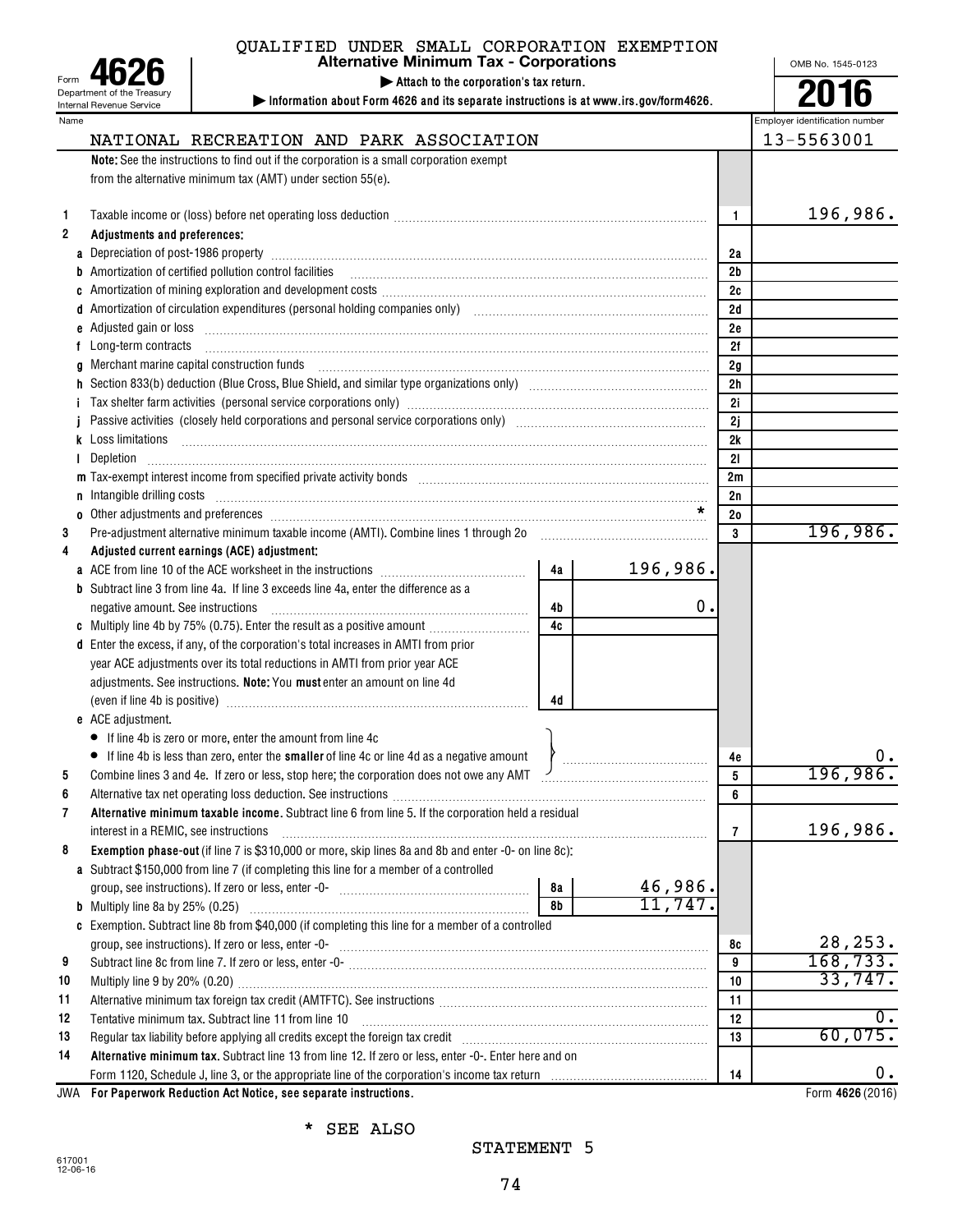| NATIONAL RECREATION AND PARK ASSOCIATION |  |  |  |  |
|------------------------------------------|--|--|--|--|
|------------------------------------------|--|--|--|--|

### **Adjusted Current Earnings (ACE) Worksheet**

See ACE Worksheet Instructions.  $\blacktriangleright$ 

|                                                                                                                                                                                                                                |       |       | $\mathbf{1}$   | 196,986. |
|--------------------------------------------------------------------------------------------------------------------------------------------------------------------------------------------------------------------------------|-------|-------|----------------|----------|
| ACE depreciation adjustment:<br>$\mathbf{2}$                                                                                                                                                                                   |       |       |                |          |
| a AMT depreciation                                                                                                                                                                                                             |       | 2a    |                |          |
| <b>b</b> ACE depreciation:                                                                                                                                                                                                     |       |       |                |          |
| (1) Post-1993 property                                                                                                                                                                                                         | 2b(1) |       |                |          |
|                                                                                                                                                                                                                                |       |       |                |          |
|                                                                                                                                                                                                                                | 2b(3) |       |                |          |
| (4) Pre-1990 original ACRS property                                                                                                                                                                                            | 2b(4) |       |                |          |
| (5) Property described in sections                                                                                                                                                                                             |       |       |                |          |
|                                                                                                                                                                                                                                | 2b(5) |       |                |          |
| (6) Other property                                                                                                                                                                                                             | 2b(6) |       |                |          |
| (7) Total ACE depreciation. Add lines 2b(1) through 2b(6)                                                                                                                                                                      |       | 2b(7) |                |          |
| c ACE depreciation adjustment. Subtract line 2b(7) from line 2a                                                                                                                                                                |       |       | 2c             |          |
| Inclusion in ACE of items included in earnings and profits (E&P):<br>3                                                                                                                                                         |       |       |                |          |
| a Tax-exempt interest income                                                                                                                                                                                                   |       | За    |                |          |
| <b>b</b> Death benefits from life insurance contracts                                                                                                                                                                          |       | 3b    |                |          |
| <b>c</b> All other distributions from life insurance contracts (including surrenders)                                                                                                                                          |       | 3c    |                |          |
|                                                                                                                                                                                                                                |       | 3d    |                |          |
| e Other items (see Regulations sections $1.56(g)$ - $1(c)(6)(iii)$ through (ix)                                                                                                                                                |       |       |                |          |
| for a partial list)                                                                                                                                                                                                            |       | Зе    |                |          |
| f Total increase to ACE from inclusion in ACE of items included in E&P. Add lines 3a through 3e                                                                                                                                |       |       | 3f             |          |
| Disallowance of items not deductible from E&P:<br>4                                                                                                                                                                            |       |       |                |          |
| a Certain dividends received [111] [12] contract the Certain dividends received [11] [12] contract the Certain dividends received [11] [12] and contract the Certain dividends received [12] [12] and contract the Certain div |       | 4a    |                |          |
| <b>b</b> Dividends paid on certain preferred stock of public utilities that are deductible under section 247 (as                                                                                                               |       |       |                |          |
| affected by P.L. 113-295, Div. A, section 221(a)(41)(A), Dec. 19, 2014, 128 Stat. 4043)                                                                                                                                        |       | 4b    |                |          |
|                                                                                                                                                                                                                                |       | 4c    |                |          |
| d Nonpatronage dividends that are paid and deductible under section                                                                                                                                                            |       |       |                |          |
|                                                                                                                                                                                                                                |       | 4d    |                |          |
| e Other items (see Regulations sections $1.56(g) - 1(d)(3)(i)$ and (ii) for a                                                                                                                                                  |       |       |                |          |
|                                                                                                                                                                                                                                |       | 4e    |                |          |
| f Total increase to ACE because of disallowance of items not deductible from E&P. Add lines 4a through 4e                                                                                                                      |       |       | 4f             |          |
| 5<br>Other adjustments based on rules for figuring E&P:                                                                                                                                                                        |       |       |                |          |
| a Intangible drilling costs                                                                                                                                                                                                    |       | 5a    |                |          |
| <b>b</b> Circulation expenditures                                                                                                                                                                                              |       | 5b    |                |          |
| c Organizational expenditures                                                                                                                                                                                                  |       | 5с    |                |          |
| d LIFO inventory adjustments                                                                                                                                                                                                   |       | 5d    |                |          |
| e Installment sales                                                                                                                                                                                                            |       | 5e    |                |          |
|                                                                                                                                                                                                                                |       |       | 5f             |          |
| Disallowance of loss on exchange of debt pools<br>6                                                                                                                                                                            |       |       | 6              |          |
| Acquisition expenses of life insurance companies for qualified foreign contracts<br>7                                                                                                                                          |       |       | $\overline{7}$ |          |
| Depletion<br>8                                                                                                                                                                                                                 |       |       | 8              |          |
| 9                                                                                                                                                                                                                              |       |       | 9              |          |
| Adjusted current earnings. Combine lines 1, 2c, 3f, 4f, and 5f through 9. Enter the result here and on line 4a of<br>10                                                                                                        |       |       |                |          |
| Form 4626                                                                                                                                                                                                                      |       |       | 10             | 196,986. |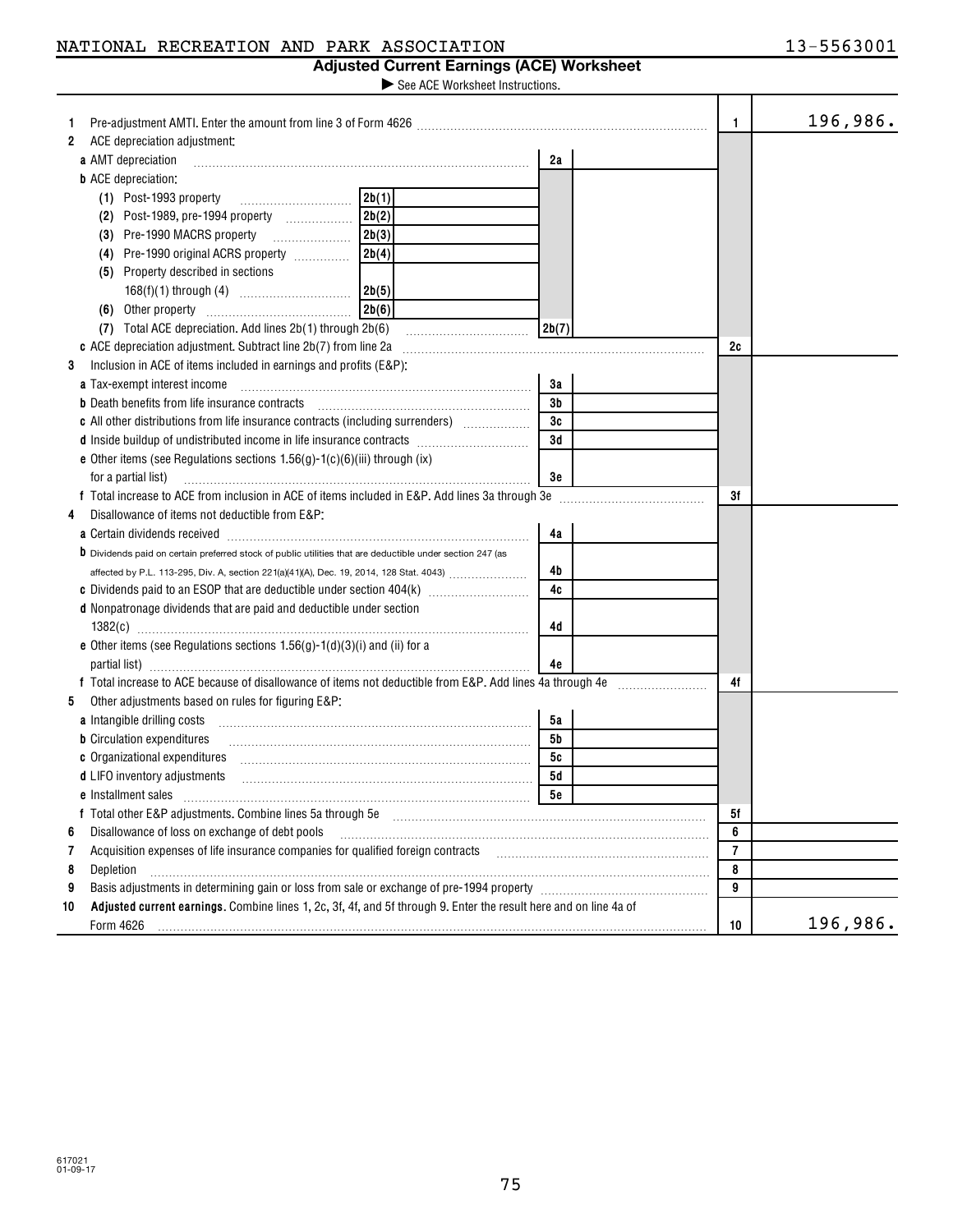| $FORM 990-T$<br>CONTRIBUTIONS        |                              | <b>STATEMENT</b> |
|--------------------------------------|------------------------------|------------------|
| DESCRIPTION/KIND OF PROPERTY         | METHOD USED TO DETERMINE FMV | AMOUNT           |
| VARIOUS                              | N/A                          | 4,772,590.       |
| TOTAL TO FORM 990-T, PAGE 1, LINE 20 |                              | 4,772,590.       |

}}}}}}}}}}}}}}}}}}}}}}}}}}}}}}}}}}}}}}}} }}}}}}}}}}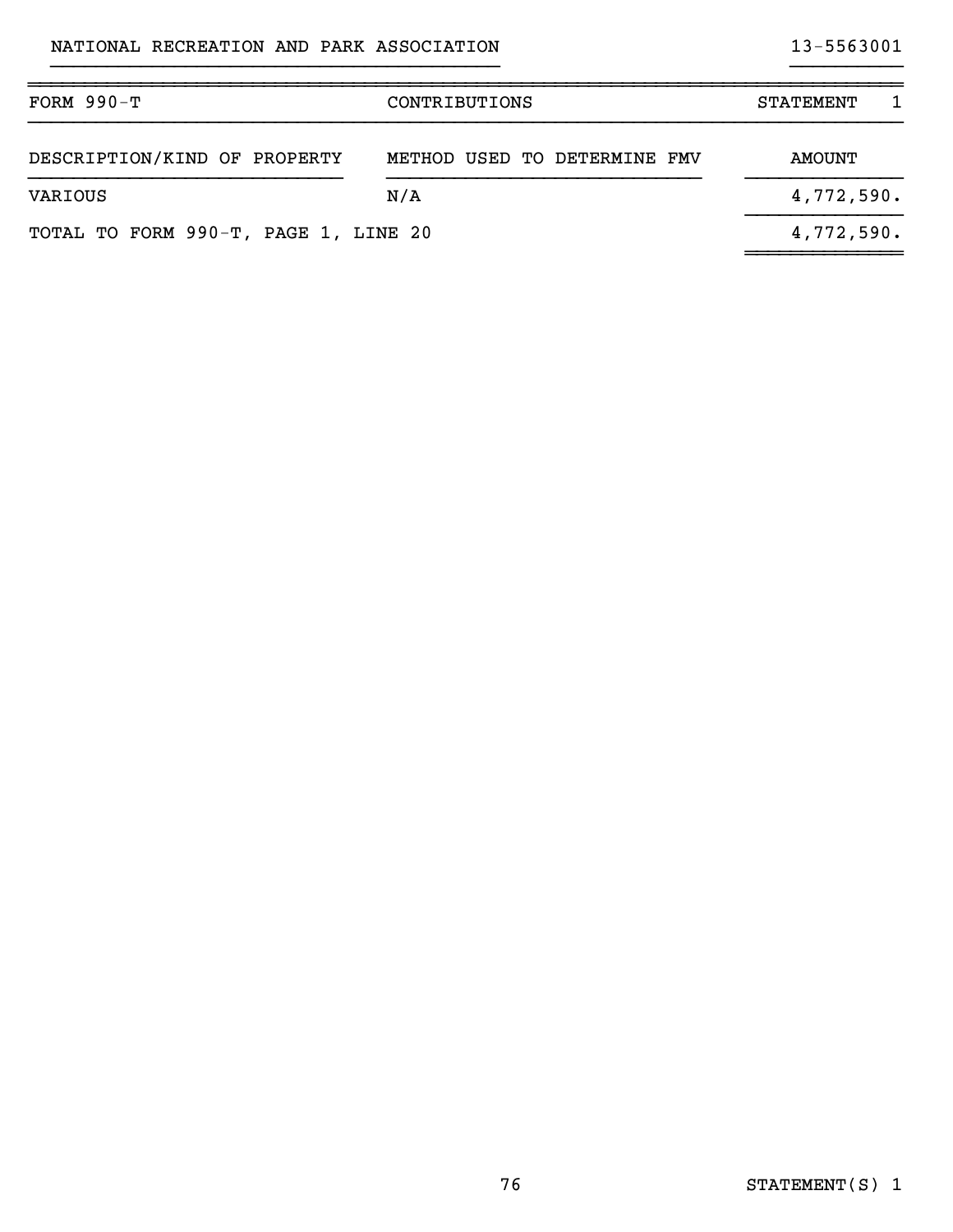| FORM 990-T             | CONTRIBUTIONS SUMMARY                                                                                                             |                             | <b>STATEMENT</b> | 2 |
|------------------------|-----------------------------------------------------------------------------------------------------------------------------------|-----------------------------|------------------|---|
|                        | QUALIFIED CONTRIBUTIONS SUBJECT TO 100% LIMIT                                                                                     |                             |                  |   |
|                        | CARRYOVER OF PRIOR YEARS UNUSED CONTRIBUTIONS<br>FOR TAX YEAR 2011<br>FOR TAX YEAR 2012<br>FOR TAX YEAR 2013<br>FOR TAX YEAR 2014 |                             |                  |   |
|                        | FOR TAX YEAR 2015<br>4,451,554                                                                                                    |                             |                  |   |
| <b>TOTAL CARRYOVER</b> | TOTAL CURRENT YEAR 10% CONTRIBUTIONS                                                                                              | 4,451,554<br>4,772,590      |                  |   |
|                        | TOTAL CONTRIBUTIONS AVAILABLE<br>TAXABLE INCOME LIMITATION AS ADJUSTED                                                            | 9,224,144<br>21,887         |                  |   |
|                        | <b>EXCESS 10% CONTRIBUTIONS</b><br><b>EXCESS 100% CONTRIBUTIONS</b><br>TOTAL EXCESS CONTRIBUTIONS                                 | 9,202,257<br>0<br>9,202,257 |                  |   |
|                        | ALLOWABLE CONTRIBUTIONS DEDUCTION                                                                                                 |                             | 21,887           |   |
|                        | TOTAL CONTRIBUTION DEDUCTION                                                                                                      |                             | 21,887           |   |
|                        |                                                                                                                                   |                             |                  |   |

}}}}}}}}}}}}}}}}}}}}}}}}}}}}}}}}}}}}}}}} }}}}}}}}}}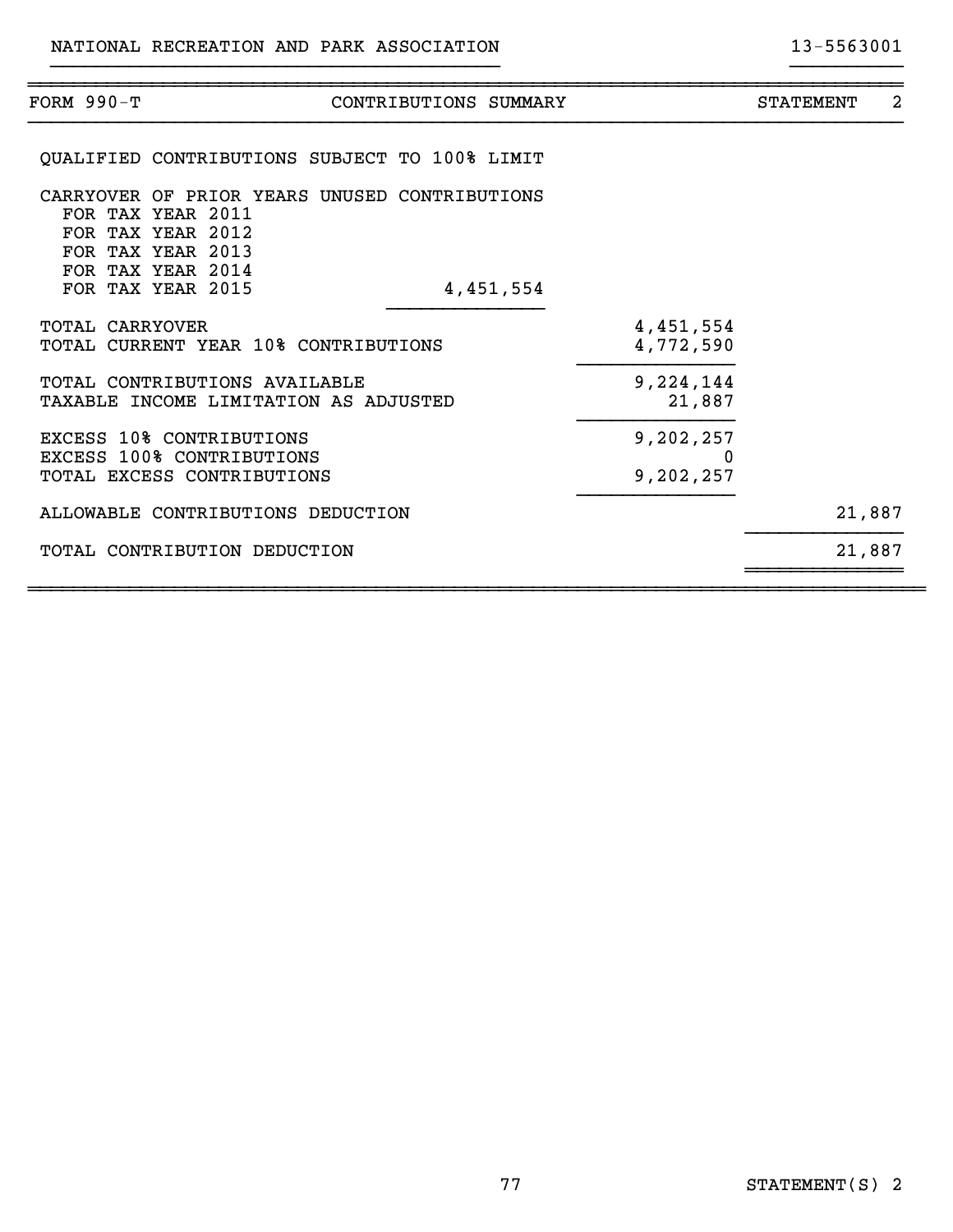| FORM $990-T$<br><b>SCHEDULE</b><br>$\top$<br>$\overline{\phantom{m}}$<br>PRODUCTION OF UNRELATED BUSINESS INCOME | EXPENSES DIRECTLY CONNECTED WITH |               | <b>STATEMENT</b><br>3 |
|------------------------------------------------------------------------------------------------------------------|----------------------------------|---------------|-----------------------|
| DESCRIPTION                                                                                                      | ACTIVITY<br><b>NUMBER</b>        | <b>AMOUNT</b> | TOTAL                 |
| WEBSITE EXPENSES<br>SUBTOTAL -<br>$\qquad \qquad -$                                                              | 1                                | 10,453.       | 10,453.               |
| TOTAL OF FORM 990-T, SCHEDULE I, COLUMN 3                                                                        |                                  |               | 10,453.               |
| FORM $990-T$<br>SCHEDULE I - EXPENSES NOT DIRECTLY CONNECTED<br>WITH PRODUCTION OF UNRELATED BUSINESS INCOME     |                                  |               | <b>STATEMENT</b><br>4 |
| DESCRIPTION                                                                                                      | <b>ACTIVITY</b><br><b>NUMBER</b> | <b>AMOUNT</b> | TOTAL                 |
| WEBSITE EXPENSES<br>SUBTOTAL -<br>$\qquad \qquad -$                                                              | 1                                | 198,615.      | 198,615.              |
| TOTAL OF FORM 990-T, SCHEDULE I, COLUMN 6                                                                        |                                  |               | 198,615.              |

}}}}}}}}}}}}}}}}}}}}}}}}}}}}}}}}}}}}}}}} }}}}}}}}}}